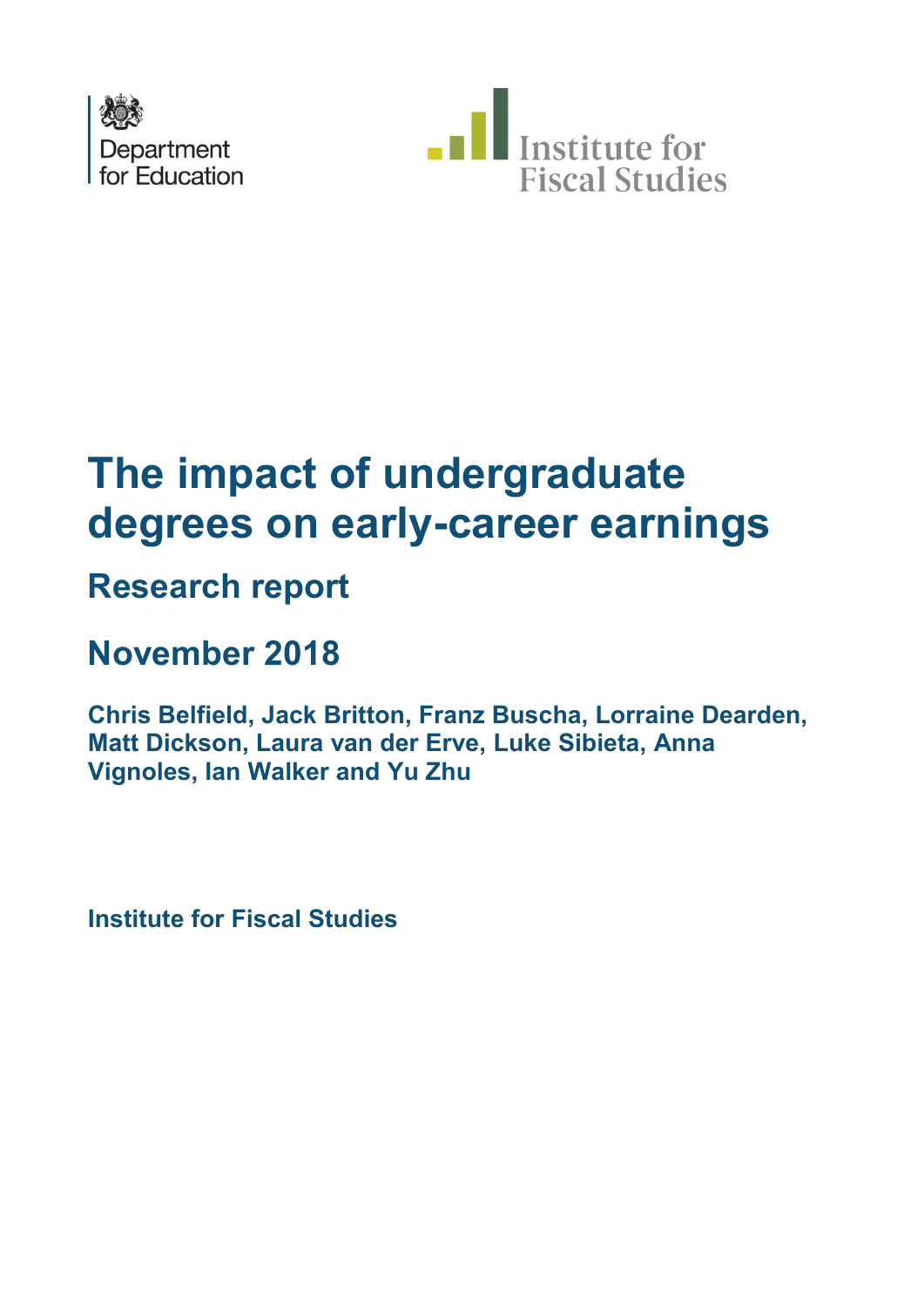|                | <b>Executive Summary</b>                                              | 5  |  |  |  |  |  |
|----------------|-----------------------------------------------------------------------|----|--|--|--|--|--|
| 1              | Introduction                                                          | 7  |  |  |  |  |  |
| $\overline{2}$ | Data                                                                  | 10 |  |  |  |  |  |
|                | 2.1                                                                   | 10 |  |  |  |  |  |
|                | 2.2                                                                   | 14 |  |  |  |  |  |
|                | 2.3                                                                   | 22 |  |  |  |  |  |
| 3              | Methodology                                                           | 28 |  |  |  |  |  |
|                | 3.1                                                                   | 33 |  |  |  |  |  |
|                | 3.2                                                                   | 34 |  |  |  |  |  |
| 4              | <b>Overall results</b>                                                | 35 |  |  |  |  |  |
|                | 4.1                                                                   | 35 |  |  |  |  |  |
|                | Heterogeneity in overall returns by background characteristics<br>4.2 | 39 |  |  |  |  |  |
| 5              | Subject results                                                       | 41 |  |  |  |  |  |
|                | 5.1                                                                   | 41 |  |  |  |  |  |
|                | 5.2                                                                   | 44 |  |  |  |  |  |
| 6              | <b>HEI</b> results                                                    | 48 |  |  |  |  |  |
|                | 6.1                                                                   | 48 |  |  |  |  |  |
|                | 6.2                                                                   | 53 |  |  |  |  |  |
| 7              | <b>Course results</b>                                                 | 57 |  |  |  |  |  |
| 8              | Returns at different ages<br>62                                       |    |  |  |  |  |  |
| 9              | Conclusion<br>65                                                      |    |  |  |  |  |  |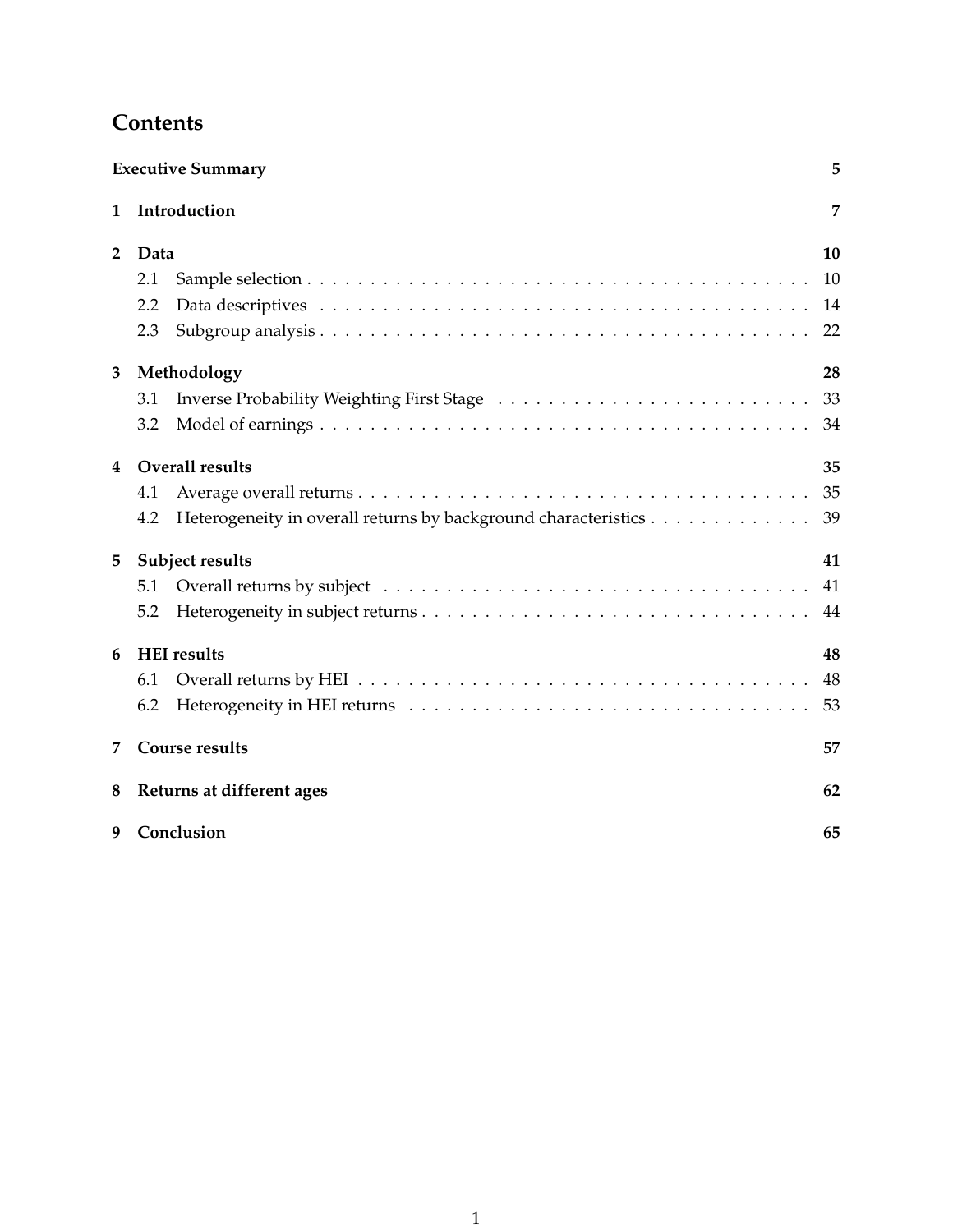# **List of Figures**

| 1              |                                                                            | 15 |
|----------------|----------------------------------------------------------------------------|----|
| 2              |                                                                            | 16 |
| 3              | Probability of being in sustained employment by education level            | 16 |
| 4              |                                                                            | 17 |
| 5              |                                                                            | 18 |
| 6              |                                                                            | 18 |
| 7              |                                                                            | 19 |
| 8              |                                                                            | 20 |
| 9              |                                                                            | 21 |
| 10             |                                                                            | 22 |
| 11             |                                                                            | 26 |
| 12             |                                                                            | 27 |
| 13             |                                                                            | 29 |
| 14             | Share of students studying each subject with a maths A- or AS-level, men   | 30 |
| 15             | Share of students studying each subject with a maths A- or AS-level, women | 31 |
| 16             | Raw earnings differences and estimated returns at age 29 by subject, men   | 42 |
| 17             | Raw earnings differences and estimated returns at age 29 by subject, women | 43 |
| 18             | Subject returns at age 29 by prior attainment (no STEM A-level), men       | 45 |
| 19             | Subject returns at age 29 by prior attainment (with STEM A-level), men     | 46 |
| 20             | Subject returns at age 29 by prior attainment (no STEM A-level), women     | 47 |
| 21             | Subject returns at age 29 by prior attainment (with STEM A-level), women   | 48 |
| 22             | Raw earnings differences and estimated returns at age 29 by HEI, men       | 49 |
| 23             | Raw earnings differences and estimated returns at age 29 by HEI, women     | 50 |
| 24             |                                                                            | 51 |
| 25             |                                                                            | 52 |
| 26             | Cumulative density of student numbers by average HEI returns               | 53 |
| 27             | HEI type returns at age 29 by prior attainment (no STEM A-level), men      | 54 |
| 28             | HEI type returns at age 29 by prior attainment (with STEM A-level), men 55 |    |
| 29             | HEI type returns at age 29 by prior attainment (no STEM A-level), women    | 56 |
| 30             | HEI type returns at age 29 by prior attainment (with STEM A-level), women  | 57 |
| 31             |                                                                            | 58 |
| 32             |                                                                            | 59 |
| 33             | Cumulative density of student numbers by average course returns            | 60 |
| 34             |                                                                            | 61 |
| 35             |                                                                            | 62 |
| 36             | Median earnings across the lifecycle in the Labour Force Survey            | 65 |
| A <sub>1</sub> |                                                                            | 73 |
| A2             |                                                                            | 74 |
| A <sub>3</sub> | Returns with and without Self-Assessment data, by subject, men             | 75 |
| A4             | Returns with and without Self-Assessment data by subject, women 75         |    |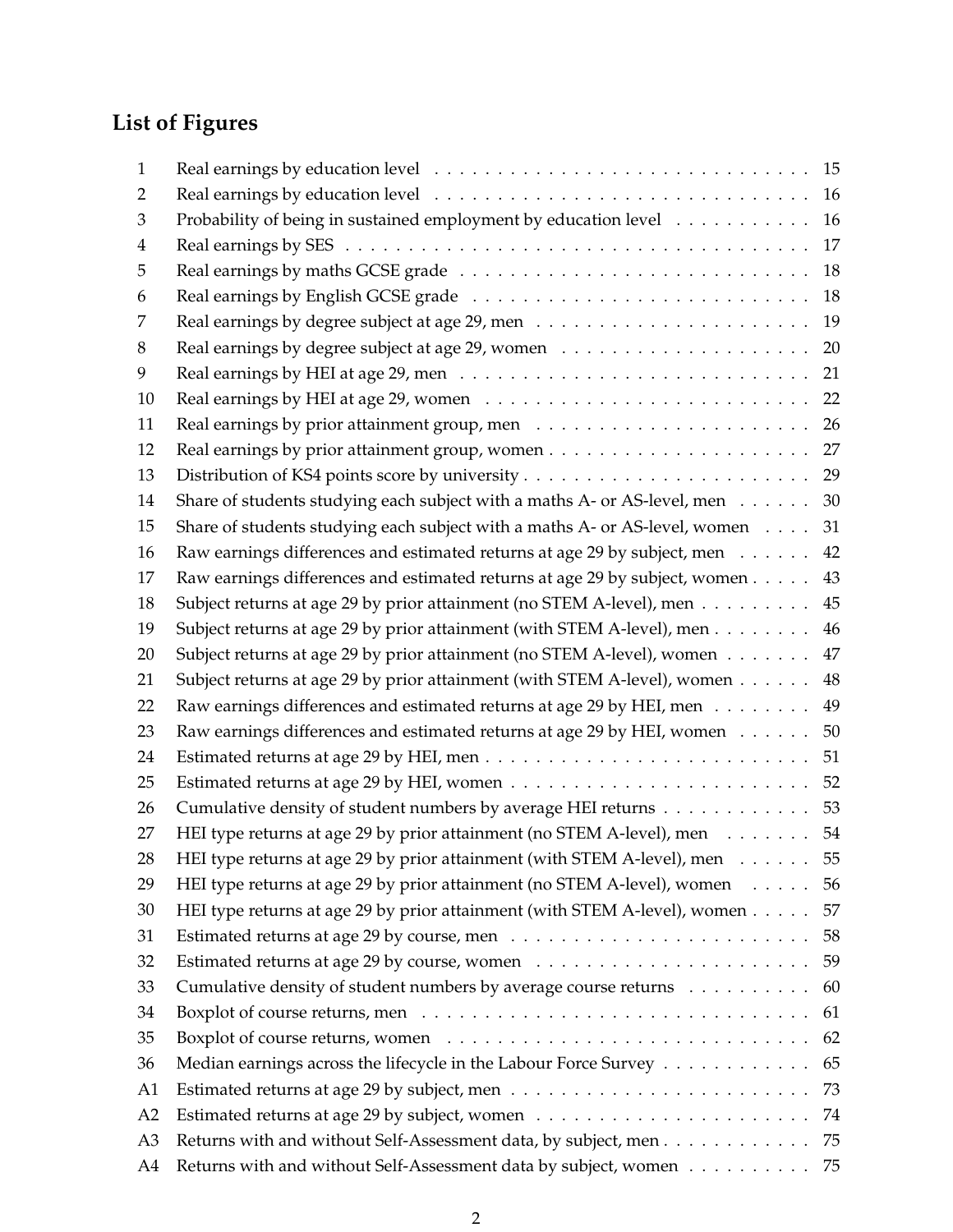| A5 Age and experience returns by subject, men $\dots \dots \dots \dots \dots \dots \dots \dots \dots \dots$ |  |
|-------------------------------------------------------------------------------------------------------------|--|
| A6 Age and experience returns by subject, women $\dots \dots \dots \dots \dots \dots \dots \dots \dots$     |  |
| A7 Comparison of our subject estimates and Belfield et al. (2018), men 77                                   |  |
| A8 Comparison of our subject estimates and Belfield et al. (2018), women 78                                 |  |
| A9 Comparison of our HEI estimates and Belfield et al. (2018), men 79                                       |  |
| A10 Comparison of our subject estimates and Belfield et al. (2018), women 80                                |  |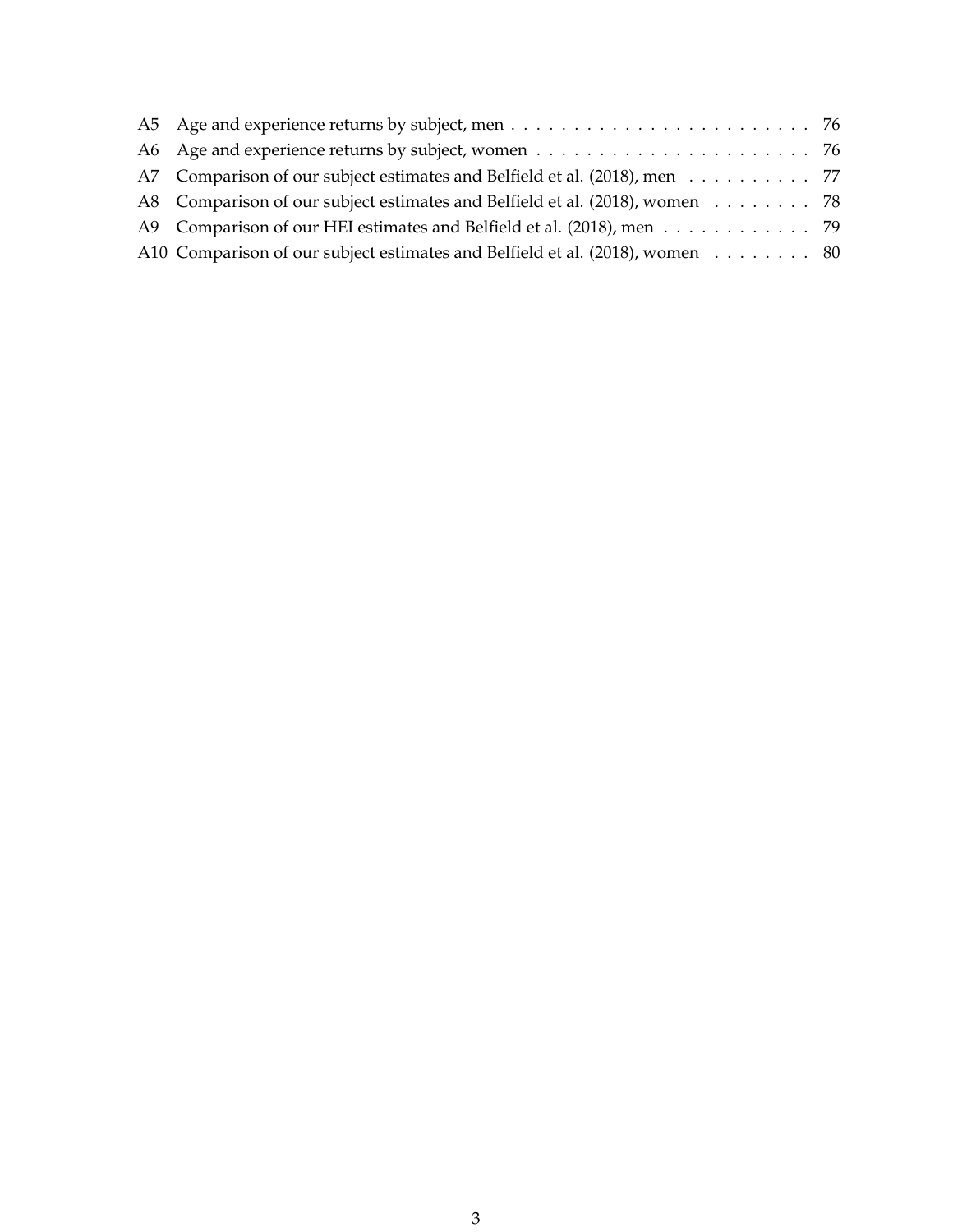# **List of Tables**

| E1             |                                                                          | 7  |
|----------------|--------------------------------------------------------------------------|----|
| 1              |                                                                          | 12 |
| 2              |                                                                          | 12 |
| 3              |                                                                          | 13 |
| 4              | Sample sizes and HE participation rates by prior attainment              | 23 |
| 5              |                                                                          | 24 |
| 6              |                                                                          | 25 |
| 7              |                                                                          | 36 |
| 8              |                                                                          | 38 |
| 9              |                                                                          | 40 |
| 10             |                                                                          | 40 |
| 11             |                                                                          | 41 |
| 12             |                                                                          | 63 |
| 13             | Overall returns to HE controlling for potential labour market experience | 64 |
| A1             |                                                                          | 70 |
| A2             | Background characteristics comparing matched and unmatched individuals   | 70 |
| A <sub>3</sub> |                                                                          | 71 |
| A4             | Subjects studied by prior attainment subgroup, women 72                  |    |
| A5             |                                                                          |    |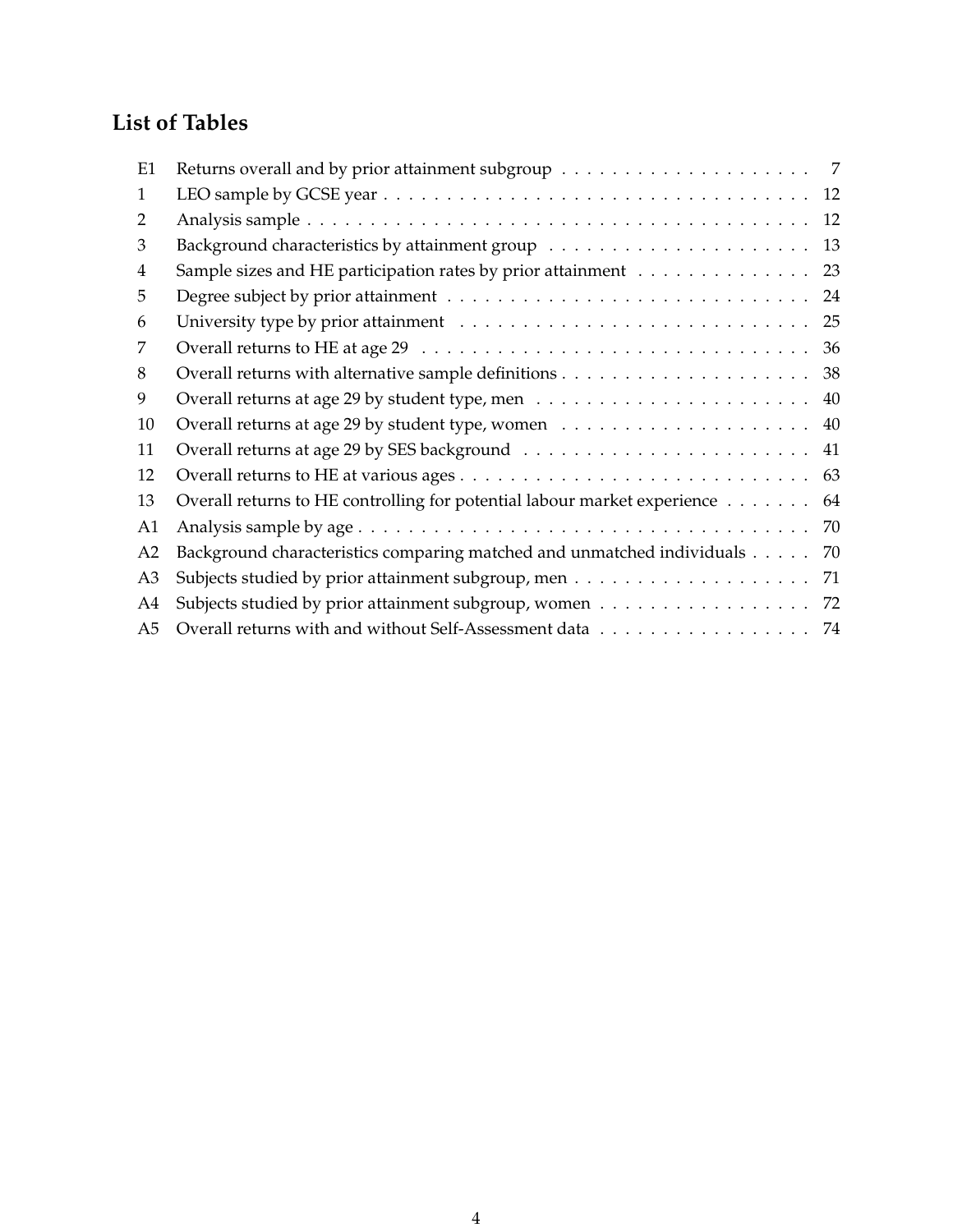### <span id="page-5-0"></span>**Executive Summary**

This report uses the new Longitudinal Educational Outcomes (LEO) administrative dataset to provide the latest estimates of the impact of Higher Education (HE) on individuals' early-career earnings after accounting for individuals' pre-university characteristics. This will provide vital evidence for prospective students choosing whether, where and what to study at university.

We estimate the overall average impact of attending HE on earnings at age 29, and show how this varies for individuals studying different degree subjects or at different Higher Education Institutions (HEIs), based on those who went to HE in the mid- to late-2000s. We also investigate how these returns might differ for students with different prior attainment, based on their GCSE results and whether or not they studied a maths or science ('STEM') A-level. We focus on those who start HE, rather than just on HE graduates, as this is the relevant decision facing prospective students.

This is the second in a series of reports by the Institute for Fiscal Studies, commissioned by the Department for Education (DfE), that makes use of the LEO dataset to improve information on the value of HE degrees. The dataset, developed in collaboration with the DfE, tracks English students through school, college, university and into the labour market. This report, for the first time, uses the dataset to compare individuals who went to HE to those with similar background characteristics who did not.

All of our estimates (unless otherwise stated) report the effect of attending HE at age 18 on annual gross earnings at age 29, conditional on being in "sustained employment". We compare our HE students with those who did not go to HE but had at least five A\*-C GCSEs, controlling for differences in prior attainment, Key Stage 5 subject choices and family background.

This pioneering dataset enables us to account for many of the differences between those who do and do not attend HE, but there are many other factors which may affect this decision that are not accounted for, such as passion or preferences. Also these estimates focus on the monetary returns to university, which may not fully reflect the wider society benefits of these degrees. As such, some caution should be executed when interpreting these findings.

Our main findings are as follows:

- Those who attend HE earn a lot more on average than those who do not. At age 29 the average man who attended HE earns around 25% more than the average man (with five A\*-C GCSEs) who did not. For women the gap is more than 50%.
- A large portion of this difference can be explained by differences in pre-university characteristics: a typical HE student has higher prior attainment and is more likely to have come from a richer family than someone who does not attend. They would therefore be expected to earn more, even had they not gone to university.
- Once we account for differences in pre-university characteristics, we estimate the average impact of attending HE on earnings at age 29 to be 26% for women and 6% for men. If we focus on the impact of graduating, these returns rise to 28% and 8% respectively.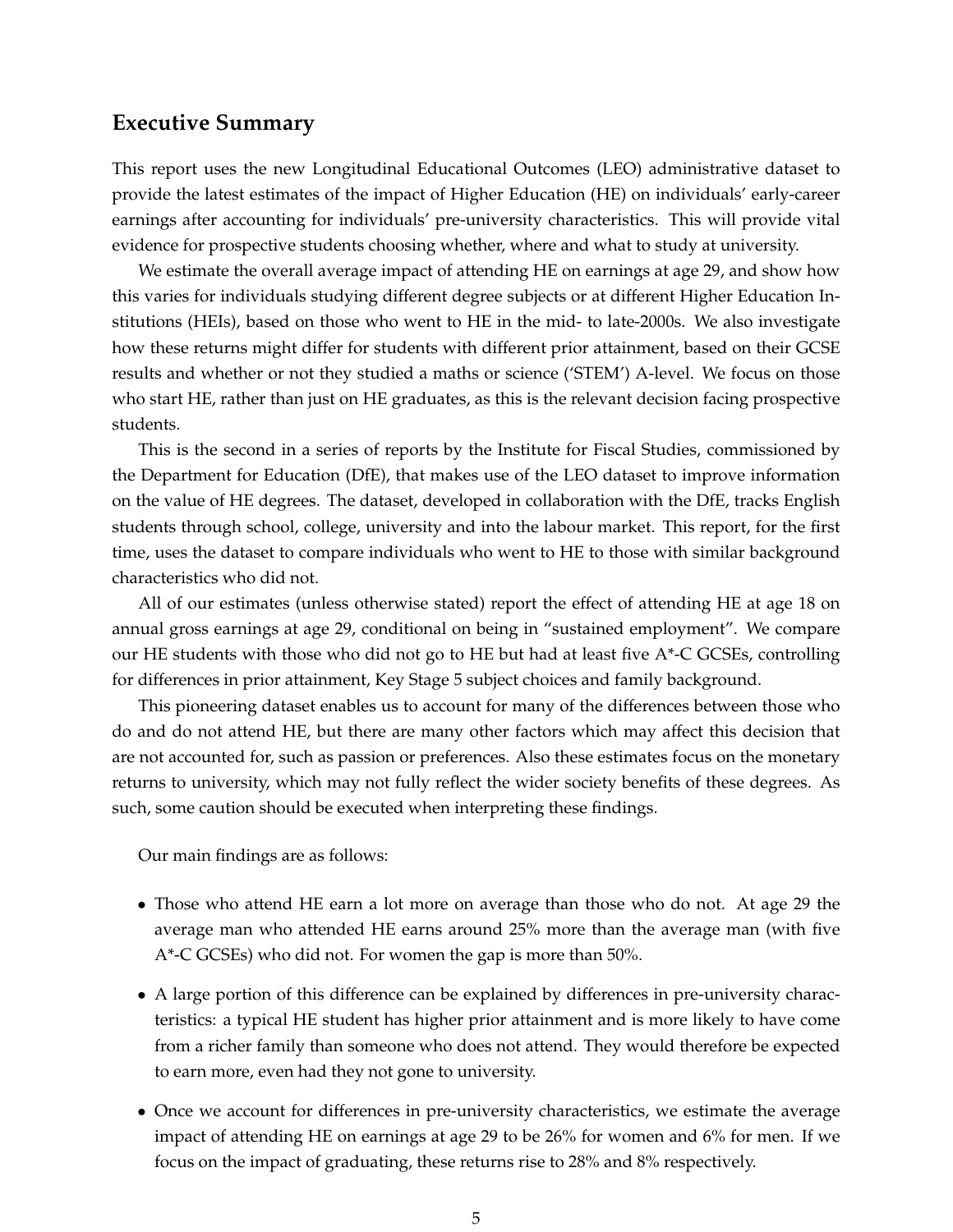- The higher returns for women may be driven by the fact that women who attend HE typically work longer hours than those who do not. This impact on working hours may well be causal, but it may also be larger at age 29 than at later ages if graduates delay having children.
- Importantly, age 29 is relatively early in an individuals' career. There is strong evidence that the earnings of men who attend HE continue to grow faster than their non-HE counterparts after age 30. This is likely to result in the returns to HE for men being larger at later ages than we are able to estimate here. For women, the divergent trends in earnings by education type after age 30 are less clear.
- Not all degrees are the same, and subject choice appears to be a very important determinant of returns. For men, studying creative arts, English or philosophy actually result in lower earnings on average at age 29 than people with similar background characteristics who did not go to HE at all. By contrast, studying medicine or economics appears to increase earnings by more than 20%. For women, there are no subjects that have negative average returns, and studying economics or medicine increases their age 29 earnings by around 60%.
- Institution choice also appears to be highly important, as there is considerable variation in returns. For men, there are 12 institutions (accounting for 4% of male students) for which we estimate statistically significantly negative returns at age 29 on average, while there are 18 universities with average returns of more than 20%. For women, despite high returns on average, there are still two institutions (0.4% of female students) which have statistically significantly negative returns at age 29, while there are 66 institutions with returns of more than 20%.
- We estimate that 67% of men and 99% of women (and hence 85% of students) attended universities that have significantly positive returns on average by age 29.
- For both men and women, there is wide variation in returns within every subject and every institution. For example, studying at Cambridge yields positive returns of around 30% on average for both men and women, but some subject choices - for example creative arts actually appear to result in lower earnings at age 29 than not going to university at all.
- The returns to HE also differ considerably for different types of students (see table). Attending HE only increases the age 29 earnings of lower prior attainment men (based on GCSE grades) without a STEM A-level by 4%. This compares to 20% for their peers who also do not have a STEM A-level but have high GCSE grades. The return is low because students with lower prior attainment are more likely to take low-returning subjects like creative arts, communications and sport science, and are more likely to attend lower-returning universities. However, this is not the only explanation: even when they study the same subject or at the same type of university as their peers who have higher prior attainment, they experience lower returns.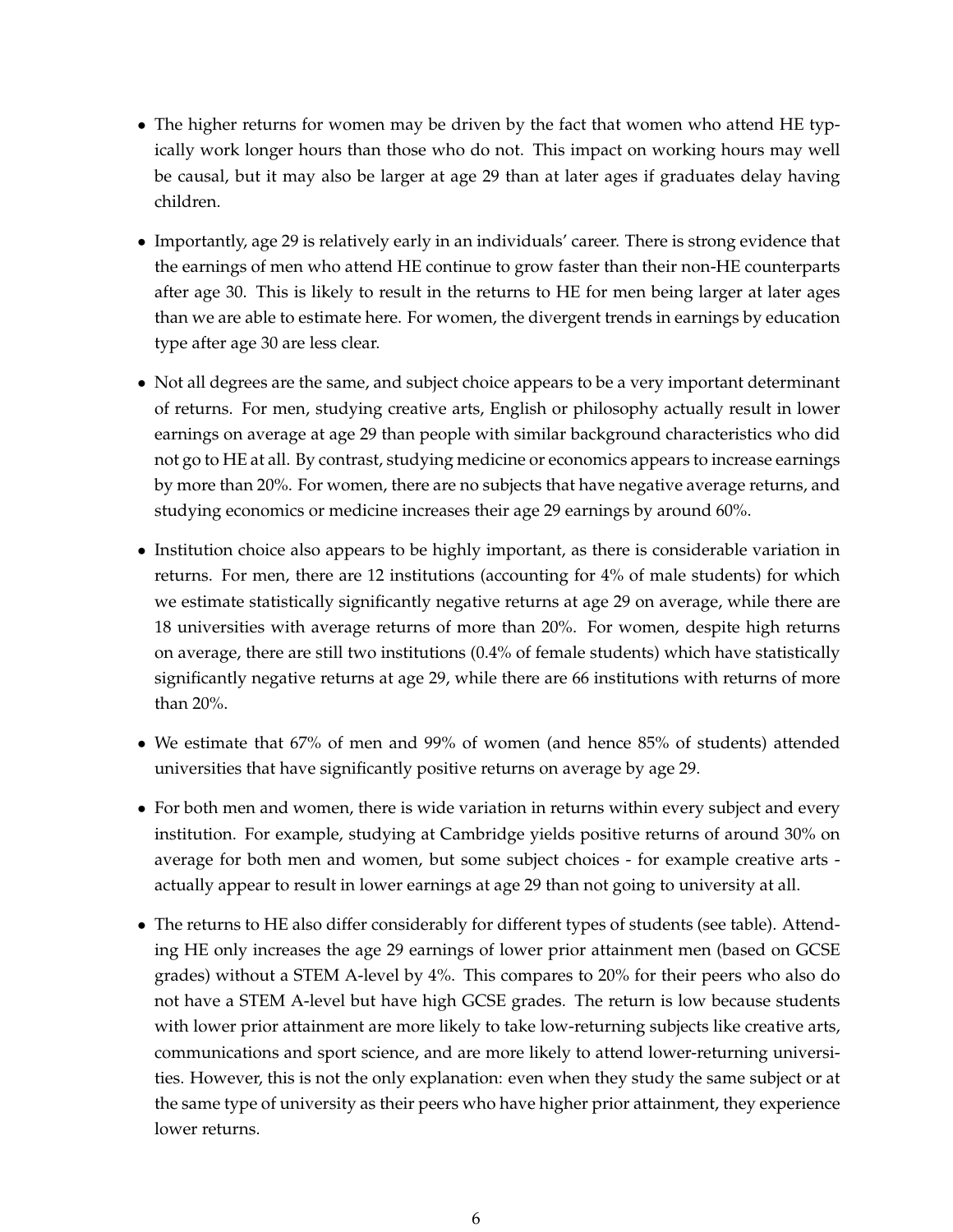<span id="page-7-0"></span>

|                      | Table LT. Ketamis overall and by prior attainment subgroup |                  |                 |     |        |                                             |     |  |  |  |
|----------------------|------------------------------------------------------------|------------------|-----------------|-----|--------|---------------------------------------------|-----|--|--|--|
|                      |                                                            |                  | No STEM A-level |     |        | STEM A-level                                |     |  |  |  |
|                      |                                                            |                  |                 |     |        | All Lower Middle Higher Lower Middle Higher |     |  |  |  |
| Men                  |                                                            | $6\% \qquad 4\%$ | $8\%$           | 20% | $11\%$ | $9\%$                                       | 5%  |  |  |  |
| Women <b>26%</b> 23% |                                                            |                  | 25%             | 31% | $22\%$ | 16%                                         | 23% |  |  |  |

Table E1: Returns overall and by prior attainment subgroup

Note: These are percentage estimates based on Tables 9 and 10 of report

- This is a particularly important when considering the impacts of expansion in the HE system: in our period of study, 70% of all students with five A\*-C GCSEs that did not attend university fell within this lower prior attainment, without STEM A-level group.
- Men with higher prior attainment and a STEM A-level have an estimated return of 5%, which might be lower than expected. This is hugely varied: studying law, medicine or economics increases their earnings by around 20%, and the return to attending a Russell Group for this group is around 10%. On the other hand, studying arts English, communications, psychology, languages and history, or attending Post-1992 or Other universities actually appears to result in lower earnings for this group than they would have achieved had they not gone to university (of course, these individuals may be making these choices for reasons other than to try to maximise their earnings). These particular estimates should be treated with caution, as overall only 5% of individuals in this group do not go to HE, and they are likely to be quite unusual - indeed, they have very high average earnings of around  $£40,000$ per year by age 29.
- Among women, the overall returns to HE are high for all groups, though some similar patterns emerge. Higher prior attainment women without a STEM A-level have higher returns than their lower attainment peers. Unlike for men, there is little evidence of lower prior attainment women without a STEM A-level experiencing lower returns when studying the same subject as their higher attaining peers. Instead, the lower returns for this group appear to be driven by a higher propensity to study lower (although still significantly positive) returning subjects such as social care, sociology or education, and because they are more likely to attend lower-returning universities.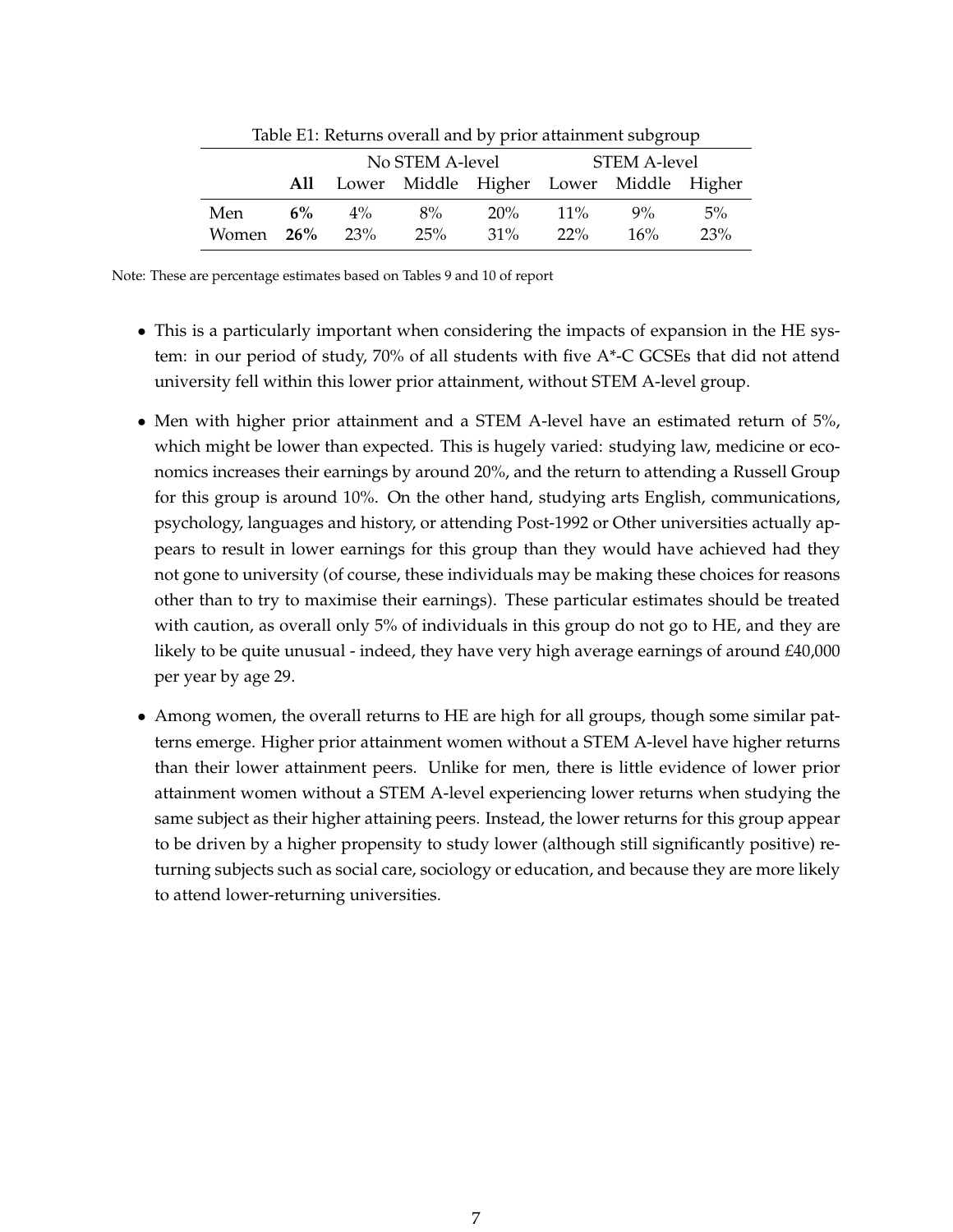### **1 Introduction**

The decision of whether or not to go to Higher Education (HE) is a very important one. Students decide whether or not to take three to five years out of the labour market at a crucial time early in their careers, forgoing possible earnings during this time. In many countries around the world, they also face tuition fee costs, such as in England where tuition fees are up to  $\text{\textsterling}9,250$  per year.<sup>1</sup> At the same time as deciding whether to go to university at all, young people must also decide which subject they would like to study and which institution to attend. These choices will likely have a substantial bearing on their employment and earning opportunities throughout their adult life.

In this report, we estimate the impact on earnings of attending HE compared with not going. We detail how this varies by subject and institution of study, as well as how these returns vary by gender, prior educational attainment and the sorts of subjects individuals have studied up to age 18. To do so, we make use of the new Longitudinal Education Outcomes (LEO) dataset, which links together tax, benefit, higher education and school records to provide a rich description of individuals' trajectories through the education system and into the labour market. In so doing, we build on our previous report for the Department for Education (Belfield et al., 2018), which sought to estimate how the returns to different subjects and institutions vary compared with the returns to the average graduate. In other words, having detailed the relative returns to different subjects and institutions (how returns to different courses compare with those of the average graduate), we now estimate the absolute returns (what the returns to different courses are compared with not going to university).

There is much existing empirical evidence estimating the returns to attending HE across different countries and how these have changed over time (Card, 1999; Harmon et al., 2003; Psacharopoulos and Patrinos, 2004; Heckman et al., 2006). The evidence strongly suggests high positive causal returns, i.e. education directly increases individuals' stock of human capital, productivity and earning potential. There is also a broad consensus that over the last half century these returns have risen even as the number of graduates has increased, though more recently returns may be stabilising or starting to fall (Blundell et al., 2005; Walker and Zhu, 2011, 2013; Blundell et al., 2016). A key potential reason for increased returns to education is 'skill-biased technical change' - the labour market has become increasingly complex because of technological advances and this has led to a rise in the demand for workers with the complementary skills to manage and exploit such changes, at the expense of workers whose skills substitute for such changes (Goldin and Katz, 2009; Goos et al., 2009; Michaels et al., 2014).

Looking specifically at evidence from the UK, Blundell et al. (2005) find that attending HE generates average earnings returns of 27% at age 33 compared with not going for those entering HE in the late 1970s. Walker and Zhu (2011) find large returns of around 25-30% for women aged 26-28 who entered HE during the late 1980s and 1990s, and 15-25% for men. Blundell et al. (2016) further show that the gap in earnings between graduates and non-graduates has been largely stable through to the present day, despite the very large increase in the number attending HE in the UK.

 $1$ In England individuals can take out a government provided loan that covers the full amount of the fees and only has to be repaid after graduation, with repayments depending on the graduates' income.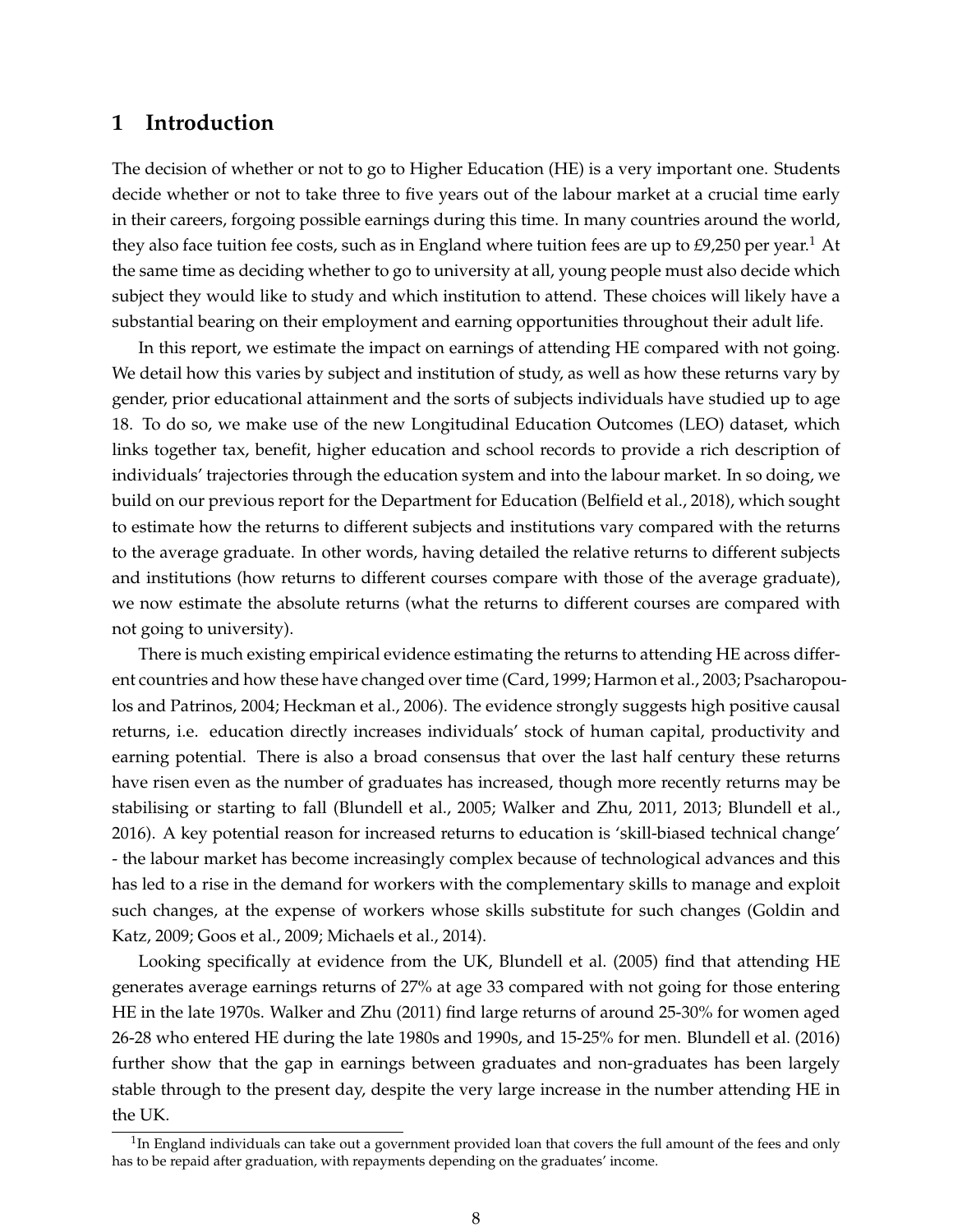While the UK evidence base confirms high causal returns to attending HE, there are limitations to this body of work. The UK evidence largely comes from survey data, which in many cases lacks detailed controls for individuals' prior education and attainment. Both of these are likely to affect individuals' earnings and to differ significantly between those who do and do not attend HE, and hence not controlling for them will bias the obtained results.

The second main limitation from using survey data is low sample sizes, which limits one's ability to look at the heterogeneity of returns by subject, institution and individual characteristics. Work from other countries, particularly Norway, has used rich data on all individuals linking their education and tax records combined with a robust research design to examine the rates of return to different university subjects and how these vary across individual characteristics (Kirkeboen et al., 2016; Bhuller et al., 2017), but data availability has so far limited such work in the UK.

This paper seeks to build on this work and close the evidence gap for the UK by using rich administrative data to estimate the returns to attending university. This linked administrative data has rich measures of prior attainment and socio economic background for the population of English students, and tracks them into the labour market up to their late 20s. This enables us to control for a rich set of observable characteristics when looking at labour market returns to a degree. The richness of the data and the very large number of individuals we observe enable us to investigate heterogeneity in returns by subject, institution and the interaction between the two, which we refer to as a course (e.g. mathematics at the University of Birmingham).

This work is likely to be of particular interest for policymakers and students seeking to make decisions around higher education. Our results are of significant value to students in informing them on how returns are likely to vary across their potential subjects and institutional choices. Not only do we estimate overall returns, we also investigate returns for specific subgroups based on GCSE attainment and A-level subject choices. Returns to those subgroups will better inform students about the average returns for people with similar educational backgrounds. We further show how these subgroup returns vary by subject and institution type - a significant improvement on the information currently available to students. This is also crucial information for policymakers thinking about the desirability of a further increase in HE participation; positive overall returns driven by groups with already extremely high participation rates, for example, would suggest that returns for those at the margin of attending might be very low. Showing how the returns vary by institution type and - in particular - subject could also inform policymakers on the types of courses that may be particularly beneficial for the students and hence which they may particularly want to encourage students to attend.

There are three main caveats that should be attached to our results, however. First, the results should not be interpreted as definitively causal. Whilst we are able to move beyond the existing literature by making use of rich data and sophisticated estimation techniques, unobservable differences that could affect earnings may remain between individuals taking different education options, such as different preferences over, for example, potential career paths or different levels of passion or enthusiasm for working and studying. Generally speaking, the academic literature that has looked at this issue finds the potential bias to be relatively small when thinking about overall returns (Card, 1999), but to be larger when looking at different subjects and institutions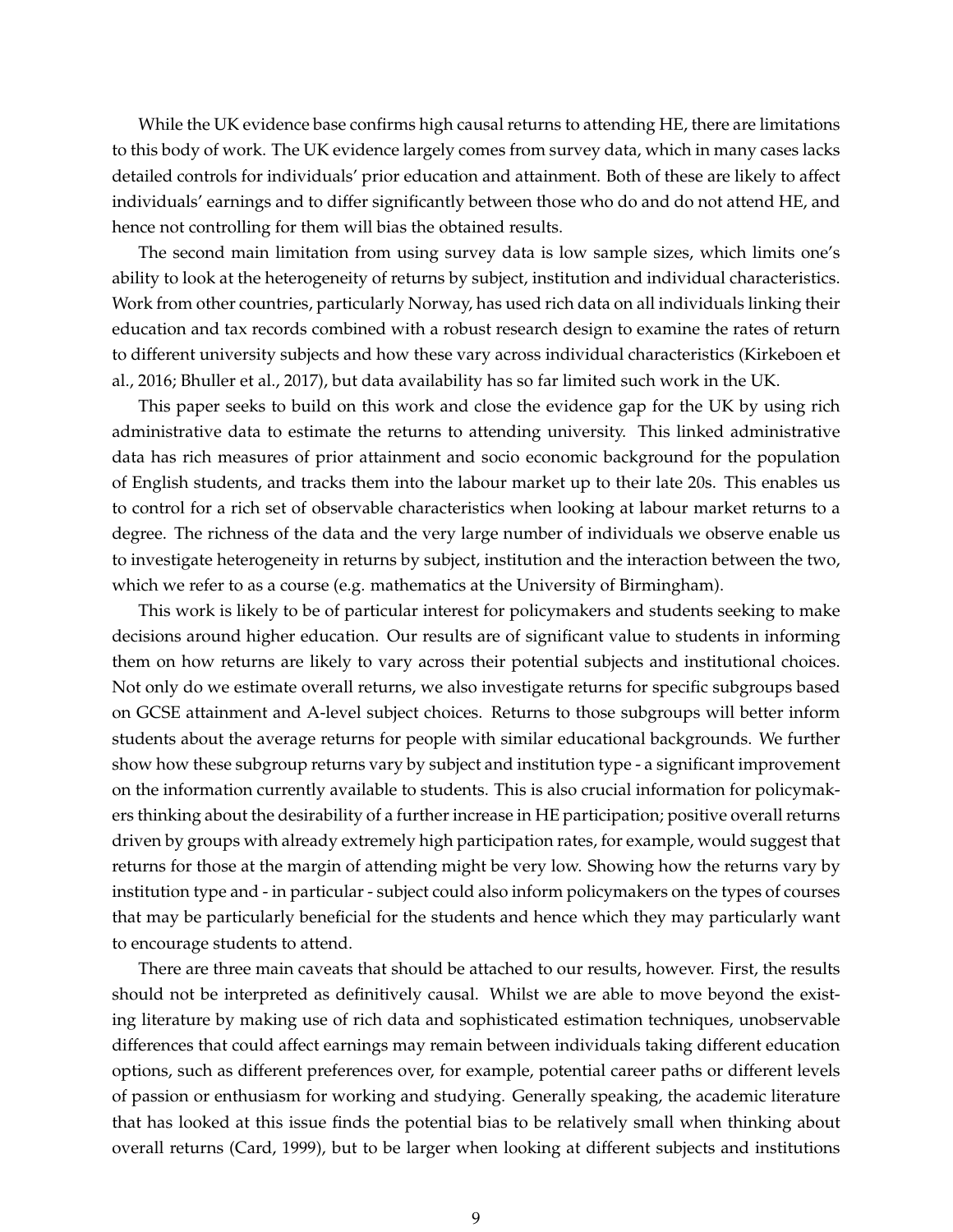<span id="page-10-0"></span>(Kirkeboen et al., 2016; Andrews et al., 2017). Second, we are only able to look directly at earnings up to age 29, which is clearly very early in the careers of graduates. We provide evidence to show that the earnings differential between graduates and non-graduates is still growing at that point, which suggests our estimated returns are likely to understate the potential *lifetime* differences in earnings between graduates and non-graduates. Third, our estimates of the returns to HE are solely pecuniary. Whilst these are likely to be a major component of the return to HE, we are not estimating non-pecuniary returns, such as improved health, a more pleasant work environment, reduced crime or increased civic participation.

The rest of the report is outlined as follows. Section 2 describes the dataset we use and gives some key descriptives. Section 3 describes our methodology and Section 4 describes the results on the overall returns to HE. Section 5 shows the returns by subject, Section 6 by institutions and Section 7 by course. Section 8 explores how these returns might be likely to change as individuals age. Section 9 concludes.

#### **2 Data**

We use the Longitudinal Educational Outcomes (LEO) dataset, generated for the first time in collaboration with the Department for Education. This data links the National Pupil Database (NPD) and Higher Education Statistics Agency (HESA) data to Her Majesty's Revenue and Customs (HMRC) earnings and employment data and Work and Pensions Longitudinal Study (WPLS) benefits data. Belfield et al. (2018) provide more information on the LEO dataset. This paper expands on Belfield et al. (2018) by including those who do not attend HE.

#### **2.1 Sample selection**

In the estimation, we include individuals who took their GCSEs between 2002, the first year such data is included in the NPD, and 2007, as later cohorts will not have been in the labour market for long enough to be included in our analysis. For each of these GCSE cohorts, Table 1 outlines the number of individuals included in our estimation, and the sample selection performed to arrive at this sample. The first column shows all individuals in the NPD who attended school in England, which includes those who were educated in private schools. Our analysis will exclude those with fewer than five A\*-C GCSE grades, as this level of attainment is a near-universal prerequisite for entry to university<sup>2</sup> and we only want to include individuals who conceivably had the option of going to HE in our control sample. The effect we are measuring is therefore the impact of HE *for those with at least five A\*-C grades at GCSE*. As shown by Columns 1 and 2, around half (52%) of the NPD cohort members have five A\*-C GCSE grades.

Of those with five  $A^*$ -C GCSE grades, 98% have all the background characteristics and exam data that we need for our analysis, as shown in Column 3. In order to perform our analysis, we then need to match the school records of these individuals to their higher education and earnings records. Around 4% of the remaining individuals cannot be matched to their higher education and earnings records, which leaves us with the sample in Column 4. Individuals who cannot be

<sup>&</sup>lt;sup>2</sup>Only around 6% of those with fewer than five A\*-Cs at GCSE have started a degree by age 21.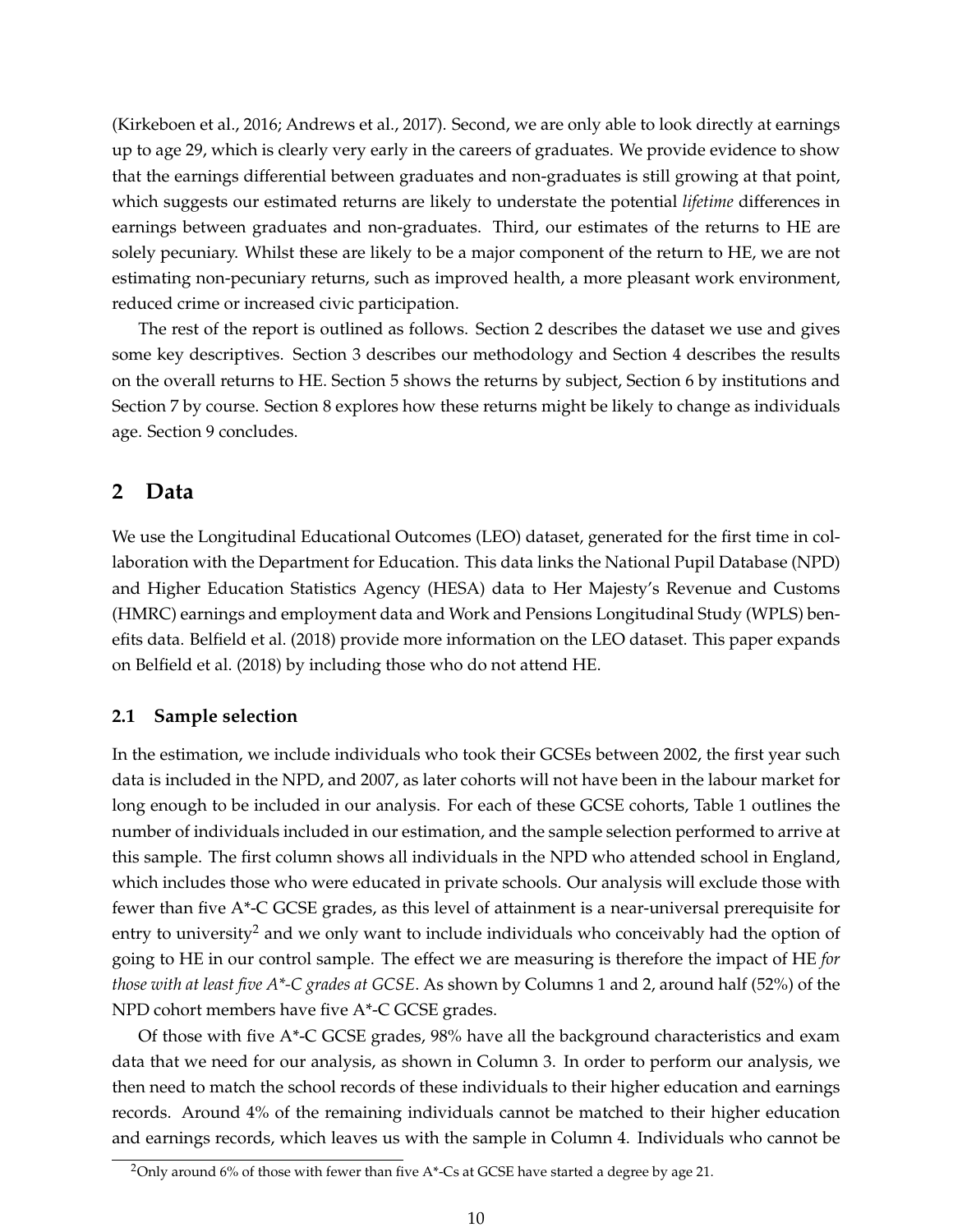matched may, for example, have missing or conflicting name and address information. The match rate is higher for more recent cohorts (over 97% for the 2007 GCSE cohort, up from 94% for the 2002 cohort).

In Column 5, we exclude those who enter university before 18 or after age 20 and part-time students, as we focus on estimating the impact of entering a full-time HE course within the first three years of leaving school.<sup>3</sup> The impact of HE on earnings may be very different for those who attend HE as mature students or those who attend part-time. In addition in Column 5, we drop a very small number of individuals with missing information on the subject they studied or who study very unusual courses (such as 'combined studies'). We are unable to provide reliable estimates for these courses, and this decision makes no difference to our overall estimates.

Finally, we show the set of people included in the final estimation in Column 6. This includes anyone in sustained employment<sup>4</sup> with positive earnings in the HMRC data at some point between age 24 and age 29, the ages included in our analysis. Around 15% of those in Column 5 are never observed in sustained employment. This proportion is higher for the later cohorts, for whom we have fewer years of observations. The missing individuals here will either be in nonsustained employment, have moved abroad to outside the UK or simply not be filing a PAYE tax return with HMRC in all of the years we possibly observe them in the tax data. Some of these individuals may also be self-employed. We only have access to earnings from self-employment from tax year 2012-13 onwards, hence we do not include self-employment income (or those are self-employment but not in 'sustained PAYE employment') in our main analysis. We will show the sensitivity of our results to including this in the Appendix.

Column 6 shows the final number of individuals included in any of our analysis as a result of all the above restrictions.<sup>5</sup> From a total of 3.8 million English domiciled individuals taking their GCSEs between 2002 and 2007, we include around 1.4 million in the analysis. This is around three-quarters of the 'at least five  $A^*$ -C GCSEs' sample.<sup>6</sup> Table A2 in the Appendix shows some descriptives of both those in the matched sample for analysis (those in Column 5 of Table 1) and those with at least five A\*-C GCSEs who we do not use (i.e. those who are dropped between Columns 3 and 5 of Table 1) to give an idea of the types of individuals who are lost in the process of our sample selection. The groups have broadly comparable characteristics, but the group we include in the analysis has slightly higher prior attainment and comes from a slightly more advantaged background on average. This is mostly driven by individuals who study part-time or start HE after age 20 coming from less well-off backgrounds and having lower prior attainment

 $3A$  significant majority of HE attenders enter university within the first three years after leaving school. While interesting and important, estimating the returns to part-time degrees and to degrees that people start at older ages is beyond the scope of this report, as it presents very different data challenges and consequently requires a different methodological approach.

<sup>4</sup>Sustained employment is a variable generated by the Department for Education and is defined as being in employment in five out of the last six months of the tax year. We include individuals who are in both sustained employment and further study.

<sup>&</sup>lt;sup>5</sup>Table A1 in the Appendix shows how many of the set of individuals in Column 6 are observed in any given year between ages 24 and 29. We see that for the 2002 GCSE cohort, around 85% of those ever included between 24 and 29 are included at any given age. This share is higher for the later cohorts as there are sequentially fewer years for each cohort to enter the dataset.

 $6$ In our later analysis we drop individuals with missing or extreme weights and this differs across the analysis performed (see Section 3.1 for more detail.) Consequently, the sample sizes in each estimation will not always sum to the total number of individuals in Column 6.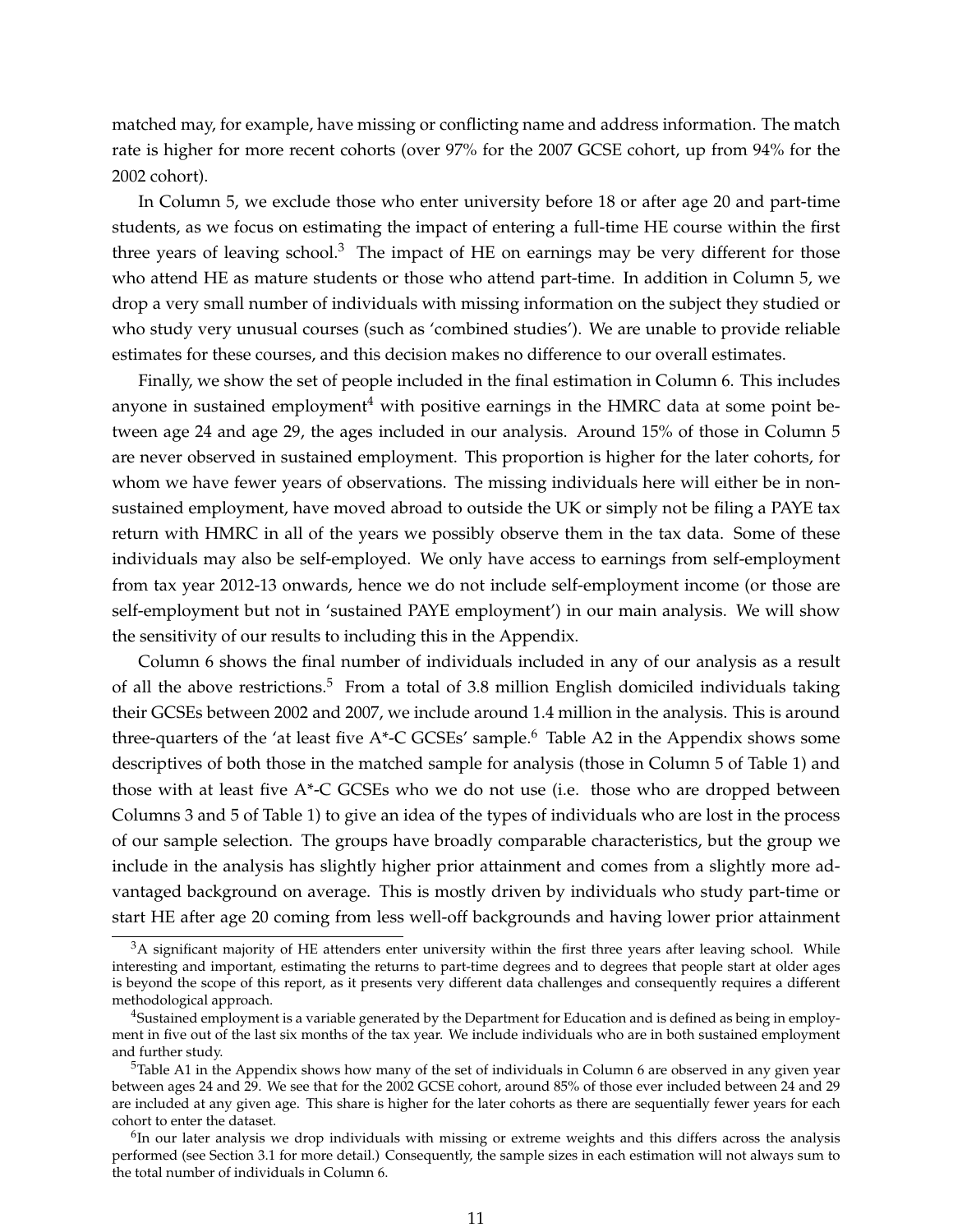than the average HE student.

| <b>GCSE</b><br>cohort | Population<br>(1) | <b>GCSEs</b><br>(2) | $>5$ A*-C No missing<br><b>NPD</b><br>(3) | Matched<br>identifiers<br>$\left( 4\right)$ | Final<br>sample<br>(5) | Final earnings<br>sample<br>(6) |
|-----------------------|-------------------|---------------------|-------------------------------------------|---------------------------------------------|------------------------|---------------------------------|
| 2002                  | 589,663           | 310,897             | 295,898                                   | 278,229                                     | 249,699                | 226,102                         |
| 2003                  | 621,929           | 316,802             | 312,121                                   | 295,352                                     | 266,103                | 238,564                         |
| 2004                  | 644,873           | 331,168             | 325,936                                   | 311,780                                     | 282,349                | 248,367                         |
| 2005                  | 644,345           | 336,754             | 333,069                                   | 320,042                                     | 292,506                | 250,741                         |
| 2006                  | 653,971           | 337,950             | 334,921                                   | 325,139                                     | 300,209                | 247,207                         |
| 2007                  | 662,225           | 345,119             | 342,019                                   | 332,053                                     | 310,069                | 233,444                         |
| Total                 | 3,817,006         | 1,978,690           | 1,943,964                                 | 1,862,595                                   | 1,700,935              | 1,444,425                       |
| $%$ of Column $(2)$   |                   | 100%                | 98%                                       | 94%                                         | 86%                    | 73%                             |

Table 1: LEO sample by GCSE year

Note: Column 1 is the full sample of English domiciled pupils in the NPD. Column 2 excludes the individuals with fewer than five A\*-C grades at GCSE. Column 3 shows the number of all individuals with have all the exam data and background characteristics we use in the analysis. Column 4 shows the individuals whom we have also been able to match to the identifiers needed to link school records to HE and earnings records. Column 5 excludes anyone studying part-time or entering university before 18 or after age 20, and in addition excludes anyone who went to HE but for whom we do not know the subject they studied or who studied a very unusual HE course (e.g. 'combined studies'). Column 6 shows the number of individuals who are observed in sustained employment and with positive earnings at least once between ages 24 and 29; this includes individuals in both sustained employment and further study.

Table 2 shows how the final sample given in Column 6 of Table 1 breaks down. There are just over 80,000 non-HE people per cohort in our final sample, which is around one-third of the total. About 8% of people who start a degree course do not graduate and instead 'drop out' (these individuals are included in our analysis as discussed in Section 3). This rate is slightly lower than in Belfield et al. (2018) due to using slightly different sample restrictions and due to us here conditioning on having positive earnings and being in sustained employment (i.e. being present in Column 6 of Table 1). Individuals who attended university full-time and started prior to age 21, as well as individuals in sustained employment, are less likely to have dropped out than the overall population of HE attendees.

| Table 2: Analysis sample |                                                    |         |        |         |  |  |  |  |  |
|--------------------------|----------------------------------------------------|---------|--------|---------|--|--|--|--|--|
|                          | GCSE cohort Analysis sample No HE Dropout Graduate |         |        |         |  |  |  |  |  |
| 2002                     | 226,102                                            | 82,296  | 11,934 | 131,872 |  |  |  |  |  |
| 2003                     | 238,564                                            | 84,146  | 12,490 | 141,928 |  |  |  |  |  |
| 2004                     | 248,367                                            | 88,652  | 12,430 | 147,285 |  |  |  |  |  |
| 2005                     | 250,741                                            | 89,923  | 12,400 | 148,418 |  |  |  |  |  |
| 2006                     | 247,207                                            | 84,398  | 11,799 | 151,010 |  |  |  |  |  |
| 2007                     | 233,444                                            | 80,608  | 11,092 | 141,744 |  |  |  |  |  |
| Total                    | 1,444,425                                          | 510,023 | 72,145 | 862,257 |  |  |  |  |  |

Note: This sample aligns with our final earnings sample in Column 6 of Table 1.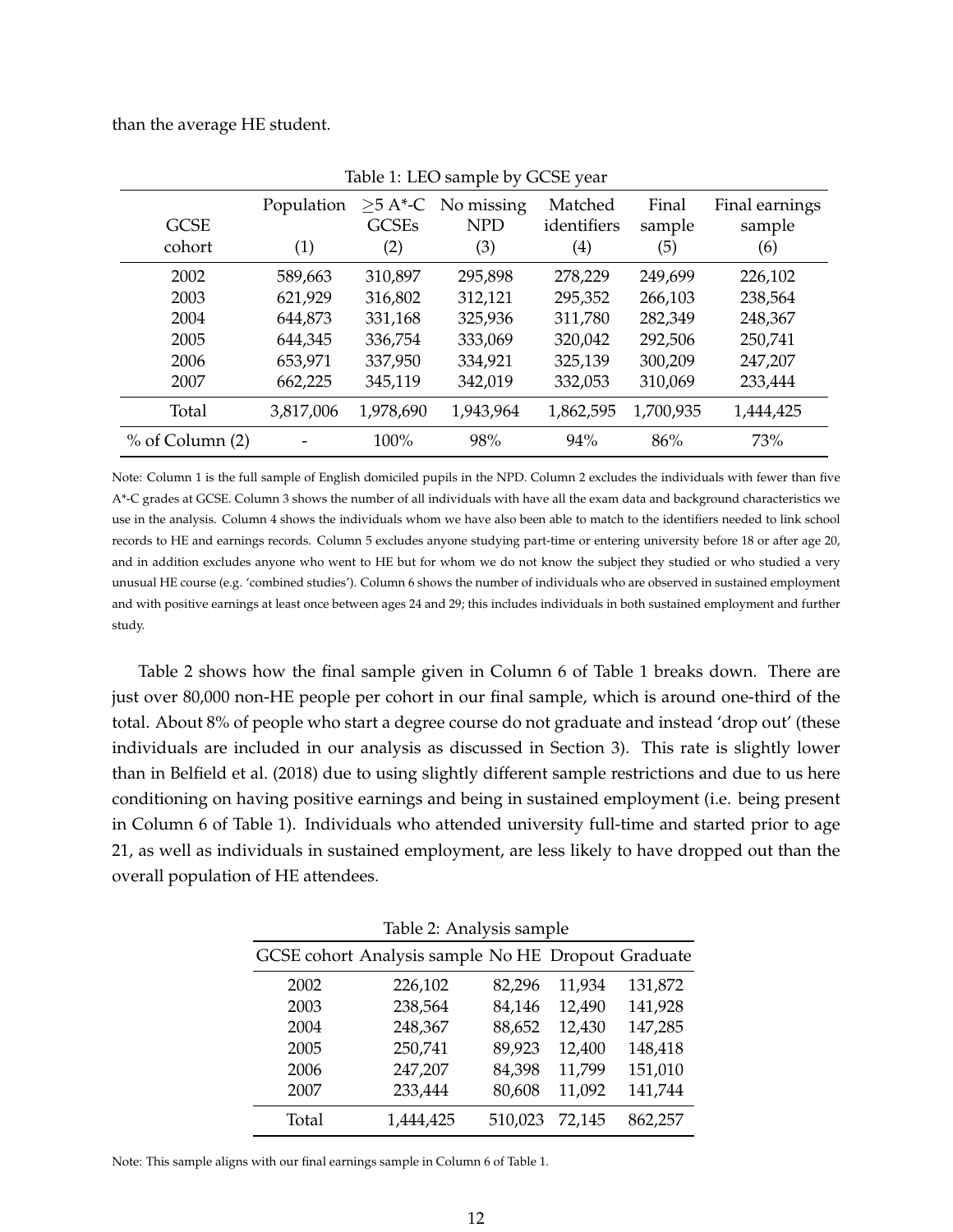Table 3 shows some basic descriptive statistics for our treatment group (those who attended HE and have at least five A\*-C GCSEs) and for our control group (those who have at least five A\*-C GCSEs and did not go to HE). The descriptive variables come from the NPD, to which we have merged in some neighbourhood measures of deprivation which we have combined with free school meal eligibility in order to generate a continuous measure of SES for those who went to state secondary schools (following Belfield et al. (2018)). Here we group that continuous SES measure into quintiles. For reference, we also show the descriptives for those with fewer than five A\*-C GCSEs, although these individuals are not included in our analysis.<sup>7</sup>

| Table 5: Background characteristics by attainment group |              |                 |            |              |                  |                 |  |  |
|---------------------------------------------------------|--------------|-----------------|------------|--------------|------------------|-----------------|--|--|
|                                                         |              | Women           |            | Men          |                  |                 |  |  |
|                                                         | $< 5 A^*$ -C |                 | $>5 A*$ -C | $<5$ A $-$ C | $>5 A^{\ast}$ -C |                 |  |  |
|                                                         |              | no HE           | HE         |              | no HE            | <b>HE</b>       |  |  |
| Background (share)                                      |              |                 |            |              |                  |                 |  |  |
| <b>FSM</b>                                              | 0.21         | 0.07            | 0.05       | 0.18         | 0.06             | 0.05            |  |  |
| EAL                                                     | 0.09         | 0.05            | 0.10       | 0.10         | 0.04             | 0.10            |  |  |
| <b>SEN</b>                                              | 0.20         | 0.03            | 0.02       | 0.27         | 0.05             | 0.03            |  |  |
| State school<br>of which:                               | 0.98         | 0.93            | 0.86       | 0.98         | 0.93             | 0.84            |  |  |
| SES Q1 - least deprived                                 | 0.10         | 0.23            | 0.32       | 0.12         | 0.25             | 0.34            |  |  |
| SES <sub>Q2</sub>                                       | 0.15         | 0.24            | 0.25       | 0.16         | 0.26             | 0.25            |  |  |
| SES <sub>Q3</sub>                                       | 0.19         | 0.22            | 0.20       | 0.20         | 0.22             | 0.19            |  |  |
| SES <sub>Q4</sub>                                       | 0.26         | 0.18            | 0.14       | 0.24         | 0.17             | 0.13            |  |  |
| SES Q5 - most deprived                                  | 0.31         | 0.13            | 0.10       | 0.27         | 0.11             | 0.08            |  |  |
| Ethnicity (share)                                       |              |                 |            |              |                  |                 |  |  |
| White                                                   | 0.83         | 0.90            | 0.81       | 0.82         | 0.90             | 0.81            |  |  |
| <b>Black</b>                                            | 0.04         | 0.02            | 0.04       | 0.04         | 0.01             | 0.03            |  |  |
| Asian                                                   | 0.05         | 0.03            | 0.08       | 0.06         | 0.03             | 0.09            |  |  |
| Other                                                   | 0.07         | 0.06            | 0.07       | 0.07         | 0.06             | 0.07            |  |  |
| Prior attainment (share)                                |              |                 |            |              |                  |                 |  |  |
| KS2 maths level 5+                                      | 0.03         | 0.23            | 0.38       | 0.06         | 0.33             | 0.49            |  |  |
| KS2 English level 5+                                    | 0.06         | 0.33            | 0.50       | 0.04         | 0.24             | 0.40            |  |  |
| KS4 maths $A^*/A$                                       | < 0.01       | 0.09            | 0.31       | < 0.01       | 0.10             | 0.38            |  |  |
| KS4 English A*/A                                        | < 0.01       | 0.16            | 0.46       | < 0.01       | 0.09             | 0.35            |  |  |
| N                                                       | 698,214      | 370,033 678,059 |            | 835,569      |                  | 338,068 557,804 |  |  |

Table 3: Background characteristics by attainment group

Note: The sample includes all individuals with no missing NPD information who we can link to higher education and/or earnings files, and hence the total sample with at least five A\*-C GCSEs aligns with Column 3 in Table 1 and averages over the individuals in the six GCSE cohorts. EAL = English as an additional language, FSM = free school meals, SEN = non-statemented special educational needs. All numbers are proportions over the respective sample, except socio-economic status quintiles, ethnicity and Key Stage 4 scores, which are only defined for state school pupils.

The descriptive variables that we show are a subset of the control variables included in our estimation regressions. Amongst those with at least five A\*-C GCSEs, on average HE partici-

<sup>&</sup>lt;sup>7</sup>These descriptives include all English domiciled individuals with no missing NPD information who we can link to higher education and/or earnings files and hence relate to the total sample in Column 3 of Table 1.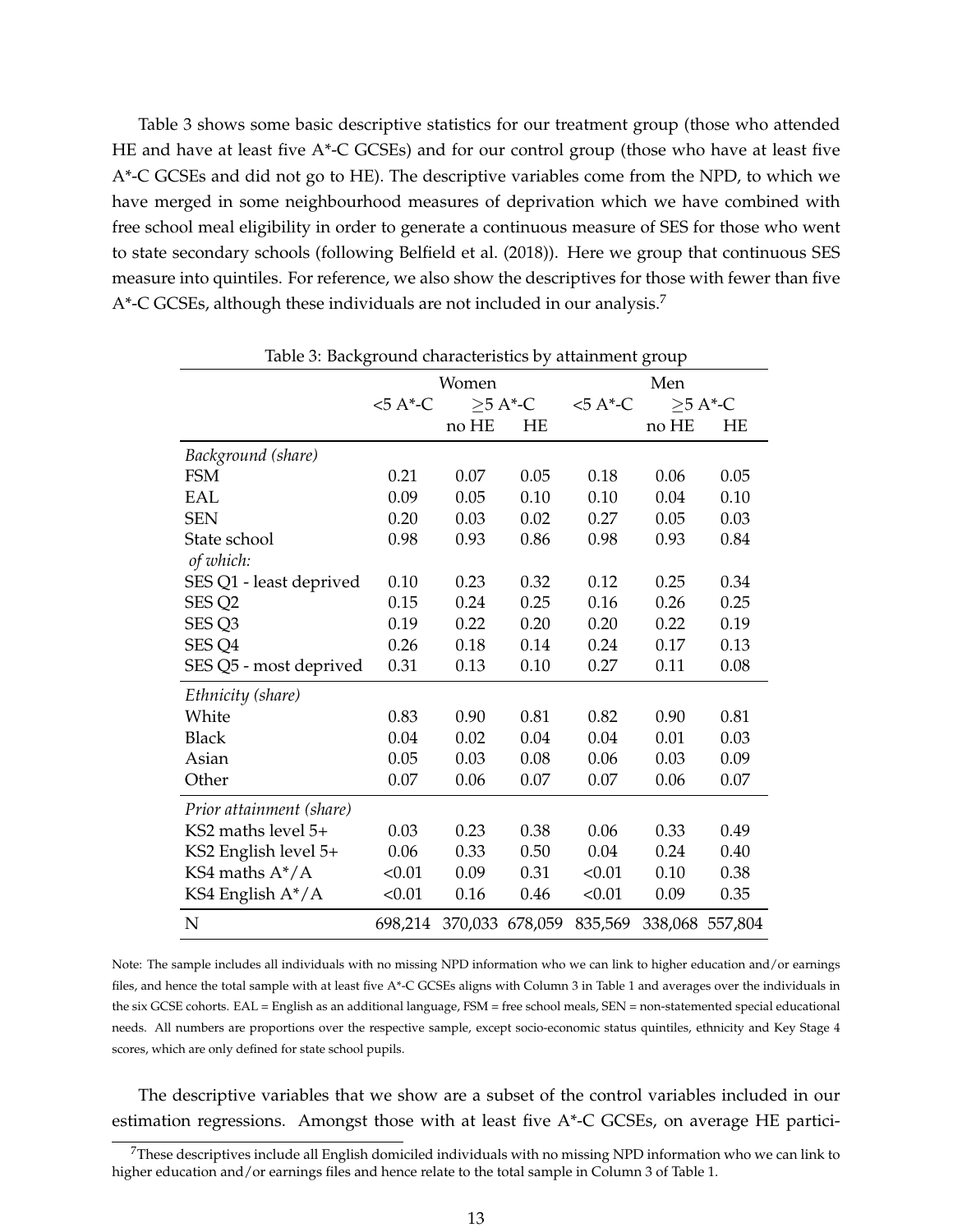<span id="page-14-0"></span>pants have higher prior attainment and are more likely to come from higher socio-economic backgrounds than those who do not go to HE. They are also more likely to be non white and less likely to have attended a state secondary school. This highlights the importance of adjusting for composition of the HE intake when estimating the returns to HE, as there are several variables that are likely to be correlated with both HE attendance and subsequent earnings.

The table shows that while the differences between the treatment and control groups are large, they are much smaller than the differences between individuals with and without at least five  $A^*$ -C GCSEs. For both genders, the individuals who did not obtain at least five  $A^*$ -C GCSEs come from considerably more deprived backgrounds than those with higher prior attainment. In particular, the difference in the SES gradient between those in HE and those without five A\*-C GCSEs is particularly stark: around 33% of those in HE come from the richest 20% and 9% come from the poorest 20%, while for those without five A\*-C GCSEs just 11% are from the richest 20% and nearly 30% are from the poorest 20%. In general, this highlights just how different those with fewer than five A\*-C GCSEs are from those who conceivably had the opportunity to go to HE, which is our justification of the decision not to include those individuals in the analysis.

#### **2.2 Data descriptives**

We now show some simple descriptives from the dataset, based on the sample in the final column of Table 1. Whenever those with fewer than five A\*-C GCSEs are included, this includes all individuals with non-missing NPD information who can be matched to their HMRC records and are in sustained employment with non-zero earnings. We are using 'raw' earnings in the tax year (conditional on being in sustained employment) rather than annualised earnings. Age is proxied for by assuming individuals are 16 when they sit their GCSEs: for example, we assume the 2007 GCSE cohort will be 21 in the 2012-13 tax year. In practice, individuals from this cohort are likely to be between 20 and 22 during that tax year.

Figure 1 shows male and female average earnings by age for those in sustained employment for the different education groups - again we include those without five A\*-C GCSEs for reference. For both genders, we see a clear ordering of average earnings by the time education group by individuals are in their late 20s. Among those who do not attend HE, those with at least five A\*-C GCSEs earn over £5,000 more than those without. In their early 20s, graduates have lower earnings than those who did not attend HE, but they have much stronger earnings growth and soon overtake non-graduates. This differential earnings growth is particularly noticeable for women where, unlike for men, the lowest-educated group sees very little earnings growth throughout their 20s. These different growth rates by education level highlight the importance of when the returns to HE are estimated. For this reason we focus on the returns at age 29 - the oldest ages available in our data.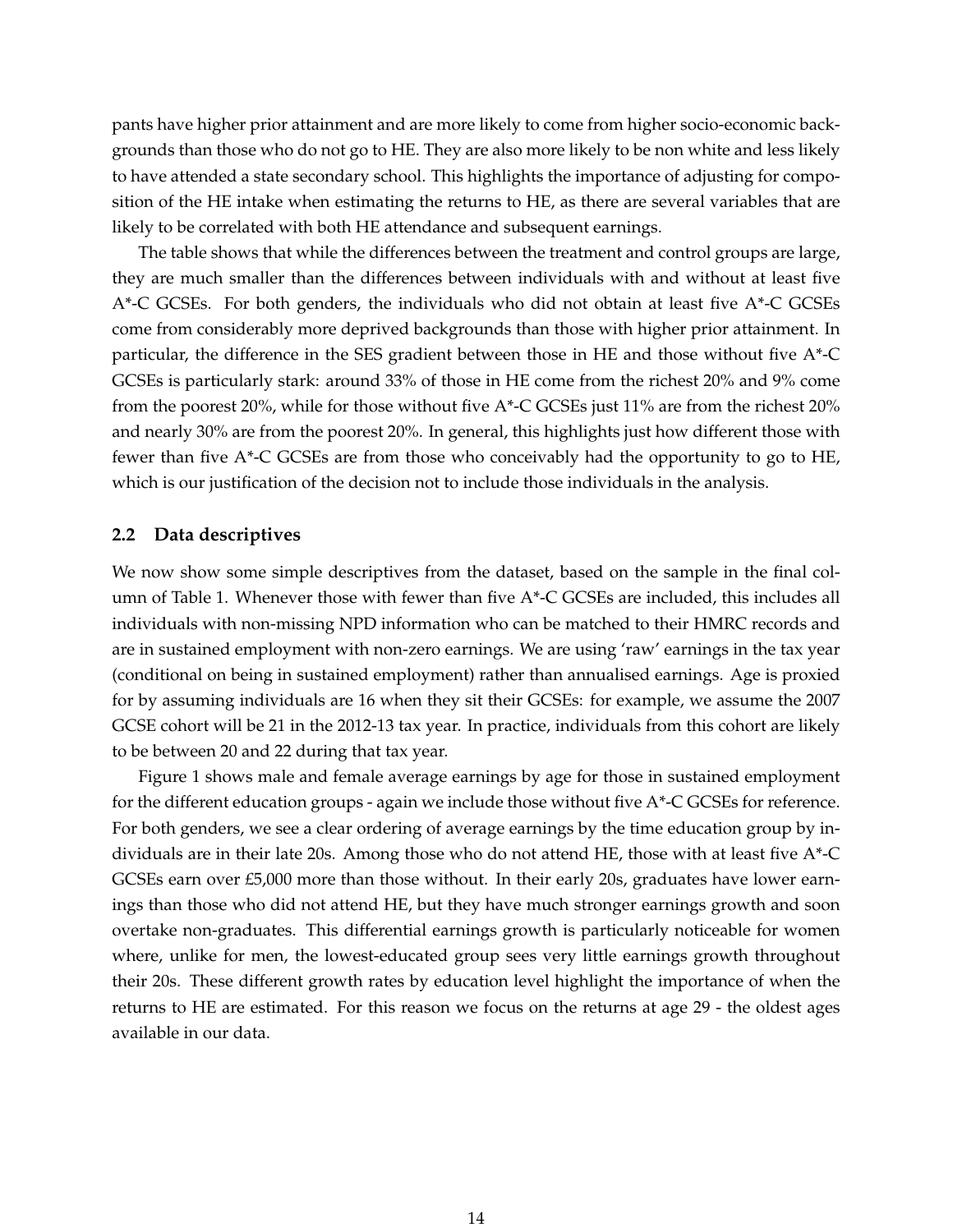

<span id="page-15-0"></span>

Note: The graph shows averages over GCSE cohorts 2002-2007 (when data is available) for those in sustained employment with positive earnings. We proxy for age by assuming age = midpoint of tax year - GCSE year + 16 (the age at the end of the school year individuals take their GCSEs). For example, the midpoint of the 2015/16 tax year is 2015, so individuals in the 2002 GCSE cohort are labelled as being 2015 - 2002 + 16 = 29. Earnings are in 2018 prices. Earnings are capped at the 1st and 99th percentiles to avoid sensitivity to outliers. Self employment income is excluded.

The HE groups in Figure 1 include everyone who started a degree course, which fails to acknowledge that not all students complete their degree course. Figure 2 separates out these individuals from those who do graduate, showing that for both genders the outcomes are considerably worse for dropouts than for those who graduate. However, dropouts do see stronger earnings growth than individuals who did not enter HE at all: for men, dropouts have lower average earnings throughout their 20s than men with at least five A\*-C GCSEs who did not enter HE, though this gap is closing over time, while for women, the average earnings of dropouts have overtaken those of the five A\*-C non-HE group by their late 20s. Although we cannot say conclusively from these figures, these earnings outcomes seem to imply that the majority of those dropping out are doing so not due to having better outside labour market opportunities. Later in our analysis, we will show our estimation results both including and excluding this dropout group and show the impact of this decision on our results.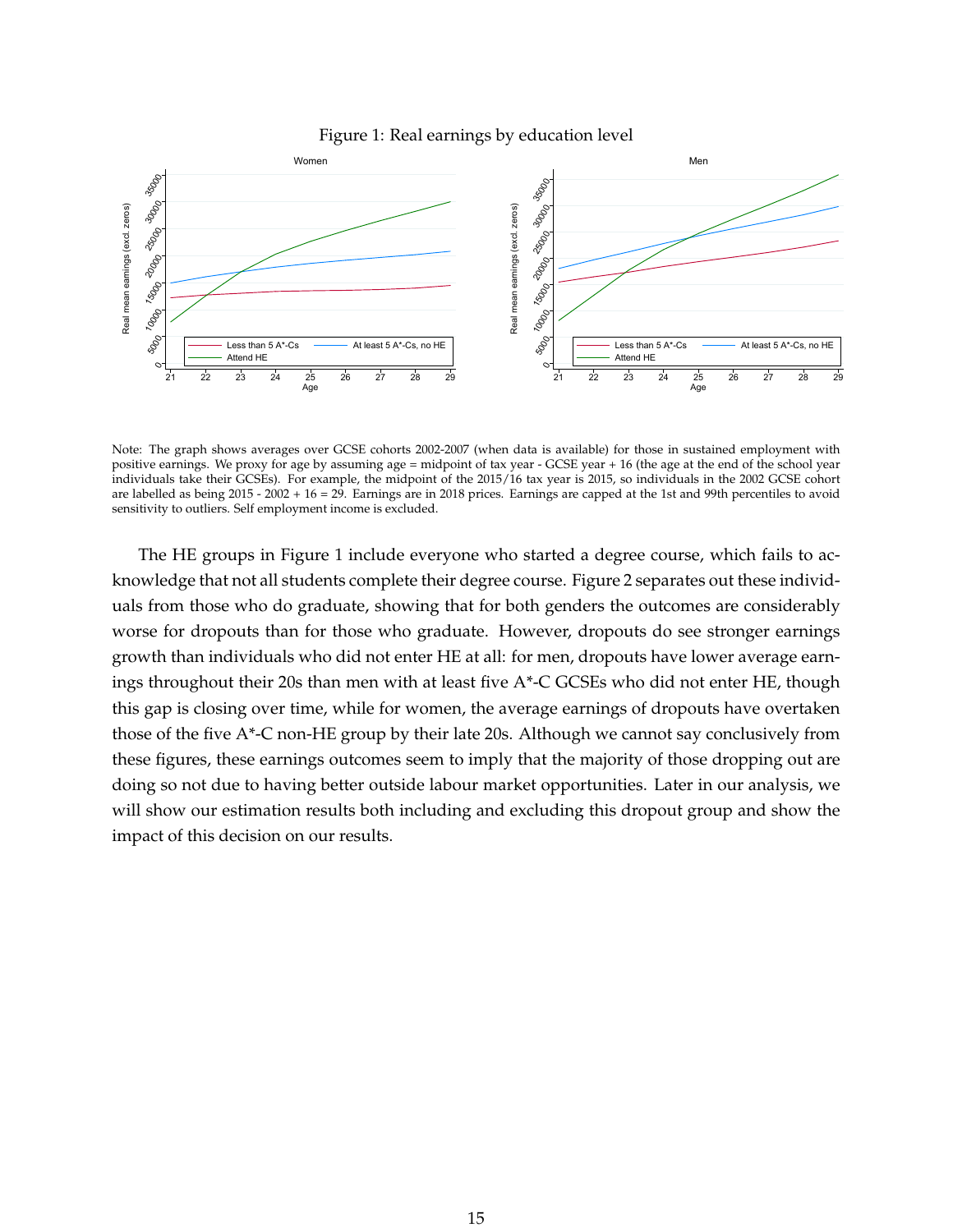

<span id="page-16-0"></span>

Note: Uses 2002-2007 GCSE cohorts. Figures condition on being in sustained employment with positive earnings, cap earnings at the 1st and 99th percentiles and exclude self-employment income. Dropouts are those who start a degree and are never observed completing a degree up until 2015-16. Earnings in 2018 prices.

The graphs above have shown how raw earnings vary across education levels for those in sustained employment. However, education can also have an impact on the probability of being in employment. Figure 3 shows the probability of being in sustained employment for the different education groups and shows that graduates are indeed the group most likely to be in sustained employment from around age 24. Among non-graduates, those with at least five A\*-C GCSEs are significantly more likely to be in work than those without. Outcomes for dropouts are very similar to those for the five  $A^*$ -C non-HE group by their late 20s.



Figure 3: Probability of being in sustained employment by education level

Note: Uses 2002-2007 GCSE cohorts. Employment rates are based on a comparison of Columns 5 and 6 of Table 1 (or equivalent).

Not only do very large differences in earnings exist between those who did and did not attend HE, but we also see large earnings differences among those from different socio-economic backgrounds. In Figure 4, we look at these earnings differences by socio-economic background based on the SES measure introduced in the previous subsection. Students who attended independent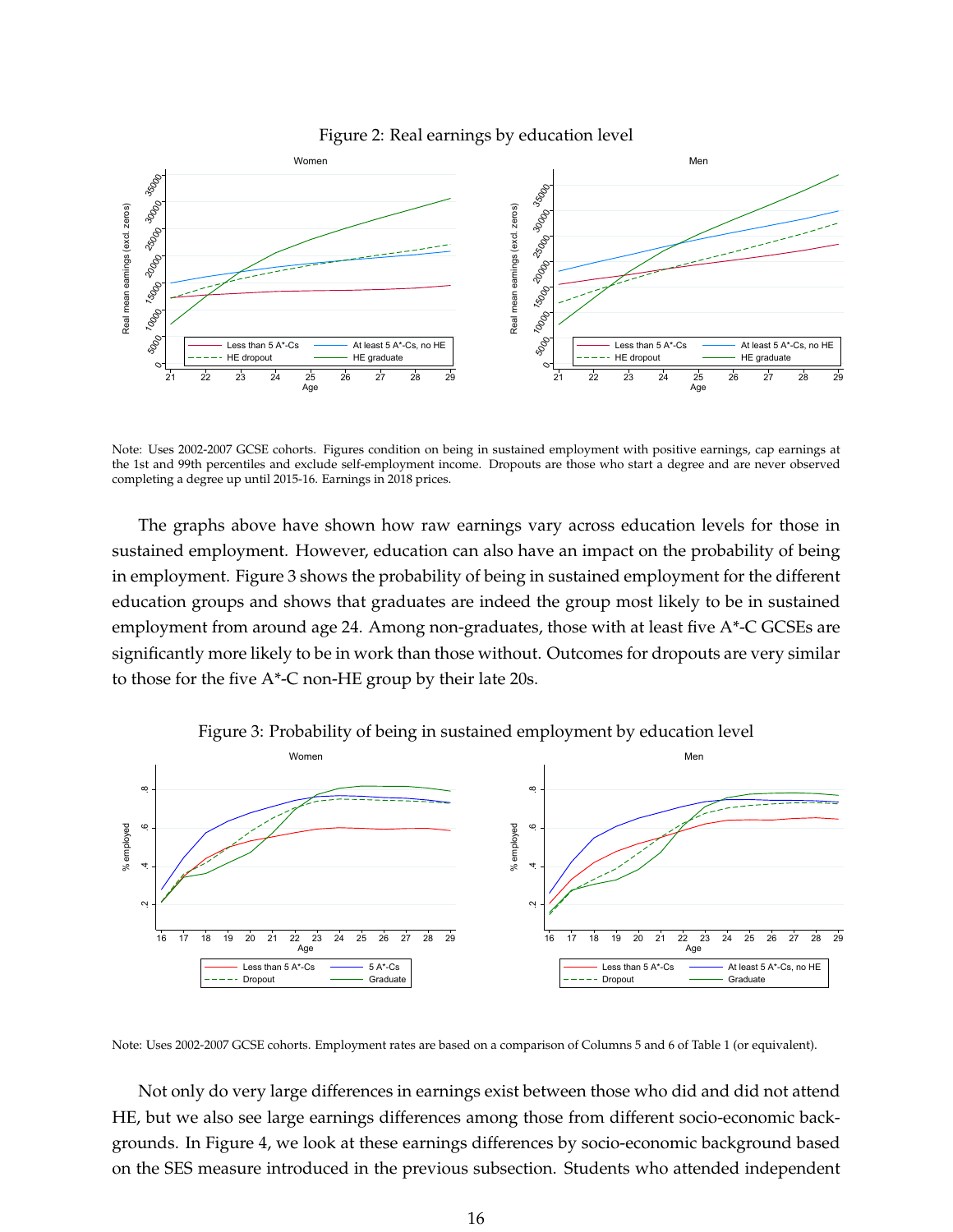<span id="page-17-0"></span>(private) schools are shown separately. The differences in earnings are extremely large, with privately educated women earning more than twice as much as women from the 20% most deprived socio-economic backgrounds by age 29, highlighting the potential importance of controlling for background when investigating returns to HE.

The HE attendance across each of these groups varies considerably, with individuals from independent schools and from the higher SES groups being much more likely to attend HE than those from lower SES backgrounds. This is likely to explain a significant fraction of those very large earnings differences, and also aligns with independent-schooled individuals actually having some of the lowest earnings in their early 20s, but much steeper earnings growth, just as we saw when comparing graduates and non-graduates in the previous figures.



Figure 4: Real earnings by SES

Note: Uses 2002-2007 GCSE cohorts. Figures include everyone (including non-HE with and without at least five A\*-C GCSEs) conditional on being in sustained employment, with earnings capped at the 1st and 99th percentiles and excluding self-employment income. Earnings are in 2018 prices. SES quintiles are based on the whole NPD sample excluding those in independent schools. See Chowdry et al. (2013, p. 439-440) for more details on how this index has been constructed.

When looking at students with different maths and English GCSE grades, we also see large heterogeneity in earnings, as shown in Figures 5 and 6 respectively . As with SES, HE attendance varies significantly across these groups and we see some evidence of a 'crossing over effect' in earnings in the early 20s. Students with an A\* in maths see particularly rapid earnings growth compared with those with lower grades, a difference which is less pronounced for those with an A\* in English. For both maths and English, the outcomes of those with less than a C at GCSE are particularly poor, with little earnings growth at all throughout their 20s, especially for women. While these differences in earnings between individuals with different prior attainment and with different SES do not show a causal effect of GCSE grades or family background on earnings, they do highlight the importance of controlling for prior attainment when estimating returns to HE.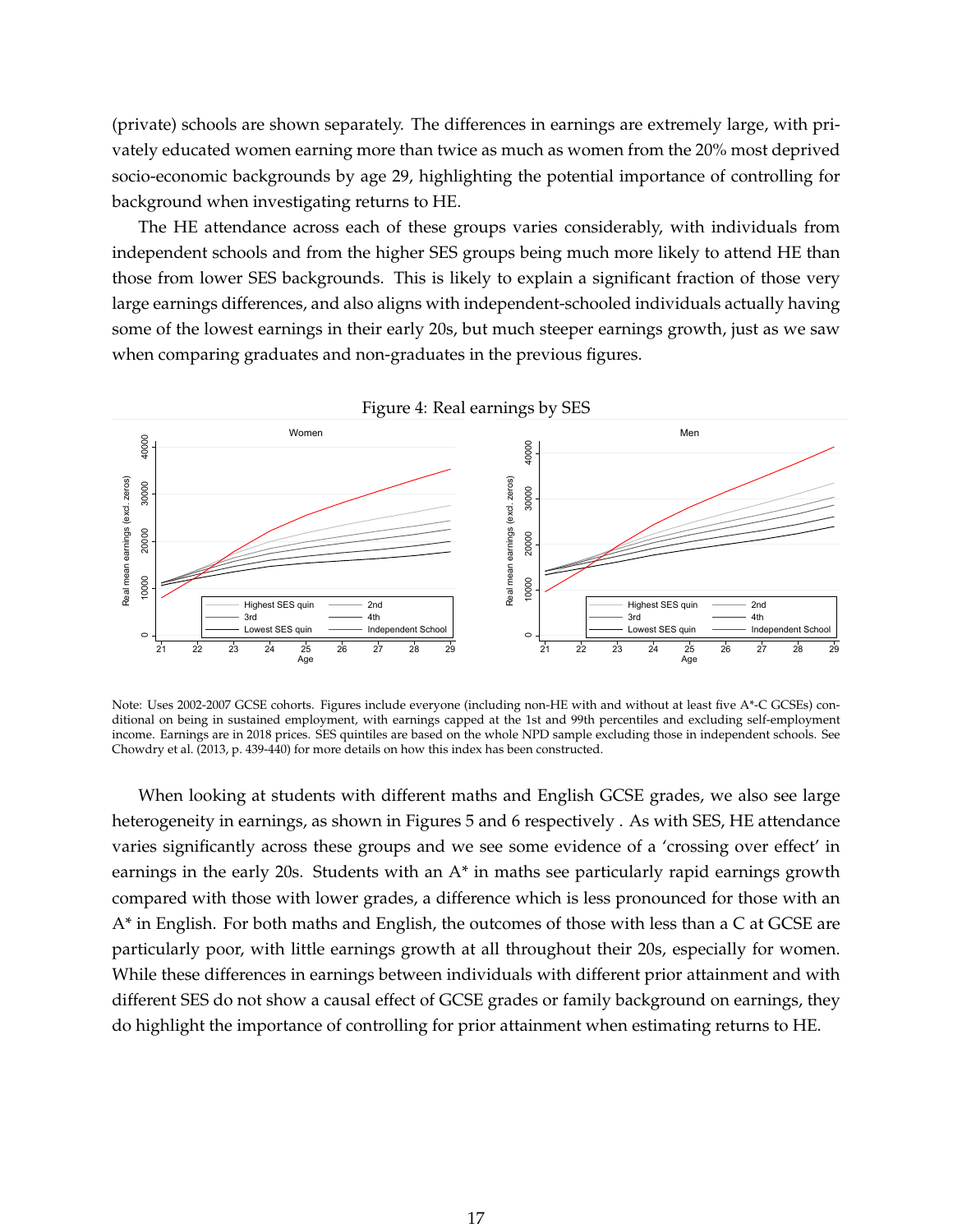<span id="page-18-0"></span>

Figure 5: Real earnings by maths GCSE grade

Note: Uses 2002-2007 GCSE cohorts. Figures include everyone (including non-HE with and without at least five A\*-C GCSEs) conditional on being in sustained employment, with earnings capped at the 1st and 99th percentiles and excluding self-employment income. Earnings are in 2018 prices.



Figure 6: Real earnings by English GCSE grade

Note: Uses 2002-2007 GCSE cohorts. Figures include everyone (including non-HE with and without at least five A\*-C GCSEs) conditional on being in sustained employment, with earnings capped at the 1st and 99th percentiles and excluding self-employment income. Earnings are in 2018 prices.

We now turn to looking at how raw earnings vary amongst the HE group. Figure 7 shows average earnings (conditional on sustained employment) for 29-year-old men by subject, while Figure 8 shows the equivalent for women. These figures are very similar to those in Belfield et al. (2018) but with the addition of two horizontal lines which show the average earnings of the two non-HE groups, splitting them out between those with and without at least five A\*-C GCSE grades.<sup>8</sup>

 $8$ They also differ slightly because these are the earnings of the 2002 GCSE cohort in 2015-16 (which we loosely term 29-year-olds), where Belfield et al. (2018) show earnings five years after graduation. This is also true for the earnings by HEI shown in Figures 9 and 10. Following Belfield et al. (2018), we use the CAH2 definition of subjects, with chemistry combined with biosciences. Celtic studies, humanities & liberal arts, and 'combined' subjects have been excluded for sample size reasons.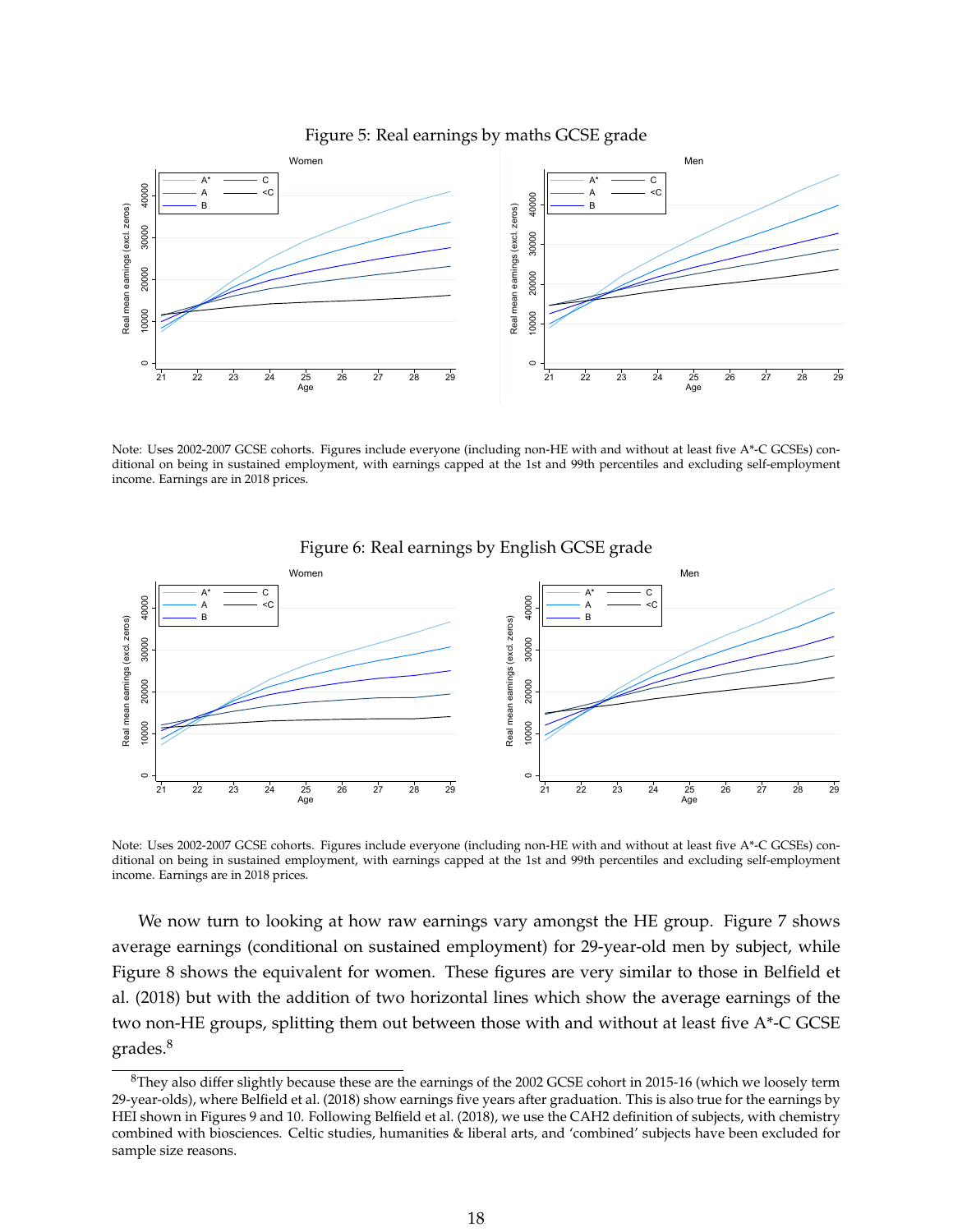<span id="page-19-0"></span>

Figure 7: Real earnings by degree subject at age 29, men

Note: Figure shows average earnings (2018 prices) by subject studied (including dropouts) for the 2002 GCSE cohort in 2015-16, conditional on being in sustained employment, with earnings capped at the 1st and 99th percentiles and excluding self-employment income.

We see a very similar ranking of subjects for both men and women. For both genders, medicine, economics, maths and physics graduates have some of the highest earnings, and social care and creative arts graduates have the lowest earnings. Gender differences in earnings are much smaller among graduates than among non-graduates. For men, but not for women, there are a number of degree subjects with average age 29 earnings below those of the group that has at least five A\*-C GCSE grades but did not attend HE.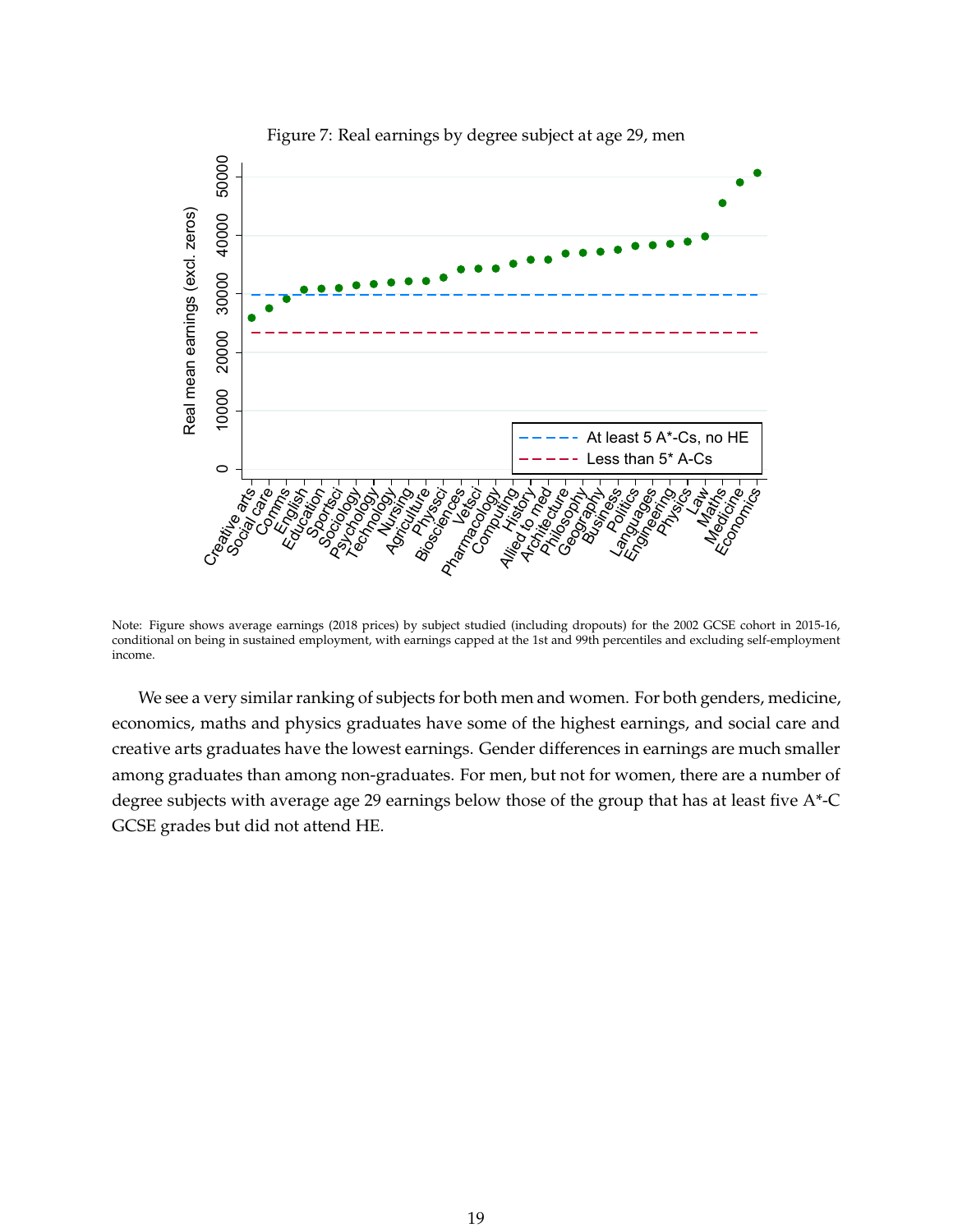<span id="page-20-0"></span>

Note: Figure shows average earnings (2018 prices) by subject studied (including dropouts) for the 2002 GCSE cohort in 2015-16, conditional on being in sustained employment, with earnings capped at the 1st and 99th percentiles and excluding self-employment income.

A similar pattern emerges when we investigate earnings by higher education institution (HEI). Figures 9 and 10 show average earnings for those in sustained employment at age 29 by HEI attended for men and women respectively. For men, more than one-third of institutions have average earnings below the five  $A^*$ -C non-HE group, and a handful of institutions even have average earnings below the fewer than five A\*-C group. For women, only a few institutions have average earnings below the five A\*-C non-HE group, and the graduates of all institutions have average earnings above the fewer than five A\*-C group.

It is important to emphasise that these figures show differences in age 29 earnings, which may not always be reflective of lifetime earnings differences. In particular, the stronger earnings growth of HE graduates (and to a lesser extent, HE dropouts) compared with those who did not attend HE could imply that while there are institutions with average earnings below those of the non-HE group at age 29, this may not necessarily still be the case at later ages.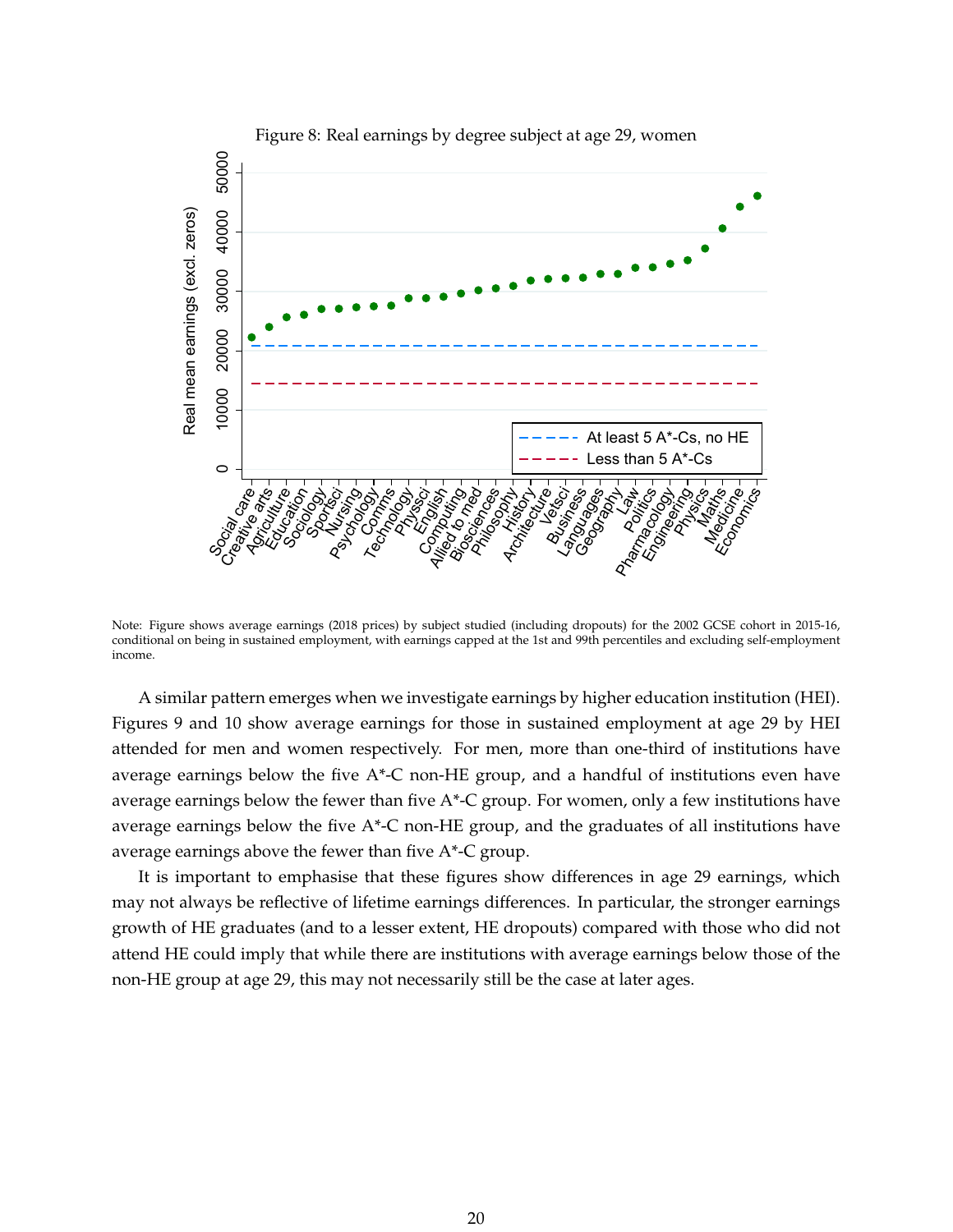<span id="page-21-0"></span>

Note: Figure shows average earnings (2018 prices) by higher education institution attended (including dropouts) for the 2002 GCSE cohort in 2015-16, conditional on being in sustained employment, with earnings capped at the 1st and 99th percentiles and exclude self-employment income.

As in Belfield et al. (2018), we label the top and bottom institutions and also split out some broad institution groupings. $9$  For both men and women it is clear that while there is considerable variation around this trend, the Russell Group dominates in terms of average earnings, with Pre-1992 universities generally also ranked quite highly, and Post-1992 and Other universities typically towards the bottom of the distribution.

Of course, as when we showed differences in earnings by socio-economic background and GCSE grades, these earnings differentials by subject and institution are purely descriptive and may be driven by differences in background and prior attainment of their student intake. Later in the report, we will move away from these simple descriptive differences and will investigate differences in earnings allowing for differences in student composition. We will discuss our methodology for doing this in Section 3.

<sup>&</sup>lt;sup>9</sup>We divide institutions into four groups: 'Russell Group', which is a self-selected association of elite research institutions; 'Pre-1992' institutions, which are traditional universities that obtained university status prior to the 1992 Further and Higher Education Act; 'Post-1992' institutions with polytechnic or central institution roots; and 'Other' institutions, which are Post-1992 institutions without polytechnic or central institution roots. See the Online Appendix for a list of the institutions in each group.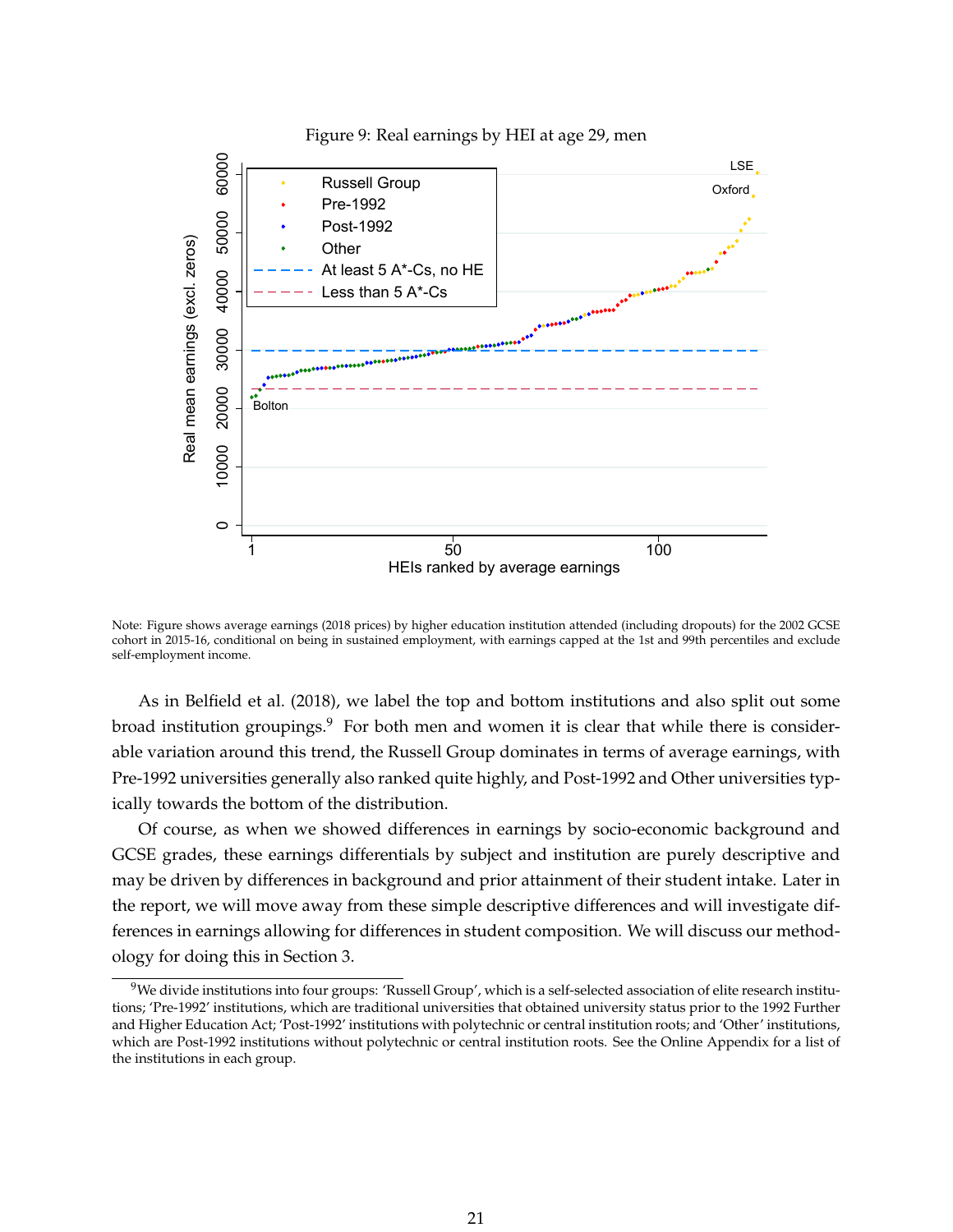<span id="page-22-0"></span>

Note: Figure shows average earnings (2018 prices) by higher education institution attended (including dropouts) for the 2002 GCSE cohort in 2015-16, conditional on being in sustained employment, with earnings capped at the 1st and 99th percentiles and exclude self-employment income.

#### **2.3 Subgroup analysis**

In this report, we are interested not only in the return for the average person but also in how these returns vary based on the background characteristics of individuals that we observe *prior to entry to HE*. Specifically, we will perform subgroup analysis by dividing our sample into lower, middle and higher prior attainment groups based on their GCSE performance,<sup>10</sup> as we might expect the returns to HE to vary considerably across this metric. We also split these three groups again by whether individuals have at least one maths or science A- or AS-level (henceforth, 'STEM A-level'), $^{11}$  which is also likely to interact importantly with returns: people who have not chosen STEM A-level subjects are likely to be able to access a different set of courses from those who have, and those courses may differ significantly in terms of their earnings potential.

 $10$ These groups correspond respectively to the bottom, middle and top tercile of KS4 point scores in our sample. As such, the classification into 'lower', 'middle' and 'higher' prior attainment groups is relative, and individuals in all groups, including the bottom group, will have obtained at least five A\*-C GCSE grades. The KS4 score cut-off between the lower and middle groups is 350 points, while the cut off between the middle and higher groups is 395 points. For our cohorts, GCSE grades translate into KS4 points as follows:  $A^* = 58$  points,  $A = 52$  points,  $B = 46$  points,  $C = 40$ points,  $D = 34$  points,  $E = 28$  points,  $F = 22$  points,  $G = 16$  points and  $U = 0$  points. The total KS4 points score is then obtained by adding up the points for the different subjects. For someone taking 8 GCSEs, they need to achieve the equivalent of 5 As and 3 Bs or higher to be in the top group, or equivalent of 5 Bs and 3 Cs or higher to be in middle group.

 $11\overline{A}$  science A- or AS-level is defined as an A- or AS level in biology, human biology, chemistry, physics, science, electronics, geology or computer studies.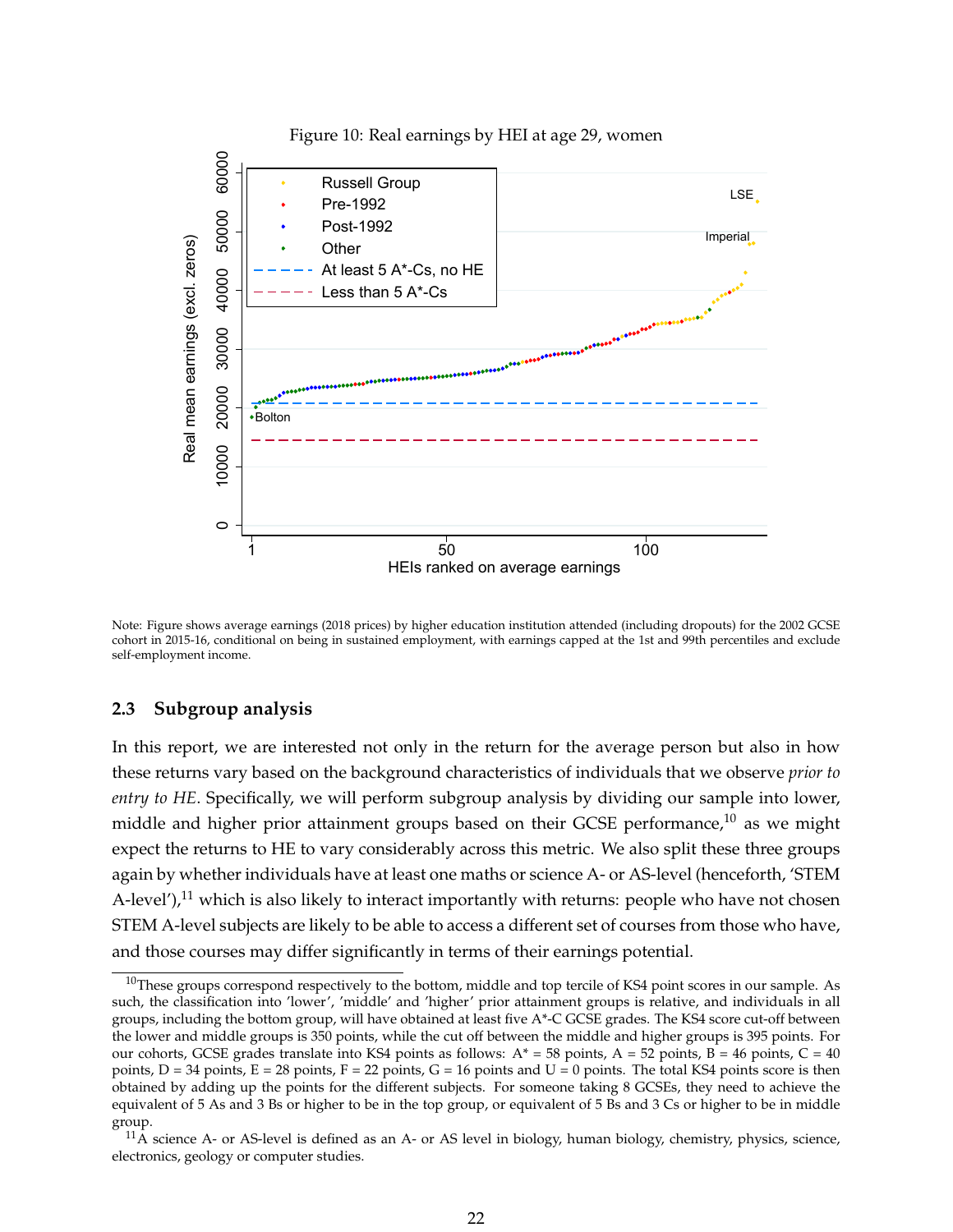We do this subgroup analysis separately for men and women, meaning there are six subgroups for each. Table 4 shows some basic descriptives. Around three-quarters of women and two-thirds of men do not have a STEM A-level. Very few individuals in the lower prior attainment group take a STEM A-level, but despite the small population shares, we still observe over 10,000 individuals in our smallest subgroup, highlighting the advantages of the administrative data.

|               | Table 4: Sample sizes and HE participation rates by prior attainment |         |      |                     |              |      |                   |  |  |
|---------------|----------------------------------------------------------------------|---------|------|---------------------|--------------|------|-------------------|--|--|
|               |                                                                      |         | Men  |                     |              |      |                   |  |  |
|               | Prior attainment N                                                   |         |      | Share Share in HE N |              |      | Share Share in HE |  |  |
| No STEM Lower |                                                                      | 251,262 | 0.32 |                     | 0.37 251,166 | 0.38 | 0.33              |  |  |
| A-level       | Middle                                                               | 208,771 | 0.27 |                     | 0.68 134,182 | 0.20 | 0.64              |  |  |
|               | Higher                                                               | 124,101 | 0.16 | 0.89                | 55,123       | 0.08 | 0.87              |  |  |
| <b>STEM</b>   | Lower                                                                | 10,746  | 0.01 | 0.71                | 27,236       | 0.04 | 0.68              |  |  |
| A-level       | Middle                                                               | 49,451  | 0.06 | 0.85                | 75,878       | 0.11 | 0.84              |  |  |
|               | Higher                                                               | 133,302 | 0.17 |                     | 0.95 123,207 | 0.18 | 0.95              |  |  |
| Total         |                                                                      | 777,633 | 1.00 | 0.67                | 666,792      | 1.00 | 0.62              |  |  |

Note: This table includes all individuals in the analysis sample, pooled over the 2002-2007 GCSE cohorts. The samples add up to the final column in Table 1. Prior attainment is based on tercile of GCSE attainment conditional on having at least five A\*-C GCSEs and being in Column 5 of Table 1. STEM A-level means the individual has at least one A- or AS-level in maths, biology, human biology, chemistry, physics, science, electronics, geology or computer studies.

The share of HE participants in these six subgroups varies considerably, with the HE rate increasing with prior attainment and the presence of a STEM A-level.<sup>12</sup> When considering the results it should be kept in mind that the control group for the higher prior attainment STEM A-level group is small, due to the extremely high HE participation rate (95%) amongst this group.

Individuals in the different subgroups not only differ in their HE participation rate, they are also likely to choose different subjects and attend different institutions conditional on being in HE. A full list of the subject choices for each subgroup is provided in Appendix Tables A3 and A4, but Tables 5 and 6 highlight some of the most striking differences between the groups.

<sup>&</sup>lt;sup>12</sup>The prior attainment groups correspond respectively to the bottom, middle and top tercile of KS4 points in our sample. As such the classification into 'low', 'middle' and 'high' prior attainment groups is relative, and individuals in all groups, including the bottom group, will have obtained at least 5 A\*-C GCSE grades. On average, the STEM group has higher KS4 scores within each tercile. The average KS4 score for individuals without a STEM A-level is 327, 372 and 422 for the lower, middle and higher prior attainment groups respectively, while the equivalent for the STEM A-level group is 335, 377 and 432 points.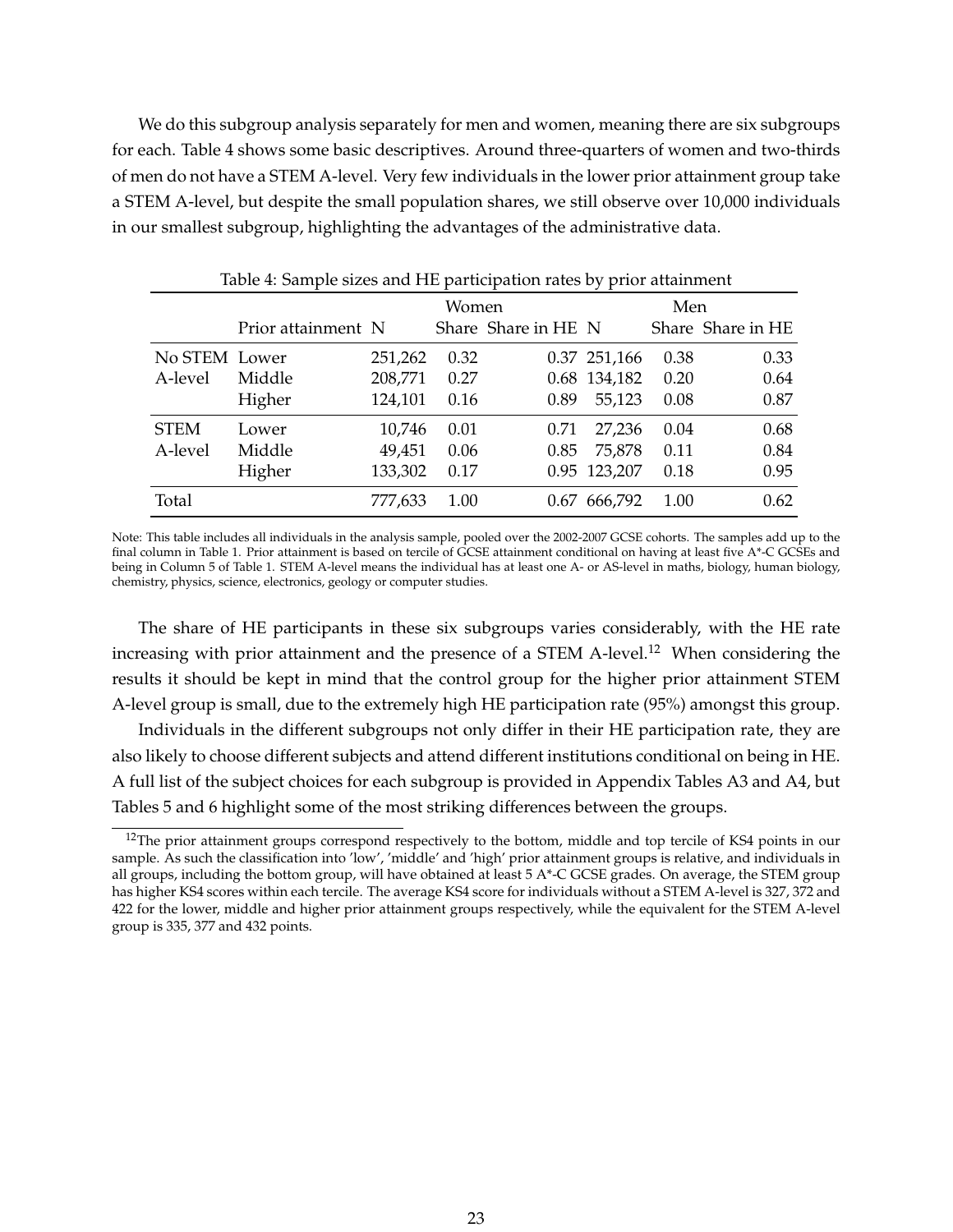|                    |        | No STEM A-level<br><b>STEM A-level</b> |        |       |        |        |      |  |  |
|--------------------|--------|----------------------------------------|--------|-------|--------|--------|------|--|--|
|                    | Lower  | Middle                                 | Higher | Lower | Middle | Higher | All  |  |  |
| Men                |        |                                        |        |       |        |        |      |  |  |
| <b>Business</b>    | 0.19   | 0.17                                   | 0.10   | 0.15  | 0.13   | 0.07   | 0.13 |  |  |
| Creative arts      | 0.16   | 0.15                                   | 0.12   | 0.05  | 0.05   | 0.03   | 0.09 |  |  |
| Computing          | 0.10   | 0.06                                   | 0.02   | 0.13  | 0.09   | 0.05   | 0.07 |  |  |
| History            | 0.04   | 0.06                                   | 0.13   | 0.02  | 0.02   | 0.04   | 0.05 |  |  |
| Engineering        | 0.05   | 0.03                                   | 0.02   | 0.13  | 0.14   | 0.14   | 0.08 |  |  |
| Sportsci           | 0.08   | 0.06                                   | 0.02   | 0.05  | 0.05   | 0.02   | 0.05 |  |  |
| <b>Biosciences</b> | 0.01   | < 0.01                                 | < 0.01 | 0.10  | 0.10   | 0.10   | 0.05 |  |  |
| Other              | 0.37   | 0.45                                   | 0.58   | 0.38  | 0.42   | 0.55   | 0.47 |  |  |
| All subjects       | 1.00   | 1.00                                   | 1.00   | 1.00  | 1.00   | 1.00   | 1.00 |  |  |
| <b>Women</b>       |        |                                        |        |       |        |        |      |  |  |
| <b>Business</b>    | 0.14   | 0.12                                   | 0.07   | 0.12  | 0.10   | 0.06   | 0.10 |  |  |
| Creative arts      | 0.20   | 0.20                                   | 0.17   | 0.04  | 0.05   | 0.04   | 0.14 |  |  |
| Computing          | 0.02   | 0.01                                   | < 0.01 | 0.03  | 0.02   | < 0.01 | 0.01 |  |  |
| History            | 0.02   | 0.04                                   | 0.09   | 0.01  | 0.02   | 0.04   | 0.04 |  |  |
| Engineering        | < 0.01 | < 0.01                                 | < 0.01 | 0.02  | 0.02   | 0.02   | 0.01 |  |  |
| Sportsci           | 0.03   | 0.02                                   | 0.01   | 0.04  | 0.04   | 0.02   | 0.02 |  |  |
| <b>Biosciences</b> | 0.01   | < 0.01                                 | < 0.01 | 0.12  | 0.12   | 0.13   | 0.05 |  |  |
| Other              | 0.57   | 0.60                                   | 0.65   | 0.61  | 0.63   | 0.68   | 0.63 |  |  |
| All subjects       | 1.00   | 1.00                                   | 1.00   | 1.00  | 1.00   | 1.00   | 1.00 |  |  |

Table 5: Degree subject by prior attainment

Note: Table shows the proportion of students taking each of a set of subjects by groups of prior attainment (full set of subjects is shown in Appendix Tables A3 and A4). Figures are calculated based on the 2002-2007 GCSE cohorts, for those who achieved at least five A\*-Cs and attended HE in the UK.

We see from Table 5 that the choice of business degrees is very clearly negatively correlated with prior attainment, for both the STEM and non-STEM A-level groups and for both men and women. Meanwhile, creative arts is a dramatically more popular choice amongst those without a STEM A-level and biological science is a much more popular choice for those with a STEM Alevel. For men, engineering is also a common choice for those with a STEM A-level, but the same is not really true for women.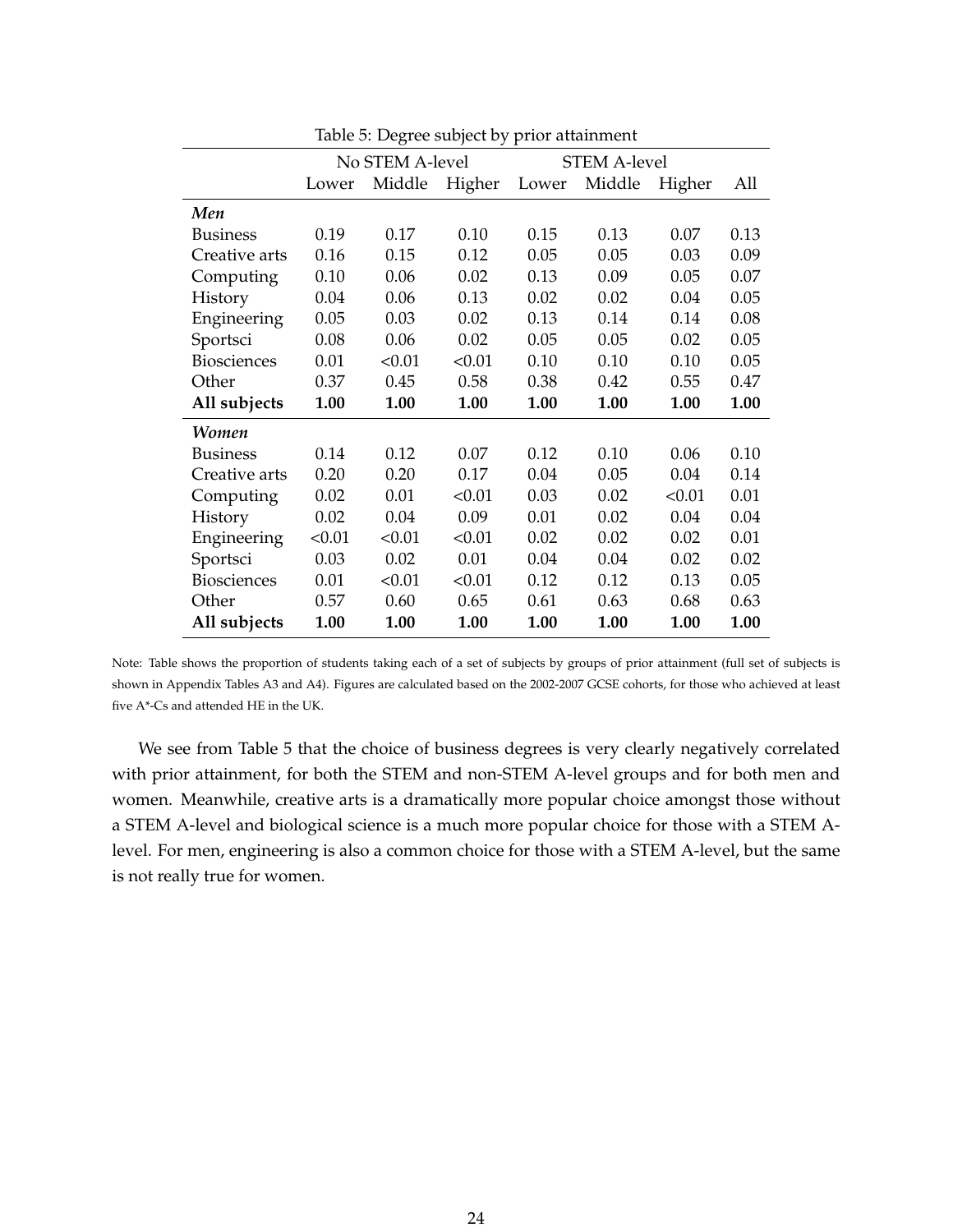|                | Table 0. Chiverbity type by prior attainment |                 |      |                     |        |      |       |  |  |
|----------------|----------------------------------------------|-----------------|------|---------------------|--------|------|-------|--|--|
|                |                                              | No STEM A-level |      | <b>STEM A-level</b> |        |      |       |  |  |
|                | High<br>Middle<br>Low                        |                 |      | Low                 | Middle | High | Total |  |  |
| Men            |                                              |                 |      |                     |        |      |       |  |  |
| Russell        | 0.01                                         | 0.09            | 0.46 | 0.07                | 0.18   | 0.60 | 0.19  |  |  |
| Pre-1992       | 0.04                                         | 0.13            | 0.18 | 0.13                | 0.22   | 0.19 | 0.12  |  |  |
| Post-1992      | 0.18                                         | 0.27            | 0.14 | 0.37                | 0.33   | 0.11 | 0.20  |  |  |
| Other          | 0.77                                         | 0.51            | 0.22 | 0.44                | 0.26   | 0.09 | 0.48  |  |  |
| <b>Total</b>   | 1.00                                         | 1.00            | 1.00 | 1.00                | 1.00   | 1.00 | 1.00  |  |  |
| Women          |                                              |                 |      |                     |        |      |       |  |  |
| <b>Russell</b> | 0.01                                         | 0.08            | 0.40 | 0.05                | 0.14   | 0.55 | 0.19  |  |  |
| Pre-1992       | 0.04                                         | 0.11            | 0.18 | 0.11                | 0.18   | 0.18 | 0.11  |  |  |
| Post-1992      | 0.18                                         | 0.29            | 0.18 | 0.39                | 0.37   | 0.14 | 0.22  |  |  |
| Other          | 0.77                                         | 0.52            | 0.25 | 0.46                | 0.31   | 0.12 | 0.48  |  |  |
| <b>Total</b>   | 1.00                                         | 1.00            | 1.00 | 1.00                | 1.00   | 1.00 | 1.00  |  |  |

Table 6: University type by prior attainment

Note: Table shows the proportion of students attending each type of university by groups of prior attainment. Figures are calculated based on the 2002-2007 GCSE cohorts, for those who achieved at least five A\*-Cs and attended HE in the UK.

We see from Table 6 that there are very large differences in HEI type attended across the six groups. There is a very clear correlation between prior attainment and attendance at Russell Group or Pre-1992 universities versus Post-1992 or Other HEIs. Between 55 and 60% of the higher prior attainment STEM A-level group attend Russell Group universities, compared with just 1% of the lower prior attainment no STEM A-level group. Those without a STEM A-level are much more likely to attend Other HEIs, which is unsurprising as these HEIs are much more likely to offer subjects such as creative arts that we know this group are much more likely to study.

Finally, we turn to the earnings differences across the six groups in Figures 11 and 12. The figures show average earnings by age between 24 and 29 for those within each of the six groups by HE attendance. This enables us to better understand how earnings profiles differ descriptively between the treatment and control groups in each case.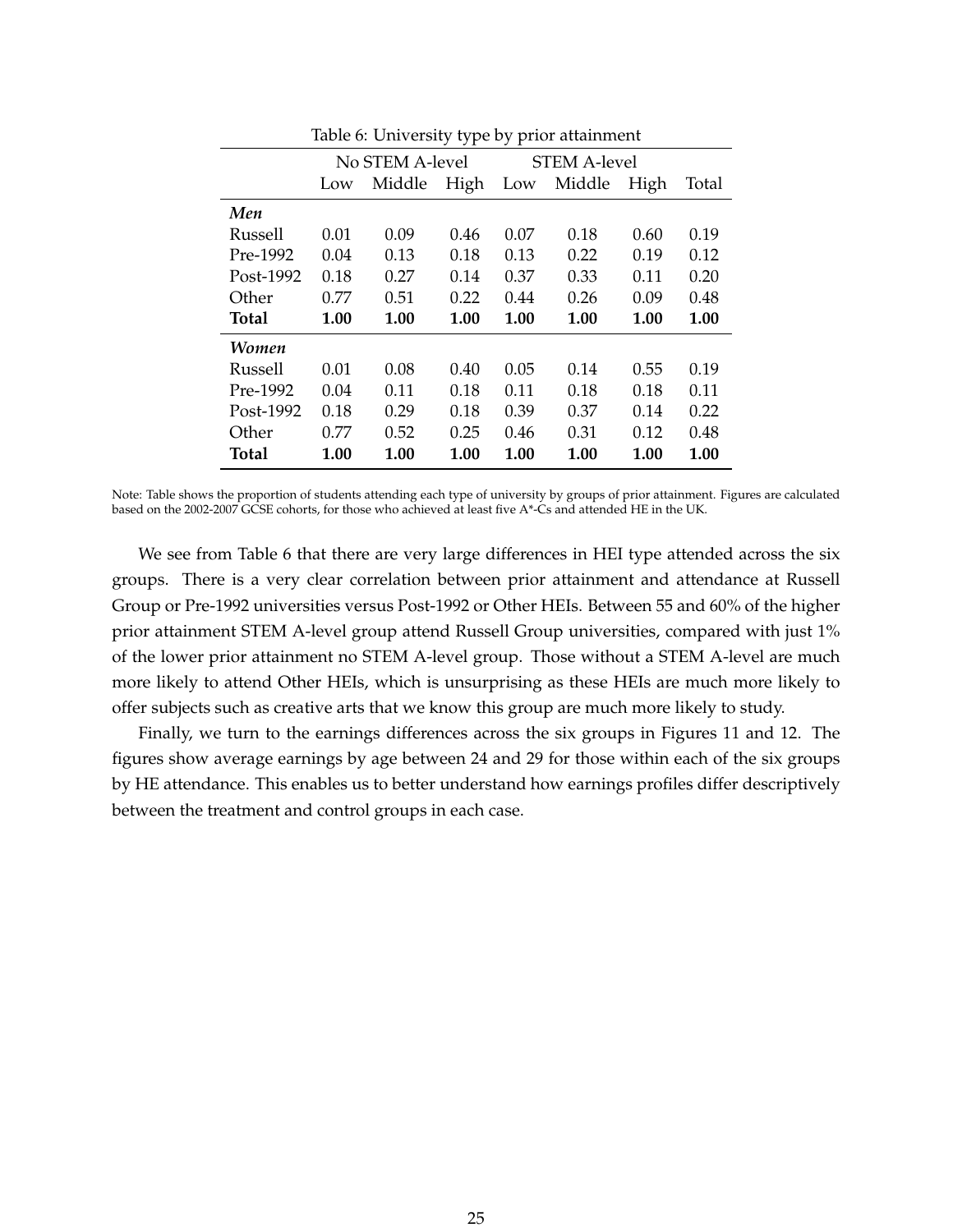<span id="page-26-0"></span>

Figure 11: Real earnings by prior attainment group, men

Note: Uses 2002-2007 GCSE cohorts. Average earnings are in 2018 prices and are based on those in sustained employment. Earnings are capped at the 1st and 99th percentile. Prior attainment is based on GCSE results.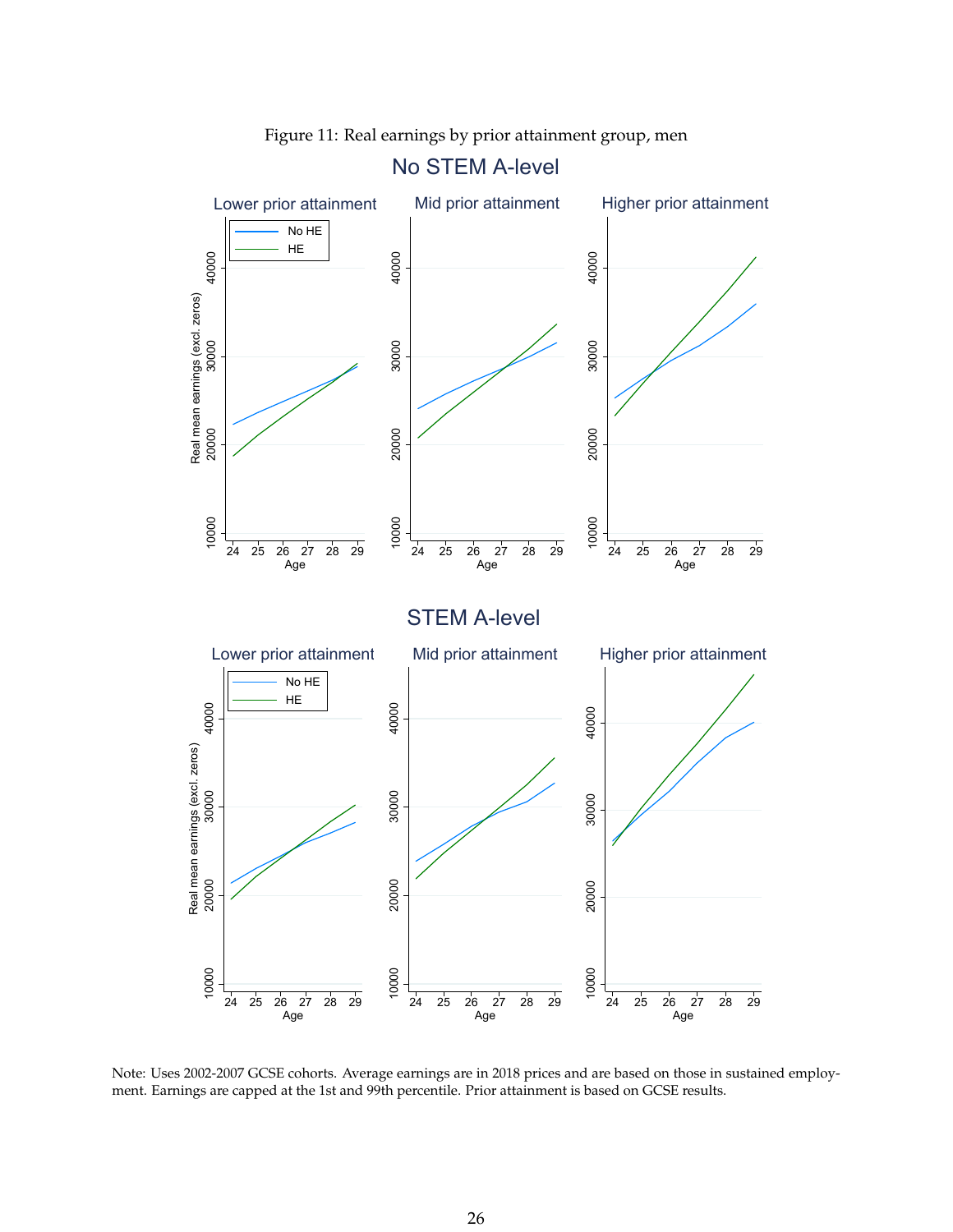<span id="page-27-0"></span>

Figure 12: Real earnings by prior attainment group, women

Note: Uses 2002-2007 GCSE cohorts. Average earnings are in 2018 prices and are based on those in sustained employment. Earnings are capped at the 1st and 99th percentile. Prior attainment is based on GCSE results.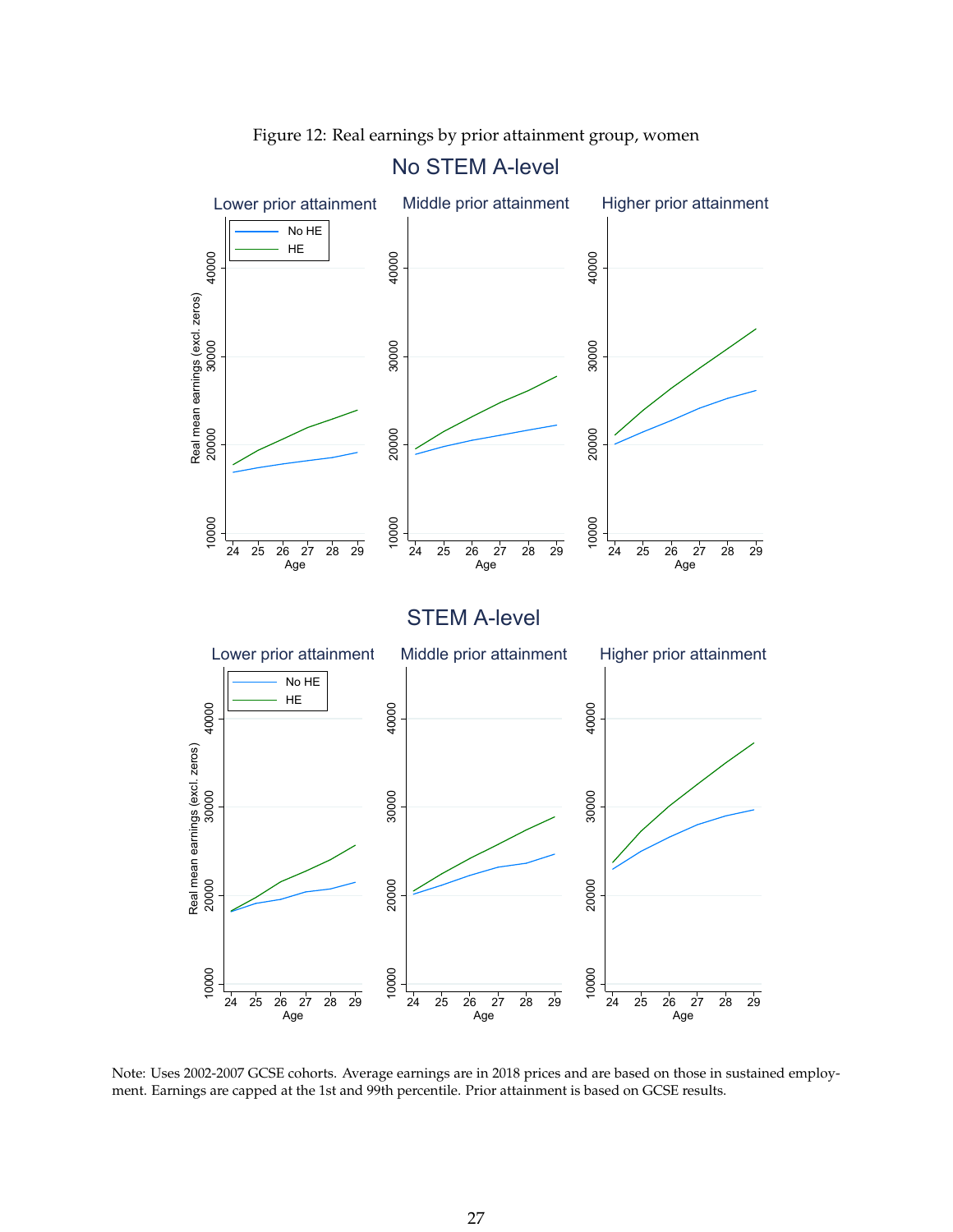<span id="page-28-0"></span>We see that there is a clear pattern of average earnings being higher at any given age for those with higher prior attainment, for both the HE and non-HE groups. It is also true that the slope of earnings is steeper for those with higher prior attainment, which means that earnings gaps between those with high and low prior attainment grow with age. However, within group, it is important to note that the earnings profile is always steeper for the treated (HE) group than for the control (non-HE) group. This suggests first that returns will vary with age within the sample that we have, and second that the returns may be large at later ages. Indeed, there is very little evidence of a 'levelling-off' effect in earnings growth amongst the HE groups. Finally, it is also interesting to note that for all six groups there is a 'cross-over effect' for men - whereby average earnings for the HE group overtake the non HE groups in the mid to late-20s - that does not exist for women. In all cases for women, the HE group starts slightly ahead at age 24 and accelerates away. Of course, as with the descriptive differences in Figure 1, these are descriptive effects only; in our later analysis, we will attempt to adjust for various differences between treatment and control groups that enable us to move towards estimating causal effects of attending HE for each of the six subgroups.

## **3 Methodology**

The decisions on whether to attend HE, and on which subject to take and where to study are not random. Family background and prior attainment influence these choices, meaning these characteristics are likely to differ between graduates and non-graduates and across different degrees. Many of these characteristics are also likely to impact individuals' earnings, which may confound the impact of a degree on graduates' earnings.

The methodological challenge in estimating the earnings return or employment impact of a university course is therefore to account for all the differences between individuals that might affect earnings or employment prospects. We want to isolate the true impact of studying a given course and remove the effect of background characteristics which may mean that individuals on that course may have done better or worse in the labour market regardless of attending the course. In this section, we set out our method for controlling for these differences, along with the assumptions that this implies.

We start by defining our sample as the set of individuals who could possibly enter HE. Individuals with very low prior attainment are very unlikely to ever enter HE and these individuals are likely to be very different from those who do attend HE. Some of these large differences are likely to be unobserved, which means we would be unable to fully control for all differences that are likely to impact earnings. Including those individuals in our sample would then have the potential to bias our estimates. We therefore include in our estimation sample only individuals who achieve at least five A\*-C GCSEs. As having at least this level of prior attainment is virtually a prerequisite for attending an HE course, this effectively excludes individuals for whom going to HE was never a feasible option.

Previous work has used two alternative control groups when estimating the returns to HE. First, Blundell et al. (2005) use individuals with at least one A-level as a control group. This is a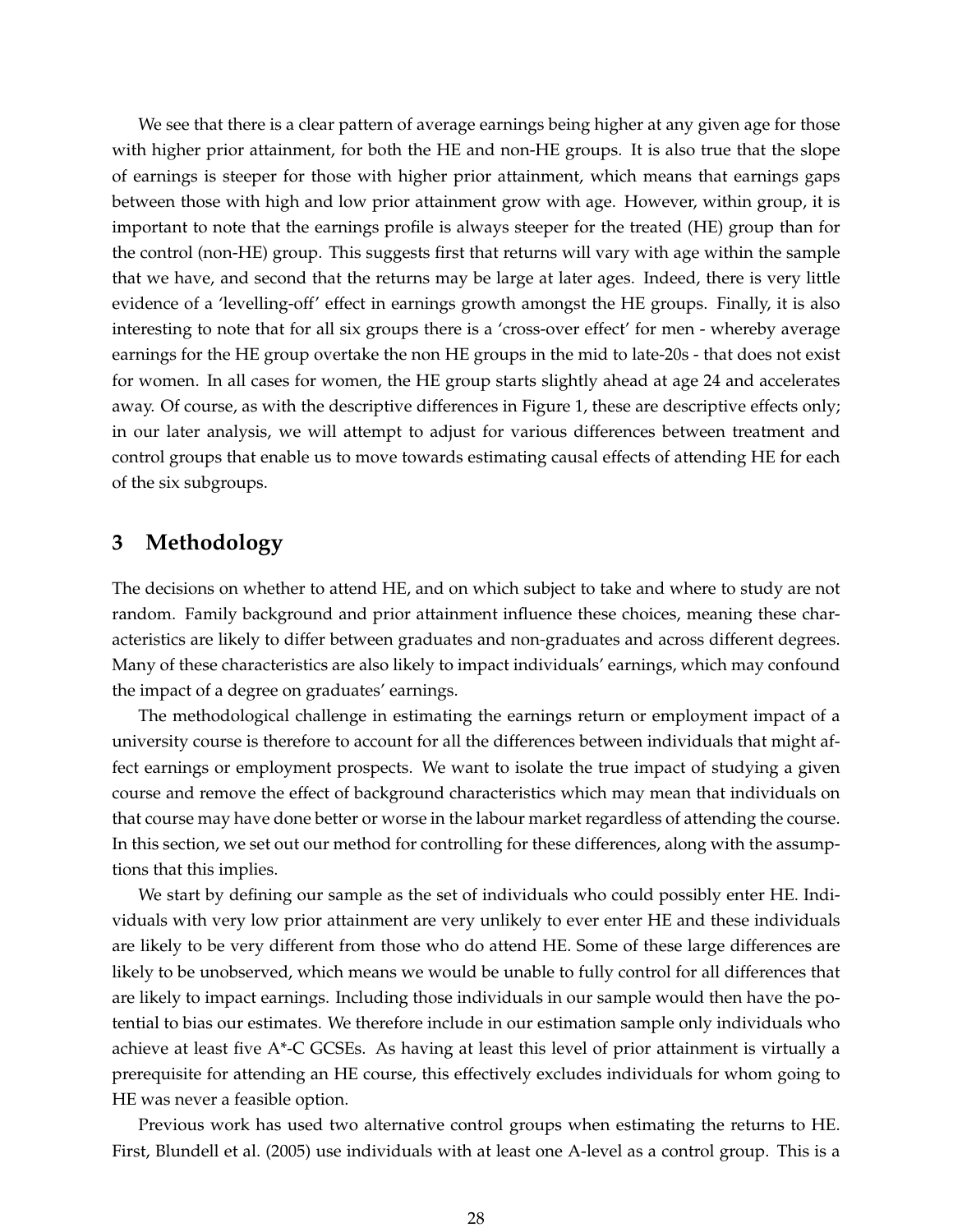<span id="page-29-0"></span>tighter control group than our methodology as these individuals could be considered more likely to attend HE. However, around 16% of individuals who do attend HE do not have any A-levels and so this approach would lead to a selective sample of HE attendants.<sup>13</sup>

Second, Bibby et al. (2014) estimate the returns to further education by comparing those who completed their course with those who started but did not finish; the equivalent here would be to compare HE graduates with HE dropouts. This control group is arguably more similar to the group of HE graduates as they also self-selected into HE. However, dropping out of HE is inherently not random. If the reasons these individuals did not complete their degrees also affect their earnings later in life (and this is not controlled for in the observable characteristics), this will bias the estimates. We believe this to be very likely, as dropout might be correlated with things such as a lack of motivation or long-term health problems, which are also likely to be correlated with subsequent earnings. We therefore do not want to use dropouts as our control in our main estimates. We will, however, apply these two alternative approaches to the LEO dataset as a robustness check of our results.





Notes: Figures calculated based on those students who took GCSEs in England between 2003 and 2007 and achieved at least five A\*-Cs (GCSE points scores in 2002 are not consistent with those later - this is accounted for in the rest of the analysis). GCSE grades translate into KS4 points as follows:  $A^* = 58$  points,  $A = 52$  points,  $B = 46$  points,  $C = 40$  points,  $D = 34$  points,  $E = 28$  points,  $F = 22$ points G = 16 points and U = 0 points. The total KS4 points score is then obtained by adding up the points for the different subjects.

Even after selecting a control group of individuals who had the possibility of attending HE,

 $13$ The decision to take A-levels could also be consider endogenous to the HE participation decision and so focusing solely on this group may lead to biased estimates of HE returns.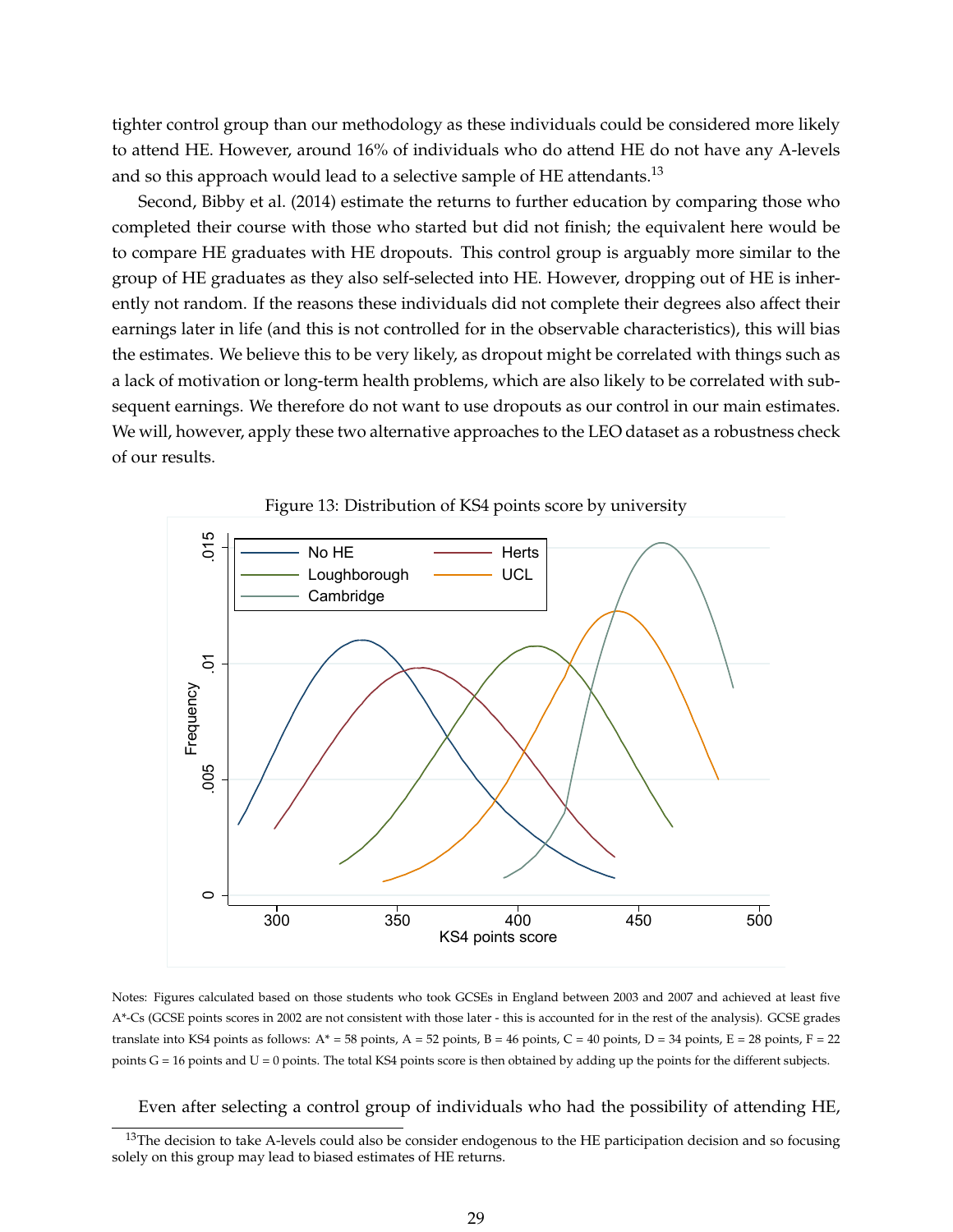<span id="page-30-0"></span>there are still considerable differences between those who do and do not attend HE, and among students who study different subjects or study at different institutions. Figure 13 shows the extent of sorting of students into institutions based on ability. Clearly, students with high prior attainment (measured here by KS4 points score) typically attend higher-status universities such as the University of Cambridge or University College London.

Similarly, there are considerable differences in the educational background of students who study different subjects. As shown in Figure 14, almost all men studying for maths and physics degrees have a maths A- or AS-level compared with around 5% of students studying communication and sociology. Figure 15 shows the same pattern for women.

Figure 14: Share of students studying each subject with a maths A- or AS-level, men



Note: Figures calculated based on those students who took GCSEs in England between 2002 and 2007 and achieved at least five A\*-Cs.

Importantly, these differences between students are observable in the data, and there is considerable overlap between different subjects, institutions and those not attending HE (i.e. it is not the case that all HE entrants have a higher KS4 points score than those who do not attend). It is therefore possible to control for the effect of these characteristics on earnings when estimating the impact of university degrees. This highlights the value of the rich background characteristics observed in the NPD and HESA data we are using in this work.<sup>14</sup>

<sup>&</sup>lt;sup>14</sup> Although note that the very low number of individuals with a maths A-level who do not attend HE highlights the value of the subgroup analysis we discuss later on.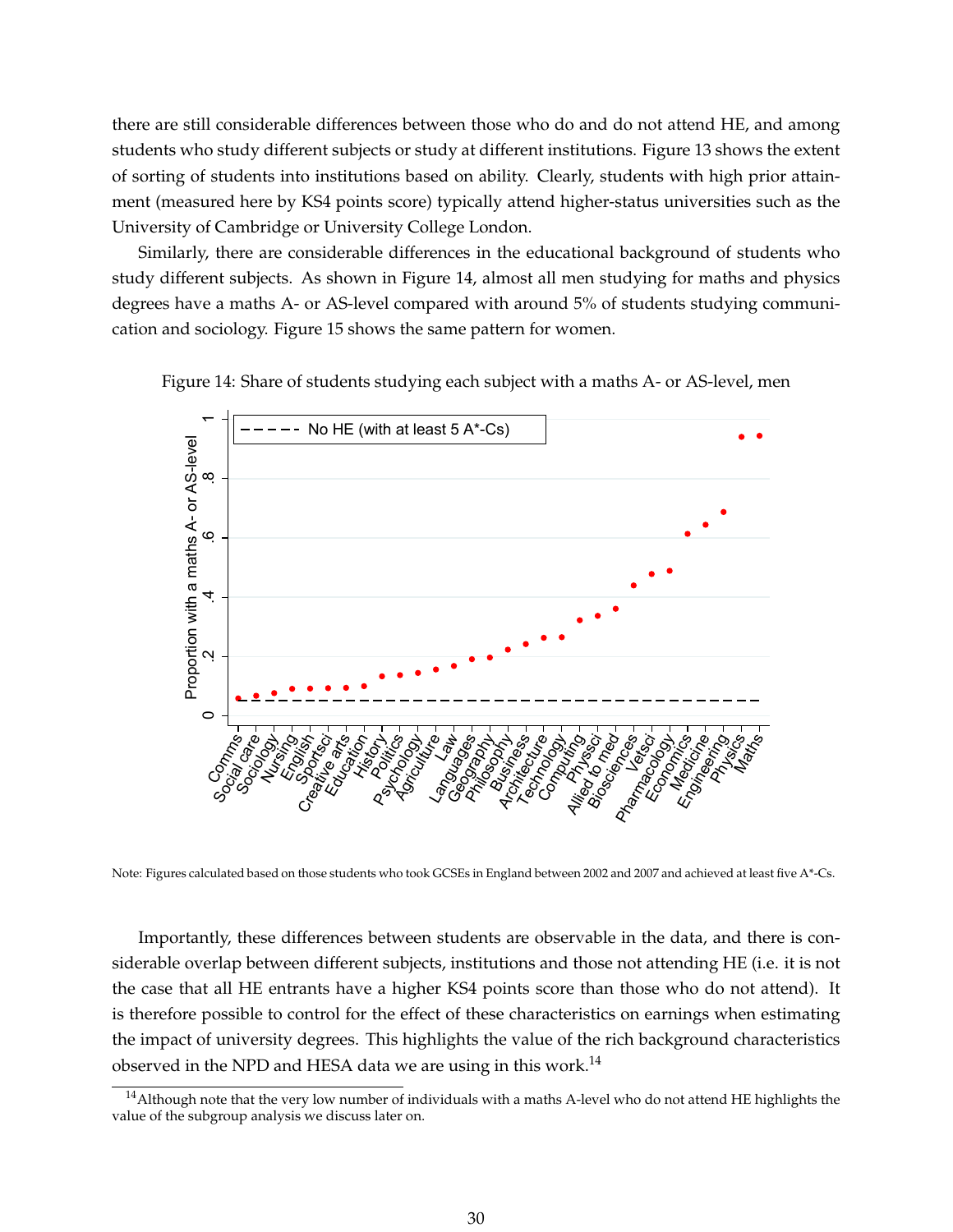

<span id="page-31-0"></span>Figure 15: Share of students studying each subject with a maths A- or AS-level, women

Note: Figures calculated based on those students who took GCSEs in England between 2002 and 2007 and achieved at least five A\*-Cs.

The simplest approach for controlling for observed differences between students taking different courses is to control for observable characteristics using Ordinary Least Squares (OLS) estimation using a linear functional form, as in the following:

$$
Y_i = X'_i \gamma + \text{Course}'_i \beta + \epsilon_{it} \tag{1}
$$

where  $Y_i$  is the outcome measure of earnings, *Course*<sup> $\ell$ </sup> is a vector of indicators for the course (subject-HEI combination)<sup>15</sup> studied and  $X_i'$  is a vector of observable characteristics. In our es $t$  imation,  $X_i$  includes:

- prior attainment measured by GCSE and A-level points  $score<sup>16</sup>$
- whether attended sixth form;
- A-level subject  $mix<sup>17</sup>$
- school type (independent or state school); $^{18}$

 $15$ We provide more detail on the subject and HEI specifications below.

<sup>&</sup>lt;sup>16</sup>GCSE and A-level measures are raw point scores, including all GCSEs and A-levels taken.

<sup>&</sup>lt;sup>17</sup>We control for a set of indicators of whether students take an A-level in a given subject (maths, sciences, social science, arts, humanities, languages, other) and an indicator for whether they have taken a vocational qualification at 18. We do not control for the subject of the vocational qualification.

 $18$ We include a separate dummy for independent schools, but we cannot separately control for ethnicity and SES for individuals in independent schools.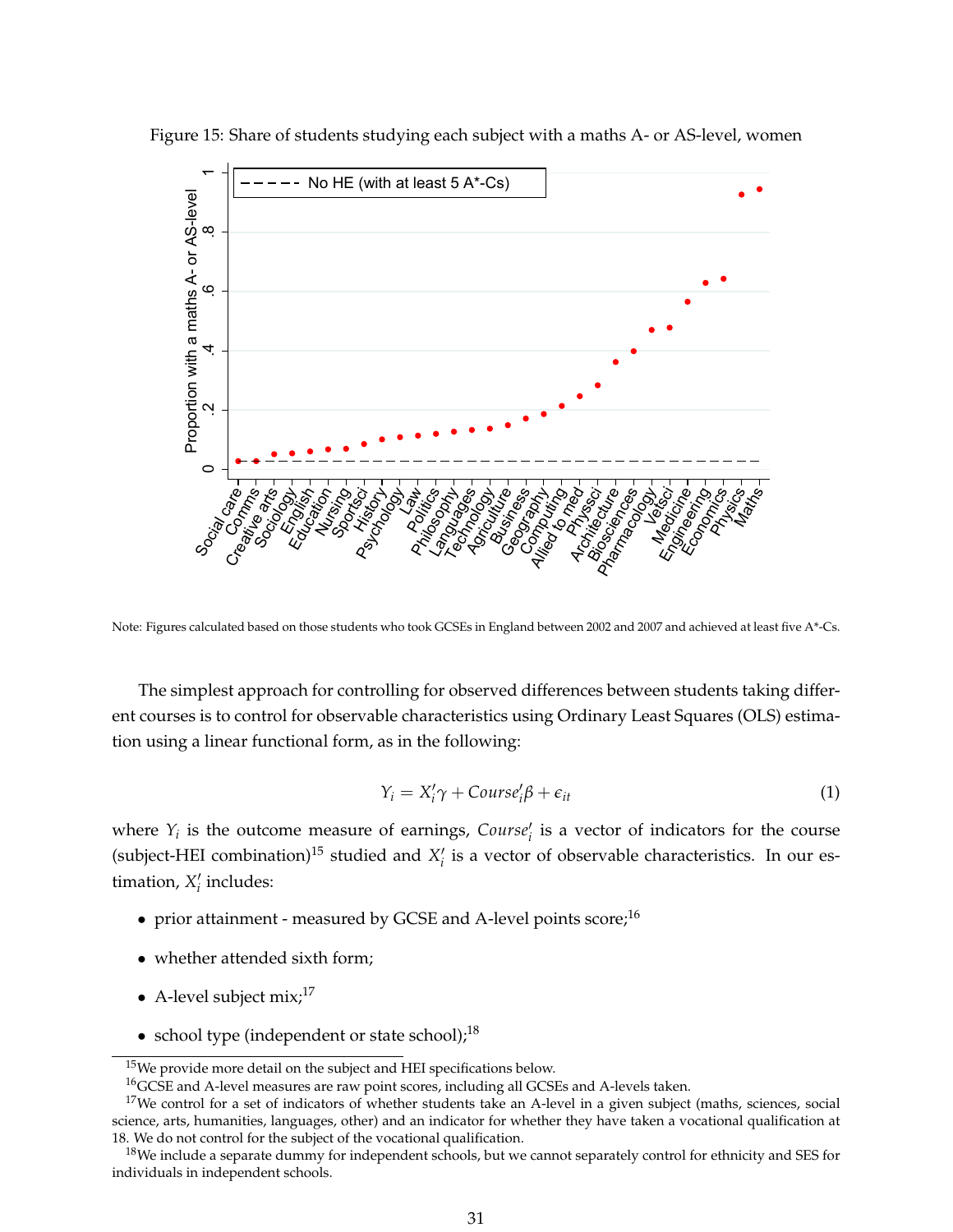- SES background;
- ethnicity;
- region of applicant;
- cohort of graduation;
- age started university.

*γ* gives the impact of these background characteristics on earnings and the vector of coefficients *β* shows the impact of degree courses on earnings. The omitted category here is 'not attending HE', so all estimates are relative to someone with similar characteristics who does not enter HE. Note that we intentionally do not include degree classification in the *X* variables, as this is on the causal path. That is, an individual might be more likely to get a first-class degree if they choose one university or subject over another, and that should be reflected in our outcomes rather than adjusted for.

This methodology makes a number of important assumptions. First, there is a strong functional form assumption. The model implies that the characteristics in  $X_i'$  have a linear impact on earnings. In practice, this may not be the case. Characteristics may have non-linear impacts or interactions between some characteristics may be important. This is always an issue when comparing groups that are observationally disparate.

A possible solution to this issue is to use a matching methodology, which only compares individuals in each group who look similar on observable characteristics. However, this is clearly impractical when considering a large number of treatment groups as in this analysis. Instead, we improve on the standard OLS estimation by using an Inverse Probability Weighted Regression Adjustment (IPWRA) following Wooldridge (2007). This process weights individuals in each treatment group (university-subject combination) who look more similar to individuals not in that treatment group more heavily. Hence, the final sample is weighted so that the treatment and control groups look similar. This is done by explicitly modelling the probability that each individual studies the course they take using observable characteristics and weighting individuals with the inverse of this probability. In practice, therefore, we use a slightly more elaborate methodology than the simple OLS regression shown in Equation (1). We elaborate further on the IPWRA methodology in the following subsection.

The second potential issue is that some of the differences between students that can affect earnings are not observed in the data, such as non-cognitive skills and preferences for different types of work. If these characteristics differ systematically between institutions or subjects then they might bias our estimates. For example, students who go to the London School of Economics might have a preference for working in finance jobs, which would have increased their earnings regardless of the university they attended. To the extent that this occurs, our estimates reflect the impact of the specific course combined with the effect of systematic differences in unobservable characteristics.

Third, this proposed methodology has implicitly assumed that the returns to specific courses are homogeneous - that is, that all types of students, on average, could be expected to receive the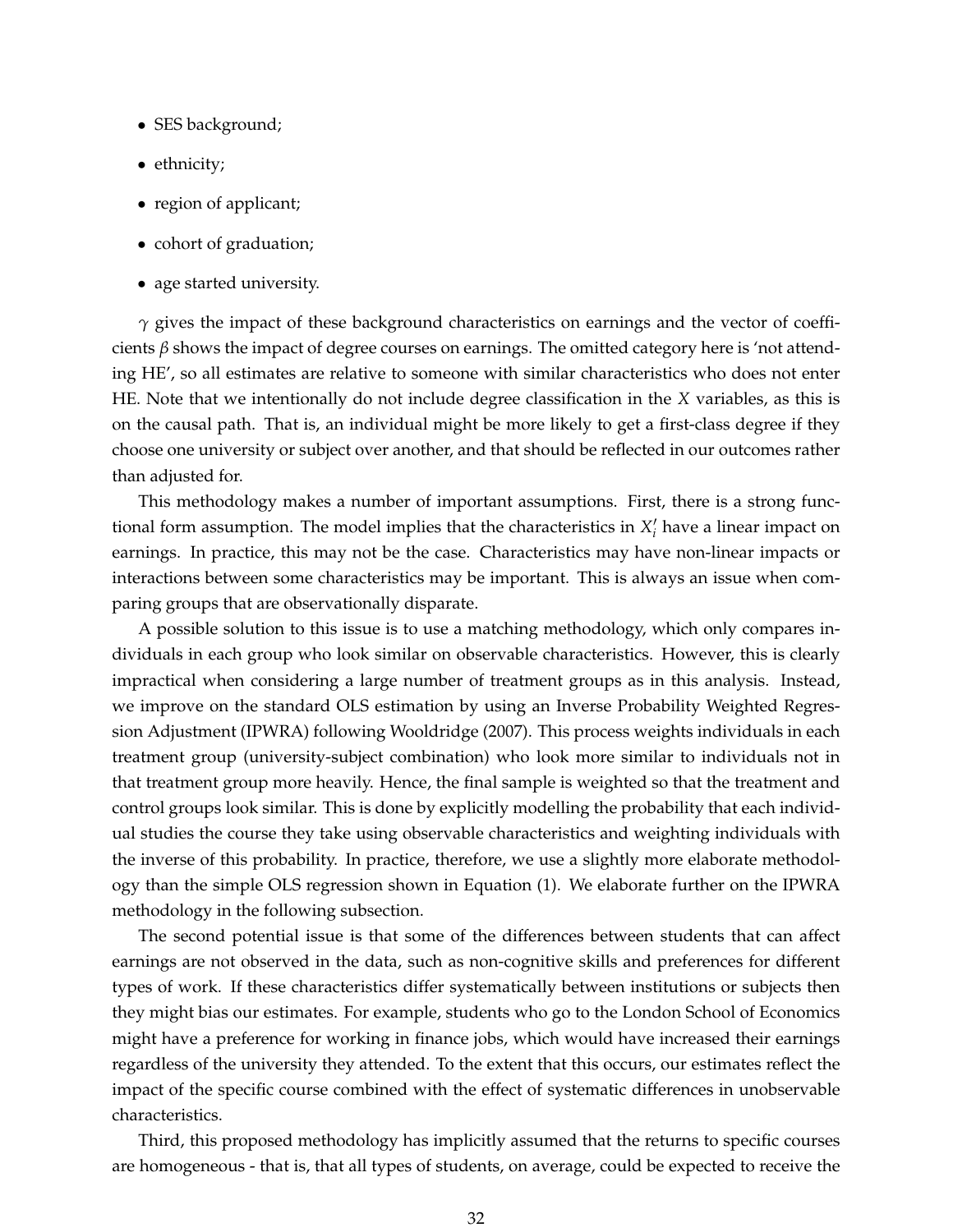<span id="page-33-0"></span>same return from studying a given course (even if the levels of earnings differ due to differences in background characteristics). This is a strong assumption. For example, we might consider that a student with lower prior attainment or without a science A-level might get less benefit from a medicine or physics degree because they might understand less of the material. If the treatment effects are heterogeneous, our estimates will be some weighted average of the different treatment effects. This should be kept in mind when interpreting our overall results. We address this issue by additionally providing results for the six subgroups defined in Section 2.3. For this analysis, we re-estimate the our models completely separately, conditioning on being in the specific subgroups. The characteristics of these subgroups are described in detail in the previous section.

#### **3.1 Inverse Probability Weighting First Stage**

In our IPWRA methodology, we follow Belfield et al. (2018) and weight individuals by the inverse of the probability of them studying a specific subject at a given institution. Typically, in the existing applications of the method (e.g. Walker and Zhu, 2018) the IPWRA first stage is modelled using a single multinomial logit model. However, with more than 1,600 possible degree courses, this is computationally impractical. To circumvent this issue, we use a four step nested multinomial logit model. We first model the probability an individual enrols in HE as a function of observable characteristics  $Z'$  (Step 0). For those that do enter HE, we then estimate the probability an individual studies each subject (Step 1).<sup>19</sup> Then, conditional on the subject they study we estimate the probability they attend one of four types of institution - Russell Group, Pre-1992, Post-1992 or Other (Step 2). Finally, conditional on the subject studied and type of university, we estimate the probability of attending each specific university (Step 3). This estimation is given by the following equations:

$$
Pr(HE = Enroli) = \frac{1}{1 + e^{-Z'_0 \beta_i^S}};
$$
\n(2)

$$
Pr(Sub = s_j | HE = Enrol_i) = \frac{exp(Z_1'B_j^S)}{\sum_k exp(Z_1'B_k^S)} \quad \forall \quad k \neq j \in Sub;
$$
 (3)

$$
Pr(UniType = UT_h|HE = Enrol_i, Sub = s_j) = \frac{exp(Z_1'B_h^T)}{\sum_i exp(Z_1'B_i^T)} \quad \forall \quad i \neq h \in UniType; \tag{4}
$$

$$
Pr(Uni = U_q | HE = Enrol_i, Sub = s_j, UniType = UT_h) = \frac{exp(Z'_2 \beta_q^U)}{\sum_p exp(Z'_2 \beta_p^U)} \quad \forall \quad p \neq q \in Uni. \tag{5}
$$

Multiplying the predicted probabilities from these four equations gives the probability each individual studies the course that they do. The weights are then calculated as the inverse of this probability. As a result, an individual who looks more similar to those who do not take the same course is weighted more heavily. We drop any individuals with very extreme weights<sup>20</sup> (i.e. those

<sup>&</sup>lt;sup>19</sup>The set of observable characteristics varies slightly between the steps of the nested logit. For Step 0,  $Z'$  includes: KS4 attainment, SES, gender, ethnicity and school type. For Steps 1 and 2, Z' adds KS5 attainment and subject choices. For Step 3, *Z'* excludes subject choices as these are unlikely to be an important determinant of university conditional on subject and university type.

 $20$ We drop those with weights above the 95th percentile of the distribution. We also cap the bottom of the distribution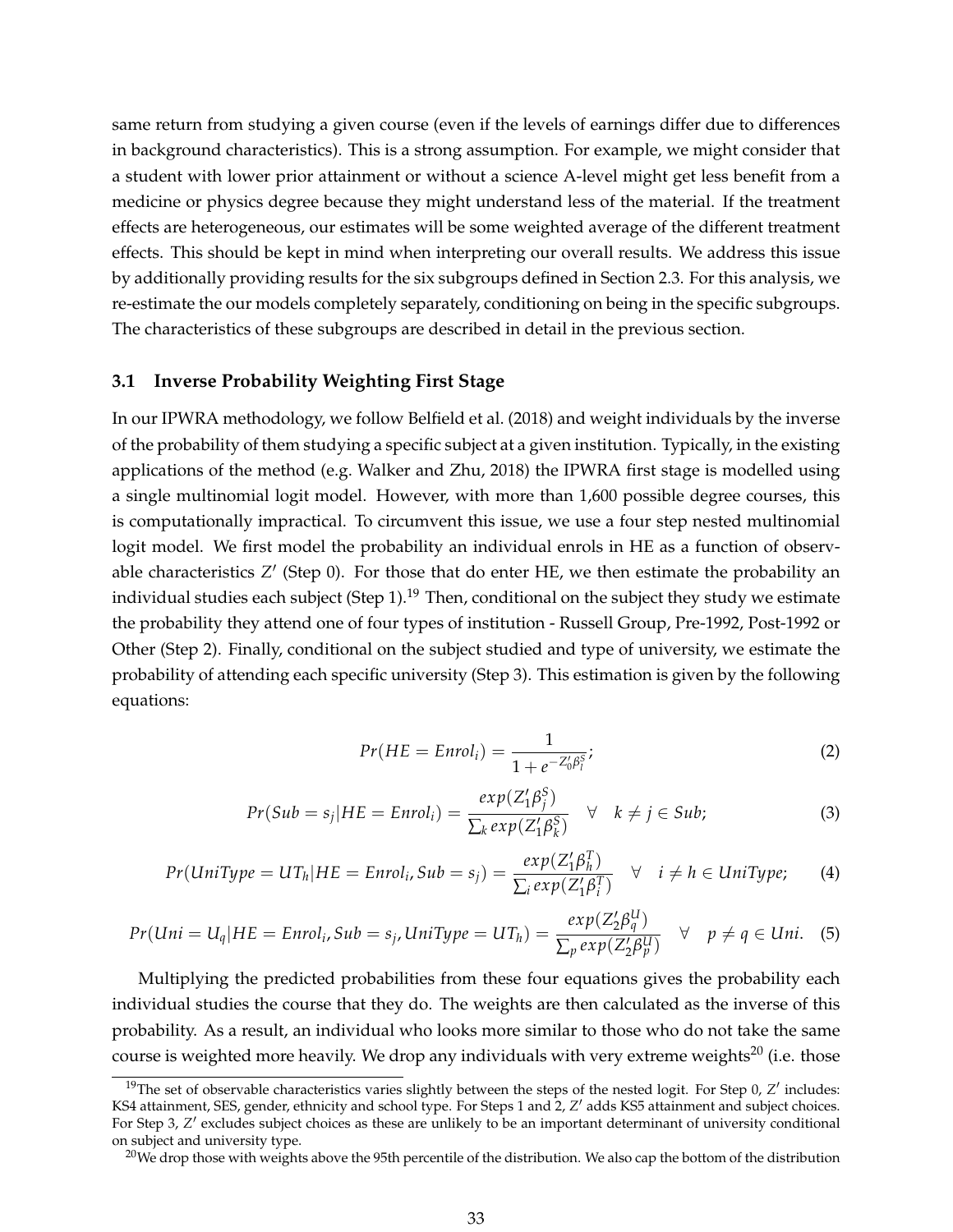<span id="page-34-0"></span>who had an extremely small probability of doing the course they study based on their observable characteristics) to avoid placing too heavy a weight on a small number of (potentially very unusual) students. In practice, we are interested in estimating the returns to HE at a number of different levels (overall returns and returns by subject, institution and course). We use the relevant IPWRA weights at each level. For example, when measuring the subject-level returns, we use the inverse of the probability an individual studies the subject they do; similarly, when measuring the returns to a given institution, we use the inverse of the probability an individual attends that institution (for any subject). These are simply different combinations of the probabilities derived from the above regressions.

#### **3.2 Model of earnings**

Our main results focus on the impact of university subjects, institutions and specific courses (institution-subject combinations) on earnings at age 29. We also investigate the sensitivity to estimating returns at other ages. This estimation focuses on those who are in *sustained employment*, defined as working five out of the last six months of the tax year. We include those who are in both sustained employment and further study. We exclude earnings data before age 24 (the first two years of earnings after graduation for HE entrants) as these are likely to be very noisy and not representative of the long-run returns to subjects or institutions. This means the final sample for our earnings model includes all individuals for whom we have data at age 24 or later, which means we include the cohorts that took their GCSEs between 2002 and 2007. Our estimates include those who drop out from university in the HE group, so we are measuring the expected impact of *enrolling* in HE on earnings.<sup>21</sup> We also report the estimates excluding dropouts to show the estimated return to *graduating* from university, rather than the return to *attending* university but not necessarily graduating.

We include observed earnings in a pooled cross-sectional model. This extends the model given by Equation 1 to include multiple earnings observations per individual. In doing so, we increase the efficiency of our estimates by reducing the randomness resulting from the transitory component of earnings. Our outcome is real log earnings between ages 24 and 29.<sup>22</sup> We only have Self-Assessment data between 2013-14 and 2015-16; hence including Self-Assessment earnings would mean that we would be unable to use earnings information from earlier years. This would severely reduce our sample size and hence reduce the reliability and precision of our estimates. As a result, our main estimates will exclude self-employment income, although we investigate the robustness of the results to this restriction.

We model log real earnings as a function of observable characteristics,  $X'_{i}$ , the treatment of  $\text{interest (Subject'_{i'} HEI'_{i} \text{ or } Course'_{i})$  and a treatment-specific quadratic time trend  $(\text{Subject'_{i} * f(t)})$  $HEI'_{i} * f(t)$ , or *Course'*<sub>i</sub>  $* f(t)$ .<sup>23</sup> The time trend is included to allow different courses to have

at the 5th percentile.

 $21$ Dropouts are defined as individuals who never achieve an undergraduate qualification in the data. Those who switch course are counted as having taken the course in which they graduate (or the last course they study).

 $22$ Earnings are capped at the 1st and 99th percentiles to reduce the sensitivity to outliers.

<sup>&</sup>lt;sup>23</sup>We add a quadratic time trend because we are modelling earnings right at the end of our sample period and we do not want our estimates to be sensitive to the functional form assumptions. Note this differs slightly from the method in Belfield et al. (2018) because in that work we were estimating the returns at a slightly earlier age.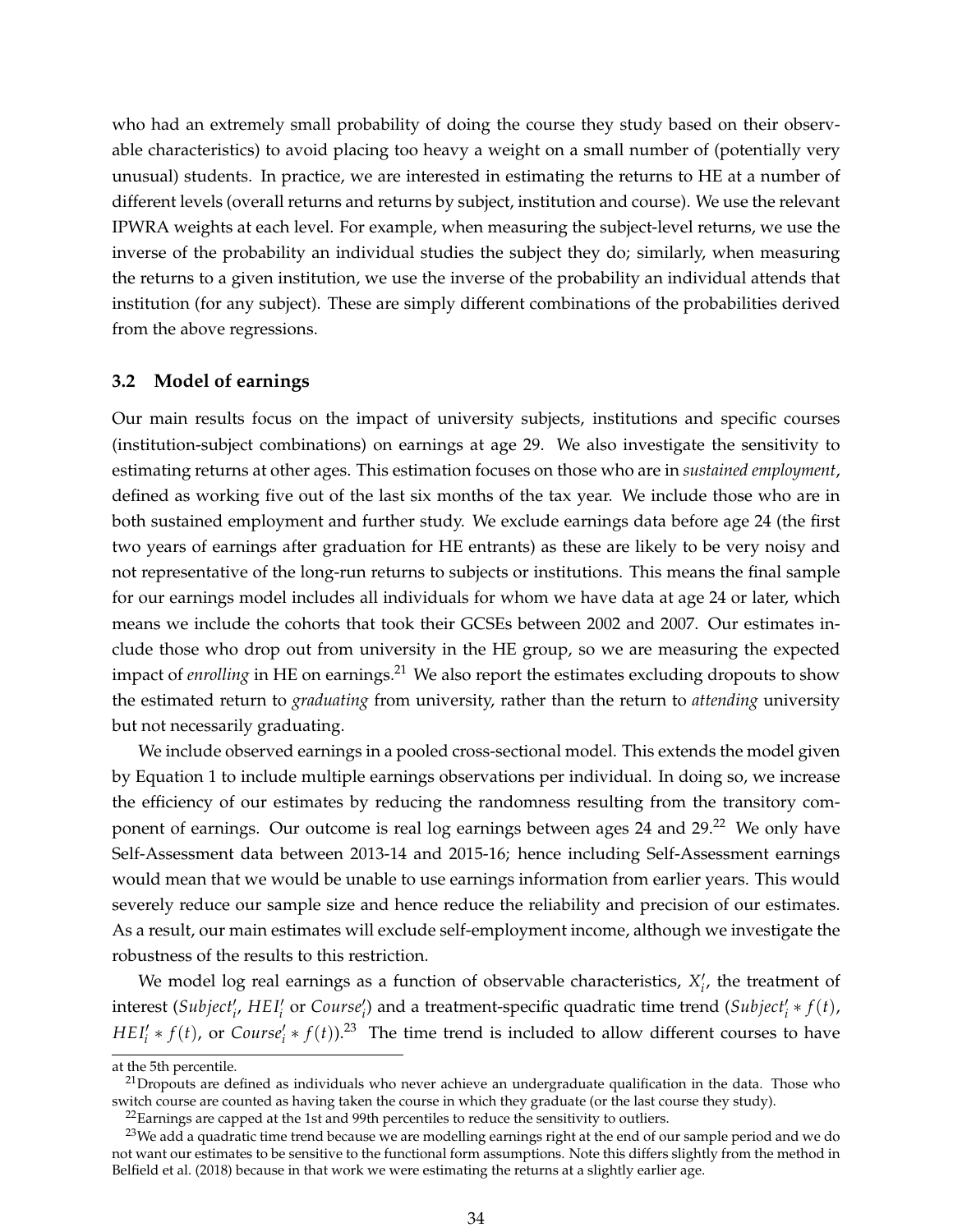<span id="page-35-0"></span>different age-earnings profiles. We also interact KS5 attainment and subject choice variables with quadratic time trends to allow, for example, maths A-level to have an impact on earnings that grows over time. All results are estimated separately by gender. We estimate the following equations:

$$
Y_{it} = X'_i \gamma + \omega_1 t + \omega_2 t^2 + HE'_i \alpha_1 + (HE_i * t)' \alpha_2 + (HE_i * t^2)' \alpha_3 + \epsilon_{it};
$$
\n(6)

$$
Y_{it} = X_i' \gamma + \omega_1 t + \omega_2 t^2 + \text{Subject}_i' \delta_1 + (\text{Subject}_i * t)' \delta_2 + (\text{Subject}_i * t^2)' \delta_3 + \epsilon_{it};\tag{7}
$$

$$
Y_{it} = X'_i \gamma + \omega_1 t + \omega_2 t^2 + HEI'_i \rho_1 + (HEI_i * t)' \rho_2 + (HEI_i * t^2)' \rho_3 + \epsilon_{it};
$$
 (8)

$$
Y_{it} = X_i'\gamma + \omega_1 t + \omega_2 t^2 + \text{Course}_i'\beta_1 + (\text{Course}_i * t)'\beta_2 + (\text{Course}_i * t^2)'\beta_3 + \epsilon_{it}. \tag{9}
$$

In order to avoid results being masked by the early-career volatility in earnings, we use returns at age 29 as our main outcome of interest. From the above equations:  $24$ 

- **overall returns** are given by  $\alpha_1 + 5\alpha_2 + 25\alpha_3$ ;
- **subject returns** are given by  $\delta_1 + 5\delta_2 + 25\delta_3$ ;
- **HEI returns** are given by  $\rho_1 + 5\rho_2 + 25\rho_3$ ;
- **course returns** are given by  $\beta_1 + 5\beta_2 + 25\beta_3$ .

It is important to note that, unlike in Belfield et al. (2018), we do not control for the effects of subject studied when estimating the institution returns and vice versa. This is because the control group - not attending HE - is perfectly collinear for each set. This slightly changes the interpretation of our estimates; the institution coefficients are the average return to studying at that institution given the set of subjects they offer - rather than holding subject studied fixed.

### **4 Overall results**

We now turn to our results. We start by estimating the average impact of attending HE on earnings at age 29 compared with not attending (for individuals with at least five A\*-C GCSE grades), and then show how this impact varies for different types of students. Sections 5, 6 and 7 will show how this average return is broken down into the return to different subjects, institutions and courses (subject-institution combination) respectively, before Section 8 explores how these returns are likely to evolve over the lifecycle.

#### **4.1 Average overall returns**

Table 7 shows our main estimates of the impact of attending HE on earnings at age 29, in log points.<sup>25</sup> Column 1 displays the raw differences in average earnings between those who do and do not attend HE. As shown in Figure 1, individuals who attend HE earn considerably more at

<sup>24</sup>Note that the time trend is set to zero at age 24.

<sup>&</sup>lt;sup>25</sup>Estimates of the coefficients on the background characteristics we include  $(X'_i)$  are shown in the Online Appendix Tables 9 and 10.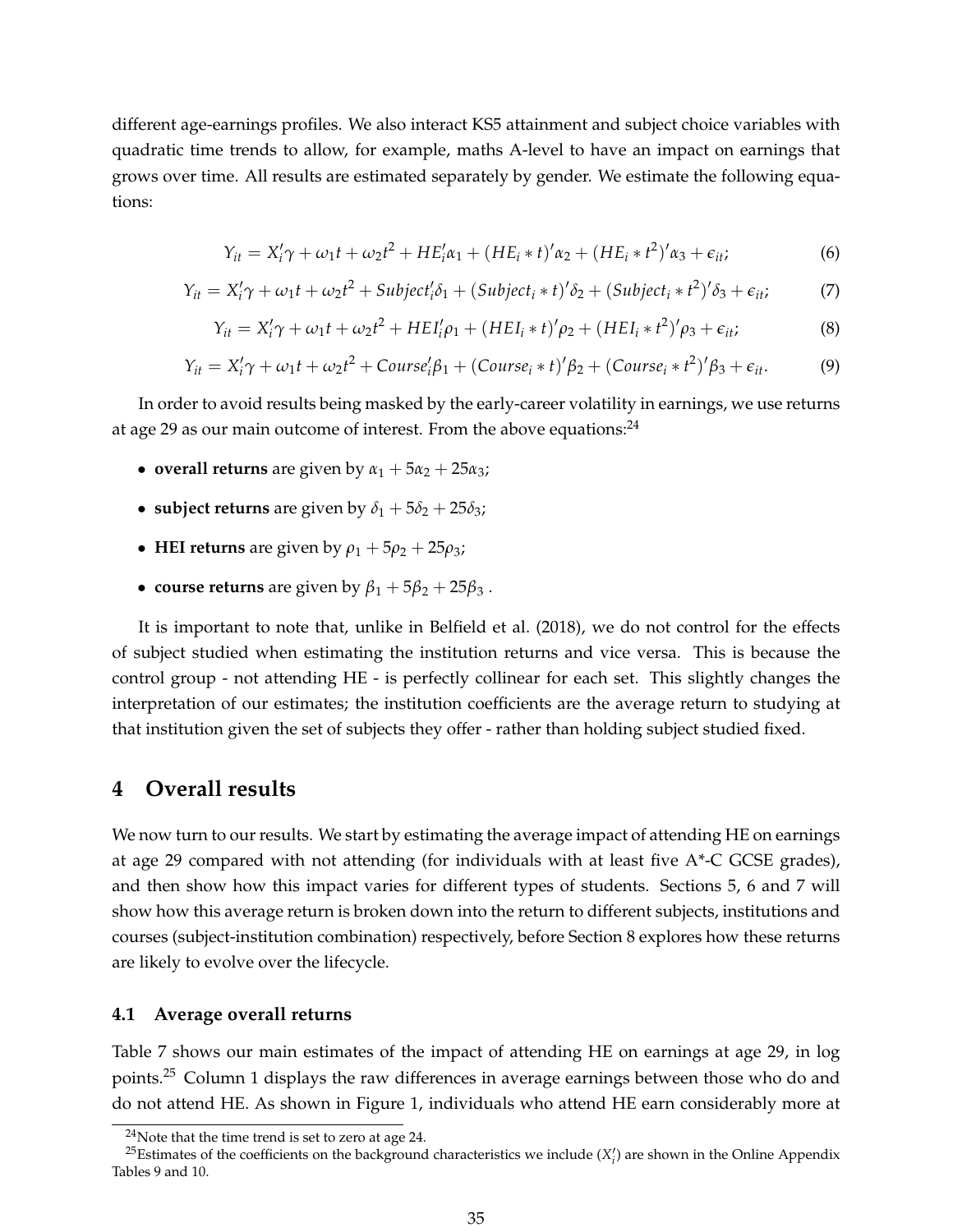age 29 on average: men who attend HE earn 0.19 log points (21%) more than men who do not, while the equivalent figure for women is 0.44 log points (55%). In Column 2, we control for the age students start university and report the earnings differential between those who start university at age 18 and those who do not go. This increases the estimated earnings difference because those who start university later typically earn less at age 29 due to having less post-HE work experience. All the estimates in this report will control for the age students start their course and so should interpreted as the *impact of attending HE at age 18 on earnings at 29*. 26

Some of this gap in earnings is a result of HE and non-HE students differing in background characteristics that affect their earnings potential. We know, for example, that HE students typically have higher prior attainment and are more likely to come from better-off families. Columns 3 and 4 add controls for background characteristics and prior attainment respectively. Controlling for different background characteristics such as socio-economic status, ethnicity and region does reduce the estimated return to HE, but only slightly. Controlling for prior attainment, however, has a dramatic effect on the estimated returns for both men and women. Finally, Column 5 applies the IPWRA weights discussed in Section 3, which has only a limited impact on the estimates. The final estimates, in Column 5, imply that attending HE increases earnings at age 29 by 6% for men and around 26% for women.<sup>27</sup>

|                           |           | $\frac{1}{2}$ . Chain retains to the at age $\frac{1}{2}$ |           |           |           |
|---------------------------|-----------|-----------------------------------------------------------|-----------|-----------|-----------|
|                           | (1)       | (2)                                                       | (3)       | (4)       | (5)       |
| Men                       | $0.19***$ | $0.25***$                                                 | $0.22***$ | $0.04***$ | $0.06***$ |
|                           | (0.00)    | (0.00)                                                    | (0.00)    | (0.01)    | (0.00)    |
|                           |           |                                                           |           |           |           |
| No. of observations       | 2,183,120 | 2,183,120                                                 | 2,183,120 | 2,183,120 | 2,183,120 |
| No. of individuals        | 629,138   | 629,138                                                   | 629,138   | 629,138   | 629,138   |
|                           |           |                                                           |           |           |           |
| Women                     | $0.44***$ | $0.50***$                                                 | $0.46***$ | $0.23***$ | $0.23***$ |
|                           | (0.00)    | (0.00)                                                    | (0.00)    | (0.00)    | (0.00)    |
|                           |           |                                                           |           |           |           |
| No. of observations       | 2,619,982 | 2,619,982                                                 | 2,619,982 | 2,619,982 | 2,619,982 |
| No. of individuals        | 731,200   | 731,200                                                   | 731,200   | 731,200   | 731,200   |
|                           |           |                                                           |           |           |           |
| Cohort/Age start controls | No        | Yes                                                       | Yes       | Yes       | Yes       |
| Background charcteristics | No        | N <sub>o</sub>                                            | Yes       | Yes       | Yes       |
| Prior attainment          | No        | No                                                        | No        | Yes       | Yes       |
| IPWRA weight              | No        | No                                                        | No        | No        | Yes       |

Table 7: Overall returns to HE at age 29

Note: Table reports derived estimates of the overall impact of HE on annual earnings at age 29 based on the 2002-2007 GCSE cohorts, conditional on at least five A\*-C GCSEs and on being in sustained employment. Table sequentially adds age, background and prior attainment controls, and finally IPWRA weights. Estimates are in log points, which can be converted into percentage points using the transformation  $100 * (e^x - 1)$ , where *x* is the log points estimate.

The finding that returns to HE are much higher for women than for men echoes the existing literature. However, there are three important caveats to bear in mind when interpreting these re-

<sup>&</sup>lt;sup>26</sup>Controlling for individuals starting after age 18 may be particularly important when looking at subject and institution returns as some subjects or institutions may be more likely than others to have students who did not start straight out of school. We remove this effect from the impact on earnings.

 $27$ As discussed in Sectio3.2 we exclude earnings from self-employment from our analysis because we only observe this variable for three years. In Table A5 in the Appendix, we show that when we restrict the sample to this subset of years and compare the results with and without earnings from self-employment, the estimates are almost identical.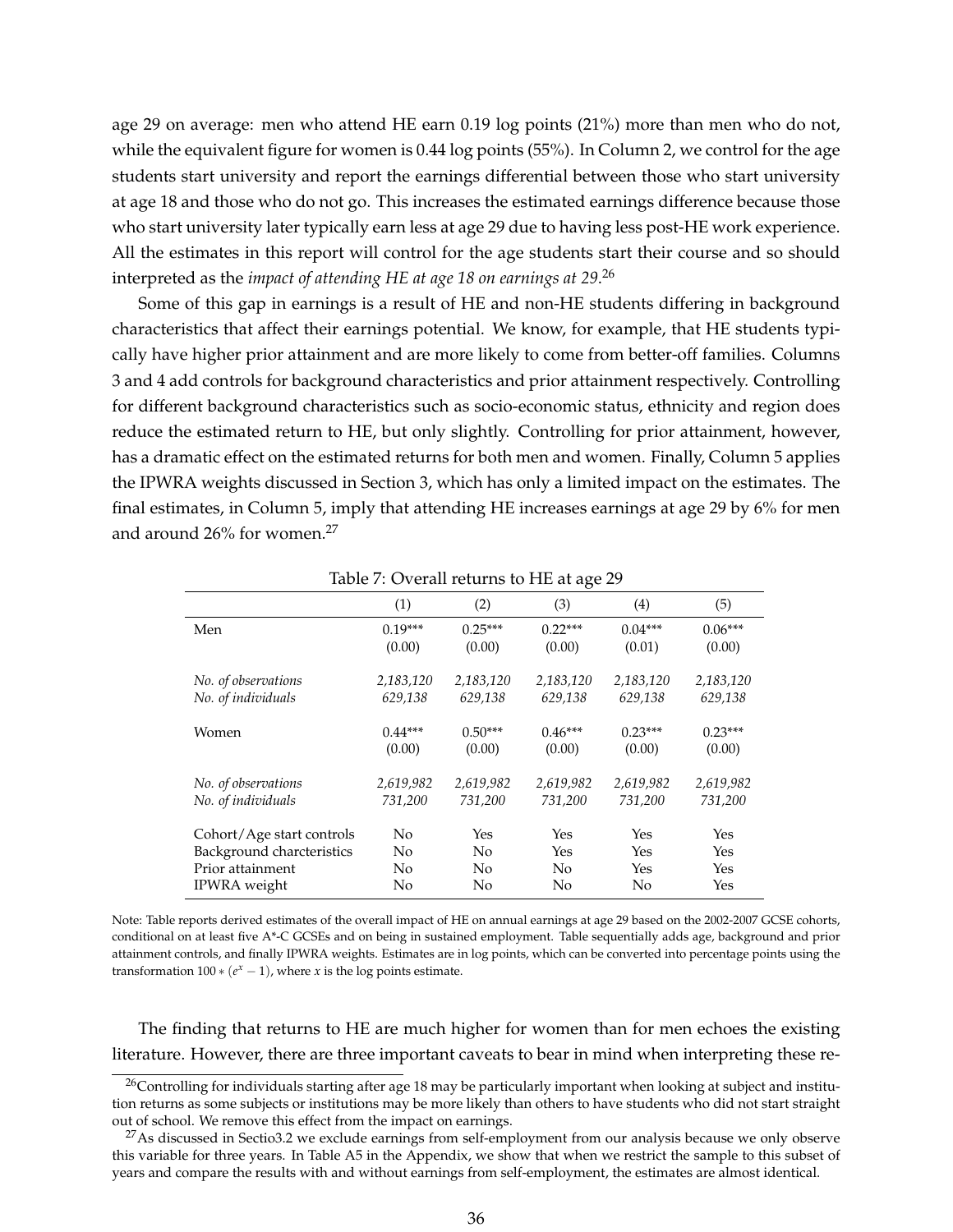sults. First, these estimates show the impact on annual earnings at age 29 for all individuals who are in 'sustained employment', including both those who work full-time and those who work part-time.<sup>28</sup> Evidence from the Labour Force Survey suggests that around 40% of non-graduate working women work part-time in their late 20s, compared with only 20% of the graduate women in work. Some of the large impact of HE on earnings we find is hence likely to result from graduate women working more hours, rather than purely being an effect on hourly wages. Increased hours may be a causal impact of attending HE if, for example, HE increases women's full-time job opportunities. However, there may also be unobserved factors that affect both the likelihood of attending HE and the likelihood of working, or the likelihood of working more hours: for example, women with a strong desire to work full-time may be more likely to attend HE. This has the potential to bias our estimates of the earnings return to HE upwards.

Second, even assuming that this impact on hours is causal, it is important to recognise that increased working hours may represent a trade-off. For example, while longer working hours may result in higher earnings, it may also be related to delaying child-bearing - it is well established that highly educated women are more likely to have children later in life. While in this work we are unable to look at other outcomes such as hours and child-bearings, it is important to recognise earnings are only one of many outcomes that HE can affect.<sup>29</sup>

Our estimates for men are somewhat lower than many of the results in the existing literature on the returns to HE. Blundell et al. (2000), for example, estimate the return to HE for men to be around 14%. One of the primary reasons for this difference is that we are observing individuals earlier in the lifecycle - Blundell et al. (2000) estimate the effect on earnings at age 33.<sup>30</sup> At the earlier age of 29, the impact of lost work experience while at university will be relatively more important. Furthermore the earnings growth of HE participants is stronger than that of those who did not attend HE, as indicated by Figure 1. We address these issues further in Section 8.

Another important difference between our estimates and much of the existing literature is that we estimate the return to *entering* HE, rather than *graduating* from HE. That is, individuals who enter HE but drop out before graduation are included in our treatment group. Estimating the impact of entering HE provides students who are deciding whether to go to university with vital information on the potential impact of this decision. Similarly, when evaluating universities' performance, it is important that they are accountable for the outcomes of all their students, not merely those who graduate. Previous work has mostly used survey datasets, which often record qualifications obtained and hence cannot identify dropouts. In our data, we are able to identify both graduates

<sup>&</sup>lt;sup>28</sup>Our data do not contain hours worked so we are not able to distinguish full and part-time workers or estimate the impact on hourly wages.

 $29$ This labour supply channel may have differential impacts at different points in the lifecycle. In fact, recent work by Belfield and van der Erve (2018) shows that HE has a large impact on women's labour supply in their early 30s but this effect dissipates by their early 40s.

 $30$ There are likely to be a number of other reasons. First, our graduates have entered the labour market during the recession and earnings growth has been negligible for much of the period that we observe them. Whilst the recession has affected non-graduates too, we need to be mindful that this might be a particularly difficult period for graduates entering the labour market. Another key issue is that Blundell et al. (2000) estimate returns for individuals born in 1958, who went through a very different educational system from more recent cohorts, and had a much lower HE participation rate. Further, as discussed, we condition on being in 'sustained employment'. Finally, our data allows us to control, with a higher degree of accuracy and granularity than hitherto possible, for differences in individuals' pre-HE academic achievement. This may provide a partial explanation as to why our estimates of the return to a degree are lower for men than previous literature suggests.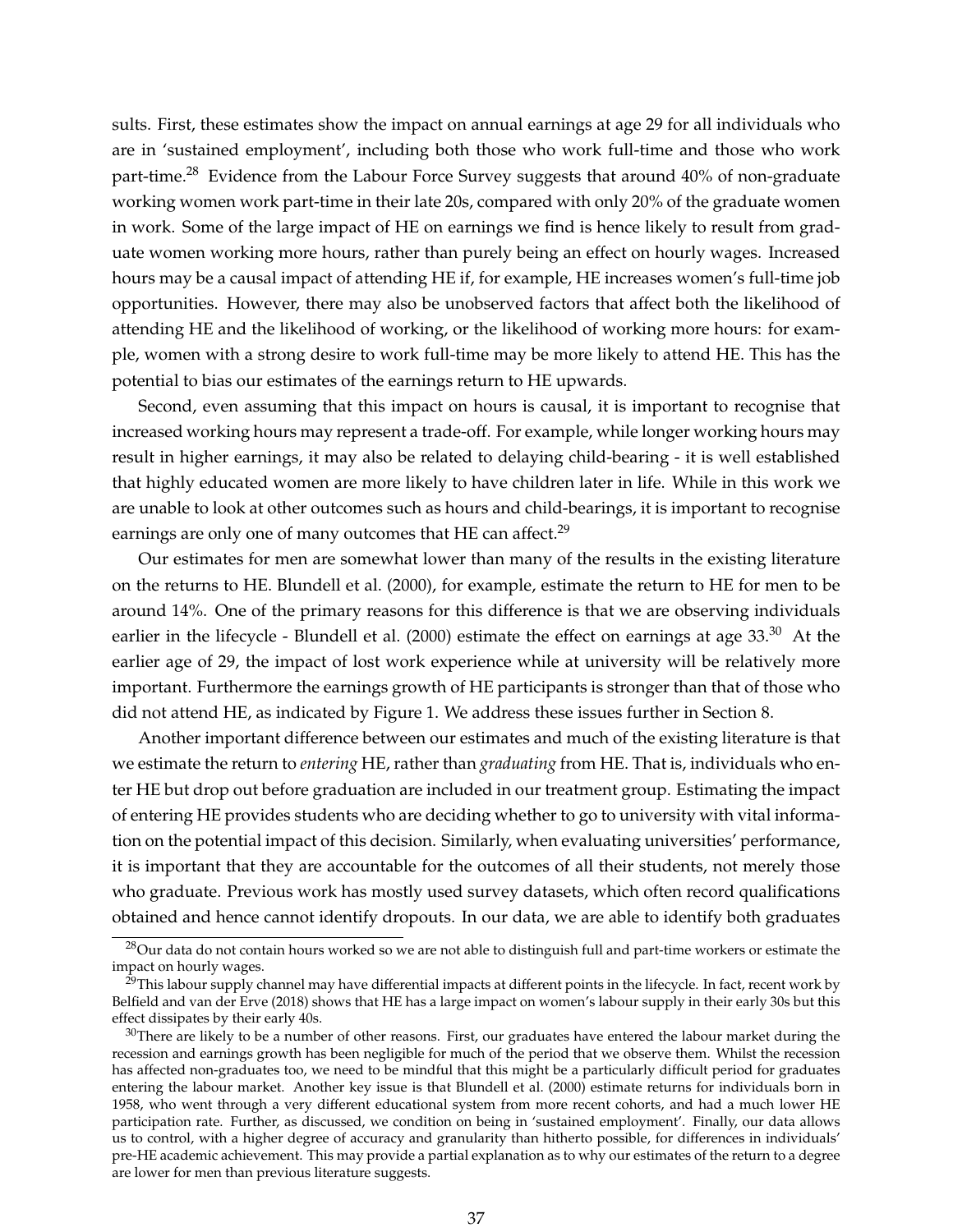and dropouts, which provides a unique opportunity to estimate the return to entering university.

As we saw in Figure 2, those who drop out from HE typically earn significantly less than those who graduate. As a result, we would expect estimates of the impact of graduating from university to be larger than the impact of merely attending university. Table 8 shows how our estimates change under different assumptions about the treatment and control groups. Column 2 shows the impact of graduating from HE (relative to not attending) on earnings at age 29 (Column 1 is a repeat of the main specification results for comparison). Focusing on graduates increases the returns for men from 0.06 to 0.08 log points (6 to 8%), a considerable increase when we consider that only a small proportion of HE entrants drop out. Similarly, the return for women increases from 0.23 to 0.25 log points (26 to 28%).

|                     | Table 6. Overall returns with alternative sample demittions |           |              |              |           |  |  |  |
|---------------------|-------------------------------------------------------------|-----------|--------------|--------------|-----------|--|--|--|
| Control group:      | $5+ A*-C$                                                   | $5+ A*-C$ | $1+$ A-level | $1+$ A-level | Dropouts  |  |  |  |
| Treatment:          | (all)                                                       | (grads)   | (all)        | (grads)      | (grads)   |  |  |  |
| Men                 | $0.06***$                                                   | $0.08***$ | $0.04***$    | $0.08***$    | $0.16***$ |  |  |  |
|                     | (0.00)                                                      | (0.00)    | (0.01)       | (0.00)       | (0.01)    |  |  |  |
| No. of observations | 2,183,120                                                   | 2,051,067 | 1,594,834    | 1,476,860    | 1,468,352 |  |  |  |
| No. of individuals  | 629,138                                                     | 593,974   | 433,559      | 403,055      | 397,276   |  |  |  |
| Women               | $0.23***$                                                   | $0.25***$ | $0.19***$    | $0.21***$    | $0.22***$ |  |  |  |
|                     | (0.00)                                                      | (0.00)    | (0.00)       | (0.00)       | (0.00)    |  |  |  |
| No. of observations | 2,619,982                                                   | 2,502,474 | 1,992,425    | 1,889,447    | 1,909,839 |  |  |  |
| No. of individuals  | 731,200                                                     | 700,553   | 525,063      | 499,156      | 502,308   |  |  |  |

Table 8: Overall returns with alternative sample definitions

Note: Table reports derived estimates of the overall impact of HE on annual earnings at age 29 based on the 2002-2007 GCSE cohorts, conditional on being in sustained employment. Column 1 repeats the results in the last column of Table 7. Column 2 excludes anybody who drops out from HE before graduating (estimating the impact for graduating versus not attending). Columns 3 and 4 repeat the analysis on the sample of individuals who have at least one A-level. Column 5 uses the same methodology but uses dropouts as a control group for graduates. Estimates are in log points.

A further consideration when estimating the returns to HE is which control group to use. The choice of control group is important as it determines the set of individuals for whom the estimates apply and the range of counterfactual non-HE outcomes that are considered. As already discussed, in our main estimates we limit our sample to only include individuals with at least five GCSEs at grades A\*-C. The vast majority (around 93%) of individuals who enter HE have at least five A\*-C GCSEs, so level of prior attainment can be seen as a prerequisite for entering. Attending HE is essentially not a relevant option for those who do not have at least five  $A^*$ -C GCSEs and hence they are excluded from the analysis.

In Table 8, we consider two alternative controls that have been used in the literature: individuals who have at least one A-level and individuals who drop out from HE. Columns 3 and 4 repeat the estimation in Columns 1 and 2 using those with at least one A-level as the control group, estimating on a treatment group of HE entrants and graduates respectively. This slightly reduces the estimated return of HE, likely due to the higher educational outcomes of the control group, but it does not significantly alter our conclusions. Using individuals who drop out of HE as the control group, on the other hand, does significantly impact our results (for men at least). Column 5 shows that when using drop outs as a control group the return to graduating from HE is estimated to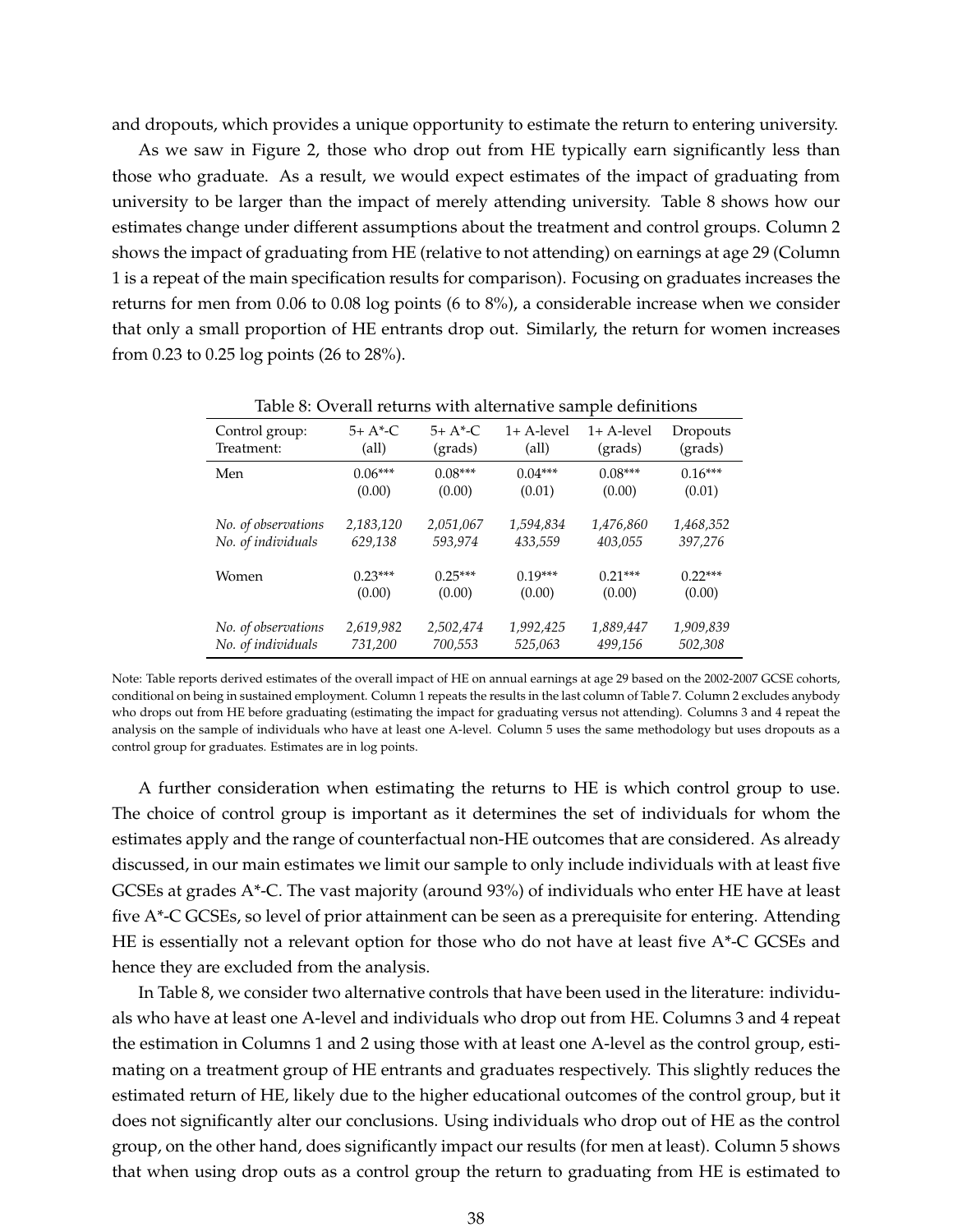be 0.16 log points (17%) for men. However, for the reasons set out above we do not believe this provides a robust estimate of the impact of HE.

We do not use these definitions for a number of reasons. First, the number of individuals who enter HE without any traditional A-level qualification has increased in recent years, and so excluding this group misses an important population for which HE is a relevant option. Second, dropping out of HE is not a random event. As a result, there will likely be unobserved differences between dropouts and graduates that will also affect earnings and will hence bias the estimates of the return to HE. Third, dropping out of HE may present a signal to employers of the 'quality' of potential employees and so directly impact their earnings. Fourth, individuals who enter HE and drop out receive some of the treatment; that is, they may have gained some of the human capital that HE provides before dropping out or they may have lost labour market experience while in HE. As a result, using dropouts as a control group will not give the true return to graduating from HE. We therefore prefer to use the results shown in Column 5 of Table 7 as our main specification.

#### **4.2 Heterogeneity in overall returns by background characteristics**

The analysis up to this point has focused on the average return to attending HE for all individuals. Tables 9 and 10 investigate how this return varies across different types of student, based on their prior attainment and A-level choices (see Section 2.3).<sup>31</sup>

Table 9 shows our estimated returns for the six groups for men. We see that for those without a STEM A-level, the returns dramatically increase with the individual's prior attainment level. For the lowest attainment group (which still conditions on having at least five A\*-C GCSE grades), attending HE appears to only increase earnings at age 29 by 0.04 log points (4%), while for the higher prior attainment group the impact is 0.18 log points (20%).

This finding of low returns for students with lower prior attainment without a STEM A-level is particularly important when considering expansion of the HE system. Across all other prior attainment groups, nearly two-thirds of students already attend HE, while in this group only one-third of students currently attend university. If HE participation were to increase further, it is likely that a significant proportion of the additional students would come from this prior attainment group.

For students with a STEM A-level there is no equivalent pattern of higher returns for higherprior attainment students. The lower and middle prior attainment groups have returns of 0.10 and 0.09 log points (11 and 9% respectively), while in fact the higher prior attainment group has a return of 0.05 log points (5%). This is perhaps surprising, but it should be noted that the control group in this case is quite small, and probably quite unusual. However, it is probably true that those with high prior attianment and a STEM A-level have very good labour market opportunities even if they do not go to HE.

 $31$ These heterogeneity estimates come from the estimation of six separate specifications. As a result, the weighted average of the estimates does not necessarily align with the overall average.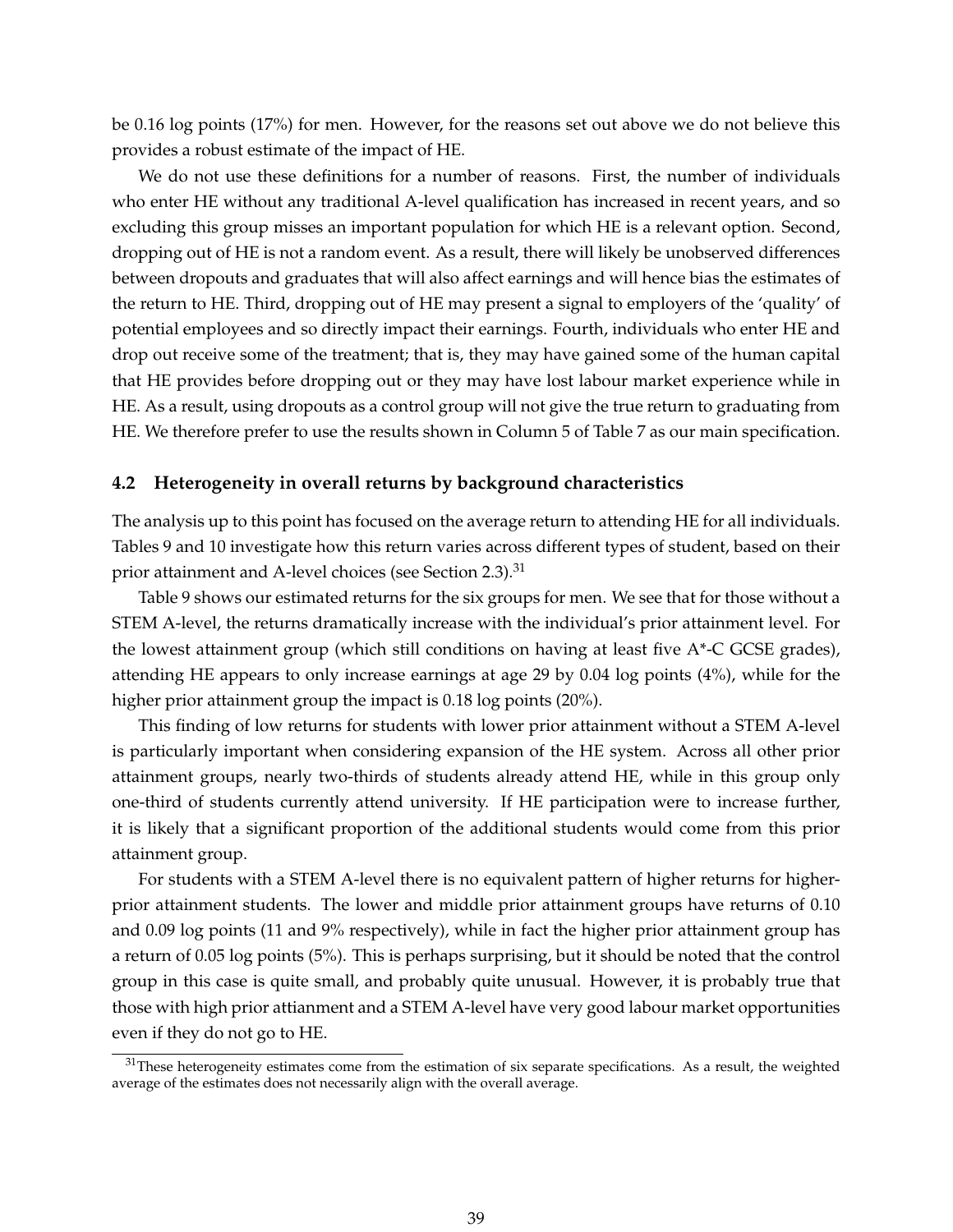| 1000              |                     |                  |           |           |  |  |
|-------------------|---------------------|------------------|-----------|-----------|--|--|
|                   |                     | Prior attainment |           |           |  |  |
|                   |                     | Lower            | Middle    | Higher    |  |  |
| No STEM A-level   | Returns to HE       | $0.04***$        | $0.08***$ | $0.18***$ |  |  |
|                   |                     | (0.01)           | (0.01)    | (0.02)    |  |  |
|                   | No. of observations | 763,319          | 432,219   | 180,351   |  |  |
|                   | No. of individuals  | 234,614          | 124,441   | 49,498    |  |  |
| With STEM A-level | Returns to HE       | $0.10***$        | $0.09***$ | $0.05***$ |  |  |
|                   |                     | (0.02)           | (0.01)    | (0.01)    |  |  |
|                   | No. of observations | 69,165           | 247,562   | 406,871   |  |  |
|                   | No. of individuals  | 19,276           | 67,659    | 112,231   |  |  |

Table 9: Overall returns at age 29 by student type, men

Notes: Table reports derived estimates of the overall impact of HE on annual earnings at age 29 based on the 2002-2007 GCSE cohorts, conditional on being in sustained employment. Estimates are done separately for the different subgroups. 'Lower', 'middle' and 'higher' prior attainment correspond respectively to the bottom, middle and top tercile of KS4 points in the sample of those with at least five A\*-C GCSE grades.

|                   |                                           | Prior attainment    |                     |                     |  |
|-------------------|-------------------------------------------|---------------------|---------------------|---------------------|--|
|                   |                                           | Lower               | Middle              | Higher              |  |
| No STEM A-level   | Returns to HE                             | $0.21***$<br>(0.01) | $0.22***$<br>(0.01) | $0.27***$<br>(0.01) |  |
|                   | No. of observations<br>No. of individuals | 783,092<br>234,694  | 706,047<br>194,351  | 420,384<br>112,073  |  |
| With STEM A-level | Returns to HE                             | $0.20***$<br>(0.03) | $0.15***$<br>(0.01) | $0.21***$<br>(0.01) |  |
|                   | No. of observations<br>No. of individuals | 24,549<br>6,651     | 161,501<br>42,766   | 430,293<br>119,244  |  |

Table 10: Overall returns at age 29 by student type, women

Notes: Table reports derived estimates of the overall impact of HE on annual earnings at age 29 based on the 2002-2007 GCSE cohorts, conditional on being in sustained employment. Estimates are done separately for the different subgroups. 'Lower', 'middle' and 'higher' prior attainment correspond respectively to the bottom, middle and top tercile of KS4 points in the sample of those with at least five A\*-C GCSE grades.

For women, Table 10 shows high returns for all groups, although similar patterns are present: amongst those without a STEM A-level, the returns increase with the level of prior attainment, while there is no clear pattern amongst those who do have a STEM A-level.

These differences raise the question of what is driving these returns. It could be that different types of students benefit differently from HE, or it could be that the non-HE alternative (the outside option) differs for these different groups. Alternatively, these students may study different subjects or attend different institutions when in HE. The estimation in Tables 9 and 10 does not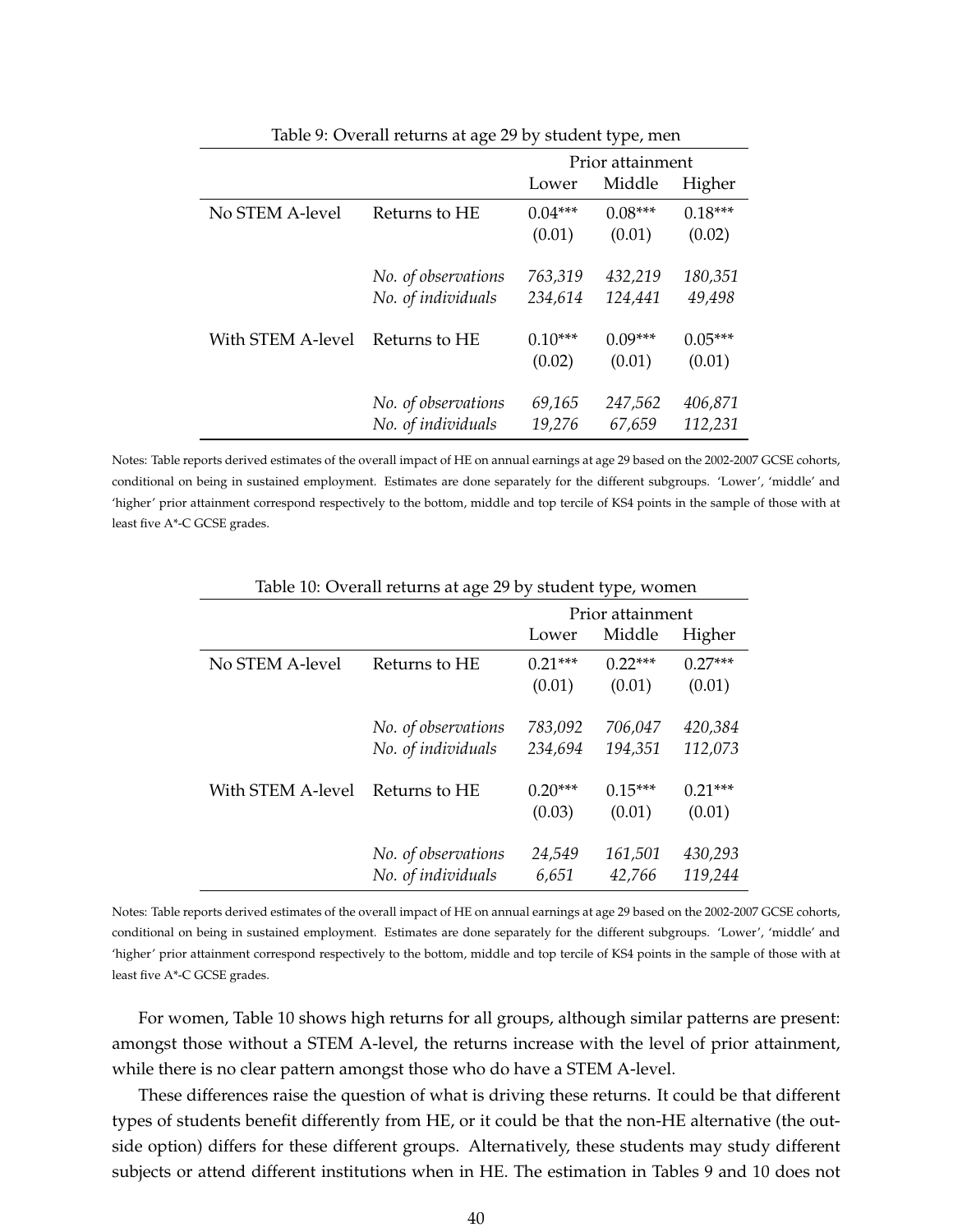control for subject studied or institution attended, showing instead the average effect of HE on these groups given the set of courses they take. We explore the impact of subject and institution choice in more detail in the following sections.

Grouping students by prior attainment is only one of many ways we could break down the average returns. Another way is to split students by their family background. Table 11 divides students into those who went to private school and, amongst those who went to state school, quintiles of the measure of socio-economic status introduced in Section 2. For women, all SES groups have broadly similar returns. However, for men, it is clear that the returns are highest for those students who went to private school. These individuals have an average return of 0.16 log points (17%), compared with between 0.04 and 0.09 log points (4% and 9%) for state school students. Again these different returns could be driven by differential impacts of HE or by different subjects taken or institutions attended.

|                     | Table 11: Overall returns at age 29 by SES background |           |           |           |           |           |  |  |
|---------------------|-------------------------------------------------------|-----------|-----------|-----------|-----------|-----------|--|--|
|                     | Ind school                                            | High SES  | 2         | 3         | 4         | Low SES   |  |  |
| Men                 | $0.16***$                                             | $0.07***$ | $0.04***$ | $0.06***$ | $0.04***$ | $0.09***$ |  |  |
|                     | (0.02)                                                | (0.01)    | (0.01)    | (0.01)    | (0.01)    | (0.01)    |  |  |
|                     |                                                       |           |           |           |           |           |  |  |
| No. of observations | 276,848                                               | 611,503   | 484,806   | 382,782   | 261,550   | 165,631   |  |  |
| No. of individuals  | 76,210                                                | 173,603   | 140,211   | 111,571   | 77,511    | 50,032    |  |  |
|                     |                                                       |           |           |           |           |           |  |  |
| Women               | $0.23***$                                             | $0.21***$ | $0.24***$ | $0.21***$ | $0.23***$ | $0.21***$ |  |  |
|                     | (0.02)                                                | (0.01)    | (0.01)    | (0.01)    | (0.01)    | (0.01)    |  |  |
|                     |                                                       |           |           |           |           |           |  |  |
| No. of observations | 294724                                                | 702503    | 582209    | 474315    | 338683    | 227548    |  |  |
| No. of individuals  | 79728                                                 | 192071    | 162013    | 133796    | 97072     | 66520     |  |  |

Note: Table reports derived estimates of the overall impact of HE on annual earnings at age 29 based on the 2002-2007 GCSE cohorts, conditional on being in sustained employment. Estimates are done separately by group. SES quintile is based on the whole NPD sample, by cohort (hence the variation in sample sizes).

## **5 Subject results**

### **5.1 Overall returns by subject**

The previous section showed the average impact of attending HE. In this section, we break this down to look at the earnings returns to studying a degree in a specific subject area, relative to not attending HE. Figures 16 and 17 show the raw percentage earnings difference between HE and the five  $A^*$ -C non HE group at age 29 (shown in black). The subjects are ranked by these raw differences.<sup>32</sup>

The figures also show in red our estimates of the estimated impact these subjects have on earnings at age 29 once we account for differences in background characteristics (such as prior attainment and socio-economic status) and implement the IPWRA. In all cases, these estimated

 $32$ Differences in the rank ordering from Figures 7 and 8 arise because these raw earnings differences are estimated using a model including several GCSE cohorts, controlling for the age individuals started their course.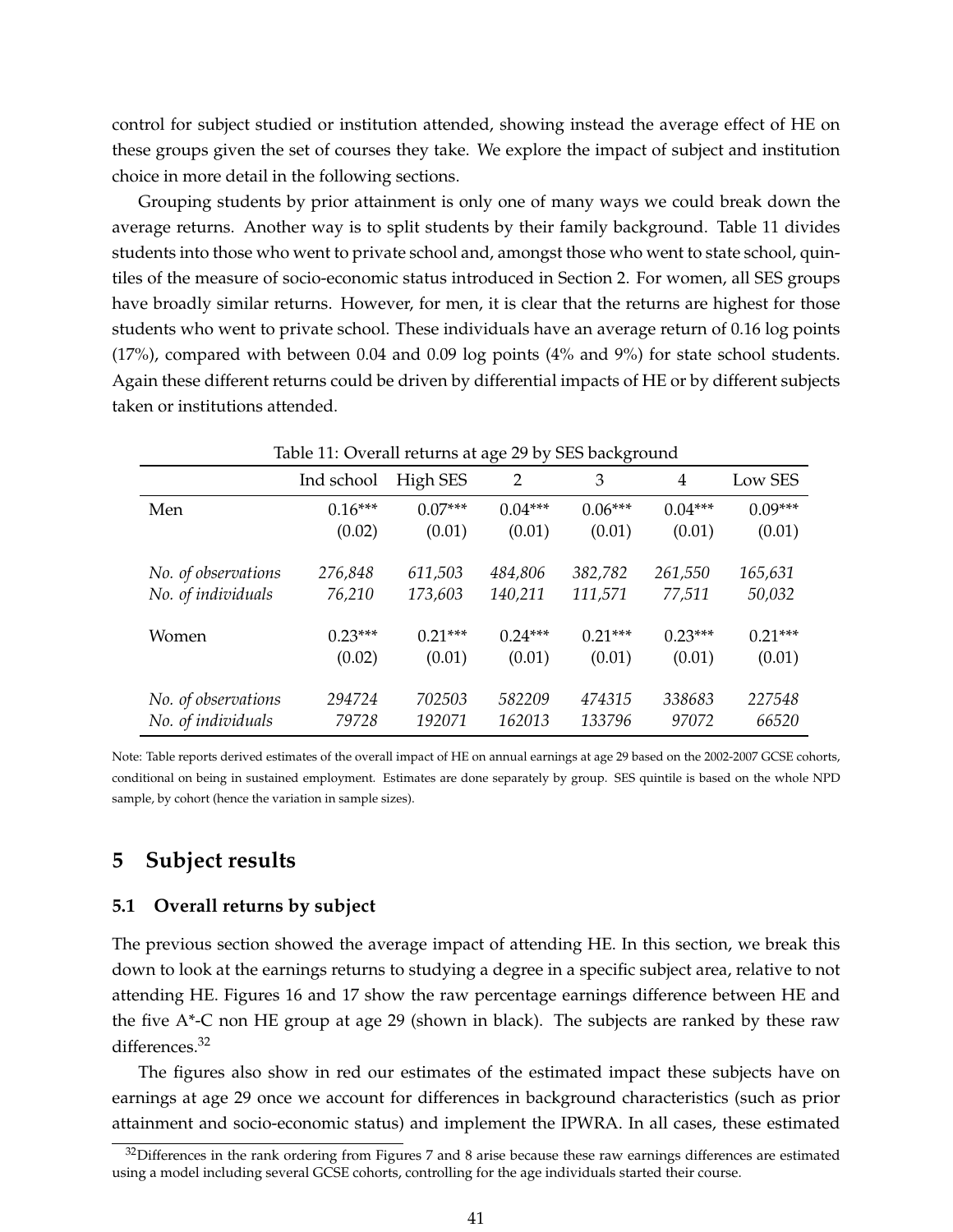returns are lower than the raw differences. This is because, across all subjects, the background characteristics of HE students - who are more likely to have higher prior attainment and to come from more privileged backgrounds - mean that, on average, we would expect them to earn more than non-HE students regardless of whether they went to HE.



Figure 16: Raw earnings differences and estimated returns at age 29 by subject, men

Note: Figure reports derived estimates of the impact of studying different subjects on annual earnings at age 29 based on the 2002- 2007 GCSE cohorts, conditional on being in sustained employment. Raw differences only account for age at which course, while estimated returns control for age, background and prior attainment and use IPWRA weights. Subjects are defined using the CAH2 definition. Results have been converted to percentage differences using a log-point conversion. Subjects are ranked based on raw earnings differences.

The difference between the raw and estimated returns highlights how important it is to control for observable differences between HE and non-HE students when estimating returns. It is also clear that controlling for these characteristics does not affect all subjects equally. The returns to very selective subjects such as medicine and economics are reduced by over 40 percentage points, much more than the returns to creative arts and communications degrees, which are only reduced by around 5 percentage points. This is because the differences in background characteristics between those taking medicine degrees and those not attending HE are far greater than those between creative arts students and those not attending HE.

Once we control for observable differences between students, there remains significant variation in the impact of different degree subjects on earnings. For men, studying economics increases earnings at age 29 by 33% on average, while studying creative arts actually reduces earnings by an average of 14% relative to not attending university. For women, studying medicine increases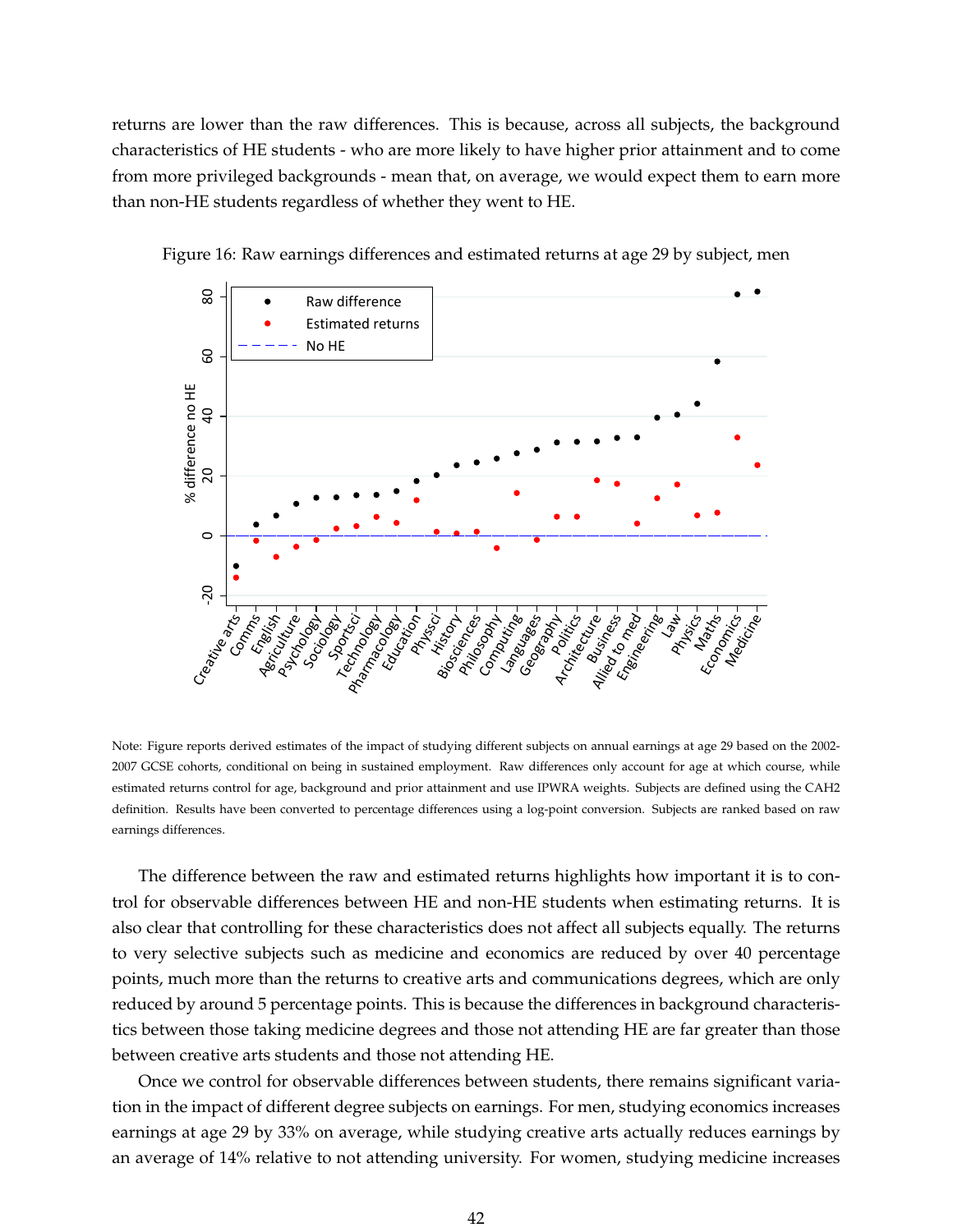earnings by 75%, compared with a 9% increase for those studying creative arts. These results illustrate that the choice of which subject to study at university is at least as important as the decision of whether to attend at all.<sup>33</sup>



Figure 17: Raw earnings differences and estimated returns at age 29 by subject, women

Note: Figure reports derived estimates of the impact of studying different subjects on annual earnings at age 29 based on the 2002- 2007 GCSE cohorts, conditional on being in sustained employment. Raw differences only account for age at which course, while estimated returns control for age, background and prior attainment and use IPWRA weights. Subjects are defined using the CAH2 definition. Results have been converted to percentage differences using a log-point conversion. Subjects are ranked based on raw earnings differences.

For men, a number of subjects exhibit negative and very low returns at age 29. We show that creative arts, English and philosophy have a statistically significant negative impact on age 29 earnings, while agriculture, communications, psychology, languages, history, biosciences (which includes chemistry) and physical sciences have an effect that is not statistically significantly different from zero.<sup>34</sup> For several of these subjects, the finding of a zero return is particularly interesting because their raw earnings are more than 20% higher than for the non-HE group. This again highlights how different the conclusions that might be drawn from the data are once the composition

 $33$ These estimates are compared with the 'relative returns' estimates of Belfield et al. (2018) in Appendix Figures A7 and A8, showing that, shows despite a number of methodological differences, the estimates are very highly correlated. In addition, Figures A3 and A4 compare the estimates with a model that incorporates Self-Assessment tax data (but based on fewer tax years) and show this generally does not significantly impact the majority of our estimates. The exception is that the inclusion of Self-Assessment data increases the estimated return to medicine degrees by around 10 percentage points, likely due to doctors having very good self-employment outcomes (e.g. GPs) or receiving selfemployed income in addition to PAYE earnings.

 $34$ The estimated returns by subject are provided with confidence intervals (and re-ordered based on the returns) Figures A3 and A4 in the Appendix.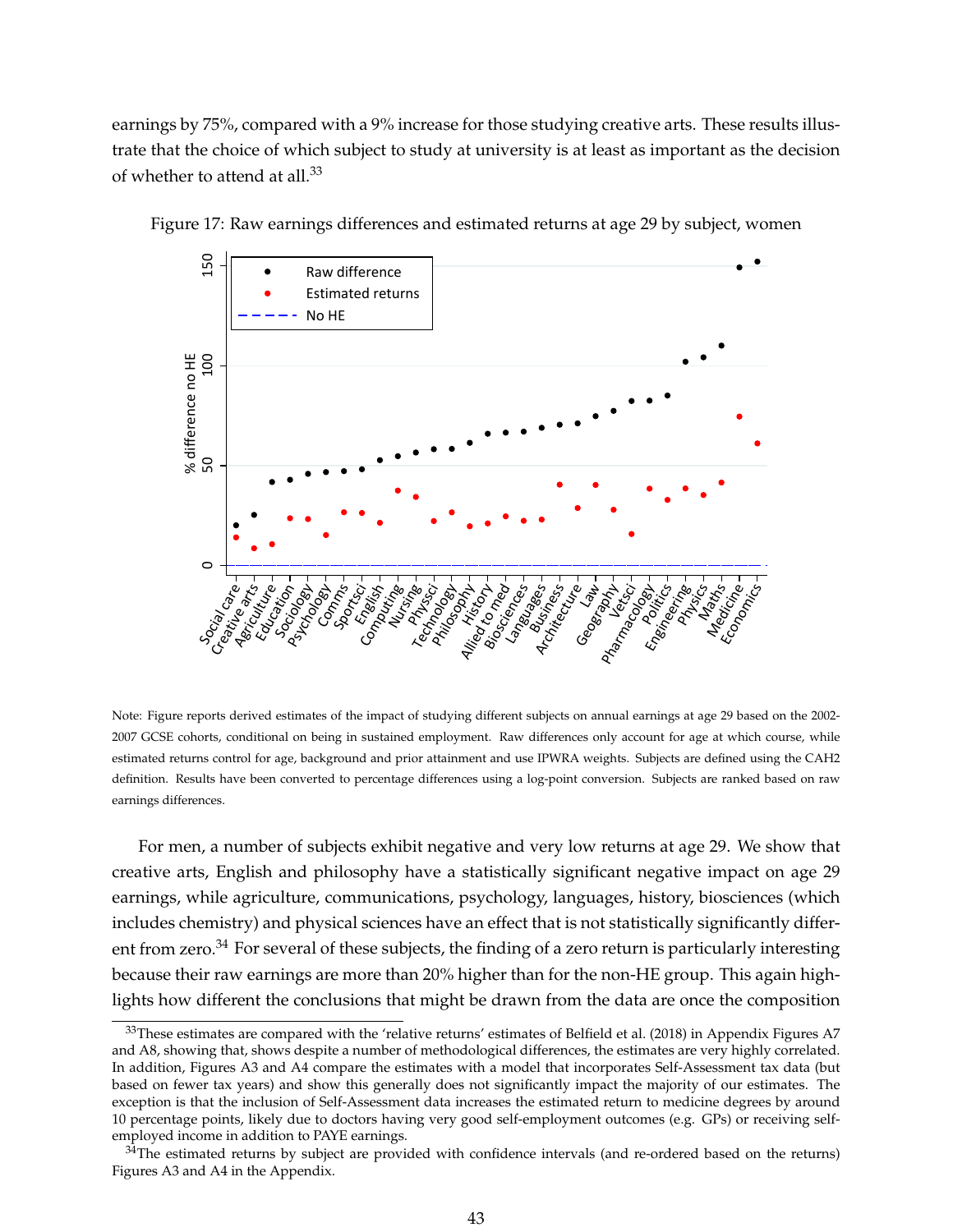of students taking a certain course is adjusted for.

As discussed above, one should note that these negative and low returns are likely to be at least in part the result of lost work experience while at university; we discuss this in more detail in Section 8. Furthermore, some students studying these subjects may deliberately select into certain occupations which are low-paying but yield other benefits such as job satisfaction.

#### **5.2 Heterogeneity in subject returns**

In Section 4.2 we showed that different types of students experience very different returns to HE. In particular, higher prior attainment men without a STEM A-level have significantly higher returns on average than lower prior attainment men without a STEM A-level.

Given the large variation in returns across subjects that we have just shown, the large differences across the different subgroups could possibly be driven by different subject choices. Indeed, we know from Section 2.3 that the six groups do make very different choices. However, referring back to Table 5 with more knowledge of how returns vary by subject, it does not appear to be the case that the lower returns are entirely driven by different subject choices. In fact, amongst men without a STEM A-level, those with lower prior attainment are more likely than those with higher prior attainment to study business or computing degrees, both of which are subjects with quite high returns. We actually even see that higher prior attainment students without a STEM A-level are more likely to study subjects with low returns such as history and languages. Hence, the differences in returns between students with different prior attainment levels is likely to be driven by HE having different impacts on the earnings of different types of students.

In Figures 18 to 21, we investigate subject-specific returns for each of our six subgroups, separately by gender. In several cases - for example, maths and physics degrees for those without a STEM A-level - an insufficient number of individuals take the subject to enable estimation, and consequently we do not provide an estimate in these cases.

For men without a STEM A-level, Figure 18 clearly shows that the returns to nearly every degree subject are the largest for higher prior attainment individuals. Notably, there is no subject, other than creative arts, with a negative impact on earnings at age 29 for the higher prior attainment group.

On the other hand, there are several subjects that yield zero or negative returns by age 29 for the lower prior attainment group (without a STEM A-level). The contrast with the higher prior attainment group is particularly stark for philosophy, history and biosciences: overall, studying these courses has virtually no impact on men's earnings at age 29, but when we break this down, we observe large positive returns for those with higher prior attainment and statistically significant *negative* returns for those with lower prior attainment. What is driving these differences remains unclear. On the one hand, it may be that higher prior attainment men studying history actually learn more or use this knowledge more effectively, or that higher prior attainment men are more likely to be studying history at more selective universities that have higher returns. This second point is addressed directly in the following section.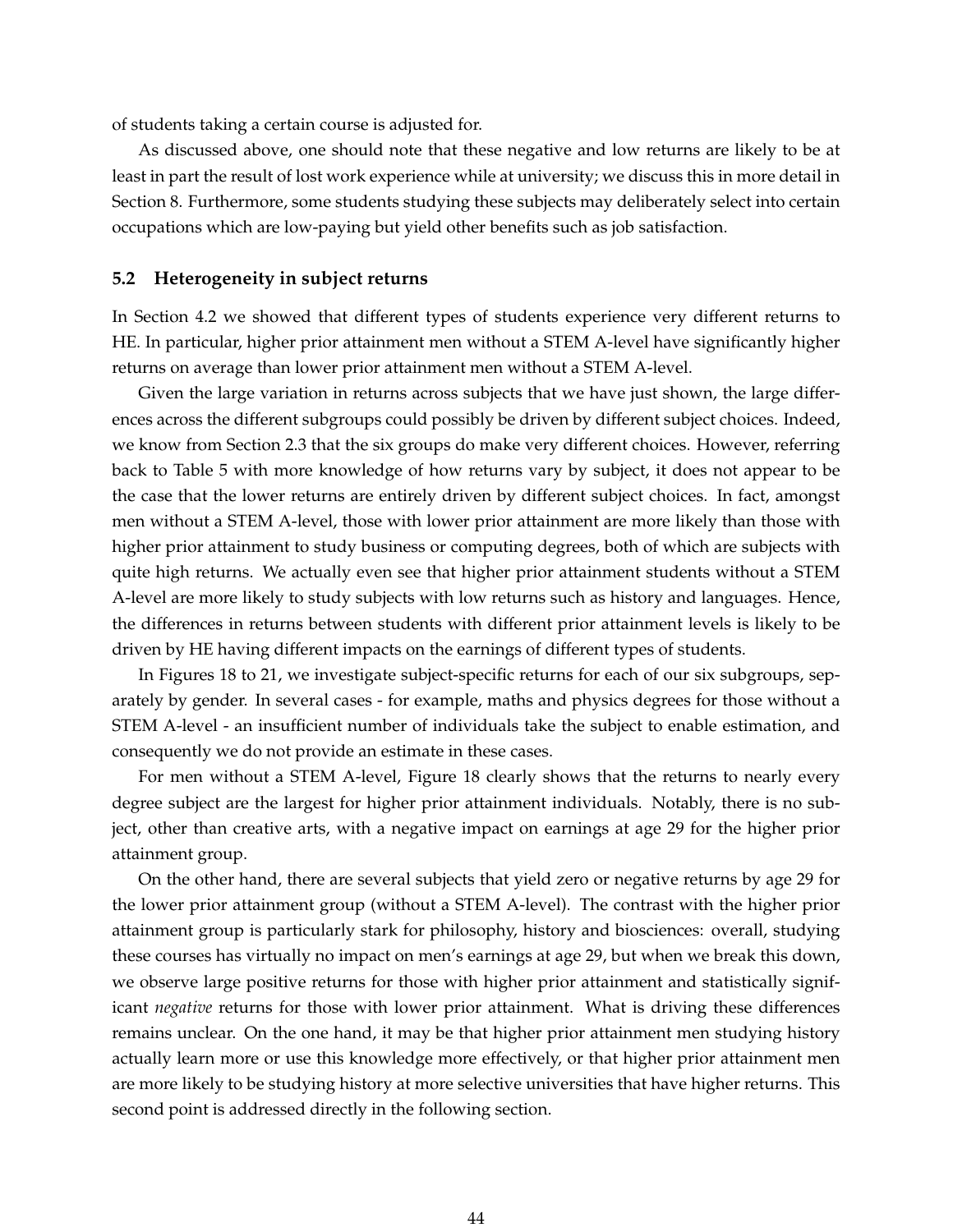

Figure 18: Subject returns at age 29 by prior attainment (no STEM A-level), men

Note: Figure reports derived estimates of the impact of studying different subjects on annual earnings at age 29 based on the 2002- 2007 GCSE cohorts, conditional on being in sustained employment. The bars show 95% confidence intervals. Prior attainment is based on GCSE results. Estimates are done separately by subgroup and are only shown for groups where the sample size is sufficient for estimation. Estimates are converted to percentage differences using a log-point conversion. Subjects are ranked on estimated overall subject returns for men.

Figure 19 shows the equivalent figures for higher, medium and lower prior attainment men *with* a STEM A-level. Here there is a less clear pattern of returns across the prior attainment groups, reflecting the results in Table 9 that, on average, students with a STEM A-level have more similar returns to HE across prior attainment groups. However, it is striking that, particularly for higher prior attainment men with a STEM A-level there are several subjects with negative impacts on earnings at age 29. These are typically humanities subjects such as English, communications and languages. It therefore appears that for those with high prior attainment and a STEM A-level that some arts, humanities and social science degrees are not necessarily a good option in terms of earnings (although economics, business and law degrees are notable exceptions), as their outside option of not going to HE is so strong.

It is worth noting that to some extent higher prior attainment men with a STEM A-level seem to select into the subjects that give them high returns, such as business, engineering and economics. However, there does not seem to be perfect self-selection based on high returns: around 10% of all men with a STEM A-level take biosciences degrees, which have a return close to zero. This acts to lower the overall returns for these groups.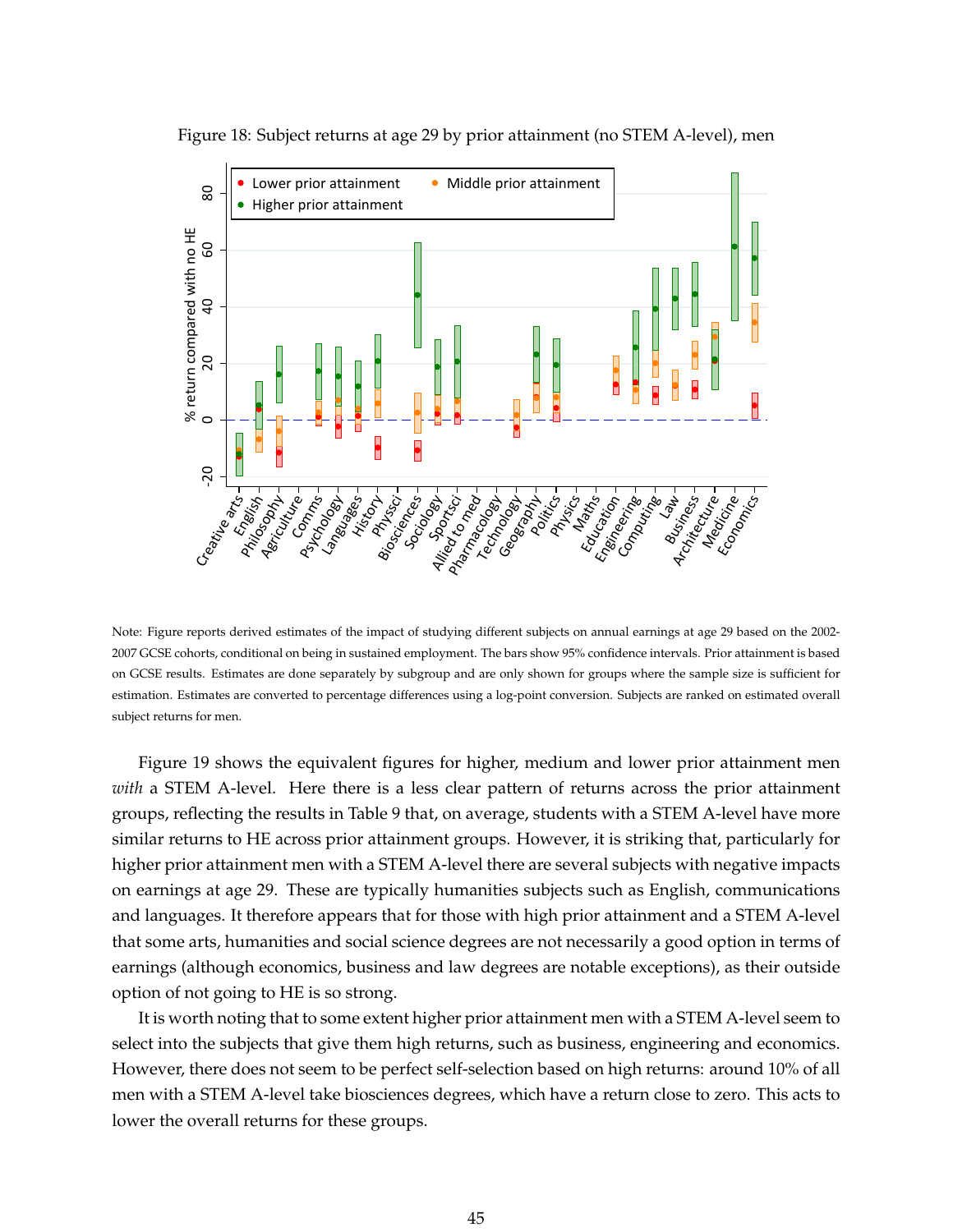

Figure 19: Subject returns at age 29 by prior attainment (with STEM A-level), men

Note: Figure reports derived estimates of the impact of studying different subjects on annual earnings at age 29 based on the 2002- 2007 GCSE cohorts, conditional on being in sustained employment. The bars show 95% confidence intervals. Prior attainment is based on GCSE results. Estimates are done separately by subgroup and are only shown for groups where the sample size is sufficient for estimation. Estimates are converted to percentage differences using a log point conversion. Subjects are ranked on estimated overall subject returns for men.

The equivalent results for women are in Figures 20 and 21. They are quite different. First, across all student group types, there are very few subjects that have negative returns for any prior attainment group. Second, Figure 20 shows there is a less clear pattern of certain subjects having substantially different returns for different types of students, with the exception of the very highest return subjects (medicine, economics, business and law) which have substantially higher returns for higher prior attainment students.

Unlike men, women with lower prior attainment without a STEM A-level do appear slightly more likely to select into subjects with lower returns. Lower prior attainment women are more likely to study social care, sociology and education than their higher prior attainment counterparts, although they are still much more likely to study business degrees, which have high average returns (see Appendix Table A4).

When we look at women with a STEM A-level, as for men the returns to humanities subjects such as English, history, sociology and languages are low, although in the vast majority of cases these returns are still positive. Taking these subjects still gives higher earnings at age 29 than not attending HE.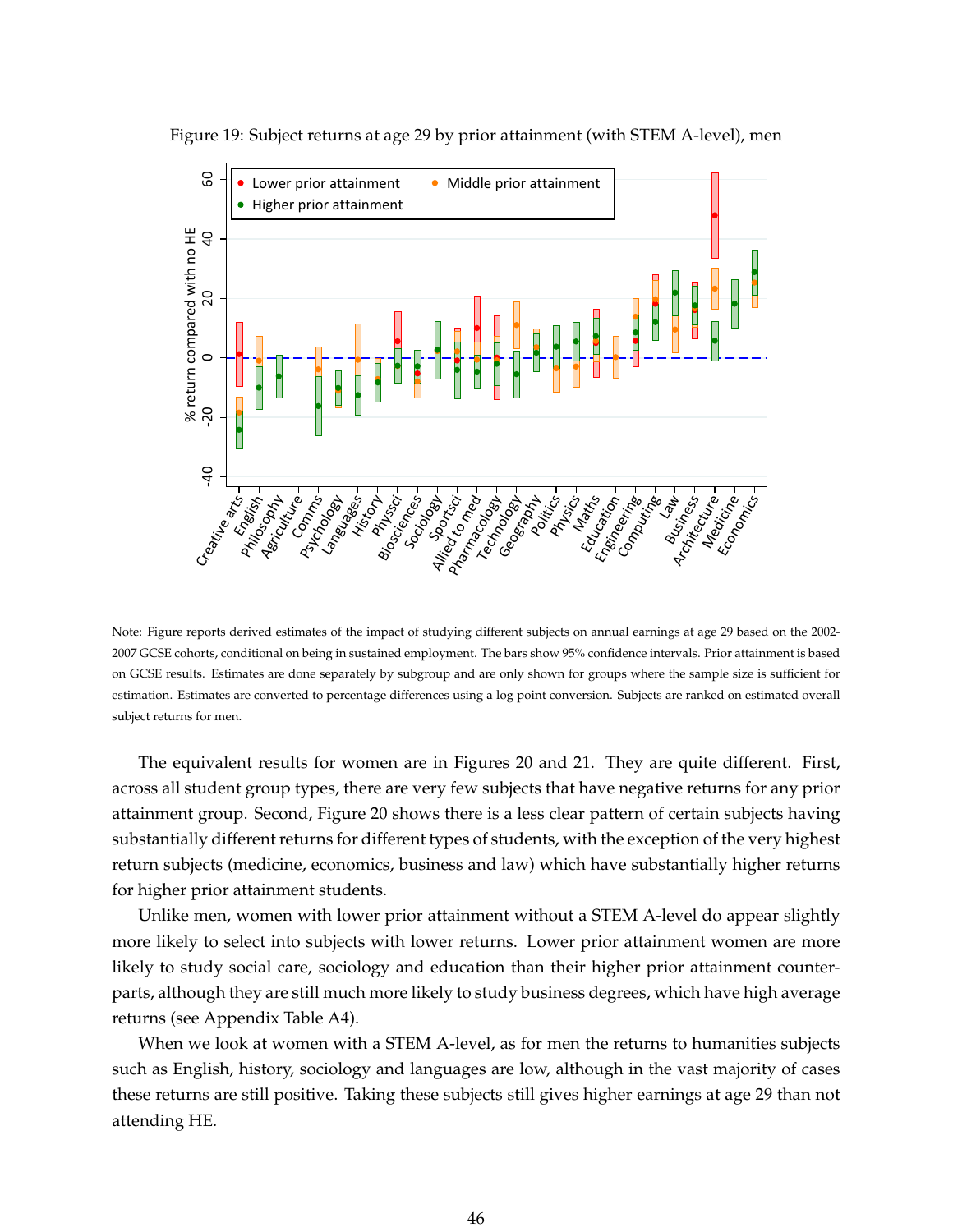

Figure 20: Subject returns at age 29 by prior attainment (no STEM A-level), women

Note: Figure reports derived estimates of the impact of studying different subjects on annual earnings at age 29 based on the 2002- 2007 GCSE cohorts, conditional on being in sustained employment. The bars show 95% confidence intervals. Prior attainment is based on GCSE results. Estimates are done separately by subgroup and are only shown for groups where the sample size is sufficient for estimation. Estimates are converted to percentage differences using a log point conversion. Subjects are ranked on estimated overall subject returns for women.

These estimates of the returns to specific subjects for different types of individual provide valuable information to students when making their subject choice decision. Students know their prior attainment level and whether they have a STEM A-level, so these figures provide estimates on the impact of specific subjects for individuals like them.

It is also clear that not all subjects are available options for all students. There are a large number of science-based subjects that individuals without a STEM A-level will be excluded from, while only the very highest prior attainment students will be able to take medical degrees. This is important, because although medicine is the highest- or second-highest-returning subject overall, it is not an option to most students.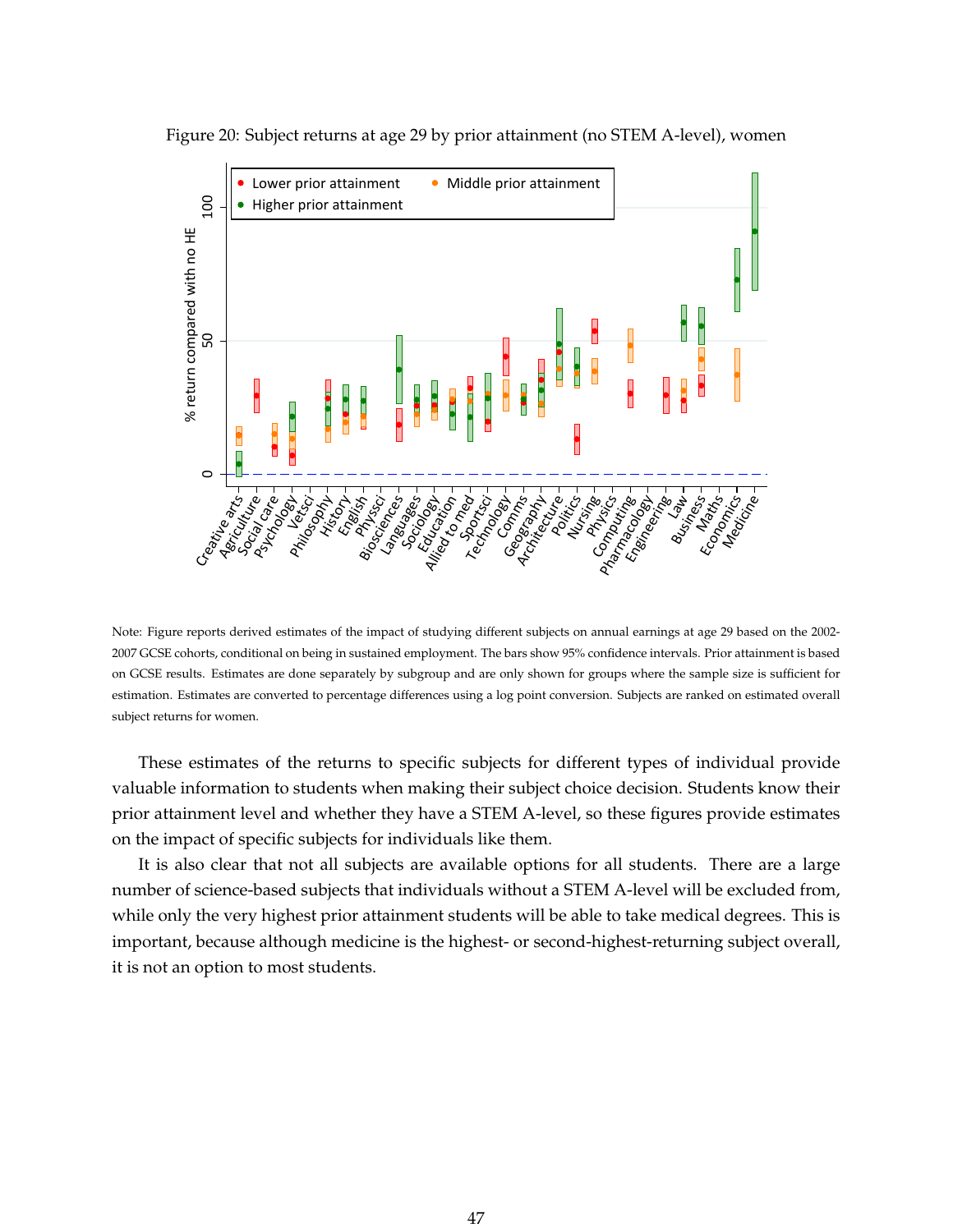

Figure 21: Subject returns at age 29 by prior attainment (with STEM A-level), women

Note: Figure reports derived estimates of the impact of studying different subjects on annual earnings at age 29 based on the 2002- 2007 GCSE cohorts, conditional on being in sustained employment. The bars show 95% confidence intervals. Prior attainment is based on GCSE results. Estimates are done separately by subgroup and are only shown for groups where the sample size is sufficient for estimation. Estimates are converted to percentage differences using a log point conversion. Subjects are ranked on estimated overall subject returns for women.

Instead our results show that for any subject that has negative returns on average, there is another subject which similar students take that has positive returns. For example, men with lower prior attainment without a STEM A-level experience a negative return on average if they study philosophy or history, but these students are also likely to have had the option to study business or politics (as many similar students do) and these subjects exhibit positive returns. Similarly, men with higher prior attainment and a STEM A-level experience negative returns if they take many humanities subjects, but many similar students instead take engineering, medicine or economics, which have very high returns. Finally, it is important to reiterate that here we solely focus on the impact of a subject on earnings, and students may have many other reasons for choosing to study a specific subject.

### **6 HEI results**

### **6.1 Overall returns by HEI**

In this section, we present estimates of the return to studying a degree at different Higher Education Institutions (HEIs), comparing the earnings of graduates from a particular HEI with similar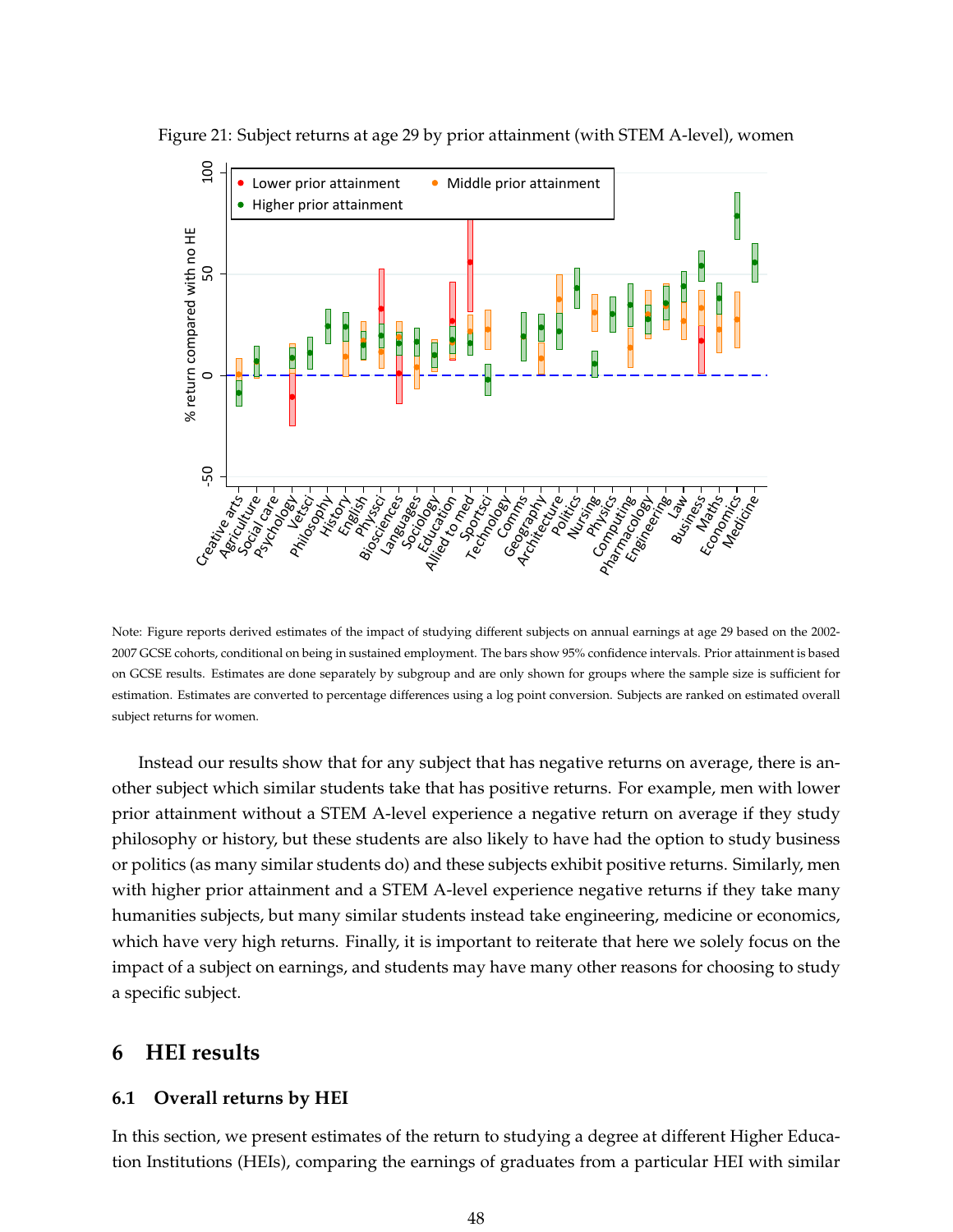individuals who did not attend HE at all. As discussed in Section 3, this estimation does not control for the subject students take at the given university. This means the estimates report the average impact of taking any degree at the university (rather than the returns if a student took the overall average degree at the university).<sup>35</sup> Figure 22 compares the raw differences in earnings between those attending different institutions and non-HE students (in black), and the estimated returns once background characteristics are controlled for (in red) for men and Figure 23 plots the equivalent estimates for women.



Figure 22: Raw earnings differences and estimated returns at age 29 by HEI, men

Note: Figure reports derived estimates of the impact of studying at different institutions on annual earnings at age 29 based on the 2002-2007 GCSE cohorts, conditional on being in sustained employment. Raw differences only account for age at which course started, while estimated returns control for age, background and prior attainment and use IPWRA weights. Results have been converted to percentage differences using a log-point conversion. HEIs are ranked based on raw earnings differences.

As with the subject returns estimated in the previous section, once background characteristics are controlled for the estimated return to nearly every institution falls. This means that, at the vast majority of HEIs, the differences in background characteristics between their students and those who did not go to HE are such that we would expect their students to earn more even if they had not gone to university.

For many universities, background characteristics can account for over half of the earnings gap between those attending specific universities and those not attending HE. However, there are

 $35$ One implication of this is that if a university only offered high-returning subjects, this might increase their estimated return. The benefit is that our estimates accurately represent the average impact of a university on its students even if this is due to the courses it chooses to offer.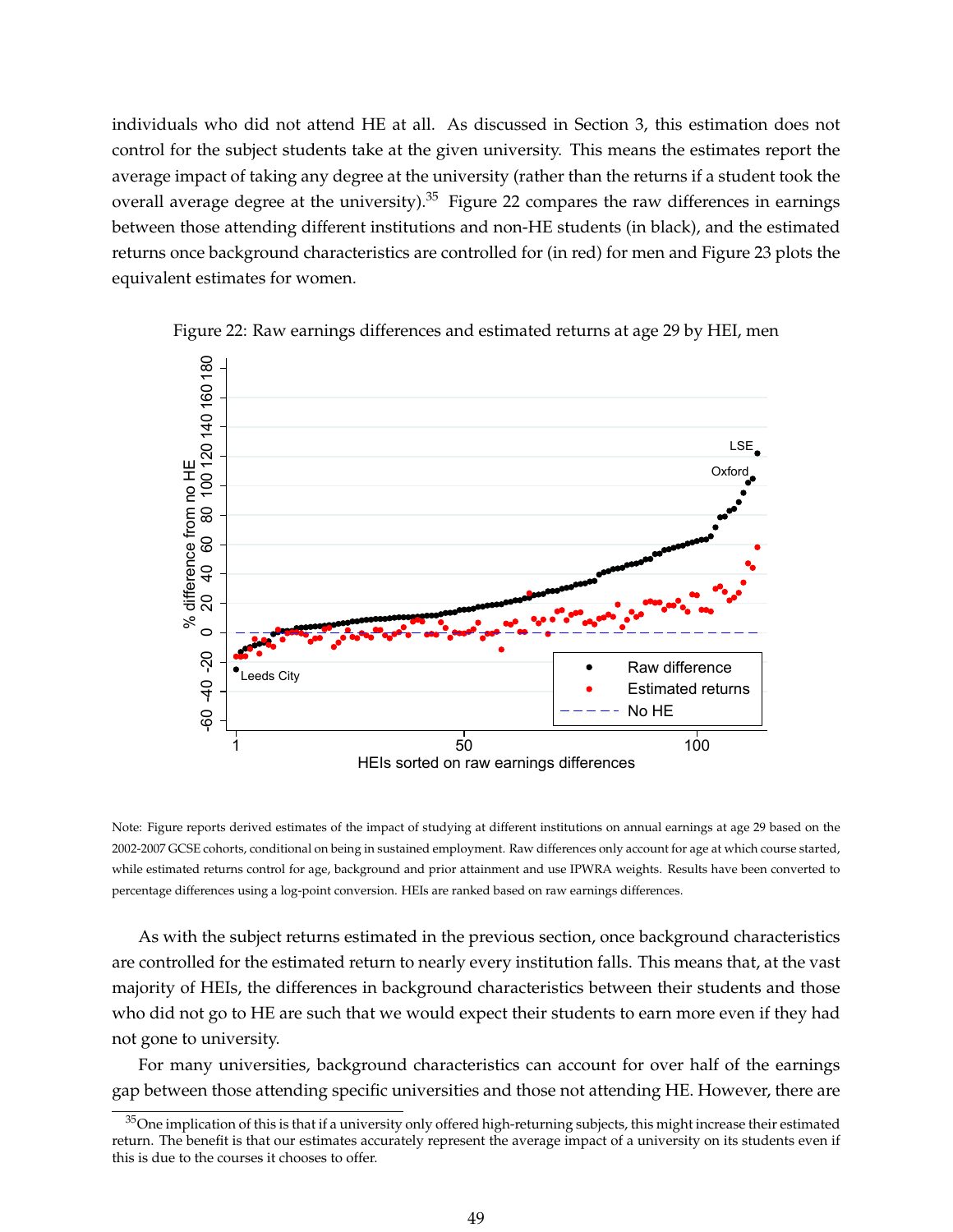a small number of institutions whose returns increase for men when accounting for background characteristics (although not significantly), implying students at these institutions are expected to earn less than who do not go to HE at all based on their characteristics prior to entry.



Figure 23: Raw earnings differences and estimated returns at age 29 by HEI, women

Note: Figure reports derived estimates of the impact of studying at different institutions on annual earnings at age 29 based on the 2002-2007 GCSE cohorts, conditional on being in sustained employment. Raw differences only account for age at which course started, while estimated returns control for age, background and prior attainment and use IPWRA weights. Results have been converted to percentage differences using a log-point conversion. HEIs are ranked based on raw earnings differences.

Figures 24 and 25 show the HEI estimates after controlling for background characteristics (reordering the estimates given in red in Figures 22 and 23), colouring institutions by type (Russell Group, Pre-1992, Post-1992 and Other) and with confidence intervals on the estimates. As we saw in the previous figures, there is a wide variation in returns by HEI, reflecting the importance of institution choice for earnings. Russell Group and Pre-1992 universities on average still tend to have very high returns after controlling for background characteristics, but there is a reasonable amount of variation around this trend, with some Pre-1992 universities having low (or even negative) returns and a few Other and Post-1992 universities doing very well. Across all HEIs male earnings returns at age 29 vary from -16% to 58% with the median individual attending an institution with an average return of 10%.<sup>36</sup> Female earnings returns vary from -11% to 94% with the median woman attending a university with a return of 24%. The figures show that 39 of the institutions have negative returns for men (three for women), but only 12 (two for women) of these

 $36$ This implies that 50% of students attend a HEI with an average return above 10%, and 50% attend a HEI with an average return below 10%.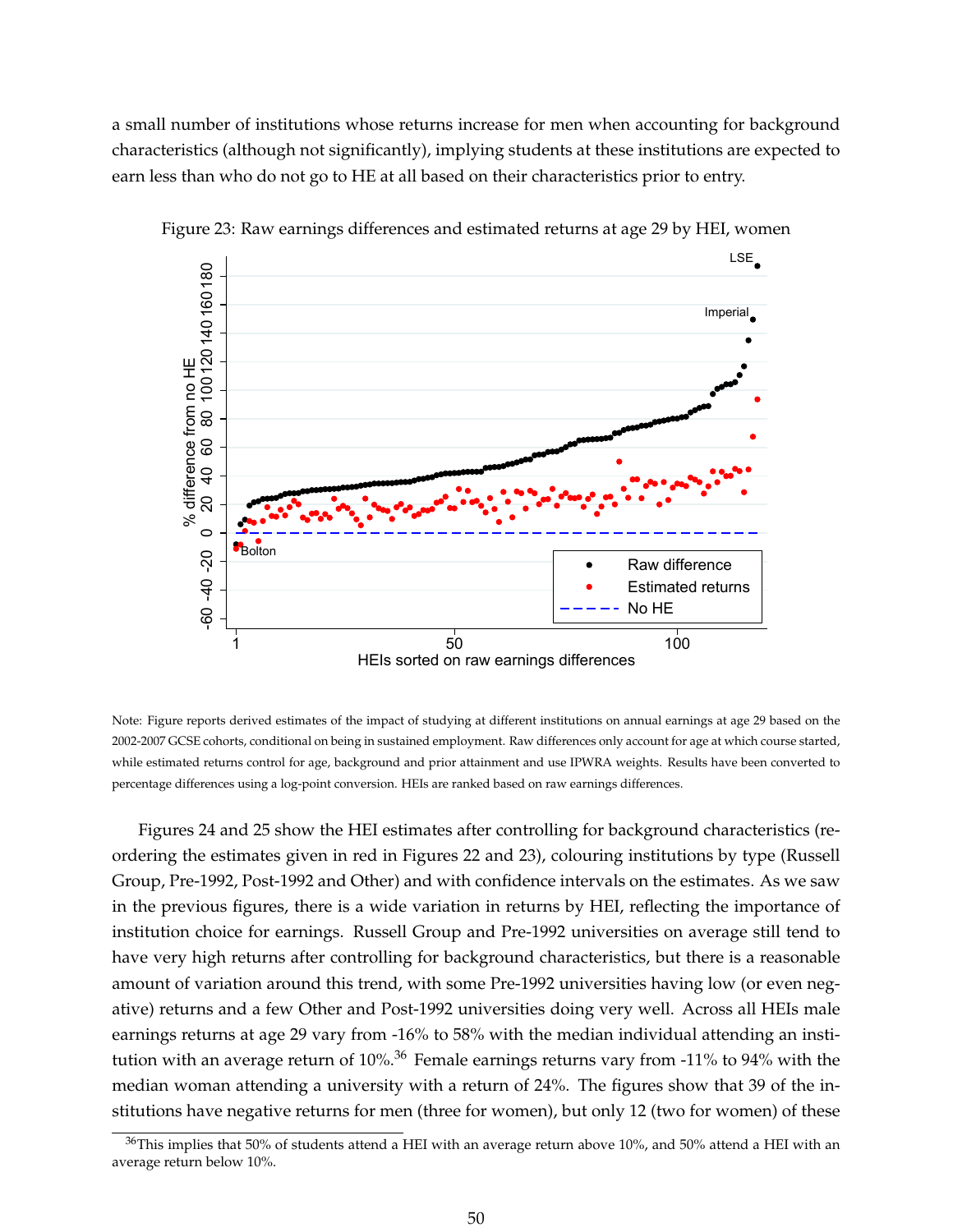are statistically significantly negative. This compares to 74 of the institutions that have positive returns for men (115 for women), of which 54 (110 for women) of these are statistically significantly positive. <sup>37</sup>



Figure 24: Estimated returns at age 29 by HEI, men

Note: Figure reports derived estimates of the impact of studying at different institutions on annual earnings at age 29 based on the 2002-2007 GCSE cohorts, conditional on being in sustained employment, controlling for age, background and prior attainment, and using IPWRA weights. Results have been converted to percentage differences using a log point conversion. Dots are coloured by institution type classification: Russell Group, established Pre-1992, established Post-1992, and Other institutions (largely specialist universities). HEIs are ranked on estimated returns.

<sup>37</sup>These estimates are compared with the 'relative returns' estimates of Belfield et al. (2018) in Appendix Tables A9 and A10, showing that, despite a number of methodological differences, the estimates are very highly correlated.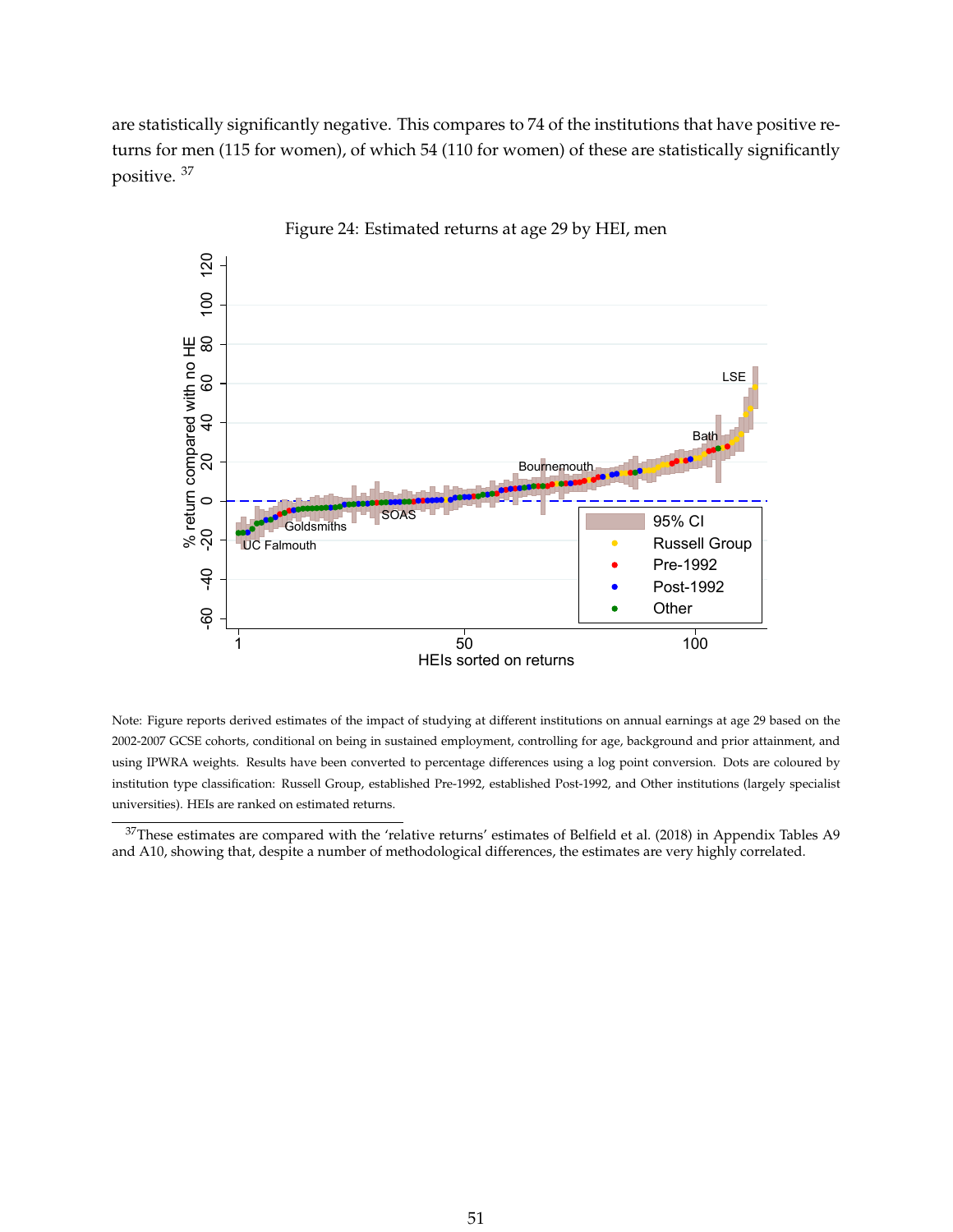

### Figure 25: Estimated returns at age 29 by HEI, women

Notes: Figure reports derived estimates of the impact of studying at different institutions on annual earnings at age 29 based on the 2002-2007 GCSE cohorts, conditional on being in sustained employment, controlling for age, background and prior attainment, and using IPWRA weights. Results have been converted to percentage differences using a log point conversion. Dots are coloured by institution type classification: Russell Group, established Pre-1992, established Post-1992, and Other institutions (largely specialist universities). HEIs are ranked on estimated returns.

Figure 26 shows the cumulative density plot of returns assuming every student gets the average return from their HEI. This shows that the low-returning institutions are typically smaller; while 39 (35%) of all HEIs have negative returns for men, these only represent 19% of the male student population. Similarly, the three (2.5% of) institutions with negative returns for women only represent 0.5% of the female student body. In fact, the institutions with *statistically significant* negative returns only represent 4% of all male students and 0.4% of the female students. Similarly, 67% of men and 99% of women (85% overall) attend universities with statistically significant *positive* returns by age 29.

The plot also highlights that returns to HE at age 29 are not just higher for women on average, but also higher across the distribution of HEIs. Table 7 showed that returns for women are 19 percentage points higher on average. Figure 26 shows that even when we focus on the 20% of men and women who attend the highest-returning institutions, female returns are still higher. The 20% of women attending the highest returning institutions have average returns of at least 34%, compared with 20% for the top 20% of men.<sup>38</sup>

<sup>38</sup>This does not mean that every institution has higher returns for women than men, just that this is true for each *rank* of HEI.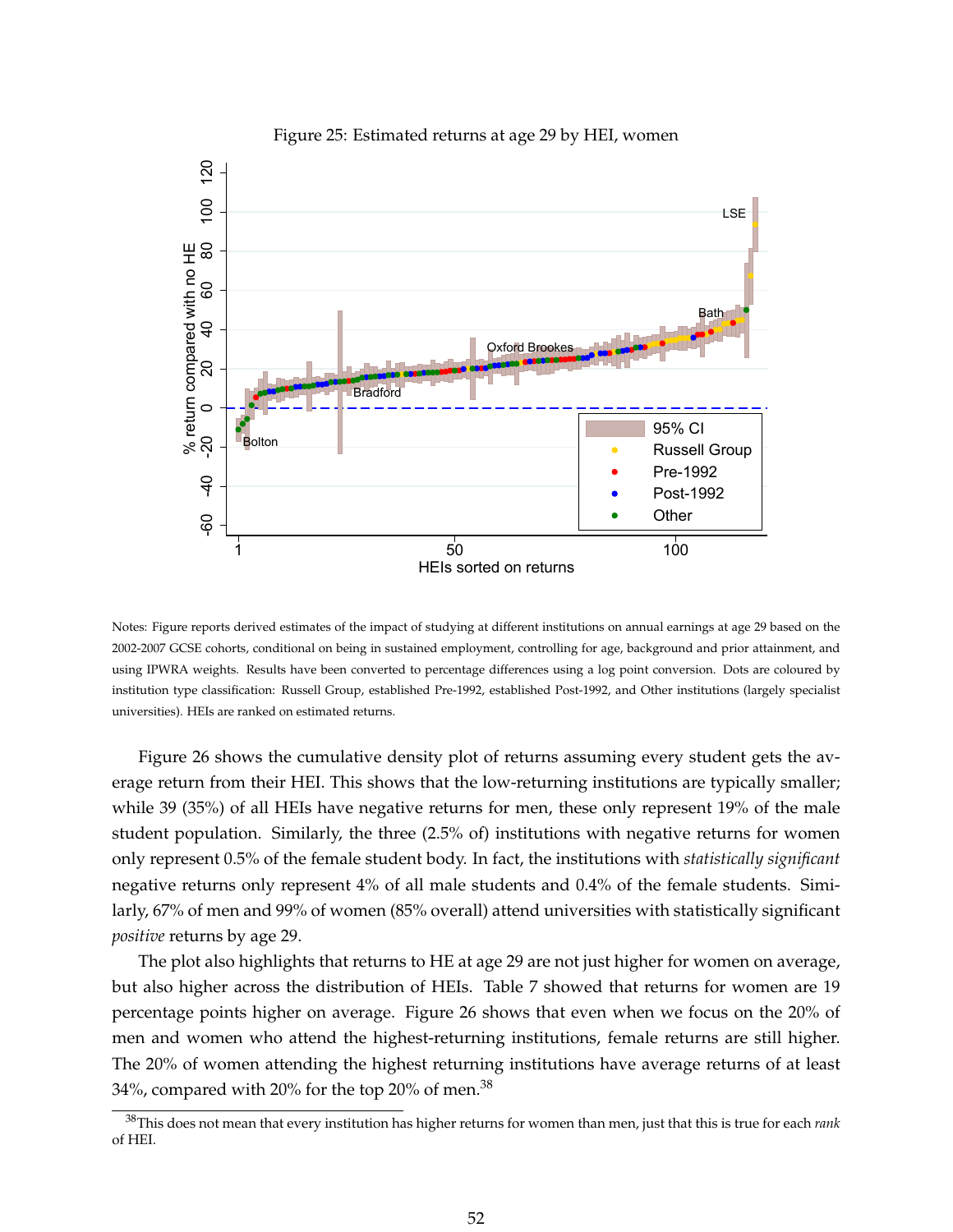

Figure 26: Cumulative density of student numbers by average HEI returns

Note: Figure depicts the cumulative proportion of students attending an institution with an average age 29 return at least as high as each given point, based on estimates from Figures 24 and 25.

### **6.2 Heterogeneity in HEI returns**

In Section 5.2, we explored whether the variation in returns to different types of students (split by prior attainment and A-level choices) was the result of individuals taking different subjects or experiencing different returns when they take the same subject. Here we examine the extent to which these differential returns across groups may be driven by students attending different types of institutions or whether it is due to them experiencing different returns at these [institutions.](https://institutions.39)<sup>39</sup>

In Figures 27 and 28, we plot our estimated returns to attending each of the different university types for our three prior attainment groupings, for men without and with a STEM A-level respectively. The size of the markers reflects the sample size in each group, with the marker sizes being comparable across plots.

For men without a STEM A-level (Figure 27), quite a large share of those with lower prior attainment attend Other universities, which have lower returns on average: indeed, they are close to zero for all prior attainment groups. Higher prior attainment men, on the other hand, are much more likely to attend the highest-return Russell Group universities. This indicates that the type of institution attended will explain some of the higher returns to HE that men with higher prior attainment have compared with men with lower prior attainment.

<sup>&</sup>lt;sup>39</sup>The sample size is not sufficient to explore specific institutions by attainment group, so we instead follow Walker and Zhu (2018) and focus on institution type.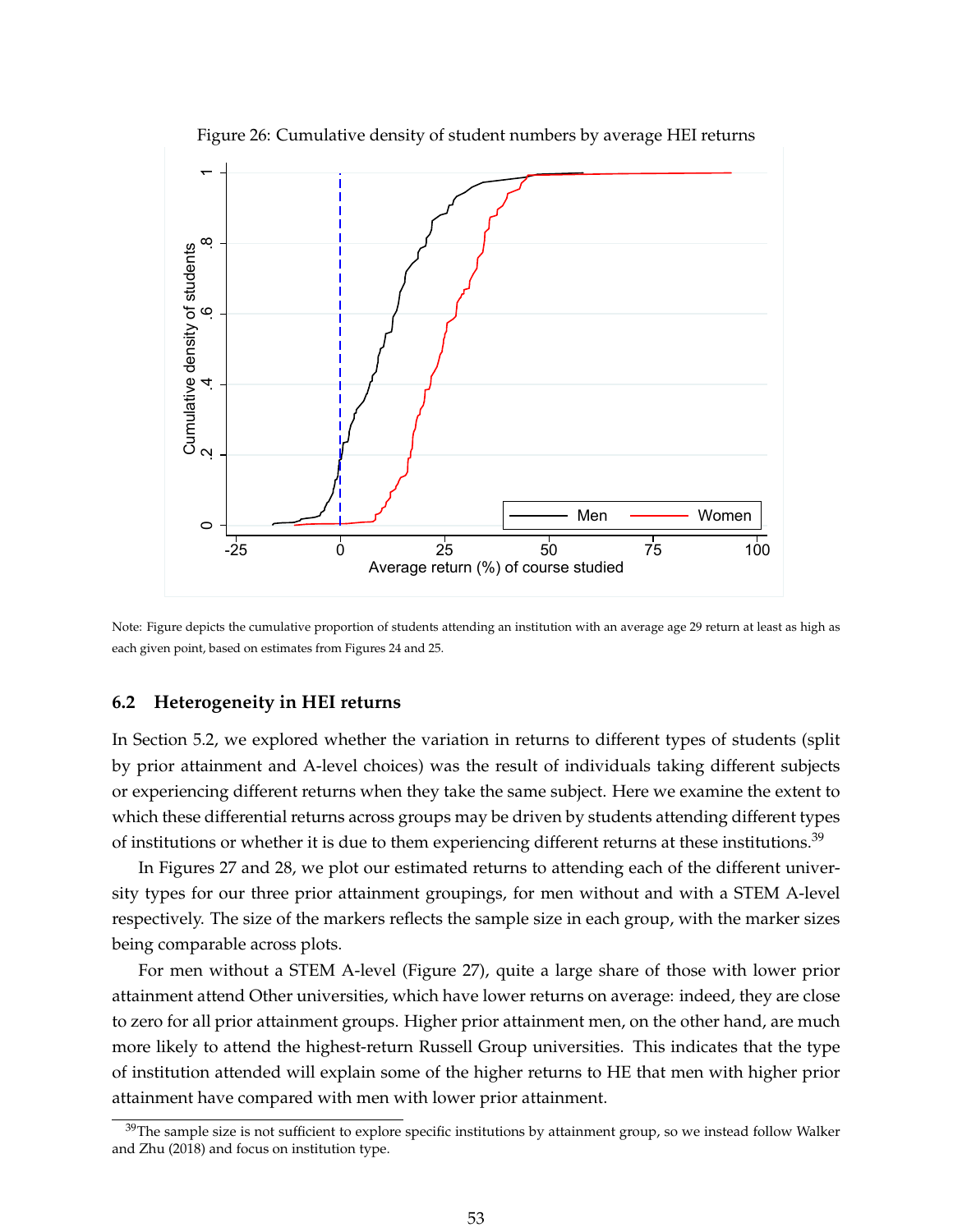

Figure 27: HEI type returns at age 29 by prior attainment (no STEM A-level), men

Note: Figure reports derived estimates of the impact of studying at different HEI types on annual earnings at age 29 based on the 2002-2007 GCSE cohorts, conditional on being in sustained employment. Prior attainment is based on GCSE results. Estimates are done separately by subgroup, with the size of the markers reflecting the number of students. Estimates are converted to percentage differences using a log-point conversion.

However, men with higher prior attainment do also have notably higher returns when they attend any university type except Other universities - with an average return at each university type around 10 percentage points higher than the lower attainment group. This indicates that some of the low returns for these lower prior attainment groups may also be due to having a different learning experience from the higher prior attainment groups, even conditional on the university they attend. As we are only able to show heterogeneity in returns for broad university groups, this difference could be in part driven by attending different universities within these broad groups.

The same patterns do not hold true when we look at men with a STEM A-level (Figure 28). In fact, the higher prior attainment group experiences the lowest average returns (near zero or negative) at all university types other than the Russell Group. This is the direct corollary of the finding that higher prior attainment men with a STEM A-level have very low, and often negative, returns to studying humanities or arts subjects. This is a group whose prospects outside of HE are very high; that is, higher prior attainment men with a STEM A-level who do not go to HE have considerable earning potential - indeed, on average they earn around £40,000 at age 29, which is over 30% more than the average non-HE man with at least five A\*-C GCSEs. They can go to HE and increase their earnings further if they choose the right subject and institution; however, many of the choices available to them can end up reducing their earnings at age 29.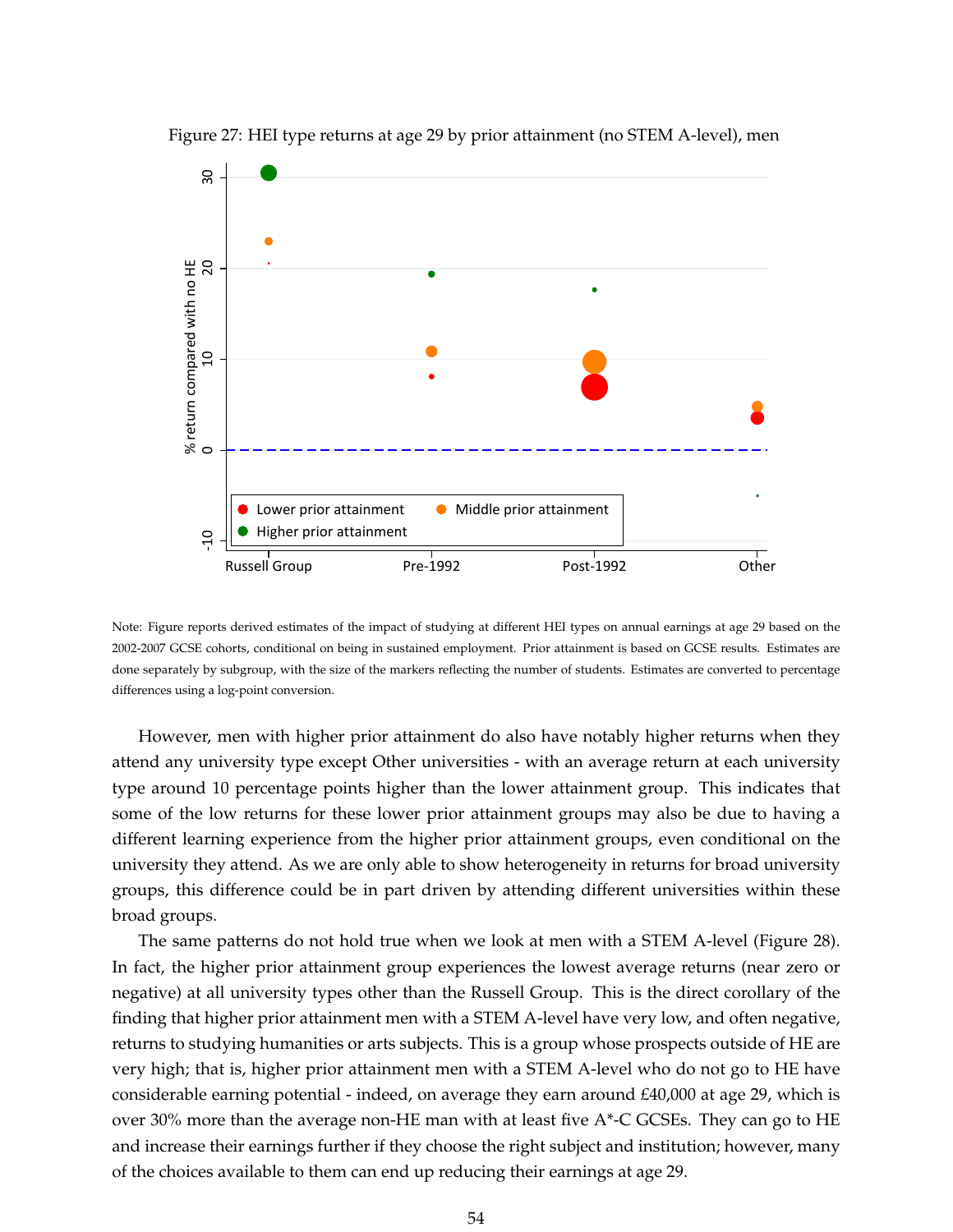

Figure 28: HEI type returns at age 29 by prior attainment (with STEM A-level), men

Note: Figure reports derived estimates of the impact of studying at different HEI types on annual earnings at age 29 based on the 2002-2007 GCSE cohorts, conditional on being in sustained employment. Prior attainment is based on GCSE results. Estimates are done separately by subgroup, with the size of the markers reflecting the number of students. Estimates are converted to percentage differences using a log-point conversion.

Figures 29 and 30 show the equivalent estimates for women. For women without a STEM A-level (Figure 29), there appears to be some self-sorting into university type. Lower prior attainment women have the highest returns at Post-1992 and Other universities which they are most likely to attend, while high prior attainment women have the highest return to Russell Group universities which account for 49% of their HE student body. This optimal selection into universities with the highest return for their prior attainment group acts to reduce the differences in returns between the groups. The higher prior attainment group has the highest return overall as Russell Group universities have the biggest impact on earnings for all groups.

Finally, amongst women with a STEM A-level (Figure 30), the lower prior attainment group have the highest return at all university types. However, it should be noted that this is a particularly small portion of the population, making up just 1% of all the women included in the analysis. For middle and higher prior attainment women, similar patterns exist: the higher prior attainment group have the highest returns in Russell Group universities while they have similar or lower returns than the middle prior attainment group when attending Pre-1992, Post-1992 and Other universities. Notably, unlike for men, all university groups have positive returns for all types of women at age 29, reflecting the larger overall benefit to attending HE we find for women.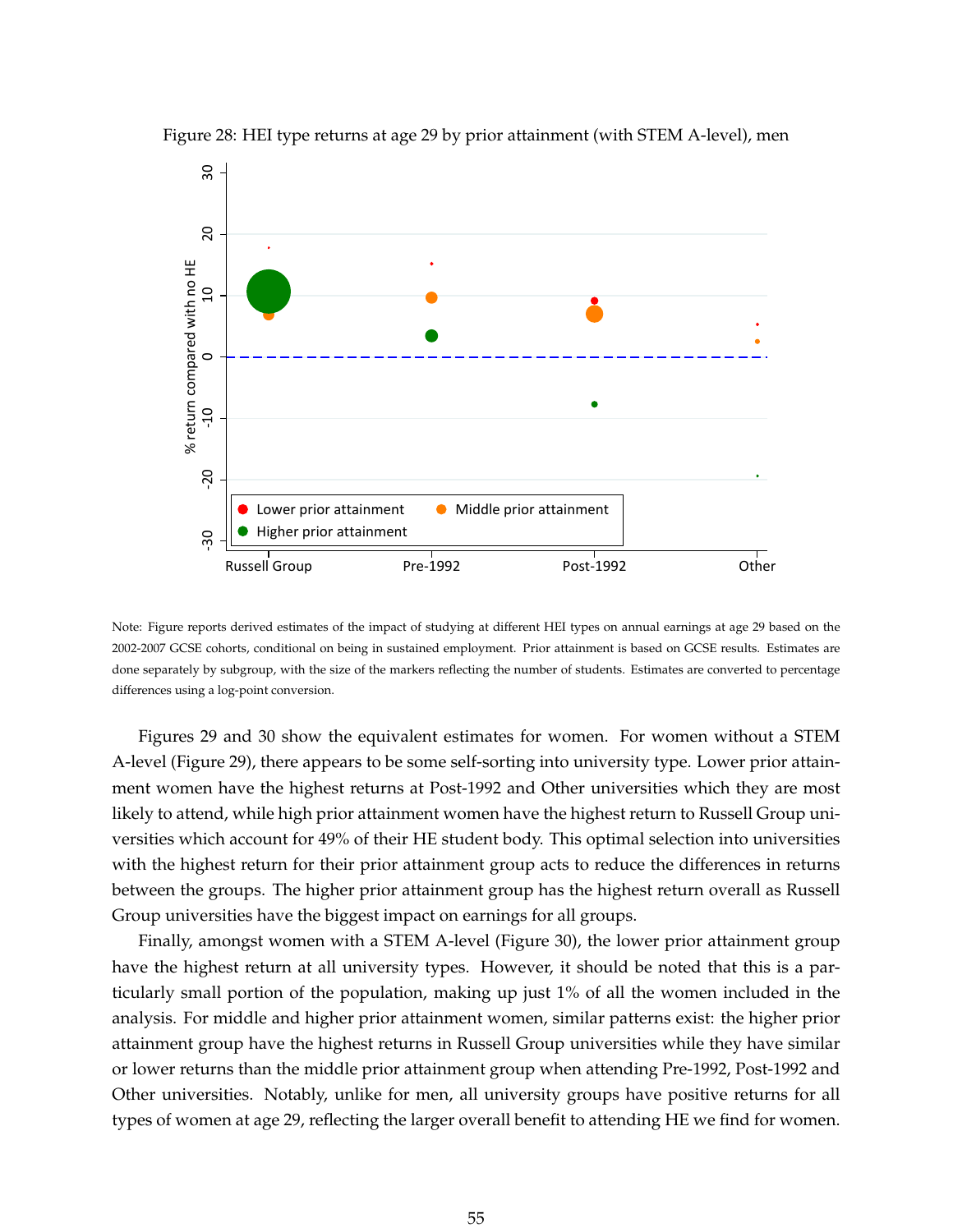

Figure 29: HEI type returns at age 29 by prior attainment (no STEM A-level), women

Note: Figure reports derived estimates of the impact of studying at different HEI types on annual earnings at age 29 based on the 2002-2007 GCSE cohorts, conditional on being in sustained employment. Prior attainment is based on GCSE results. Estimates are done separately by subgroup, with the size of the markers reflecting the number of students. Estimates are converted to percentage differences using a log-point conversion.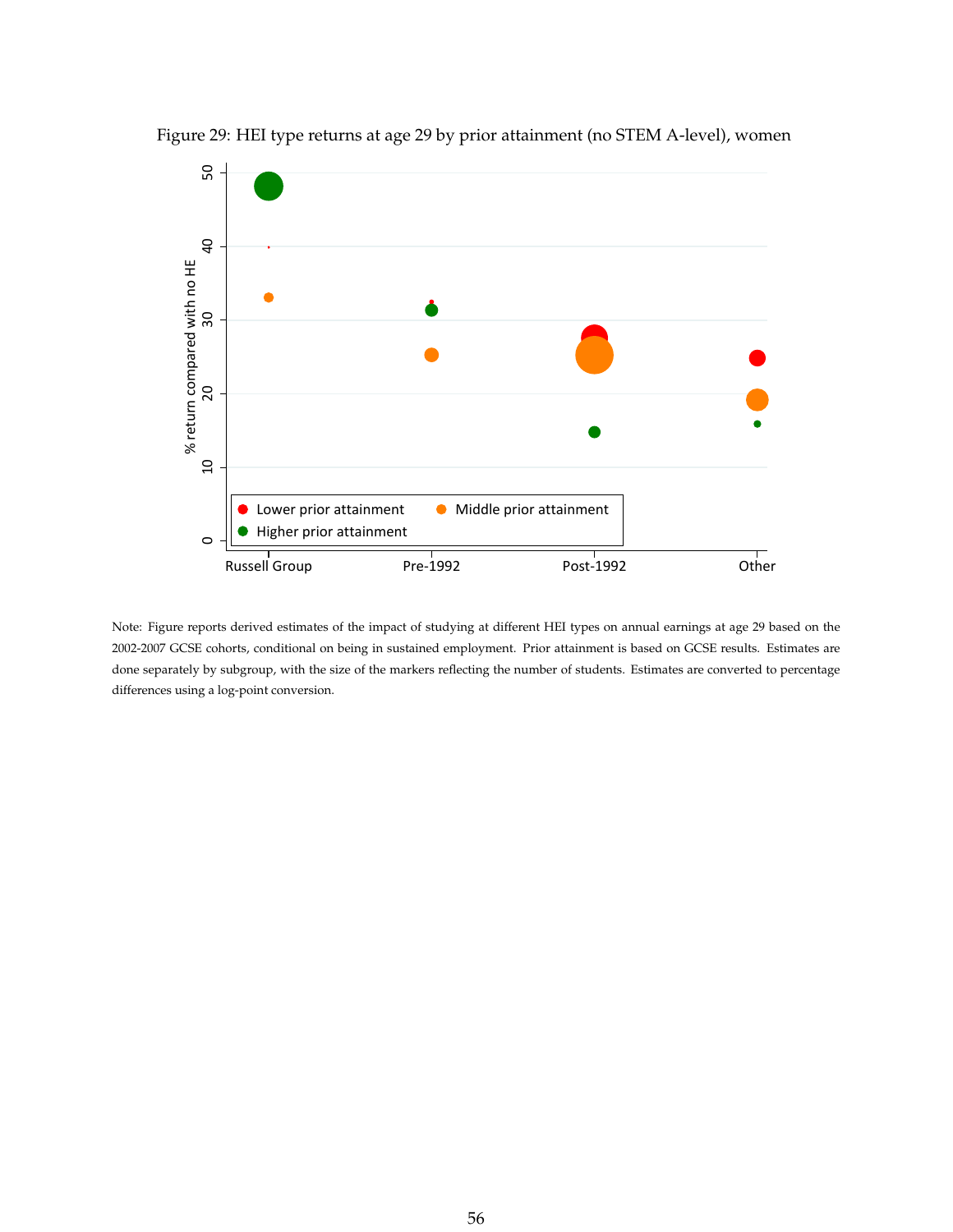

Figure 30: HEI type returns at age 29 by prior attainment (with STEM A-level), women

Note: Figure reports derived estimates of the impact of studying at different HEI types on annual earnings at age 29 based on the 2002-2007 GCSE cohorts, conditional on being in sustained employment. Prior attainment is based on GCSE results. Estimates are done separately by subgroup, with the size of the markers reflecting the number of students. Estimates are converted to percentage differences using a log-point conversion.

### **7 Course results**

The previous two sections explored how returns to HE vary by degree subject and institution. However, this may miss some important components of the returns to HE. Some institutions specialise in providing specific courses which may have particularly high returns; this is unlikely to be captured in either the institution or subject estimates. Further, we have shown that institution choice is an important determinant of future earnings, but there remains a question of how important institution choice is once focusing on a specific subject (or, equivalently, how important subject choice is once considering a specific university).

Fortunately, our administrative data is sufficiently rich to enable us to explore these issues further. Here we investigate the impact of individual courses - i.e. studying a specific subject at a specific university - on earnings at age 29. For sample size reasons, not all courses offered are included in this analysis. We require at least 30 earnings observations at age 27, 20 at age 28 and 10 at age 29 for inclusion.<sup>40</sup> This leaves 1,235 courses for men and 1,332 courses for women for which we can estimate the returns.

 $40$ This is to ensure data disclosure requirements are met and that we are not predicting earnings returns 'out-ofsample', which would significantly increase the uncertainty and importance of the underlying assumptions in our estimates.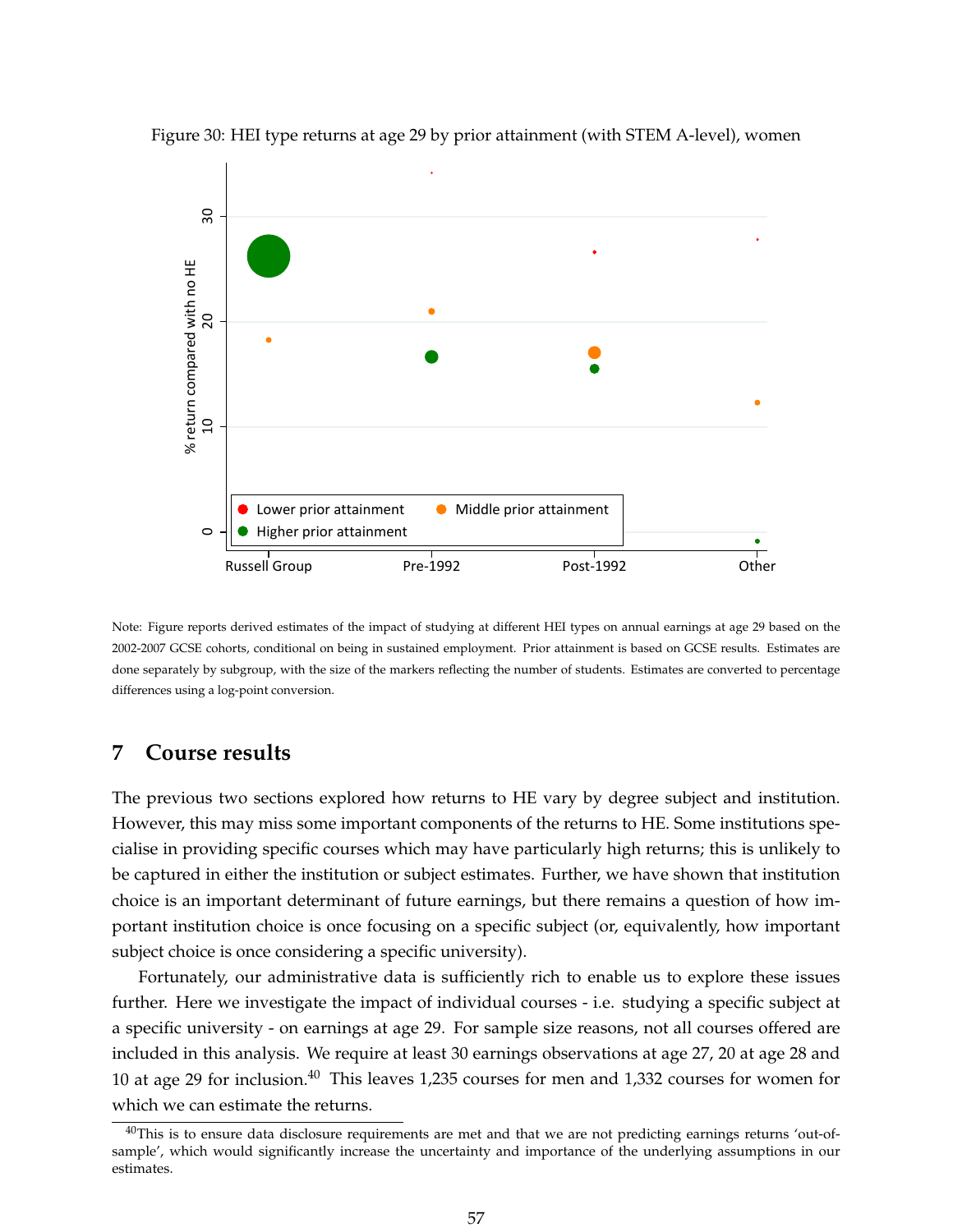

#### Figure 31: Estimated returns at age 29 by course, men

Note: Figure reports derived estimates of the impact of studying different courses (subject-institution combinations) on annual earnings at age 29 based on the 2002-2007 GCSE cohorts, conditional on being in sustained employment, controlling for age, background and prior attainment, and using IPWRA weights. Results have been converted to percentage differences using a log-point conversion. Courses are only included if they have at least 30 earnings observations at age 27, 20 at age 28 and 10 at age 29. Courses are ranked based on estimated returns. All estimates are shown in Table 7b of the Online Appendix

Figure 31 shows the estimated impacts of each of these courses on earnings at age 29 for men and Figure 32 shows the equivalent for women. The variation in the return across courses is striking, with the top courses more than doubling, and the bottom courses more than halving earnings for both men and women. The Figures both highlight the individual course estimates at the University of Cambridge, which is a high-status university and a high performer in our individual institution estimates in Section 6.1 (with returns of around 30% for both men and women). This shows that it is not simply a case of the best institutions clustering at the top in terms of course performance; indeed, even at this very-high performing university, there are courses that offer negative returns for both men and women. While studying law or economics at Cambridge gives returns of over 100% for both genders, a number of subjects have very low returns, including creative arts which significantly reduces age 29 earnings for both men and women.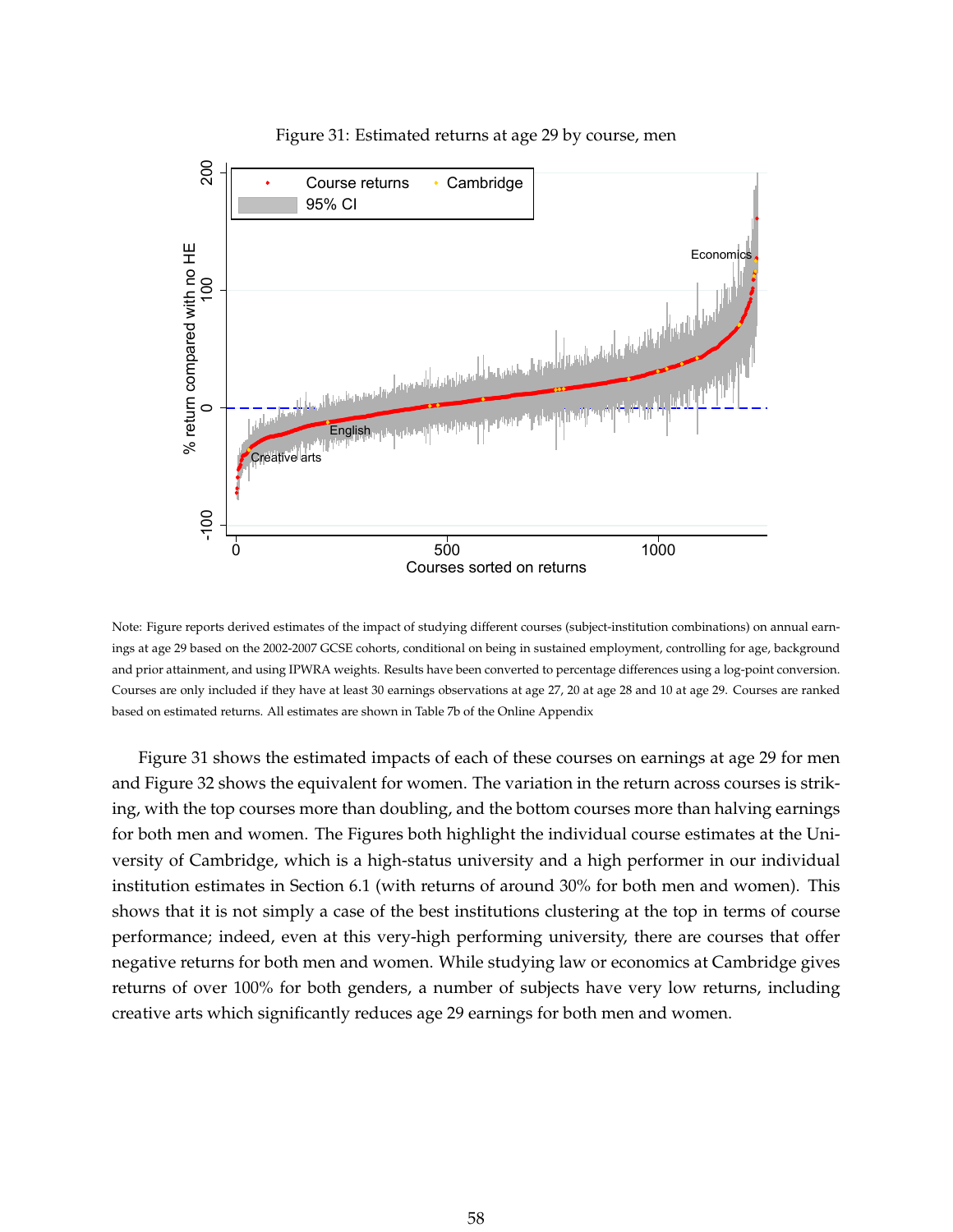

### Figure 32: Estimated returns at age 29 by course, women

Note: Figure reports derived estimates of the impact of studying different courses (subject-institution combinations) on annual earnings at age 29 based on the 2002-2007 GCSE cohorts, conditional on being in sustained employment, controlling for age, background and prior attainment, and using IPWRA weights. Results have been converted to percentage differences using a log-point conversion. Courses are only included if they have at least 30 earnings observations at age 27, 20 at age 28 and 10 at age 29. Courses are ranked based on estimated returns The y axis is cut at 200%; two courses have female returns higher than this, as shown in Table 7a of the Online Appendix.

Figure 33 shows the proportion of students who study courses with average returns above given thresholds. This clearly shows that while there is wide variation in the returns - 10% of courses have returns below -21% and 10% have returns above 46% for men - the vast majority of courses offer a positive wage return compared with not attending any HE. However, some 34% of courses - accounting for 29% of male students - attract a negative absolute return for men, suggesting that students who took these courses would have potentially earned more if they had not gone to university (or, alternatively, if they had chosen a different course). In fact, once the uncertainty in our estimates is accounted for, only 15% of courses accounting for 13% of students - have statistically significantly negative returns. For women, the cumulative density plot clearly shows that returns are higher on average, with only 12% of courses - or 10% of female students - attracting a negative absolute return. Once uncertainty is accounted for, only 4% of courses representing 2% of female students study courses with negative returns. On the other hand, 58% of all students (71% of women and 42% of men) study a course with statistically significantly positive returns.

Again, it is important to acknowledge that this ignores other benefits from HE, focusing rather narrowly on just one measure of labour market success. This also only looks at the return at age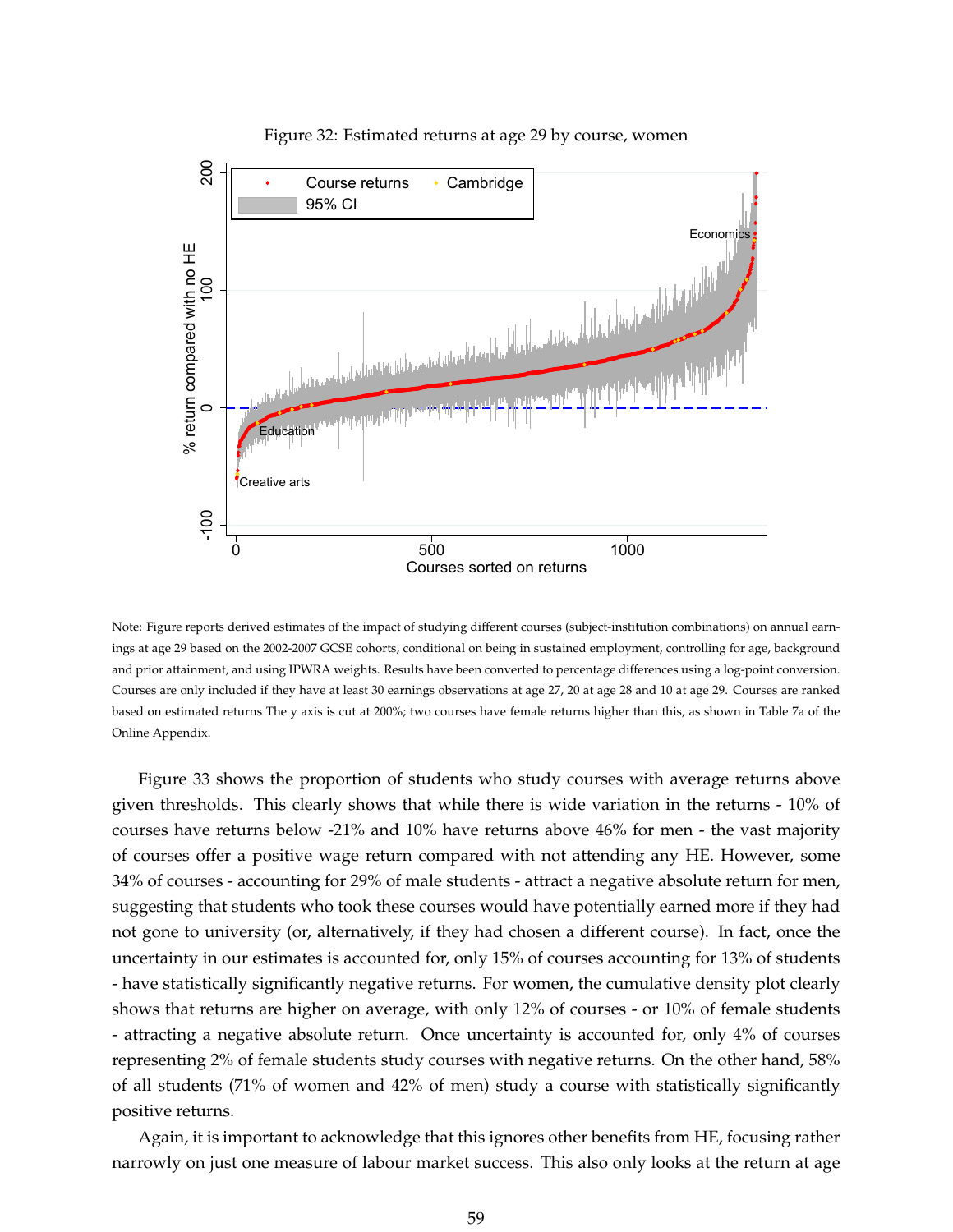29, which is likely to be an underestimate of lifetime earnings returns to HE, as discussed in the following section.



Figure 33: Cumulative density of student numbers by average course returns

Note: Figure depicts the cumulative proportion of students attending an institution with an average age 29 return at least as high as each given point, based on estimates from Figures 31 and 32.

However, when considering this wide range of returns, it is important to consider that not all students have the option to study each of these courses. Many subjects require specific ('facilitating') A-levels as a prerequisite and many institutions are selective based on prior attainment. Table 13 in the Online Appendix shows the A-level subjects and GCSE scores that at least 95% of the student body on each course possess, as a way of providing an indication of the set of courses students with different prior attainments might be able to take.

With this in mind, these estimates enable us to consider the importance of institution choice even after focusing on a specific subject. Figures 34 and 35 show the range of returns within a given subject across institutions for all the subjects we consider. The whiskers show the highest and lowest returns for each subject, the box shows the range of the middle 50% of institutions (25th to 75th percentile), and the horizontal line inside each box shows the median return for the subject. For example, for men studying economics at the highest-returning institution (Bristol) increases almost doubles male attendants' earnings at age 29, but the lowest returning university (Kingston) reduces earnings by 23%. In fact, every subject for men and most subjects for women have at least one institution that offers a negative return and one with a positive return.

There is also evidence of universities specialising in specific subjects. For example, studying biosciences (including chemistry) at the University of Bradford increases men's earnings at age 29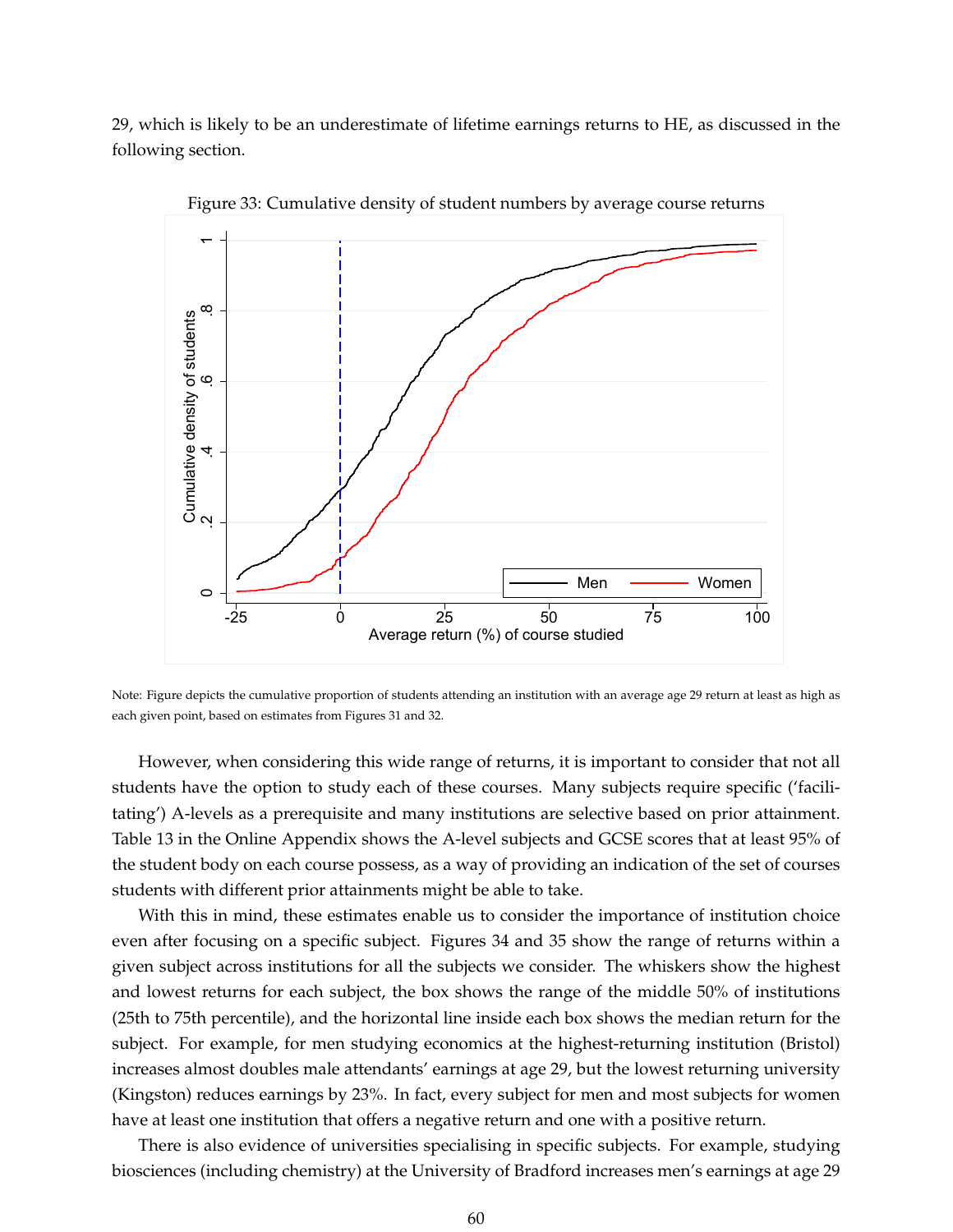by around 70% despite the average male return to degrees at Bradford being negligible and the average return to biosciences degrees also being close to zero. There are many other examples of courses outperforming the returns implied by the average subject and institution return, including physical sciences at Oxford, computer science at Royal Holloway and economics at Bristol for men and maths at Oxford, veterinary sciences at the Royal Veterinary College and agriculture at Reading for women.



Figure 34: Boxplot of course returns, men

Note: Figure shows a boxplot of course estimates by subject, taken from the results in Figure 31. Whiskers show the highest- and lowest- returning institution in each subject, the box shows the interquartile range of institutions and the dash shows the median. Only subjects with at least eight course estimates are included.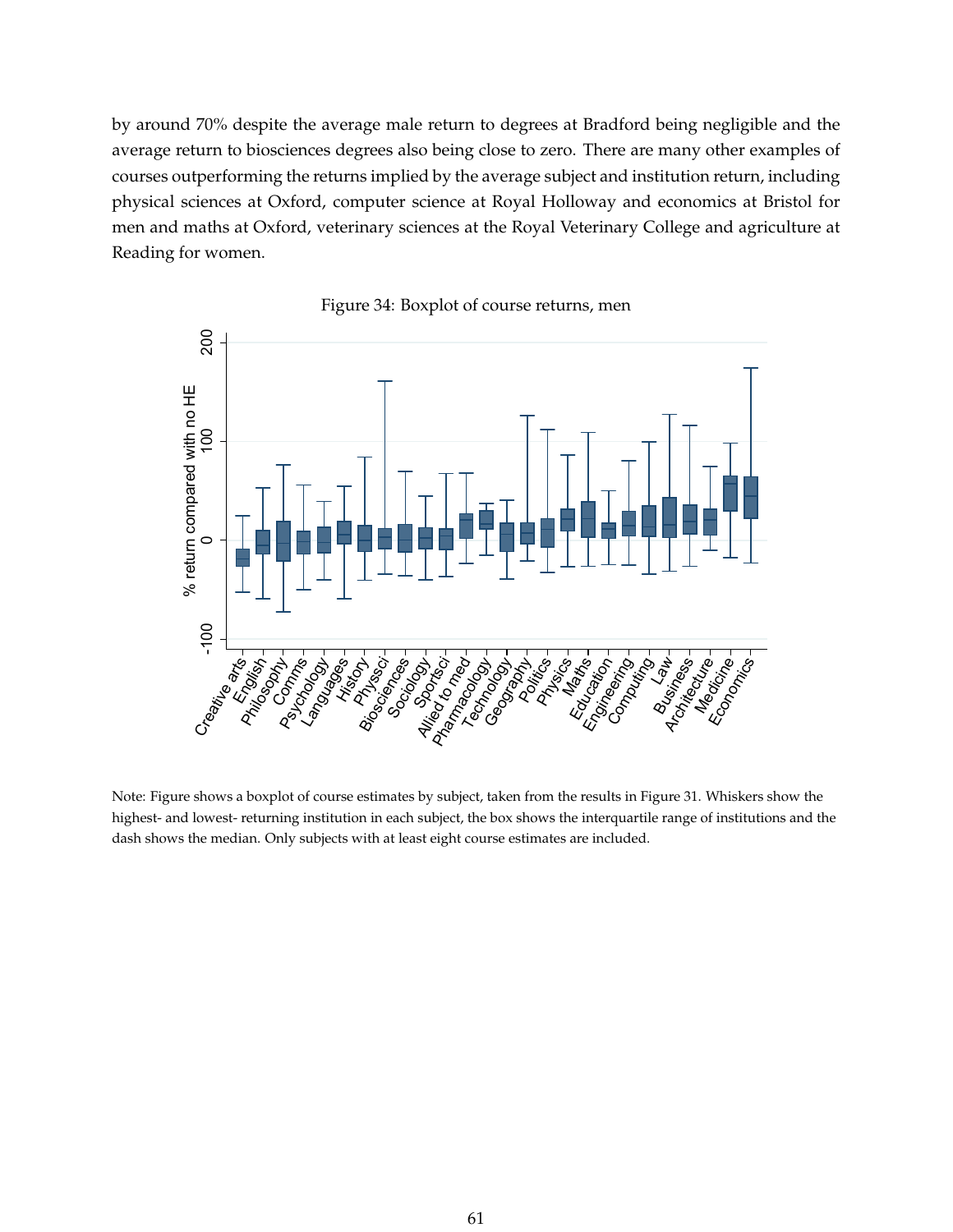

Figure 35: Boxplot of course returns, women

Note: Figure shows a boxplot of course estimates by subject, taken from the results in Figure 32. Whiskers show the highest- and lowest-returning institution in each subject, the box shows the interquartile range of institutions and the dash shows the median. Only subjects with at least eight course estimates are included.

We have shown the large heterogeneity in returns across institutions for the same subject, but an alternative approach is to compare what the return to different subjects is at the same institution. In Figures 31 and 32, we showed how much variation there is in course returns at the University of Cambridge. There is also a lot of variation for other universities, suggesting that the average estimate for a given university masks a wide variation in the possible returns from different subject choices.

### **8 Returns at different ages**

Our estimates of absolute returns focus on earnings at age 29. This is primarily due to data limitations: the earliest cohort for which we observe full prior attainment records in the NPD took their GCSEs in 2002 (aged 16), and the latest we observe their outcomes is in the tax year 2015-16 when these individuals were approximately aged 29. This focus on early-career earnings might be one of the reasons our estimated returns are lower than findings in the existing literature, particularly for men. By comparison, Blundell et al. (2000) and Blundell et al. (2005) look at earnings at age 33, while Walker and Zhu (2011) look at earnings across the whole lifecycle. In this section, we consider the implications of estimating returns at such an early age and explore whether the returns are likely to be larger at older ages.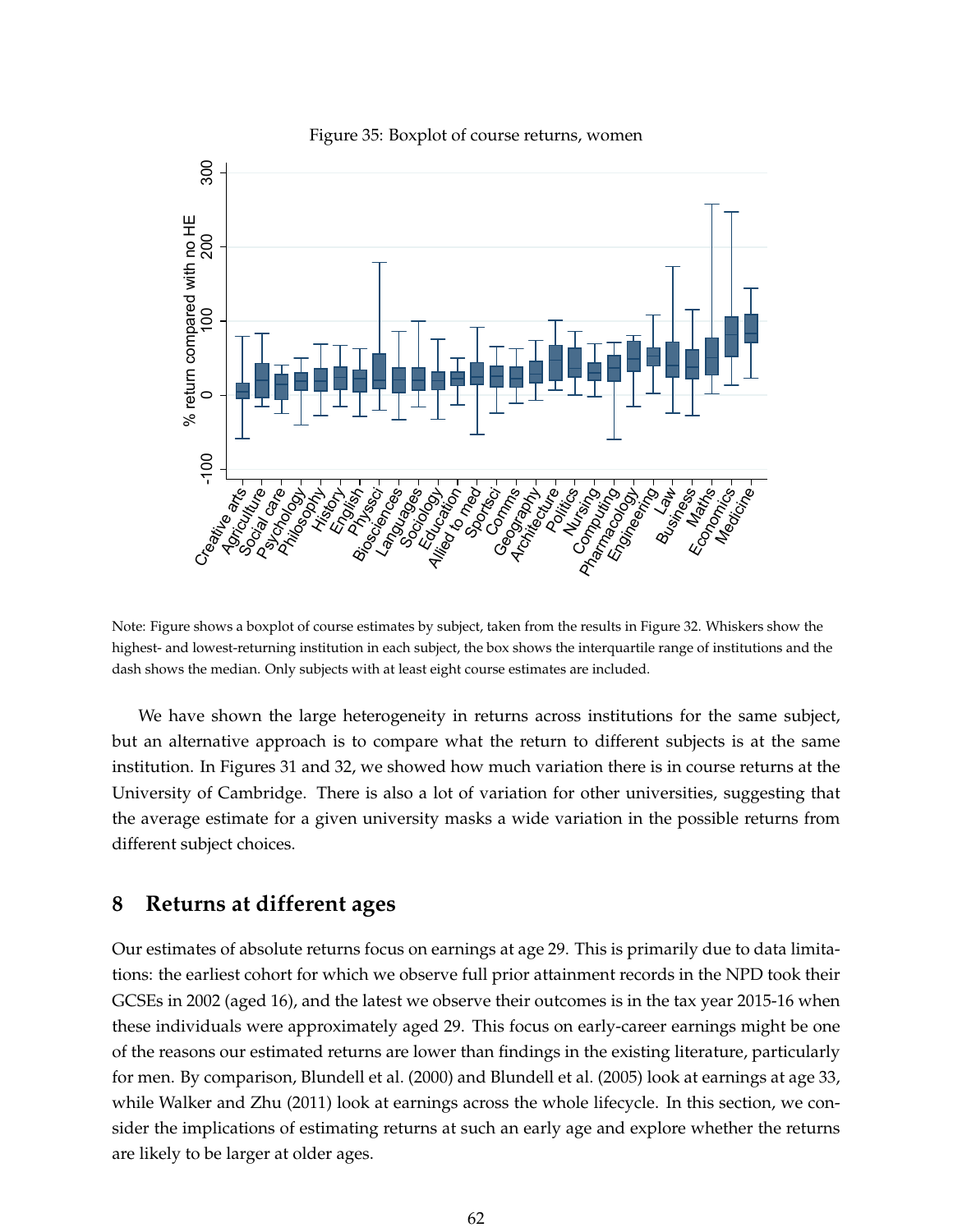To investigate the impact of age on the returns to university, Table 12 repeats the overall returns to HE estimates in Section 4 at earlier ages also observed in the LEO data.<sup>41</sup> This shows clear evidence of returns to HE increasing with age. In fact, at younger ages, attending HE actually reduces the earnings of men. For both men and women, the returns increase dramatically (by around 20 percentage points) between ages 24 and 29.

A possible explanation for this pattern is lost labour market experience. At age 24, an individual who left school at 18 has six years of potential labour market experience, whereas an individual who studied a three-year degree only has three years of potential labour market experience. Assuming there are returns to work experience, this would boost the earnings of those who do not attend HE. At early ages, this lost experience makes up a significant proportion of total labour market experience but this proportion declines as people spend longer in the labour market. We showed in Figure 3 that over 60% of the non-HE five A\*-C GCSEs control group were in 'sustained employment' in the years between ages 18 and 21, which confirms that this group is indeed gaining more labour market experience.

|                                           | Table 12: Overall returns to HE at various ages |                      |                      |                      |  |  |  |
|-------------------------------------------|-------------------------------------------------|----------------------|----------------------|----------------------|--|--|--|
|                                           | Age 24                                          | Age 26               | Age 28               | Age 29               |  |  |  |
| Men                                       | $-0.13***$                                      | $-0.03***$           | $0.04***$            | $0.06***$            |  |  |  |
|                                           | (0.00)                                          | (0.00)               | (0.00)               | (0.00)               |  |  |  |
| No. of observations                       | 2,183,120                                       | 2,183,120            | 2,183,120            | 2,183,120            |  |  |  |
| No. of individuals                        | 629,138                                         | 629,138              | 629,138              | 629,138              |  |  |  |
| Women                                     | $0.04***$<br>(0.00)                             | $0.13***$<br>(0.00)  | $0.20***$<br>(0.00)  | $0.23***$<br>(0.00)  |  |  |  |
| No. of observations<br>No. of individuals | 2,619,982<br>731,200                            | 2,619,982<br>731,200 | 2,619,982<br>731,200 | 2,619,982<br>731,200 |  |  |  |

Table 12: Overall returns to HE at various ages

Note: Table reports estimates based on the 2002-2007 GCSE cohorts, conditional on at least five A\*-C GCSEs and on being in sustained employment. Estimates control for background and prior attainment, and use IPWRA weights. Estimates are in log-points.

One potential way to deal with this effect is to control for the years of potential labour market experience, instead of controlling for the age of the individuals.<sup>42</sup> Estimates of the overall returns to HE after six years of potential labour market experience are reported in Table 13. This shows that for men, controlling for experience significantly increases the estimated returns to HE. This is not surprising, as we saw in Figure 1 that earnings grow rapidly during individuals' careers, and controlling for potential experience essentially compares the non-HE sample with HE individuals three years older than them (after they have had three years to make up for the lost experience). For women we see that controlling for experience does not significantly increase the returns, because the non-HE control group does not exhibit rapid growth in their earnings during their mid

 $41$ These are derived from the same regression model, using the quadratic age trends to calculate marginal effects at different points in time.

 $^{42}$ It is not possible to control for both as, in general, age, continuous education and potential labour market experience are linear combinations of one another.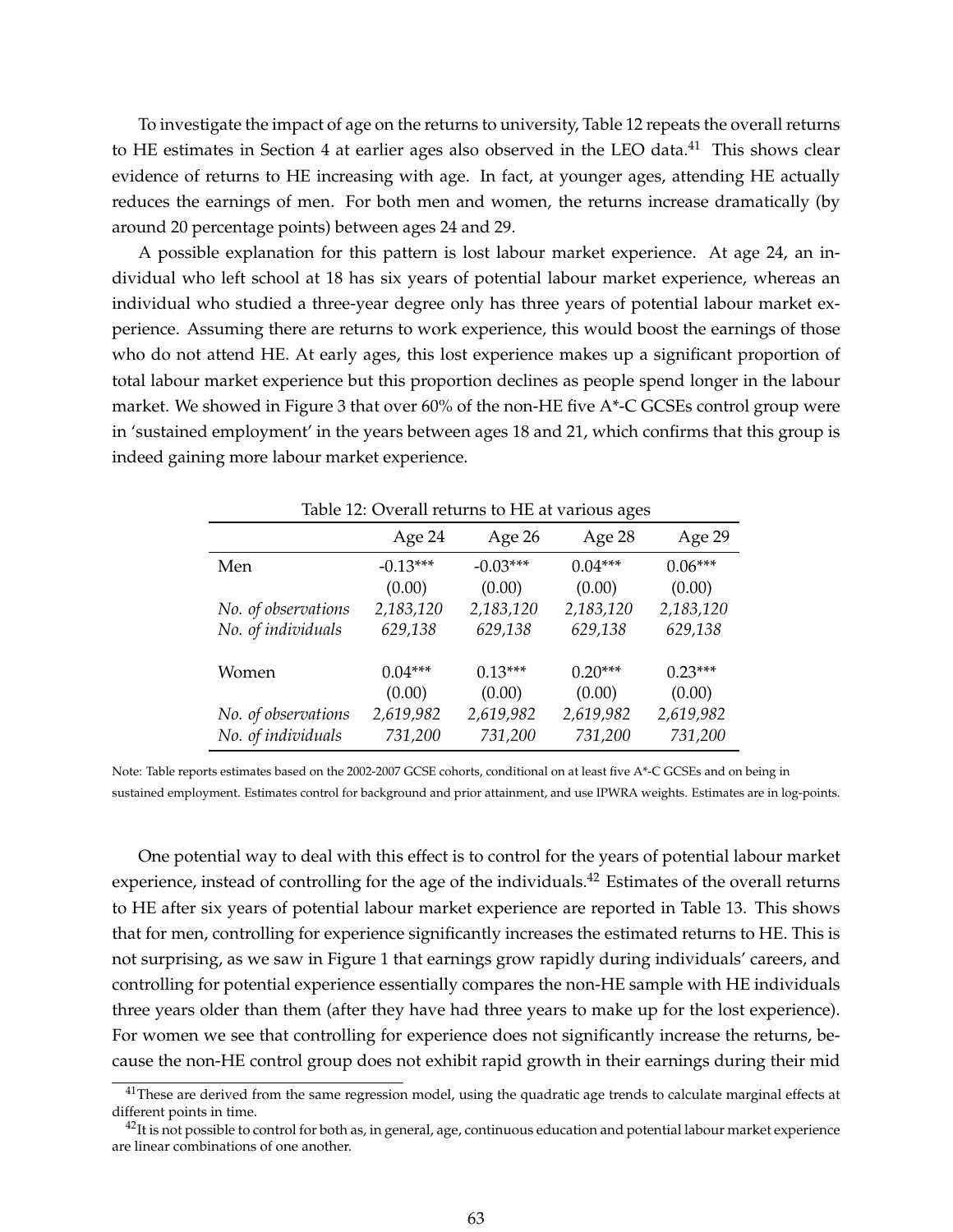$20s.43$ 

While we believe these results are informative about the importance of lost labour market experience, we strongly argue that they do not fairly reflect the 'returns' to HE. We argue that it is more intuitive and transparent to present the impact on earnings at a specific age rather than at a specific number of years after leaving education. This is a more important metric for young people choosing whether to attend HE, for whom lost labour market experience is a very real cost of attending that should be accounted for in the estimated returns.

|                            | Age 29              | 6 years of<br>experience |
|----------------------------|---------------------|--------------------------|
| Men                        | $0.06***$           | $0.19***$                |
|                            | (0.00)              | (0.00)                   |
| Women                      | $0.23***$<br>(0.00) | $0.24***$<br>(0.00)      |
| Cohort/Age start controls  | Yes                 | Yes                      |
| Background characteristics | Yes                 | Yes                      |
| Prior attainment           | Yes                 | Yes                      |
| IPWRA weight               | Yes                 | Yes                      |

Table 13: Overall returns to HE controlling for potential labour market experience

Note: Table reports derived estimates of the impact of HE on annual earnings at age 29 and after six years of potential labour market experience. Estimates are based on the 2002-2007 GCSE cohorts, conditional on at least five A\*-C GCSEs and on being in sustained employment. Experience estimates control for quadratic trends in years of potential experience rather than age. Estimates are in log-points.

A remaining question is how we might expect our estimated returns to differ if we looked at later ages than 29. For descriptive evidence on this we turn to the Labour Force Survey (LFS) in which we can observe HE and non-HE individuals at older ages. We are not able to control for detailed background characteristics to estimate causal returns, but Figure 36 presents the median age-earnings profiles for graduates and non graduates, separately for men and women. This clearly shows that for men even after age 29, the earnings differential between graduates and non-graduates continues to grow. This aligns with the findings of previous literature estimating the return to HE over the lifecycle (Walker and Zhu, 2011; Bhuller et al., 2017) and suggests that our estimates of the returns to HE at age 29 are likely to be underestimates of the lifetime returns to HE. The same pattern is not clear for women, which suggests that looking at this point in the lifecycle is less of an issue for women than it is for men.

<sup>&</sup>lt;sup>43</sup>Figures A5 and A6 in the Appendix show the same results for subjects, highlighting the increase in returns across nearly all subject areas, particularly the longer courses (e.g. medicine), which result in more lost experience. The impact of this specification change may differ across subjects as graduates of different subjects are likely to end up working in different occupations and hence may have very different earnings growth. For example, we might expect graduates working in finance to have much steeper earnings growth than those working in teaching.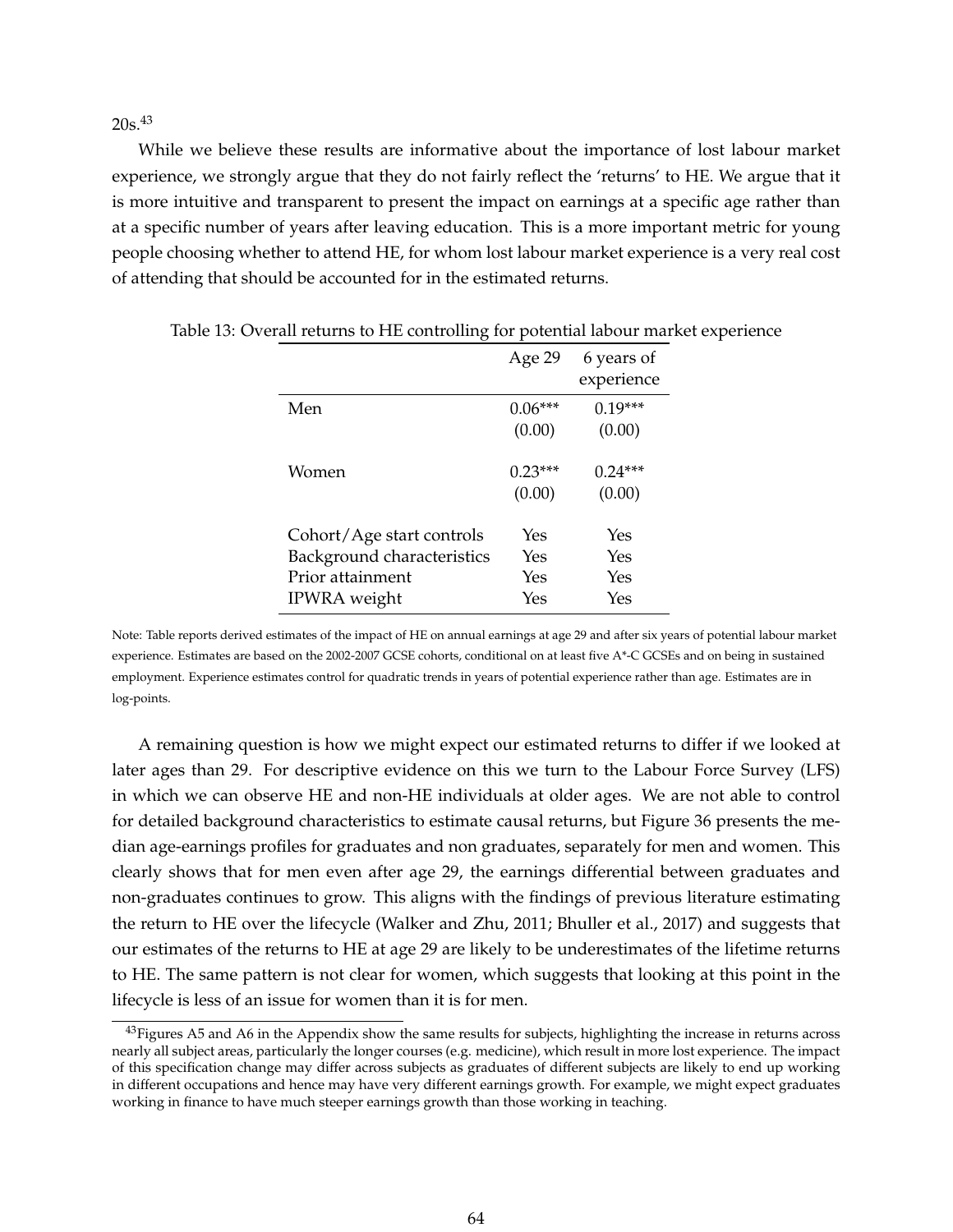

Figure 36: Median earnings across the lifecycle in the Labour Force Survey

Note: Male and female earnings using 2004-2017 data from the LFS, with earnings in 2017 prices. No HE includes all individuals with highest qualifications of NVQ level 2 or above (equivalent to at least five A\*-C grades at GCSE), but no degree-level qualifications. HE includes the individuals with a degree-level qualification.

# **9 Conclusion**

It is widely documented that individuals who attend HE earn more, on average, than those who do not. We show that at age 29, men who attend HE earn around 25% more than those who do not, and women who attend HE earn 50% more. However, those who attend HE also typically have higher prior attainment than those who do not and, on average, come from higher socio-economic backgrounds. Once we account for these differences in characteristics we estimate the average impact of attending HE on earnings at age 29 to be 6% for men and 26% for women.

These estimates are lower than those in much of the existing literature, particularly for men, so it is important to put these findings in context. We are measuring the returns to *entering* HE rather than graduating from HE. If we remove individuals who drop out from HE, we find a return to *graduating* from HE of 8% for men and 28% for women. It is also important to note that we are estimating the impact of HE on earnings at a relatively young age, a point at which those who do not attend HE will have had the opportunity to acquire considerably more work experience than those who do go to HE. We find significant evidence that the returns to HE increase with age and so it is entirely plausible - and potentially quite likely - that the overall impact of HE on *lifetime* earnings is considerably higher than the returns we find at age 29.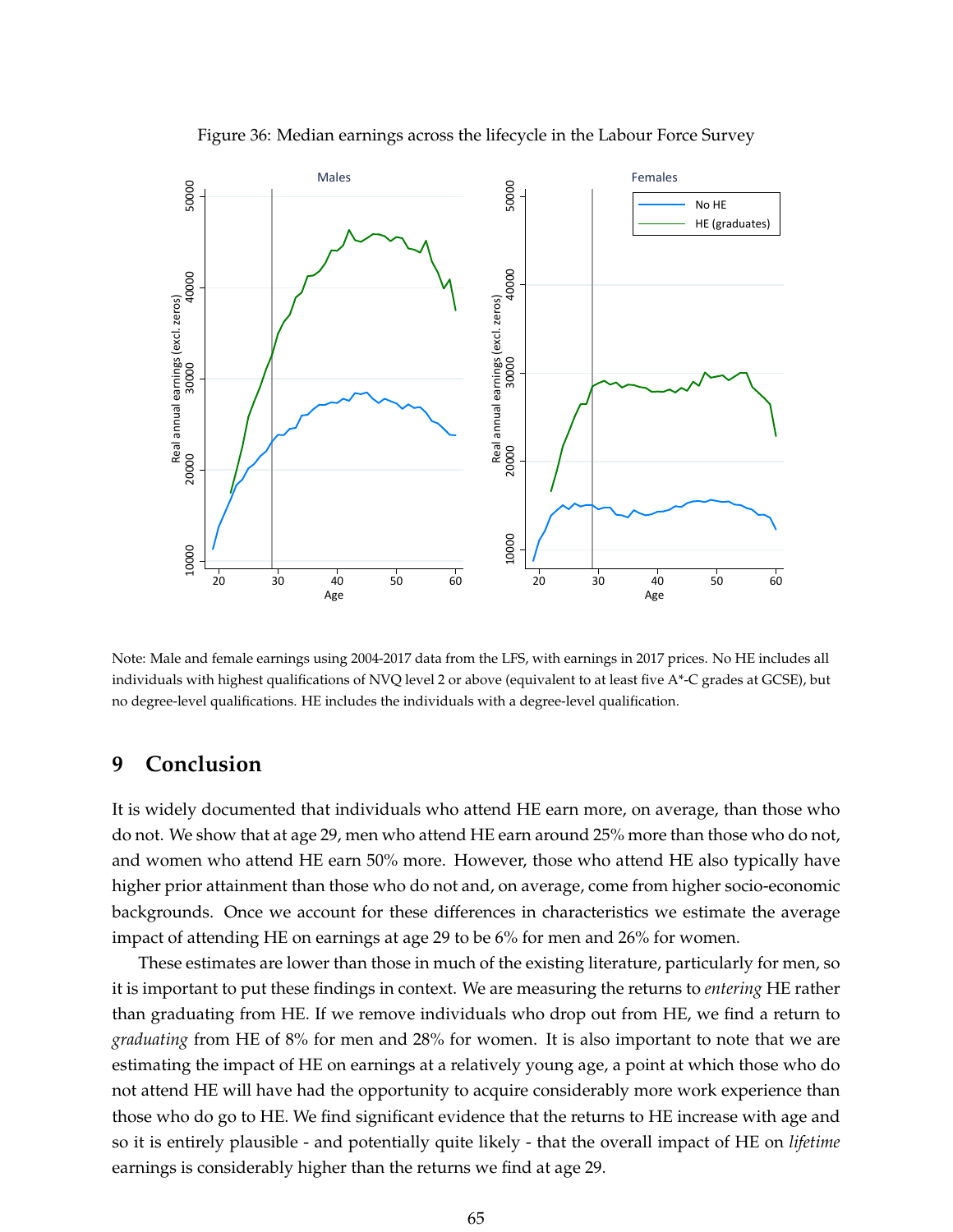It is important to highlight one of the drawbacks of our data: we are not able to observe hours worked, and so instead we investigate annual earnings. This is likely to be particularly important in our estimates of the returns to HE for women, which are likely to at least partly reflect the fact that women who attend HE are much less likely to work part-time and so have higher earnings directly as a result of working more hours.

Our estimates of the overall return to HE are interesting and important, but this focus masks important variation in the returns to particular degree courses. In line with Belfield et al. (2018), we show that subject and institution choices are very important: for men, studying creative arts, English or philosophy actually reduces average earnings at age 29, and 4% of men attend institution that have statistically significant negative average returns. However, studying medicine or economics increases earnings at age 29 by more than 20% on average, and over 50% of men attend institutions with an average return of more than 9%. We also show that institution choice is still vital even after students know what they want to study; for men, in every subject there is at least one institution with negative and one with positive average returns. Simply choosing the right subject or the right university is not enough to guarantee a high average return to HE.

Subject and institution choice are also important, for women. While there are no subjects with negative average returns and fewer than 1% of women attend institutions with negative returns, studying economics or medicine increase women's earnings by over 60% on average and more than 20% of women attend universities with average returns in excess of 30%.

HE also has very different impacts on different types of students. While the estimated returns to HE are low for men on average, this is not true for all individuals. For higher prior attainment men without a STEM A-level, the average return at age 29 is 20%, while for lower prior attainment men without a STEM A-level it is only 4%. This low return is driven by a greater tendency of lower prior attainment students to take low returning subjects such as creative arts, communications and sport science, being more likely to attend lower-returning Post-1992 and Other institutions, and experiencing lower returns even when they study the same subject or at the same type of university as their higher prior attainment peers. Understanding the impact of HE on those with lower prior attainment and no STEM A-level - and the drivers of this impact - is particularly important when considering expansion to the HE system. Only one in three men in this group attend HE compared with more than two in three across all other student types. In fact, individuals with lower prior attainment and no STEM A-level make up almost 70% of all those students with at least five A\*-C GCSEs who do not attend university. Any further expansion to the HE system is very likely to involve more students in this group attending.

High prior attainment men with a STEM A-level are another interesting group of students; 95% of these students attend HE, making up nearly 30% of all HE attendants. This is a group for whom the average returns to HE at age 29 are quite low. On closer inspection it appears that these low average returns are the result of a long-tail of choices that men with a STEM A-level can make that actually reduce their earnings. For this group, studying arts or humanities subjects such as English, history or languages reduces their earnings at age 29, as does attend Post-1992 or Other universities, while studying law, medicine or economics increases earnings by around 20% and the average returns to a degree from a Russell Group university for them is around 10%.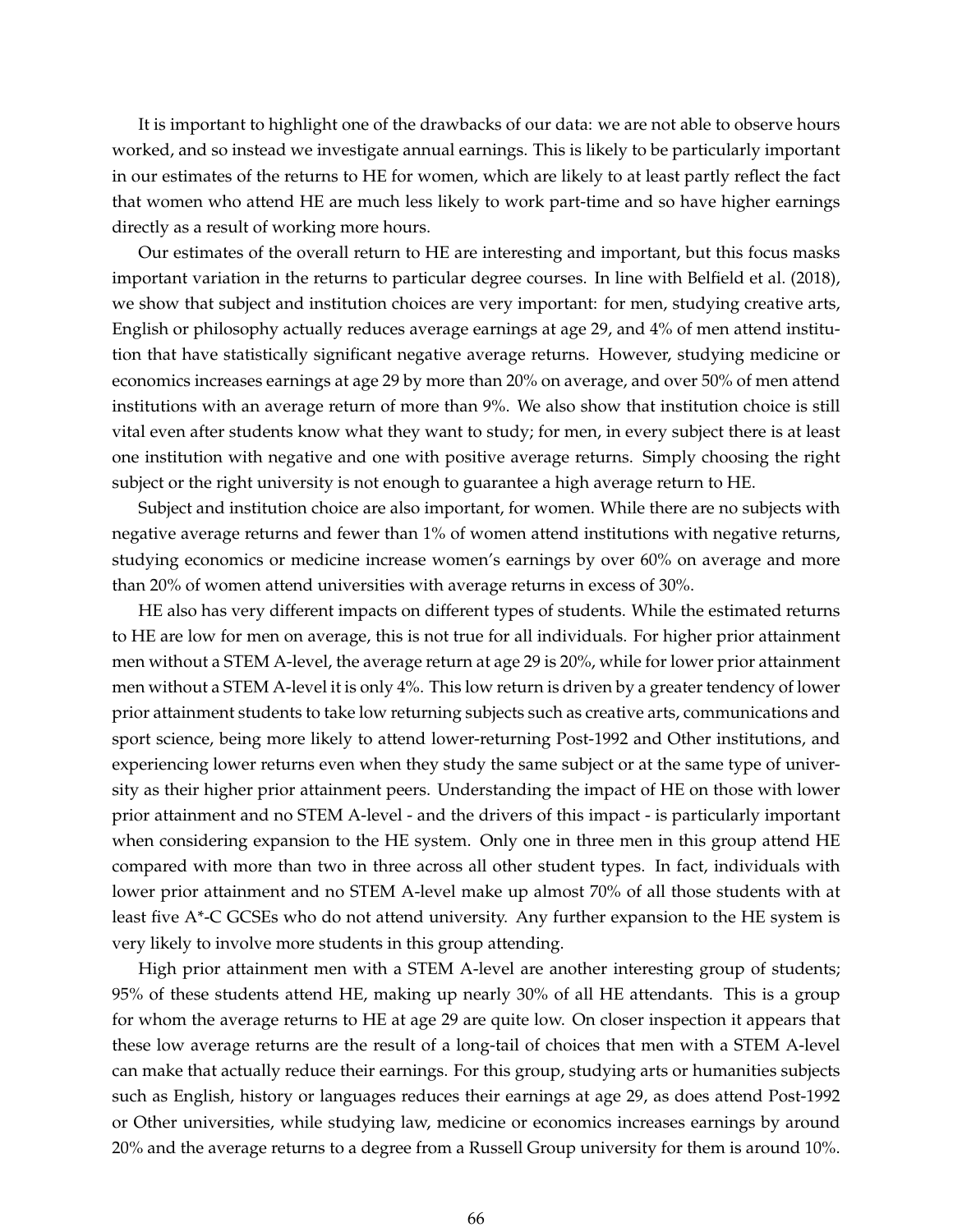Before starting HE, this group of students have qualifications that are well-rewarded in the labour market, and choosing the right subject or right institution can increase these earnings further, but there are a whole set of degrees that have the potential to reduce their early-career earnings. However, it should be noted that these results are based on comparing higher prior attainment individuals with a STEM A-level who attended HE with their counterparts who did not. Deciding not to attend HE is rare for this group - only made by 5% of individuals - and this may represent a select sample. Caution should be executed when interpreting this result to widely.

Some of the same patterns emerge when looking at different types of women: higher prior attainment women without a STEM A-level have higher returns than their lower prior attainment peers, but it is not the case that high prior attainment women with a STEM A-level have especially low returns. Unlike for men, there is little evidence of lower prior attainment women without a STEM A-level experiencing lower returns when studying the same subject or at the same type of institution as their higher-attaining peers. Instead, the lower returns appear to be driven by a higher tendency to take low returns subjects such as social care or psychology and to attend lower returning Post-1992 and Other universities.

These results provide an insight into the potential returns different types of students may experience when choosing whether to go to university and, if so, what and where to study. They also provide valuable information to policymakers on the effectiveness of different parts of the HE system and the potential issues when considering further expansion. However, it should be kept in mind that these results focus on the impact of HE on earnings at age 29; the returns are likely to increase as individuals age, and earnings are just one of many outcomes HE has the potential to affect. These findings should be taken in the context of evidence on the activities HEIs provide and the other impacts universities have on their students.

### **References**

- **Andrews, Rodney J, Scott A Imberman, and Michael F Lovenheim**, "Risky Business? The Effect of Majoring in Business on Earnings and Educational Attainment," Technical Report, National Bureau of Economic Research 2017.
- **Belfield, Chris and Laura van der Erve**, "The impact of higher education on the living standards of female graduates," *IFS Working Paper WP18/25*, 2018.
- **, Jack Britton, Franz Buscha, Lorraine Dearden, Matt Dickson, Laura van der Erve, Luke Sibieta, Anna Vignoles, Ian Walker, and Yu Zhu**, "The returns of different subjects and university choices in England," *Department for Education Report*, 2018.
- **Bhuller, Manudeep, Magne Mogstad, and Kjell G Salvanes**, "Life-cycle earnings, education premiums, and internal rates of return," *Journal of Labor Economics*, 2017, *35* (4), 993–1030.
- **Bibby, David, Franz Buscha, Augusto Cerqua, Dave Thomson, and Peter Urwin**, "Estimation of the labour market returns to qualifications gained in English Further Education," *BIS Research Paper*, 2014, *195.*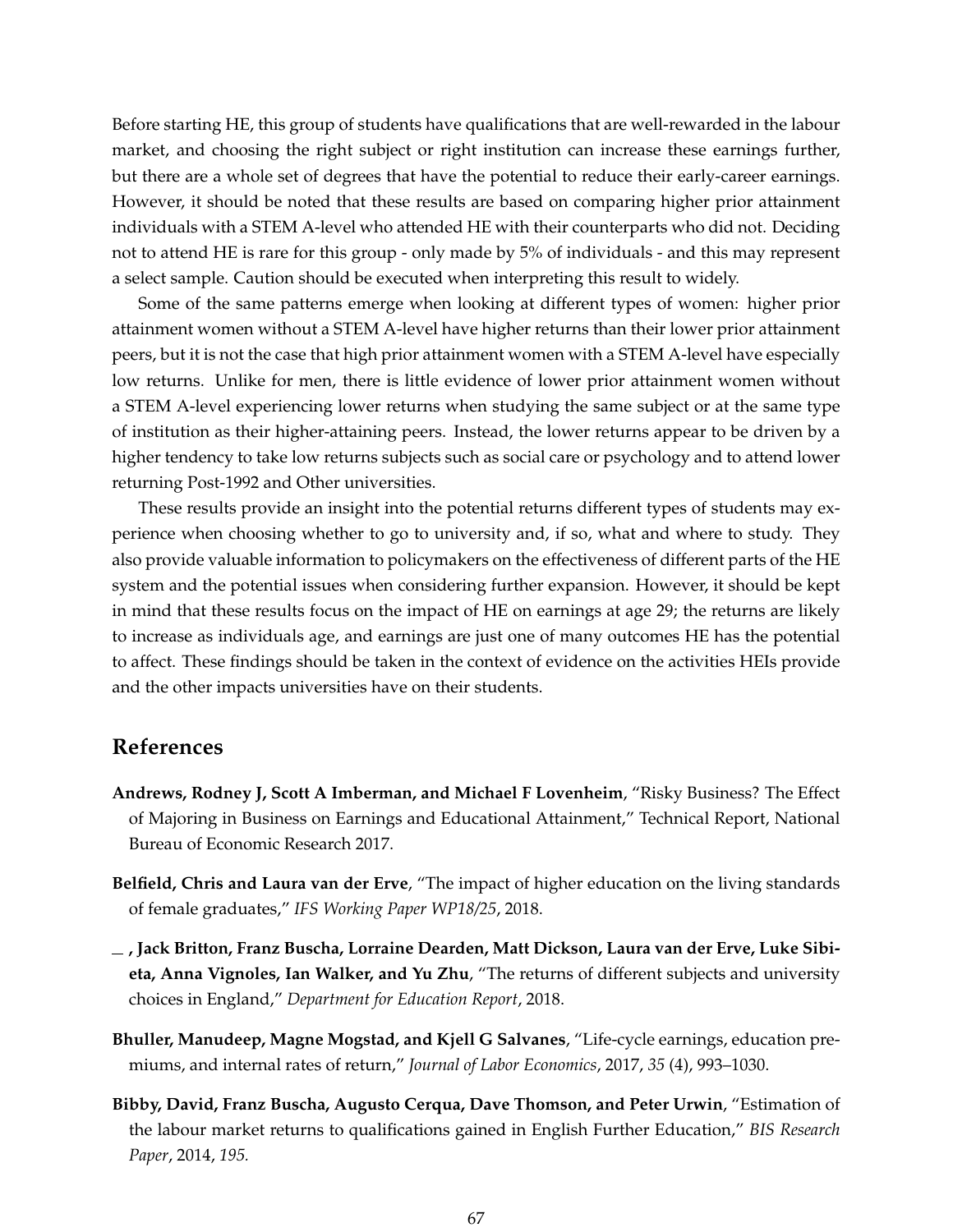- **Blundell, Richard, David Green, and Wenchao Jin**, "The UK wage premium puzzle: how did a large increase in university graduates leave the education premium unchanged," *Institute for Fiscal Studies Working Paper*, 2016, *16* (1).
- **, Lorraine Dearden, Alissa Goodman, and Howard Reed**, "The returns to higher education in Britain: evidence from a British cohort," *The Economic Journal*, 2000, *110* (461), 82–99.
- $\mu$ ,  $\mu$ , and Barbara Sianesi, "Evaluating the effect of education on earnings: models, methods and results from the National Child Development Survey," *Journal of the Royal Statistical Society: Series A (Statistics in Society)*, 2005, *168* (3), 473–512.
- **Card, David**, "The causal effect of education on earnings," *Handbook of labor economics*, 1999, *Vol. 3*, 1801–1863.
- **Chowdry, Haroon, Claire Crawford, Lorraine Dearden, Alissa Goodman, and Anna Vignoles**, "Widening participation in higher education: analysis using linked administrative data," *Journal of the Royal Statistical Society: Series A (Statistics in Society)*, 2013, *176* (2), 431–457.
- **Goldin, Claudia Dale and Lawrence F Katz**, *The race between education and technology*, Harvard University Press, 2009.
- **Goos, Maarten, Alan Manning, and Anna Salomons**, "Job polarization in Europe," *American economic review*, 2009, *99* (2), 58–63.
- **Harmon, Colm, Hessel Oosterbeek, and Ian Walker**, "The returns to education: Microeconomics," *Journal of economic surveys*, 2003, *17* (2), 115–156.
- **Heckman, James J, Lance J Lochner, and Petra E Todd**, "Earnings functions, rates of return and treatment effects: The Mincer equation and beyond," *Handbook of the Economics of Education*, 2006, *1*, 307–458.
- **Kirkeboen, Lars J, Edwin Leuven, and Magne Mogstad**, "Field of study, earnings, and selfselection," *The Quarterly Journal of Economics*, 2016, *131* (3), 1057–1111.
- **Michaels, Guy, Ashwini Natraj, and John Van Reenen**, "Has ICT polarized skill demand? Evidence from eleven countries over twenty-five years," *Review of Economics and Statistics*, 2014, *96* (1), 60–77.
- **Psacharopoulos, George and Harry Anthony Patrinos**, "Returns to investment in education: a further update," *Education economics*, 2004, *12* (2), 111–134.
- **Walker, Ian and Yu Zhu**, "Differences by degree: Evidence of the net financial rates of return to undergraduate study for England and Wales," *Economics of Education Review*, 2011, *30* (6), 1177–1186.
- $\mu$  **and**  $\mu$ , "The impact of university degrees on the lifecycle of earnings: some further analysis," 2013.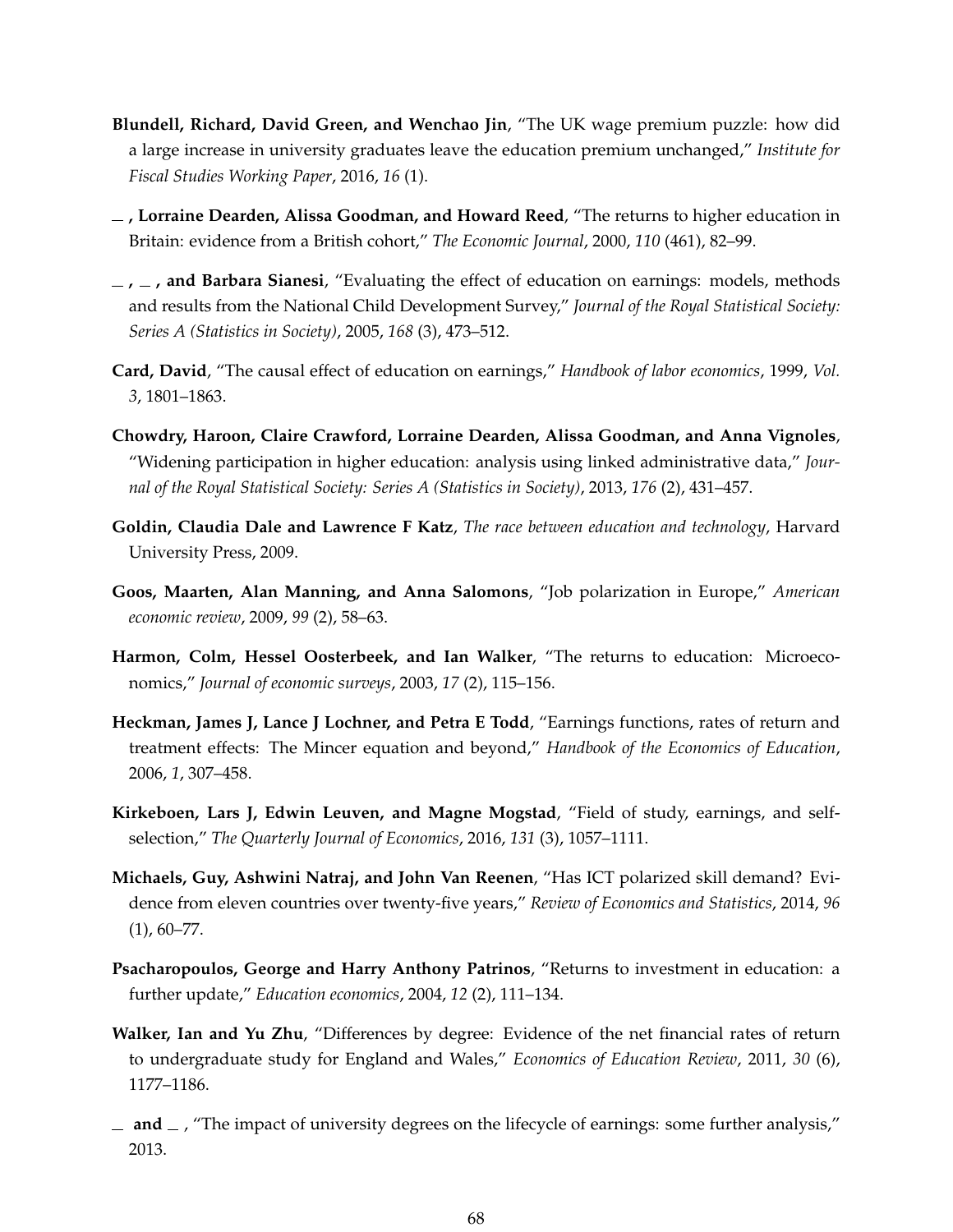- $-$  **and**  $-$  , "University selectivity and the relative returns to higher education: Evidence from the UK," *Labour Economics*, 2018.
- **Wooldridge, Jeffrey M**, "Inverse probability weighted estimation for general missing data problems," *Journal of Econometrics*, 2007, *141* (2), 1281–1301.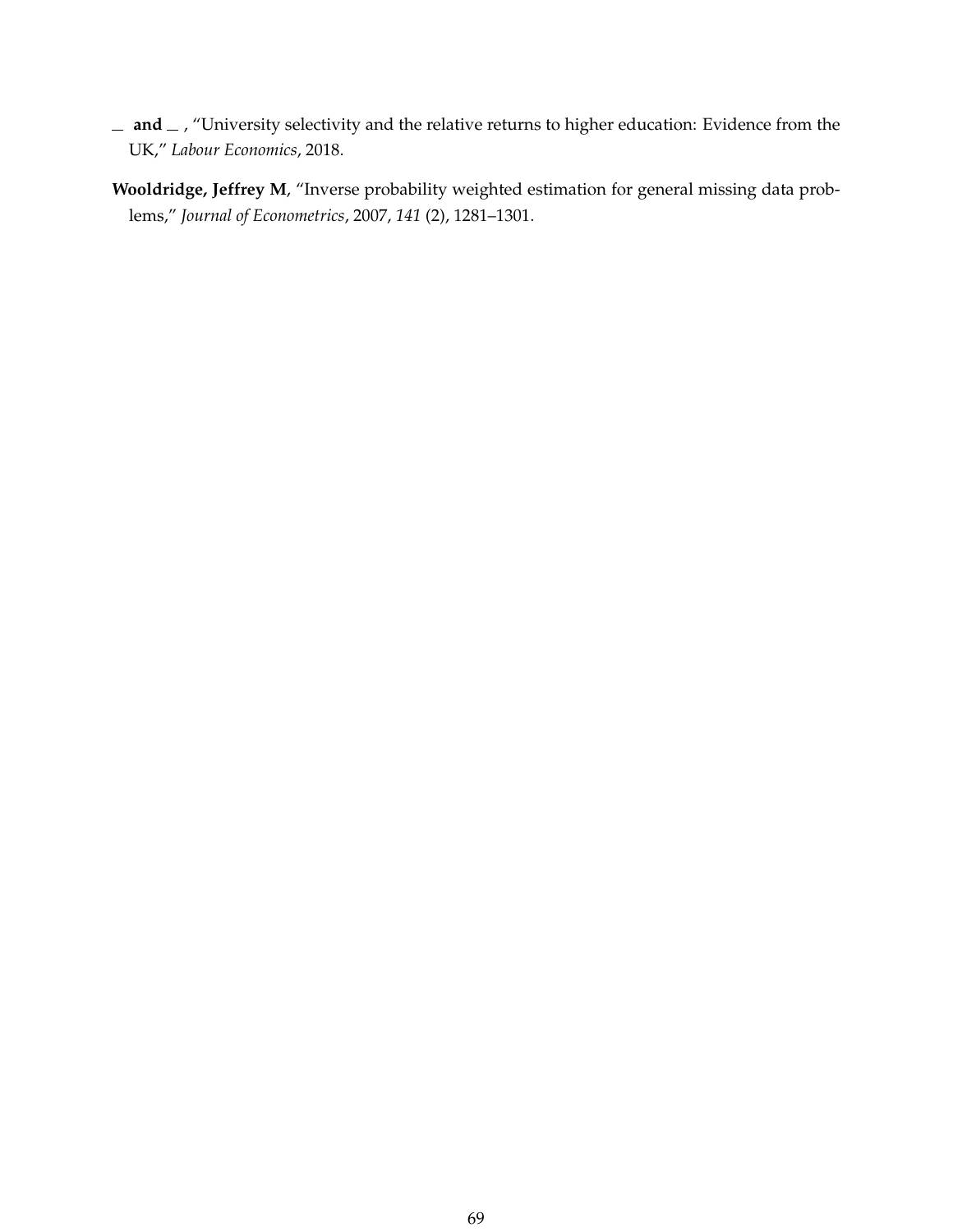# **Appendix**

|                                                                                     | GCSE cohort Analysis sample | Age 24  |                                                     | Age 25 Age 26 Age 27 Age 28 Age 29 |  |  |  |
|-------------------------------------------------------------------------------------|-----------------------------|---------|-----------------------------------------------------|------------------------------------|--|--|--|
| 2002                                                                                | 226,102                     | 186,711 | 194,024 191,470 193,935 192,750 187,622             |                                    |  |  |  |
| 2003                                                                                | 238,564                     | 205,023 | 203,805 207,136 206,514 201,055                     |                                    |  |  |  |
| 2004                                                                                | 248,367                     | 214,487 | 219,270 219,550 214,100                             |                                    |  |  |  |
| 2005                                                                                | 250,741                     | 225,684 | 227,646 221,971                                     |                                    |  |  |  |
| 2006                                                                                | 247,207                     | 234,009 | 228,726                                             |                                    |  |  |  |
| 2007                                                                                | 233,444                     | 233,444 |                                                     |                                    |  |  |  |
| Total                                                                               | 1,444,425                   |         | 1,299,358 1,073,471 840,127 614,549 393,805 187,622 |                                    |  |  |  |
| Note: The full sample aligns with our final analysis sample in Column 6 of Table 1. |                             |         |                                                     |                                    |  |  |  |

Table A1: Analysis sample by age

Table A2: Background characteristics comparing matched and unmatched individuals

|                          | Unmatched Matched |           |
|--------------------------|-------------------|-----------|
| Background sShare)       |                   |           |
| <b>FSM</b>               | 0.07              | 0.05      |
| EAL                      | 0.08              | 0.08      |
| <b>SEN</b>               | 0.04              | 0.03      |
| State school             | 0.87              | 0.88      |
| of which:                |                   |           |
| SES Q1 - least deprived  | 0.25              | 0.30      |
| SES <sub>Q2</sub>        | 0.24              | 0.25      |
| SES <sub>Q3</sub>        | 0.21              | 0.20      |
| SES <sub>Q4</sub>        | 0.17              | 0.15      |
| SES Q5 - most deprived   | 0.12              | $0.10\,$  |
| Ethnicity (share)        |                   |           |
| White                    | 0.84              | 0.84      |
| Black                    | 0.03              | 0.02      |
| Asian                    | 0.05              | 0.06      |
| Other                    | 0.07              | 0.07      |
| Prior attainment (share) |                   |           |
| $KS2$ maths level 5+     | 0.31              | 0.38      |
| KS2 English level 5+     | 0.34              | 0.40      |
| KS4 maths $A^*/A$        | 0.18              | 0.26      |
| KS4 English A*/A         | 0.24              | 0.32      |
| N                        | 243,029           | 1,700,935 |

Notes: The samples add up to Column 3 in Table 1, and average over the individuals in the six GCSE cohorts. The matched sample includes those who we could potentially include in our analysis, or Column 5 in Table 1, while the unmatched sample are those with non-missing information who are dropped in Columns 4 or 5. EAL = English as an additional language, FSM = free school meals, SEN = non-statemented special educational needs. All numbers are proportions over the respective sample, except socio-economic status quintiles, ethnicity and Key Stage 4 scores, which are only defined for state school pupils.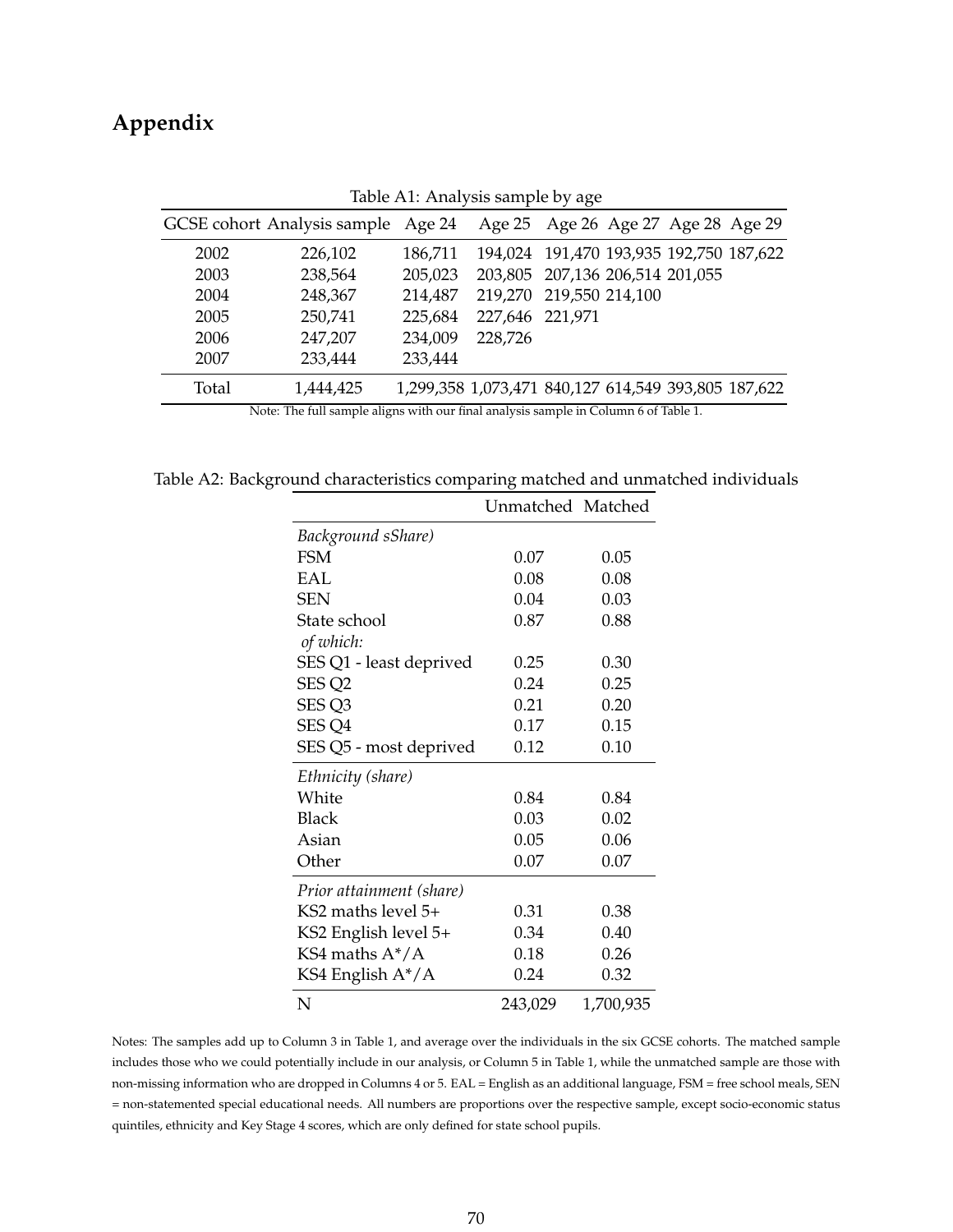# **Prior attainment subgroups**

|                    | No STEM A-level |        |        | <b>STEM A-level</b> |        |        |        |
|--------------------|-----------------|--------|--------|---------------------|--------|--------|--------|
|                    | Lower           | Middle | Higher | Lower               | Middle | Higher | All    |
| Agriculture        | < 0.01          | < 0.01 | < 0.01 | < 0.01              | < 0.01 | < 0.01 | < 0.01 |
| Architecture       | 0.04            | 0.04   | 0.02   | 0.03                | 0.04   | 0.03   | 0.03   |
| <b>Biosciences</b> | 0.01            | < 0.01 | < 0.01 | 0.10                | 0.10   | 0.10   | 0.05   |
| <b>Business</b>    | 0.19            | 0.17   | 0.10   | 0.15                | 0.13   | 0.07   | 0.13   |
| Comms              | 0.07            | 0.06   | 0.03   | 0.02                | 0.01   | < 0.01 | 0.04   |
| Computing          | 0.10            | 0.06   | 0.02   | 0.13                | 0.09   | 0.05   | 0.07   |
| Creative arts      | 0.16            | 0.15   | 0.12   | 0.05                | 0.05   | 0.03   | 0.09   |
| Economics          | 0.01            | 0.02   | 0.03   | 0.03                | 0.04   | 0.07   | 0.04   |
| Education          | 0.02            | 0.02   | < 0.01 | 0.01                | 0.01   | < 0.01 | 0.01   |
| Engineering        | 0.05            | 0.03   | 0.02   | 0.13                | 0.14   | 0.14   | 0.08   |
| Geography          | 0.03            | 0.05   | 0.08   | < 0.01              | 0.01   | 0.01   | 0.03   |
| English            | 0.02            | 0.03   | 0.04   | 0.03                | 0.04   | 0.03   | 0.03   |
| Social care        | < 0.01          | < 0.01 | < 0.01 | < 0.01              | < 0.01 | < 0.01 | < 0.01 |
| History            | 0.04            | 0.06   | 0.13   | 0.02                | 0.02   | 0.04   | 0.05   |
| Languages          | < 0.01          | 0.03   | 0.09   | < 0.01              | < 0.01 | 0.02   | 0.03   |
| Law                | 0.04            | 0.05   | 0.07   | 0.02                | 0.02   | 0.03   | 0.04   |
| Maths              | < 0.01          | < 0.01 | < 0.01 | 0.04                | 0.05   | 0.08   | 0.03   |
| Medicine           | < 0.01          | < 0.01 | < 0.01 | < 0.01              | < 0.01 | 0.07   | 0.02   |
| Nursing            | < 0.01          | < 0.01 | < 0.01 | < 0.01              | < 0.01 | < 0.01 | < 0.01 |
| Pharmacology       | < 0.01          | < 0.01 | < 0.01 | 0.02                | 0.02   | 0.01   | < 0.01 |
| Philosophy         | < 0.01          | 0.02   | 0.04   | < 0.01              | < 0.01 | 0.02   | 0.02   |
| Physsci            | < 0.01          | < 0.01 | < 0.01 | 0.04                | 0.04   | 0.02   | 0.02   |
| Physics            | < 0.01          | < 0.01 | < 0.01 | 0.02                | 0.03   | 0.05   | 0.02   |
| Politics           | 0.02            | 0.04   | 0.07   | < 0.01              | 0.01   | 0.02   | 0.03   |
| Psychology         | 0.02            | 0.02   | 0.02   | 0.02                | 0.02   | 0.01   | 0.02   |
| Sociology          | 0.03            | 0.03   | 0.02   | 0.01                | 0.01   | < 0.01 | 0.02   |
| Sportsci           | 0.08            | 0.06   | 0.02   | 0.05                | 0.05   | 0.02   | 0.05   |
| Allied to med      | < 0.01          | < 0.01 | < 0.01 | 0.03                | 0.03   | 0.03   | 0.02   |
| Technology         | 0.02            | 0.01   | < 0.01 | 0.01                | 0.01   | < 0.01 | 0.01   |
| Vetsci             | < 0.01          | < 0.01 | < 0.01 | < 0.01              | < 0.01 | < 0.01 | < 0.01 |

Table A3: Subjects studied by prior attainment subgroup, men

Note: Table shows the proportion of students taking each of a set of subjects by groups of prior attainment. Figures are calculated based on the 2002-2007 GCSE cohorts, for those who achieved at least five A\*-Cs and attended higher education in the UK.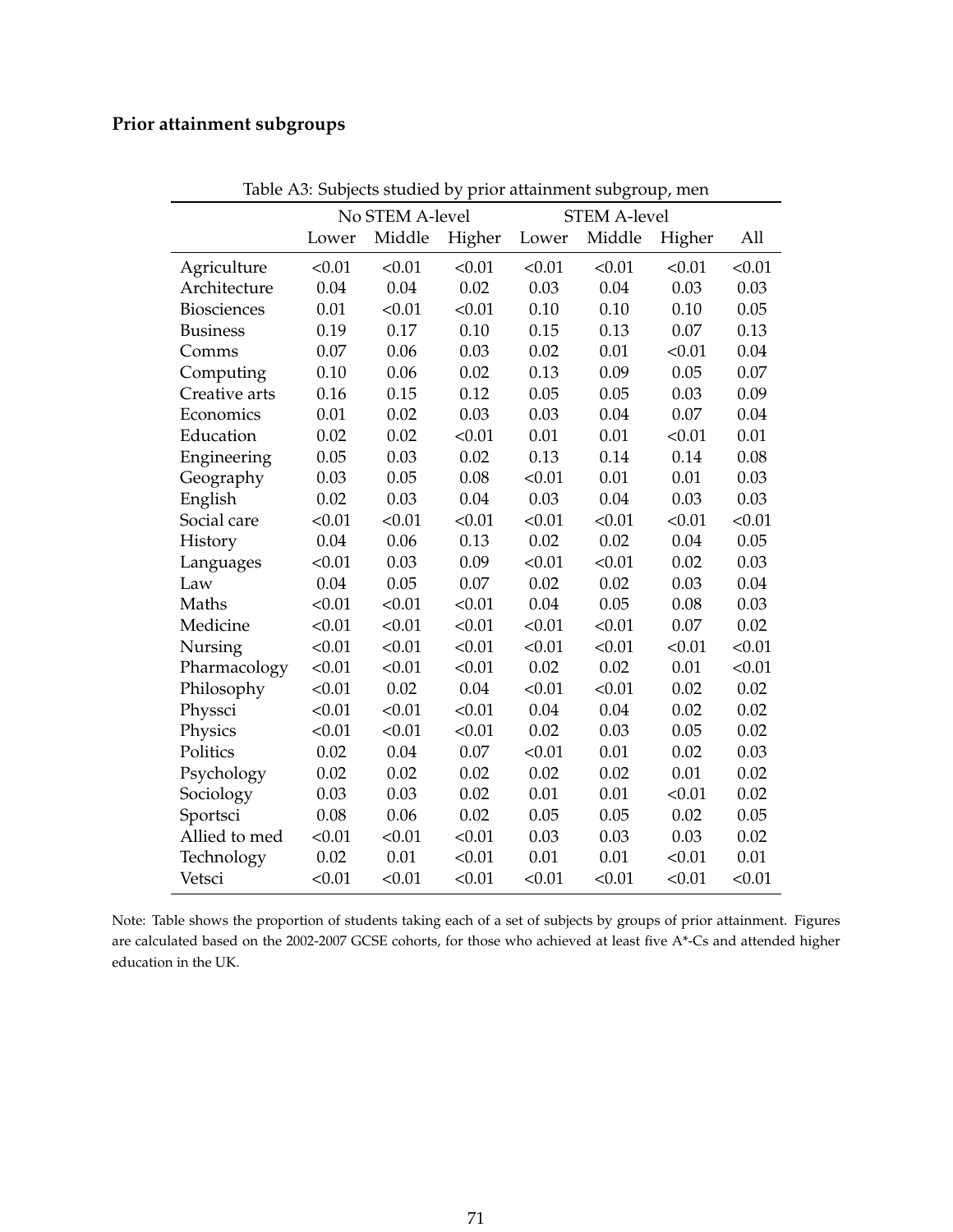|                    | No STEM A-level |        | <b>STEM A-level</b> |        |        |        |        |
|--------------------|-----------------|--------|---------------------|--------|--------|--------|--------|
|                    | Lower           | Middle | Higher              | Lower  | Middle | Higher | All    |
| Agriculture        | < 0.01          | < 0.01 | < 0.01              | 0.02   | 0.02   | 0.01   | < 0.01 |
| Architecture       | < 0.01          | < 0.01 | < 0.01              | 0.01   | 0.01   | 0.02   | 0.01   |
| <b>Biosciences</b> | 0.01            | < 0.01 | < 0.01              | 0.12   | 0.12   | 0.13   | 0.05   |
| <b>Business</b>    | 0.14            | 0.12   | 0.07                | 0.12   | 0.10   | 0.06   | 0.10   |
| Comms              | 0.07            | 0.06   | 0.04                | 0.02   | 0.01   | < 0.01 | 0.04   |
| Computing          | 0.02            | 0.01   | < 0.01              | 0.03   | 0.02   | < 0.01 | 0.01   |
| Creative arts      | 0.20            | 0.20   | 0.17                | 0.04   | 0.05   | 0.04   | 0.14   |
| Economics          | < 0.01          | < 0.01 | < 0.01              | 0.01   | 0.01   | 0.03   | 0.01   |
| Education          | 0.10            | 0.09   | 0.04                | 0.06   | 0.06   | 0.02   | 0.06   |
| Engineering        | < 0.01          | < 0.01 | < 0.01              | 0.02   | 0.02   | 0.02   | 0.01   |
| Geography          | 0.04            | 0.07   | 0.13                | 0.02   | 0.03   | 0.03   | 0.06   |
| English            | < 0.01          | 0.02   | 0.03                | 0.02   | 0.03   | 0.04   | 0.02   |
| Social care        | 0.04            | 0.02   | < 0.01              | 0.01   | < 0.01 | < 0.01 | 0.01   |
| History            | 0.02            | 0.04   | 0.09                | 0.01   | 0.02   | 0.04   | 0.04   |
| Languages          | 0.01            | 0.03   | 0.11                | < 0.01 | 0.01   | 0.04   | 0.05   |
| Law                | 0.06            | 0.06   | 0.08                | 0.04   | 0.03   | 0.04   | 0.06   |
| Maths              | < 0.01          | < 0.01 | < 0.01              | 0.03   | 0.03   | 0.05   | 0.02   |
| Medicine           | < 0.01          | < 0.01 | < 0.01              | < 0.01 | < 0.01 | 0.10   | 0.03   |
| Nursing            | 0.04            | 0.03   | < 0.01              | 0.05   | 0.05   | 0.02   | 0.03   |
| Pharmacology       | < 0.01          | < 0.01 | < 0.01              | 0.03   | 0.03   | 0.03   | < 0.01 |
| Philosophy         | < 0.01          | 0.01   | 0.03                | < 0.01 | < 0.01 | 0.01   | 0.02   |
| Physsci            | < 0.01          | < 0.01 | < 0.01              | 0.05   | 0.04   | 0.02   | 0.01   |
| Physics            | < 0.01          | < 0.01 | < 0.01              | < 0.01 | < 0.01 | 0.01   | < 0.01 |
| Politics           | < 0.01          | 0.01   | 0.03                | < 0.01 | < 0.01 | 0.01   | 0.02   |
| Psychology         | 0.06            | 0.08   | 0.07                | 0.09   | 0.09   | 0.07   | 0.07   |
| Sociology          | 0.07            | 0.07   | 0.04                | 0.04   | 0.03   | 0.02   | 0.05   |
| Sportsci           | 0.03            | 0.02   | 0.01                | 0.04   | 0.04   | 0.02   | 0.02   |
| Allied to med      | 0.02            | 0.02   | 0.01                | 0.09   | 0.10   | 0.09   | 0.04   |
| Technology         | < 0.01          | < 0.01 | < 0.01              | < 0.01 | < 0.01 | < 0.01 | < 0.01 |
| Vetsci             | < 0.01          | < 0.01 | < 0.01              | < 0.01 | < 0.01 | 0.02   | < 0.01 |

Table A4: Subjects studied by prior attainment subgroup, women

Note: Table shows the proportion of students taking each of a set of subjects by groups of prior attainment. Figures are calculated based on the 2002-2007 GCSE cohorts, for those who achieved at least five A\*-Cs and attended higher education in the UK.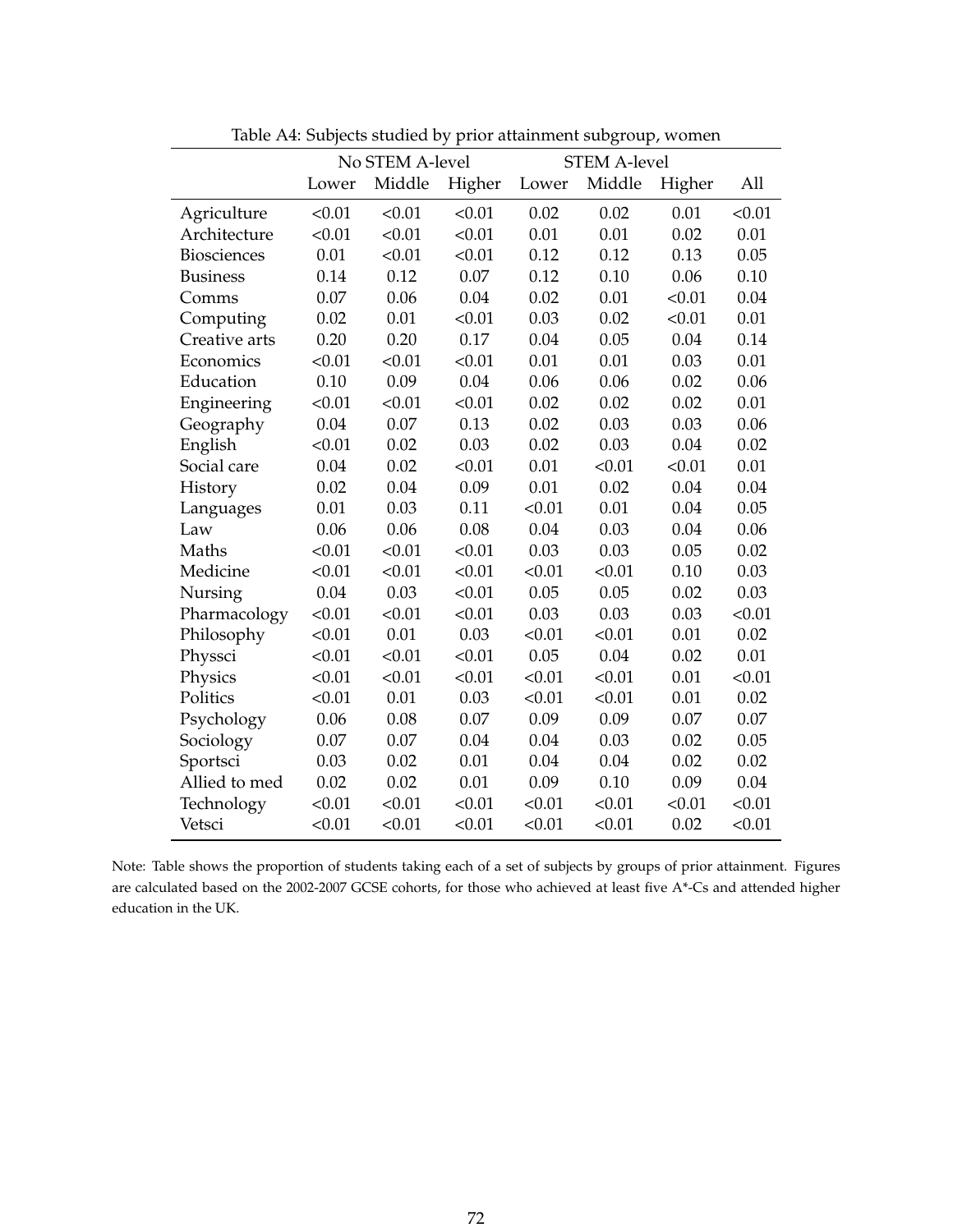## **Subject returns estimates**



Figure A1: Estimated returns at age 29 by subject, men

Note: Figure reports derived estimates of the impact of studying different subjects on annual earnings at age 29 based on the 2002-2007 GCSE cohort conditional on being in sustained employment, controlling for age, background and prior attainment, and using IPWRA weights. Subjects are defined using the CAH2 definition with chemistry combined with biosciences. Celtic studies, humanities & liberal arts and combined & general studies have been excluded for sample size reasons. Results have been converted to percentage differences using a log point conversion. Subjects are ranked based on estimated returns.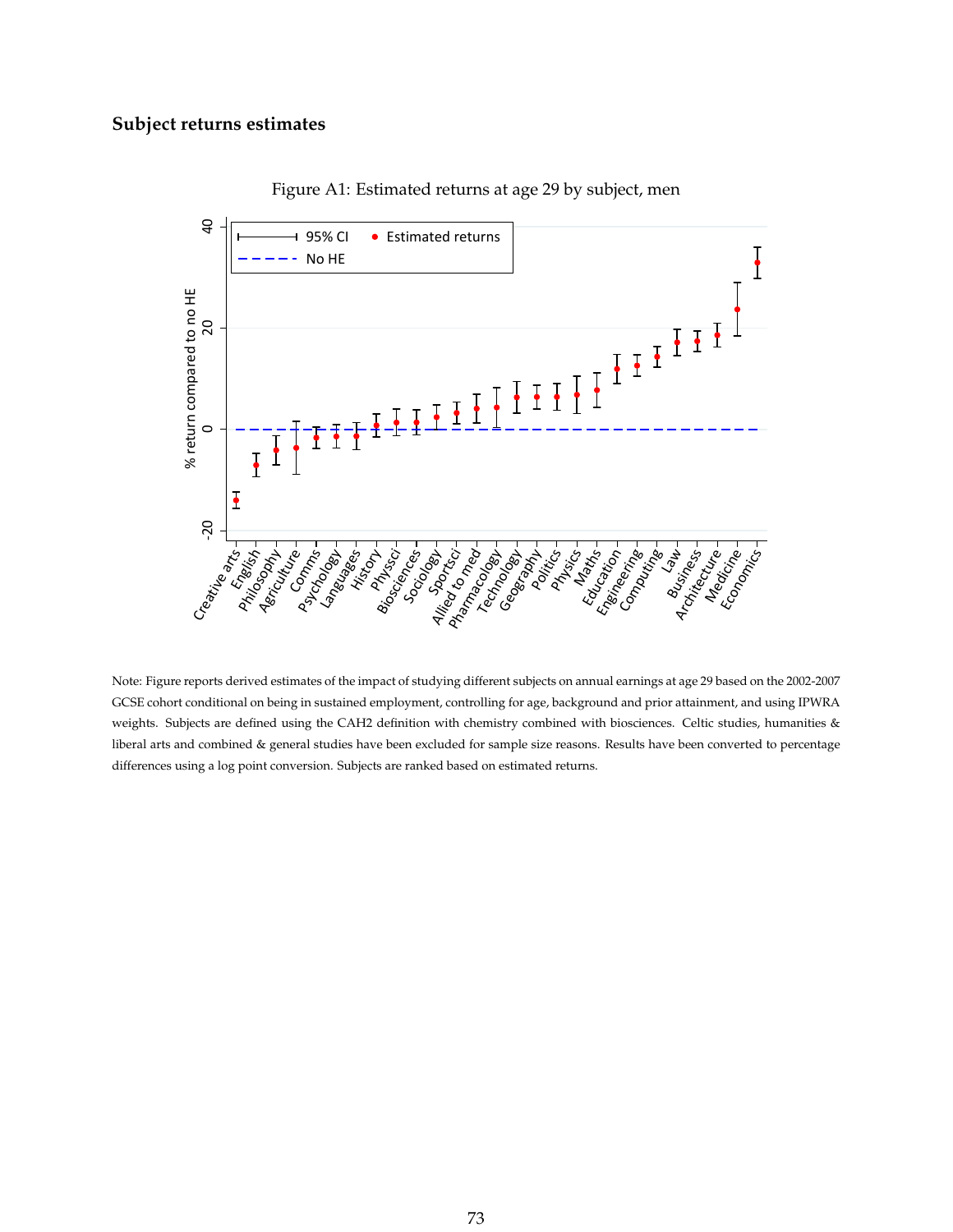

#### Figure A2: Estimated returns at age 29 by subject, women

Note: Figure reports derived estimates of the impact of studying different subjects on annual earnings at age 29 based on the 2002-2007 GCSE cohort conditional on being in sustained employment, controlling for age, background and prior attainment, and using IPWRA weights. Subjects are defined using the CAH2 definition with chemistry combined with biosciences. Celtic studies, humanities & liberal arts and combined & general studies have been excluded for sample size reasons. Results have been converted to percentage differences using a log point conversion. Subjects are ranked based on estimated returns.

### **Additional results**

|                    | PAYE only           | PAYE and SA         |
|--------------------|---------------------|---------------------|
| Men                | $0.05***$<br>(0.01) | $0.05***$<br>(0.01) |
| No. of individuals | 83,591              | 90,030              |
| Women              | $0.20***$<br>(0.01) | $0.20***$<br>(0.01) |
| No. of individuals | 93,855              | 98,593              |

#### Table A5: Overall returns with and without Self-Assessment data

Note: Table reports derived estimates of the impact of HE on annual earnings with and without Self-Assessment data for individuals in sustained employment. This controls for HE start age, background and prior attainment controls, and uses PWRA weights. Estimates are in log points. The estimation only uses tax years 2013-14 to 2015-16 and GCSE cohorts 2002 and 2003. The estimates are different from the headline estimates because of these different sample restrictions.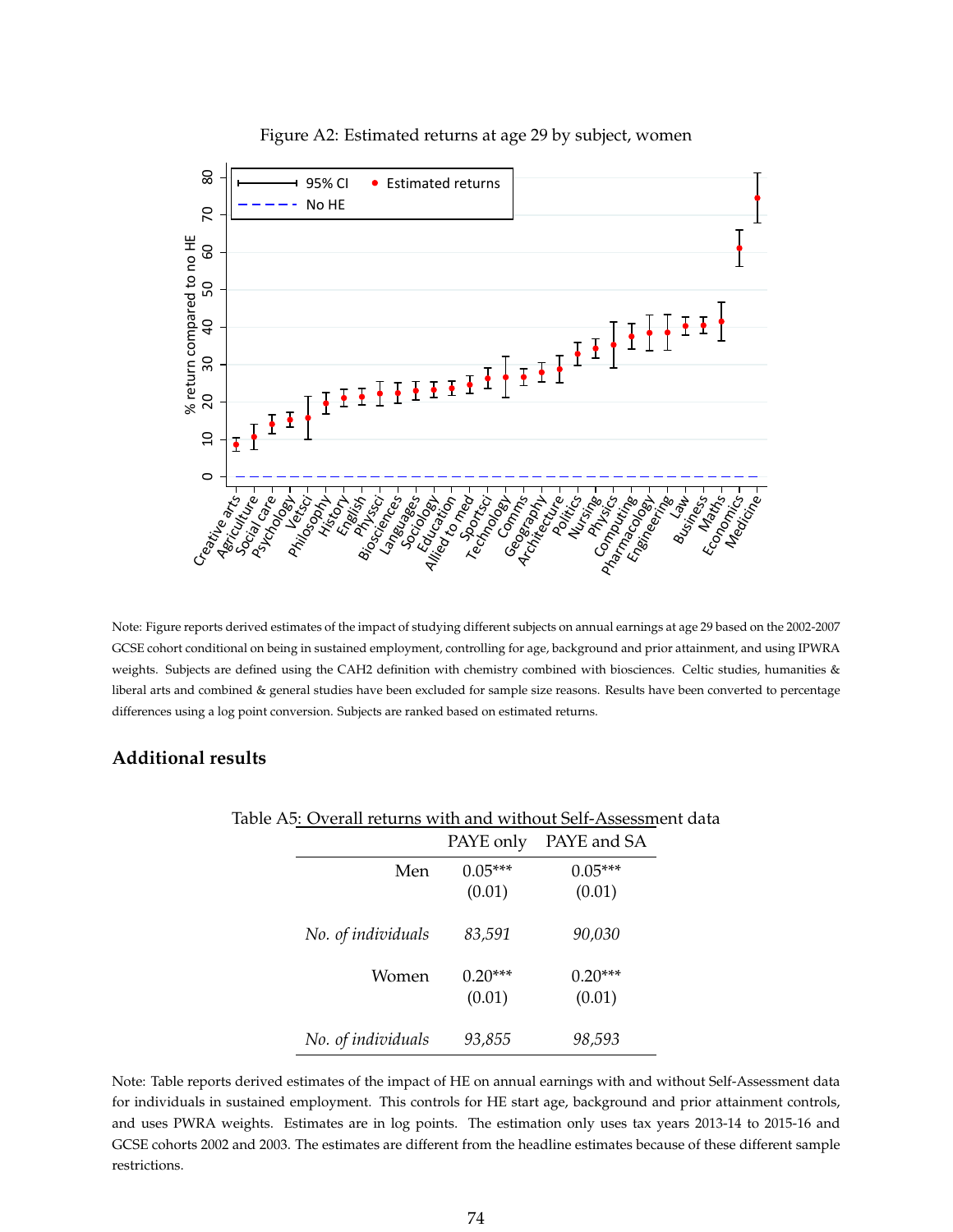

Figure A3: Returns with and without Self-Assessment data, by subject, men

Figure A4: Returns with and without Self-Assessment data by subject, women

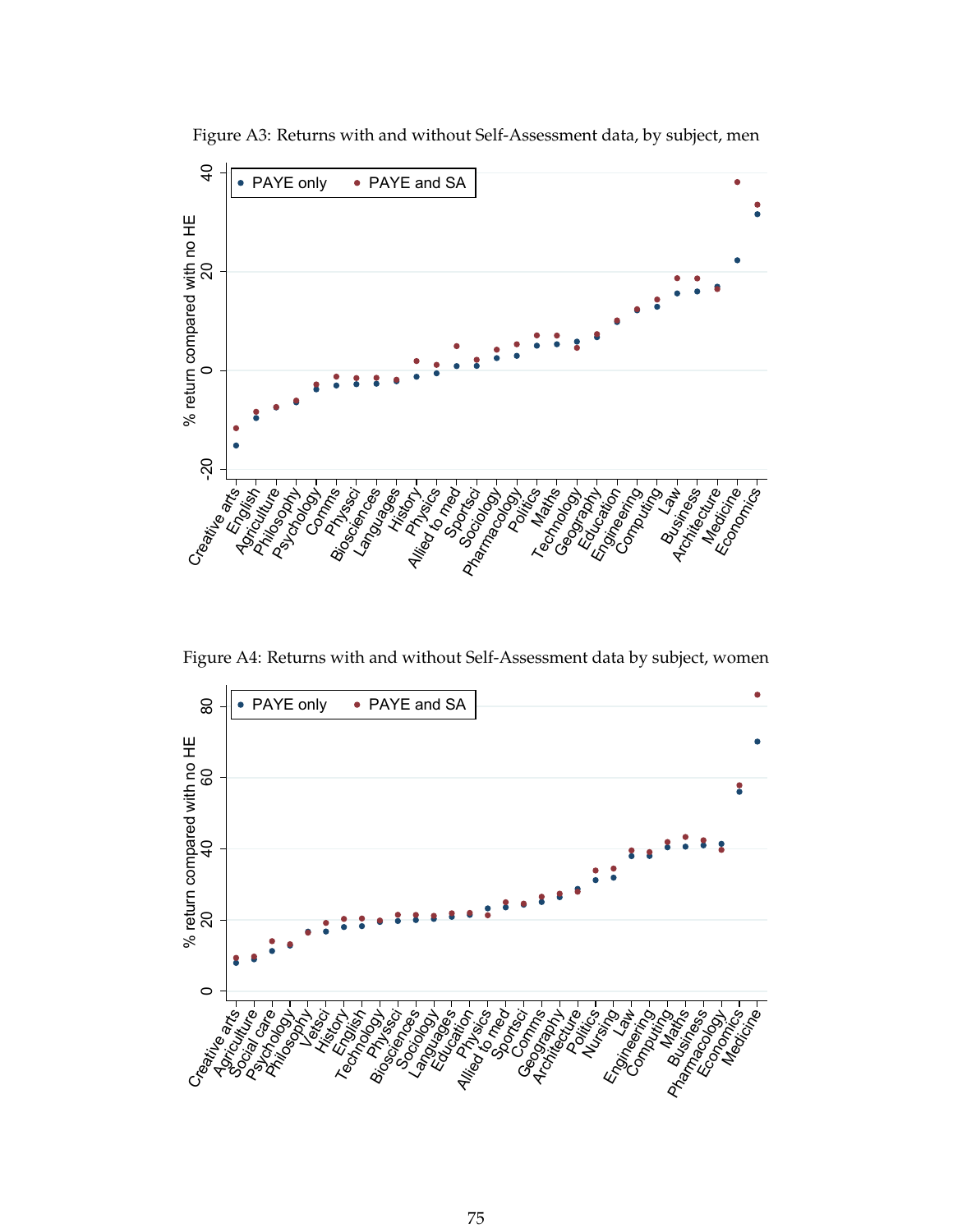

Figure A5: Age and experience returns by subject, men

Figure A6: Age and experience returns by subject, women

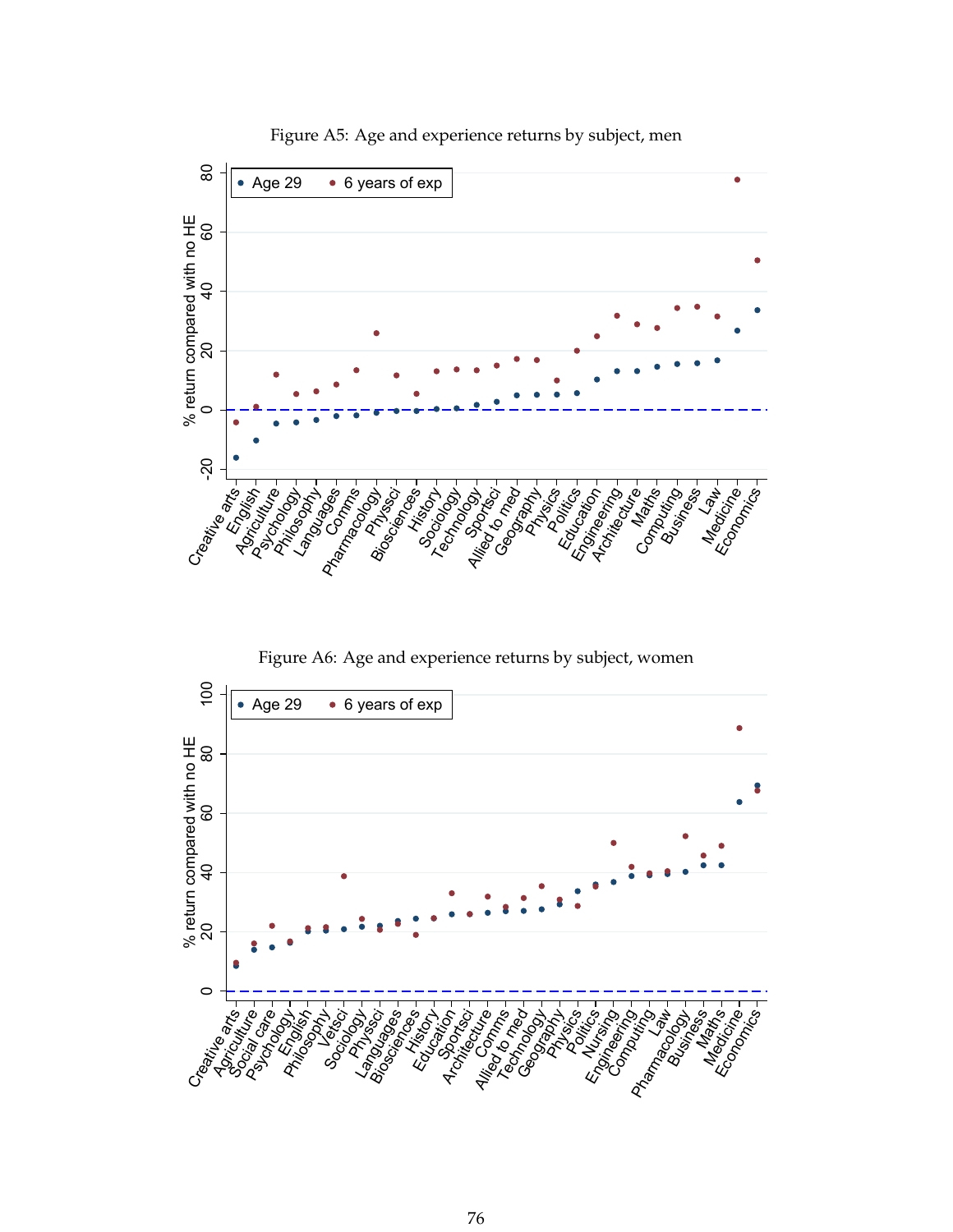

Figure A7: Comparison of our subject estimates and Belfield et al. (2018), men

Note: Figure plots the 'absolute returns' estimates reported in Figure 16 and the 'relative returns' estimates reported in Belfield et al (2018)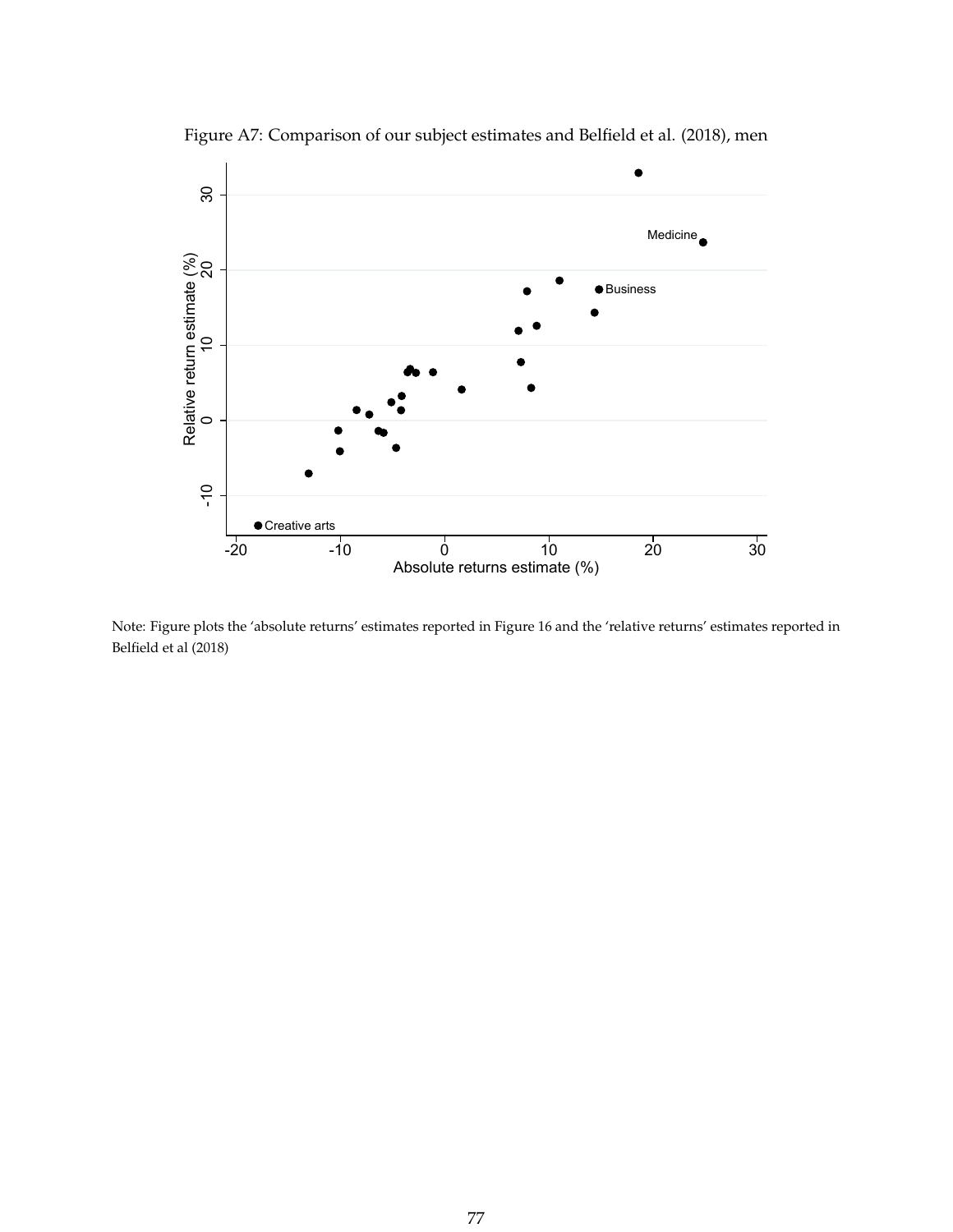

Figure A8: Comparison of our subject estimates and Belfield et al. (2018), women

Note: Figure plots the 'absolute returns' estimates reported in Figure 17 and the 'relative returns' estimates reported in Belfield et al (2018)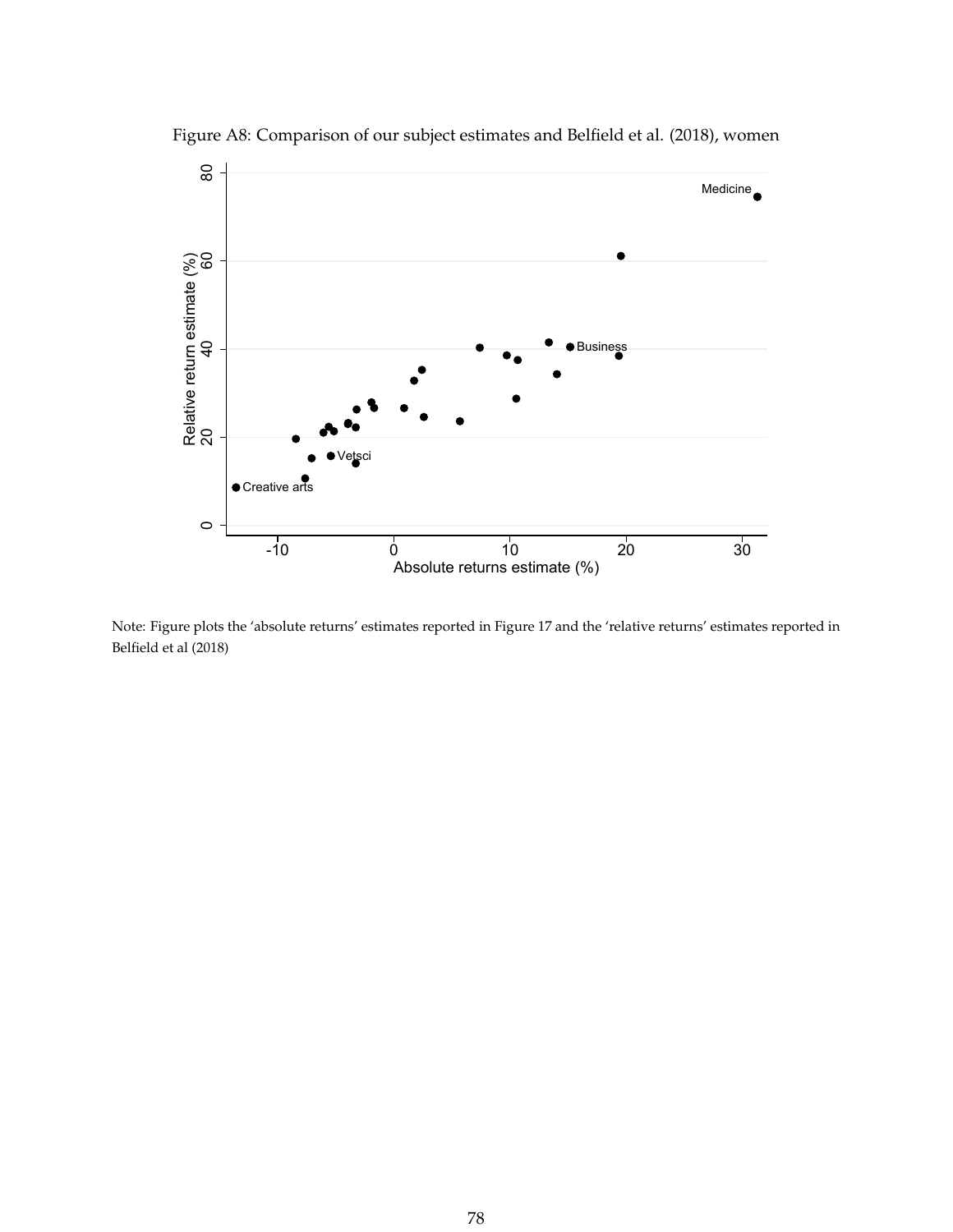

Figure A9: Comparison of our HEI estimates and Belfield et al. (2018), men

Note: Figure plots the 'absolute returns' estimates reported in Figure 24 and the 'relative returns' estimates reported in Belfield et al (2018)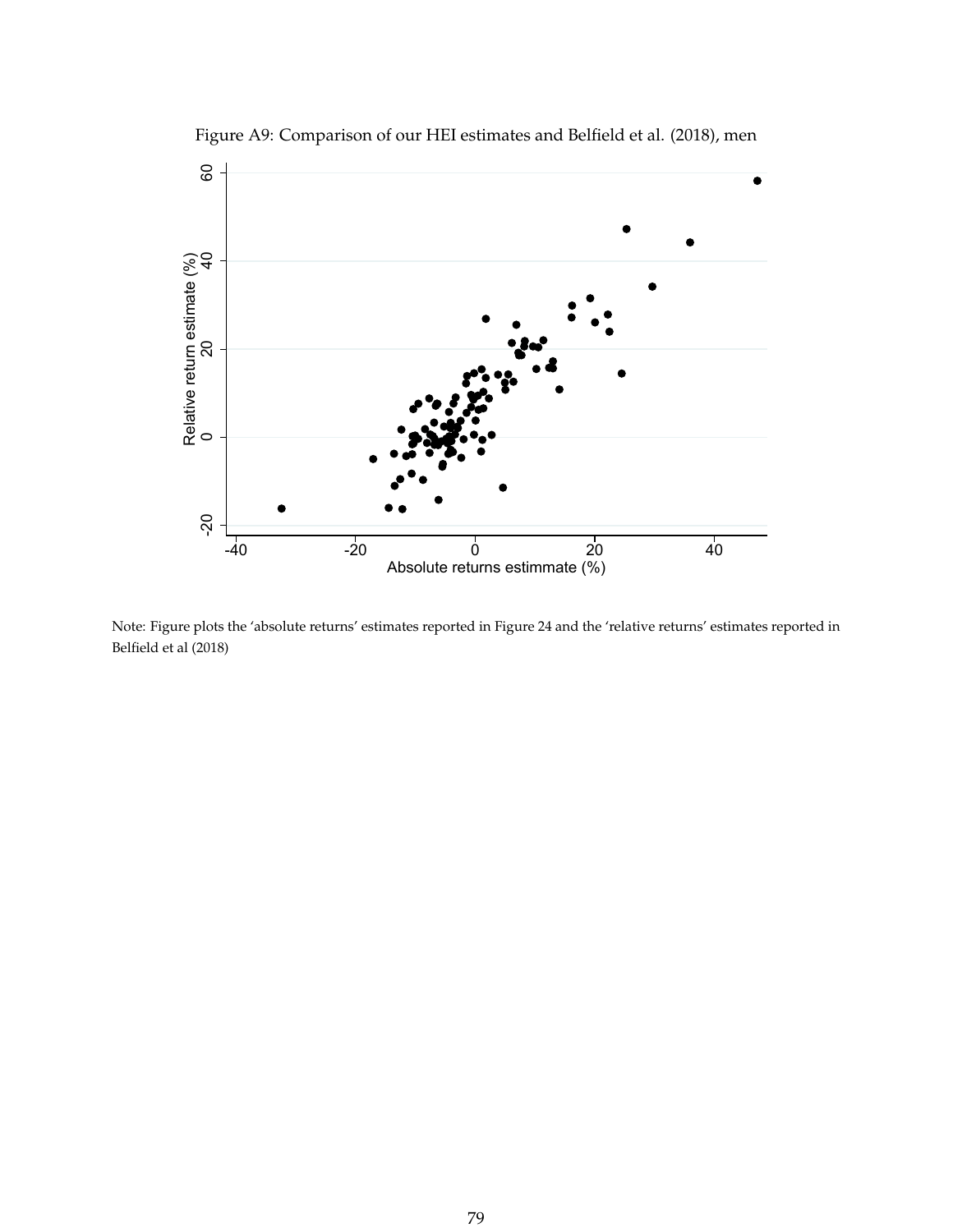

Figure A10: Comparison of our subject estimates and Belfield et al. (2018), women

Note: Figure plots the 'absolute returns' estimates reported in Figure 25 and the 'relative returns' estimates reported in Belfield et al (2018)